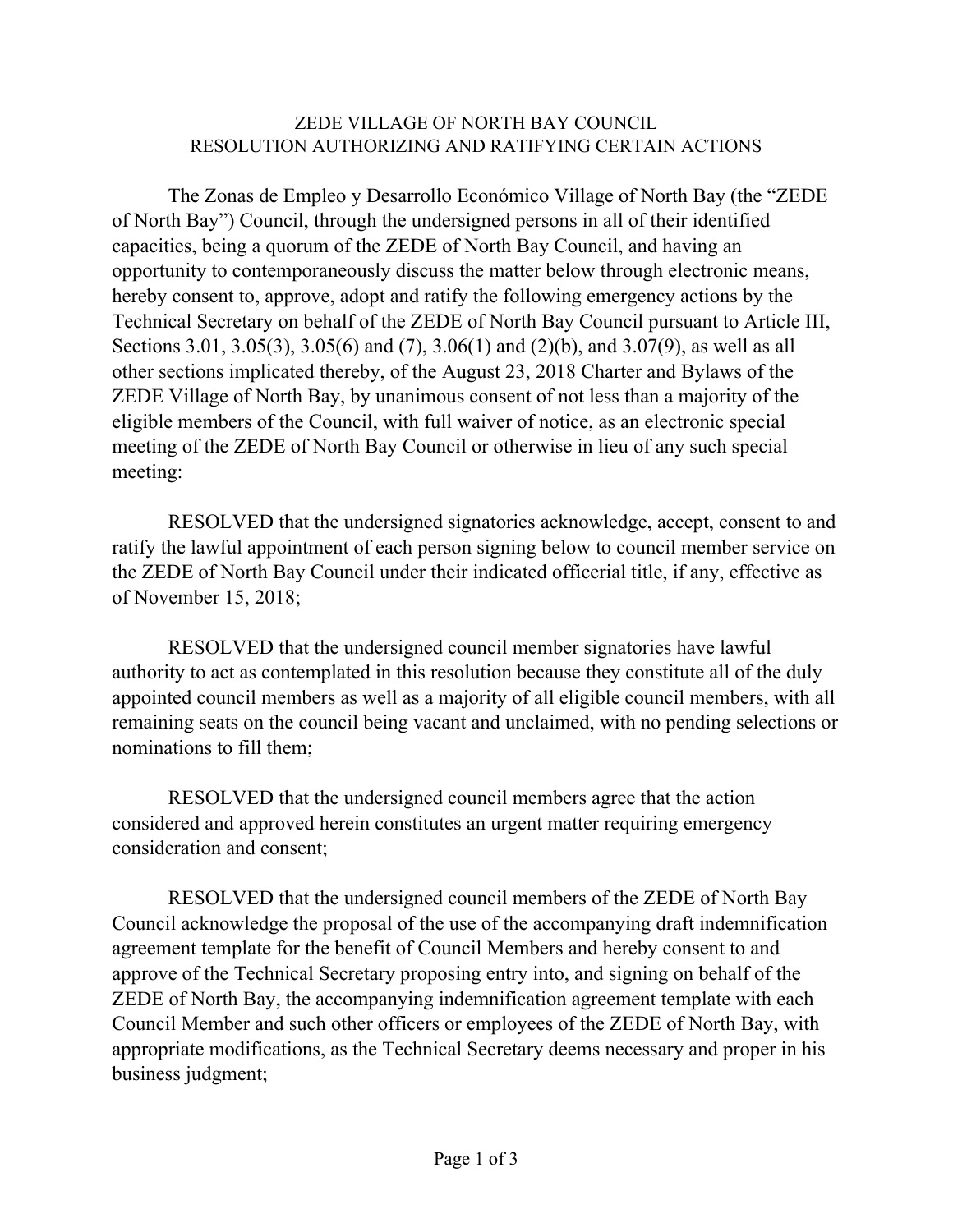RESOLVED that the undersigned council members of the ZEDE of North Bay Council acknowledge having had a reasonable opportunity to review the curricula vitae and biographies located at https://drive.google.com/drive/folders/10Er53lZjUh-wmW-8Q2W CBNOgobBfkLC as well as a contemporaneous opportunity to discuss this matter electronically amongst each other;

RESOLVED that the undersigned council members of the ZEDE of North Bay Council have had a reasonable opportunity to duly consider the qualifications and background of each of the judicial candidates who are the subject of the attached background check report of NeWay Capital LLC General Counsel Nicholas C. Dranias for appointment to the ZEDE of North Bay Court System, upon its organization, and regard such candidates as highly qualified for the position;

BE IT FURTHER RESOLVED that, based on such consideration, the below duly appointed members of the ZEDE of North Bay Council consent to and ratify the Technical Secretary's past, present and anticipated actions of taking all necessary and proper action to organize and establish the ZEDE of North Bay Court System and in recommending, nominating and/or joining in the appointment of the judicial candidates who are the subject of the attached background check report for appointment to the ZEDE of North Bay Court System by all relevant governmental authorities of the Republic of Honduras, including, but not limited to, the Comité para la Adopción de Mejores Prácticas, the Supreme Court of the Republic of Honduras, and any agency otherwise required to participate in such appointment by governing law.

CONSENTED TO AND APPROVED:

 Council Member and Technical Secretary By:

 $\overline{\mathscr{L}}$ 

Tristan Mason Monterroso

 Council Member and Secretary By:

 $_{\text{Erick A Brimen (Dec 2, 2018)}}$ Erick A Brimen (Dec 2, 2018) Erick A Brimen

Erick A. Brimen

 Council Member and Treasurer By:



Rodrigo Quercia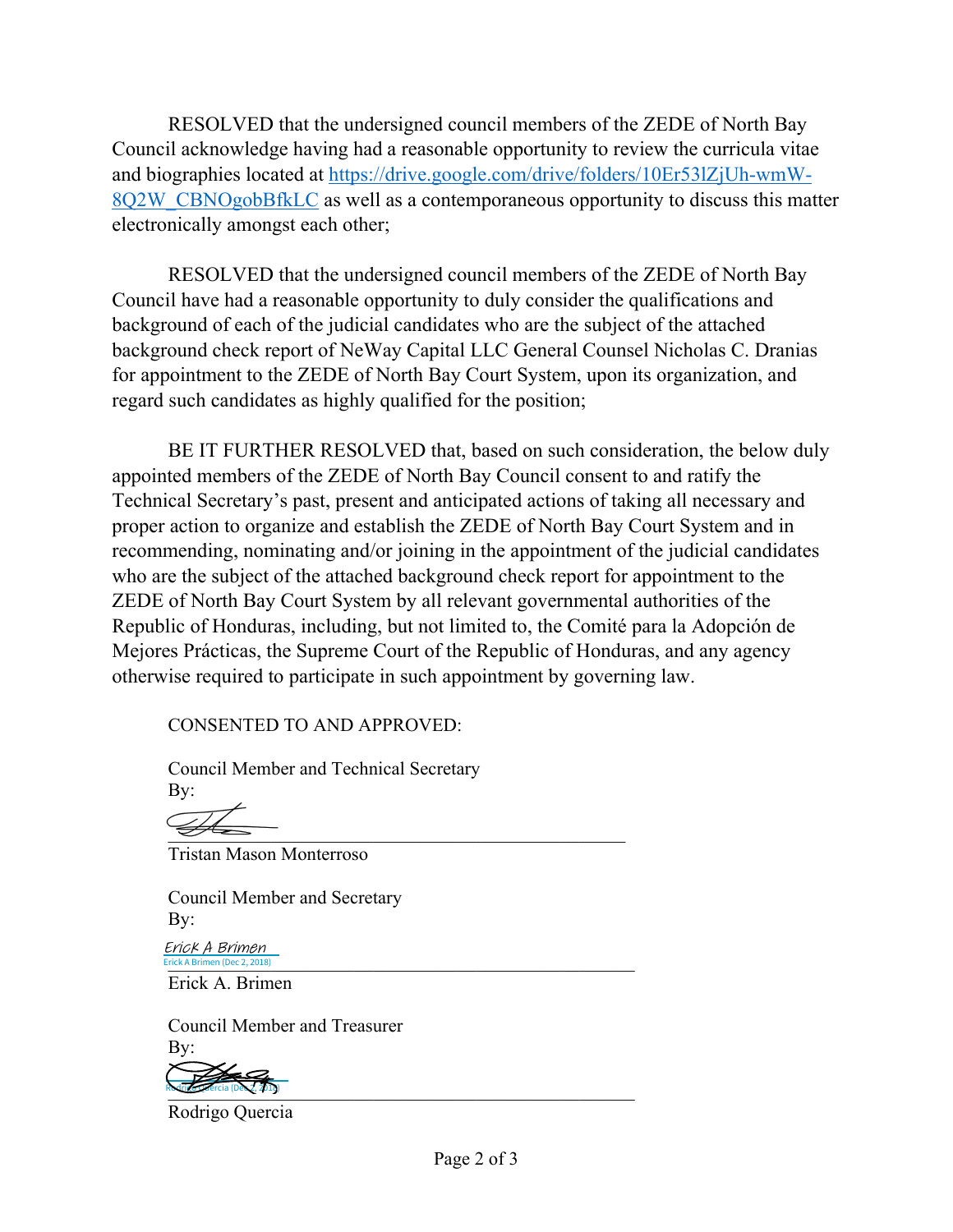Council Member By:

C.W. Oosta Oliver Porter (Dec 2, 2018) Oliver Porter (Dec 2, 2018)

Oliver Porter

Council Member By:  $_{{\small \bf{B}}}$ abriel Delgado Ayau (Dec 2, 2018) Gabriel Delgado Ayau (Dec 2, 2018) [Gabriel Delgado Ayau](https://eu1.documents.adobe.com/verifier?tx=CBJCHBCAABAAGaA1YV5alNCTzxzVFssIdTDyQ5ZgOJ8w)

Gabriel Delgado Ayau

Council Member By: Titus Gebel (Dec 2, 2018) Titus Gebel (Dec 2, 2018) Titus Gebel

Titus Gebel

Consent Acknowledged:

 Technical Secretary By:

 $\overline{\mathcal{D}}$ 

Tristan Mason Monterroso

 Duly Noted in the Public Records of the ZEDE of North Bay By:

Erick A Brimen (Dec 2, 2018) Erick A Brimen

Erick A. Brimen, Secretary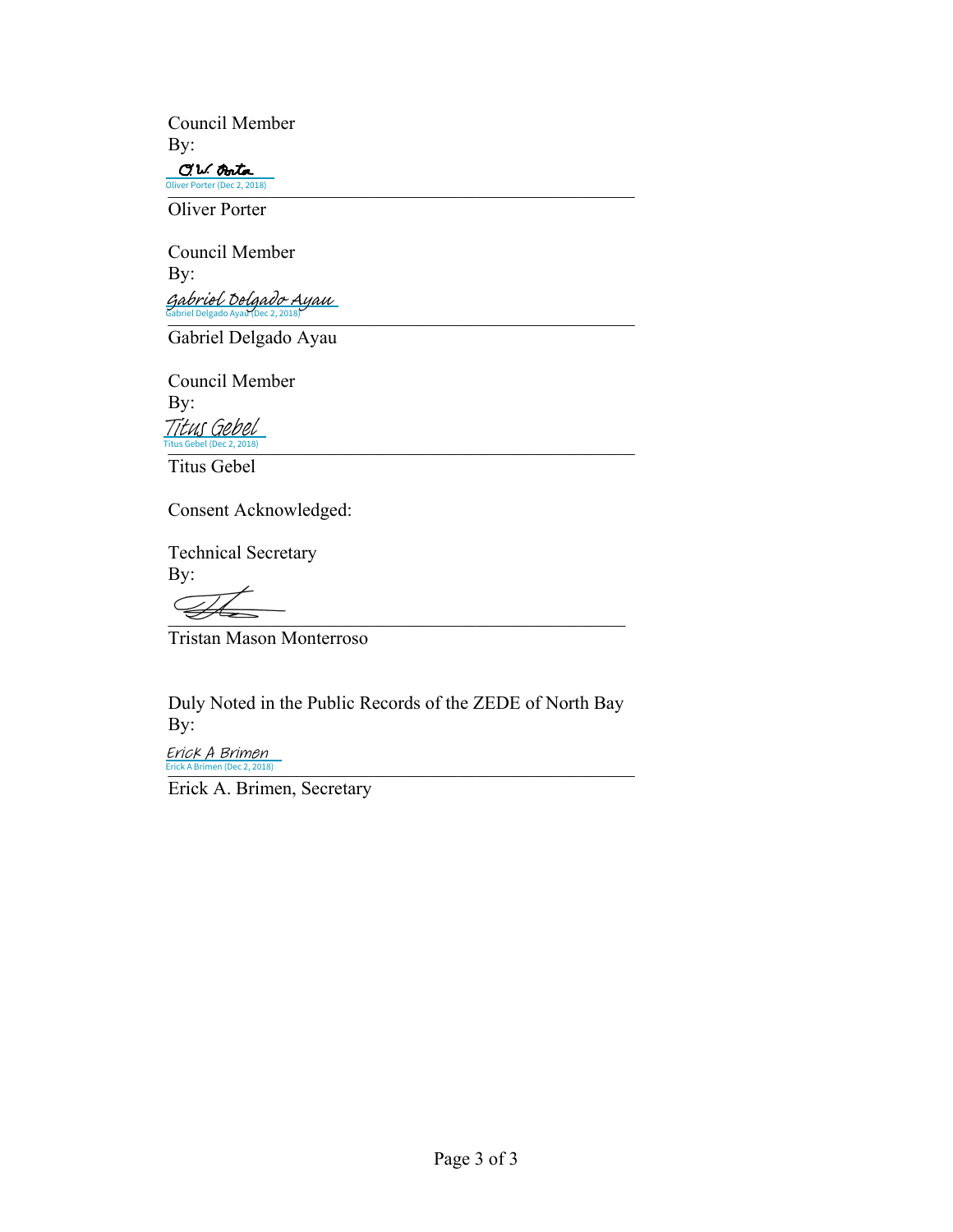### **ZEDE OF NORTH BAY VILLAGE INDEMNIFICATION AGREEMENT**

THIS INDEMNIFICATION AGREEMENT (the "**Agreement**") is made and entered into as of \_\_\_\_\_\_\_\_\_\_\_\_\_\_\_\_\_\_\_\_\_\_\_\_\_, 2018 between Zona de Empleo y Desarrollo Económico Village of North Bay, located on the Island of Roatan, Bay Islands, Republic of Honduras ("ZNB"), and <br> **Council Member-Council Member-Indemnitee**").

### **WITNESSETH THAT:**

**WHEREAS**, highly competent persons have become more reluctant to serve in government or in other capacities unless they are provided with adequate protection through insurance or adequate indemnification against inordinate risks of claims and actions against them arising out of their service to and activities on behalf of the ZNB;

**WHEREAS**, the Technical Secretary of the ZNB (the "**Technical Secretary**") has determined that, in order to attract and retain qualified individuals as members of the Council of the ZNB, the ZNB will indemnify Council Member-Indemnitee and, at the earliest possible time, attempt to secure and maintain on an ongoing basis, at its sole expense, liability insurance to protect persons serving the ZNB from certain liabilities, including the Council Member-Indemnitee. The ZNB believes that, given current market conditions and trends, such insurance may be available to it in the future only at higher premiums and with more exclusions;

**WHEREAS**, the uncertainties relating to such insurance and to indemnification have increased the difficulty of attracting and retaining such persons;

**WHEREAS**, the Technical Secretary has determined that the increased difficulty in attracting and retaining such persons is detrimental to the best interests of the ZNB's residents and that the ZNB should act to assure such persons that there will be increased certainty of such protection in the future;

**WHEREAS**, it is reasonable, prudent and necessary for the ZNB contractually to obligate itself to indemnify, and to advance expenses on behalf of, such persons to the fullest extent permitted by applicable law so that they will serve or continue to serve the ZNB free from undue concern that they will not be so indemnified;

**WHEREAS**, this Agreement is a supplement to and in furtherance of the August 23, 2018 Charter and Bylaws of the ZNB and any rules or resolutions adopted pursuant thereto, and shall not be deemed a substitute therefor, nor to diminish or abrogate any rights of Council Member-Indemnitee thereunder; and

**WHEREAS**, Council Member-Indemnitee does not regard the protection available under the ZNB's Charter and Bylaws as adequate in the present circumstances, and may not be willing to serve without adequate protection, and the ZNB desires Council Member-Indemnitee to serve in such capacity. Council Member-Indemnitee is willing to serve, continue to serve and to take on additional service for or on behalf of the ZNB on the condition that he be so indemnified; and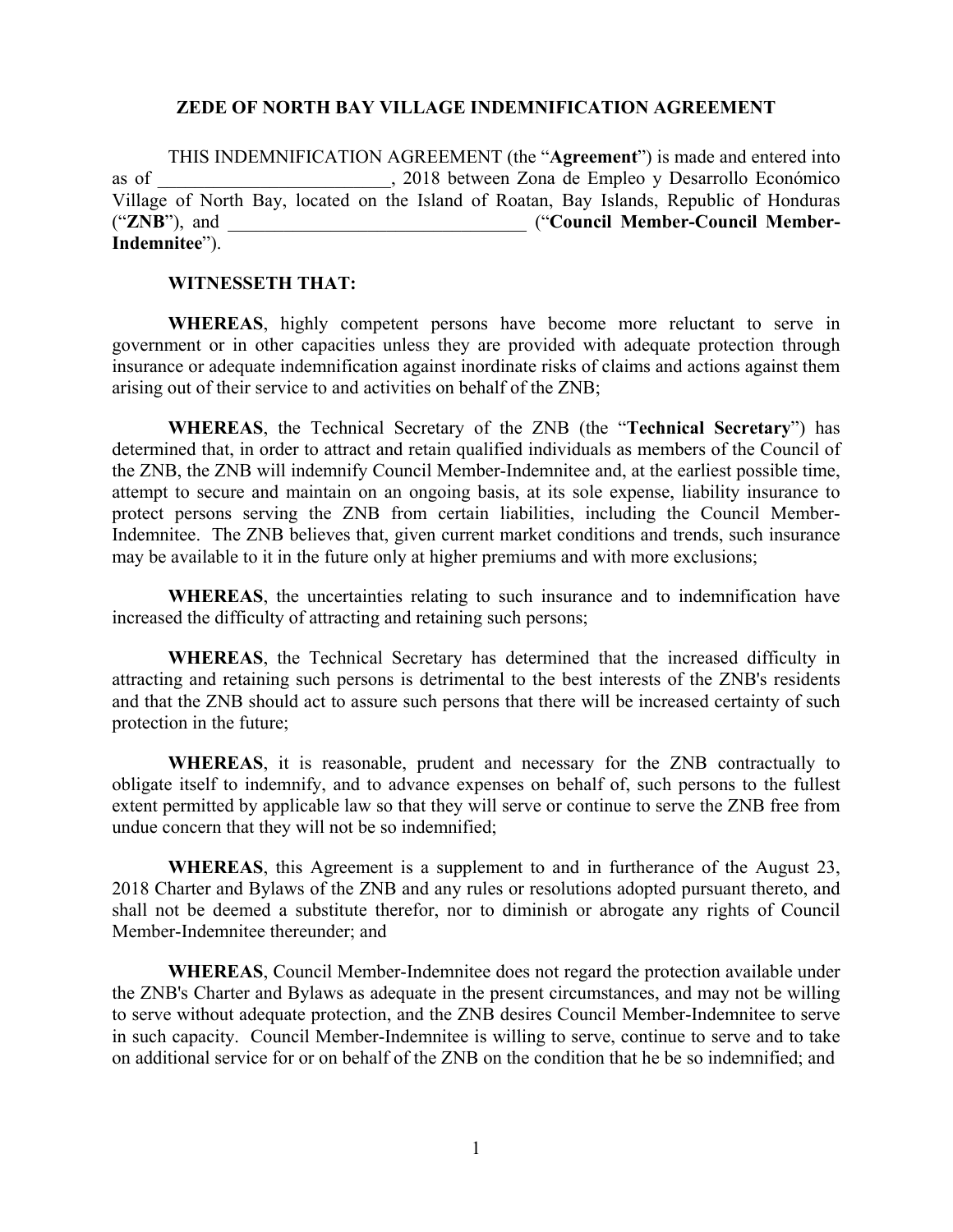**NOW, THEREFORE**, in consideration of Council Member-Indemnitee's agreement to serve as a Council Member of the ZNB from and after the date hereof, the parties hereto agree as follows:

1. Indemnity of Council Member-Indemnitee. The ZNB hereby agrees to hold harmless and indemnify Council Member-Indemnitee to the fullest extent permitted by law, as such may be amended from time to time. In furtherance of the foregoing indemnification, and without limiting the generality thereof:

(a) Proceedings Other Than Proceedings by or in the Right of the ZNB. Council Member-Indemnitee shall be entitled to the rights of indemnification provided in this Section  $I(a)$  if, by reason of his ZNB Status (as hereinafter defined), the Council Member-Indemnitee is, or is threatened to be made, a party to or participant in any Proceeding (as hereinafter defined) other than a Proceeding by or in the right of the ZNB. Pursuant to this Section 1(a), Council Member-Indemnitee shall be indemnified against all Expenses (as hereinafter defined), judgments, penalties, fines and amounts paid in settlement actually and reasonably incurred by him, or on his behalf, in connection with such Proceeding or any claim, issue or matter therein, if the Council Member-Indemnitee acted in good faith and in a manner the Council Member-Indemnitee reasonably believed to be in or not opposed to the best interests of the ZNB, and with respect to any criminal Proceeding, had no reasonable cause to believe the Council Member-Indemnitee's conduct was unlawful.

(b) Proceedings by or in the Right of the ZNB. Council Member-Indemnitee shall be entitled to the rights of indemnification provided in this Section 1(b) if, by reason of his ZNB Status, the Council Member-Indemnitee is, or is threatened to be made, a party to or participant in any Proceeding brought by or in the right of the ZNB. Pursuant to this Section 1(b), Council Member-Indemnitee shall be indemnified against all Expenses actually and reasonably incurred by the Council Member-Indemnitee, or on the Council Member-Indemnitee's behalf, in connection with such Proceeding if the Council Member-Indemnitee acted in good faith and in a manner the Council Member-Indemnitee reasonably believed to be in or not opposed to the best interests of the ZNB; provided, however, if applicable law so provides, no indemnification against such Expenses shall be made in respect of any claim, issue or matter in such Proceeding as to which Council Member-Indemnitee shall have been adjudged to be liable to the ZNB.

(c) Indemnification for Expenses of a Party Who is Wholly or Partly Successful. Notwithstanding any other provision of this Agreement, to the extent that Council Member-Indemnitee is, by reason of his ZNB Status, a party to and is successful, on the merits or otherwise, in any Proceeding, he shall be indemnified to the maximum extent permitted by law, as such may be amended from time to time, against all Expenses actually and reasonably incurred by him or on his behalf in connection therewith. If Council Member-Indemnitee is not wholly successful in such Proceeding but is successful, on the merits or otherwise, as to one or more but less than all claims, issues or matters in such Proceeding, the ZNB shall indemnify Council Member-Indemnitee against all Expenses actually and reasonably incurred by him or on his behalf in connection with each successfully resolved claim, issue or matter. For purposes of this Section and without limitation, the termination of any claim, issue or matter in such a Proceeding by dismissal, with or without prejudice, shall be deemed to be a successful result as to such claim, issue or matter.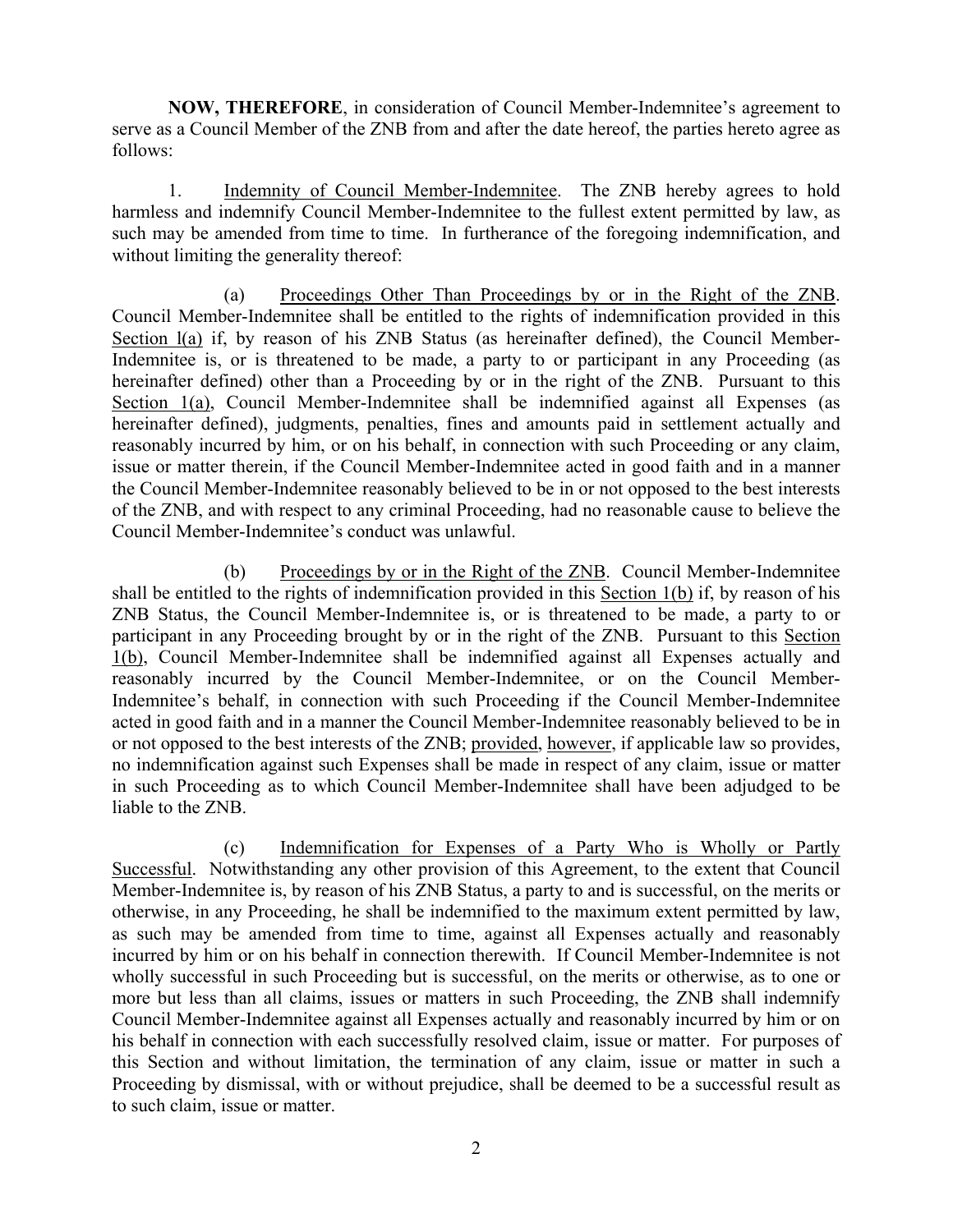(d) Indemnification of Appointing Entity. If (i) Council Member-Indemnitee is or was affiliated with the promoter and organizer of the ZNB or a landowner within the ZNB (an "Selecting Private Entity"), and (ii) the Selecting Private Entity is, or is threatened to be made, a party to or a participant in any Proceeding, and (iii) the Selecting Private Entity's involvement in the Proceeding (A) arises primarily out of, or relates to, any action taken by the ZNB that was approved by the ZNB's Technical Secretary, and (B) arises out of facts or circumstances that are the same or substantially similar to the facts and circumstances that form the basis of claims that have been, could have been or could be brought against the Council Member-Indemnitee in a Proceeding, regardless of whether the legal basis of the claims against the Council Member-Indemnitee and the Selecting Private Entity are the same or similar, then the Selecting Private Entity shall be entitled to all of the indemnification rights and remedies under this Agreement pursuant to this Agreement as if the Selecting Private Entity were the Council Member-Indemnitee.

2. Additional Indemnity. In addition to, and without regard to any limitations on, the indemnification provided for in Section 1 of this Agreement, the ZNB shall and hereby does indemnify and hold harmless Council Member-Indemnitee against all Expenses, judgments, penalties, fines and amounts paid in settlement actually and reasonably incurred by him or on his behalf if, by reason of his ZNB Status, he is, or is threatened to be made, a party to or participant in any Proceeding (including a Proceeding by or in the right of the ZNB), including, without limitation, all liability arising out of the negligence or active or passive wrongdoing of Council Member-Indemnitee. The only limitation that shall exist upon the ZNB's obligations pursuant to this Agreement shall be that the ZNB shall not be obligated to make any payment to Council Member-Indemnitee that is finally determined (under the procedures, and subject to the presumptions, set forth in Sections 6 and 7 hereof) to be unlawful.

### 3. Contribution.

(a) Whether or not the indemnification provided in Sections 1 and 2 hereof is available, in respect of any threatened, pending or completed action, suit or proceeding in which the ZNB is jointly liable with Council Member-Indemnitee (or would be if joined in such action, suit or proceeding), the ZNB shall pay, in the first instance, the entire amount of any judgment or settlement of such action, suit or proceeding without requiring Council Member-Indemnitee to contribute to such payment and the ZNB hereby waives and relinquishes any right of contribution it may have against Council Member-Indemnitee. The ZNB shall not enter into any settlement of any action, suit or proceeding in which the ZNB is jointly liable with Council Member-Indemnitee (or would be if joined in such action, suit or proceeding) unless such settlement provides for a full and final release of all claims asserted against Council Member-Indemnitee.

(b) Without diminishing or impairing the obligations of the ZNB set forth in the preceding subparagraph, if, for any reason, Council Member-Indemnitee shall elect or be required to pay all or any portion of any judgment or settlement in any threatened, pending or completed action, suit or proceeding in which the ZNB is jointly liable with Council Member-Indemnitee (or would be if joined in such action, suit or proceeding), the ZNB shall contribute to the amount of Expenses, judgments, fines and amounts paid in settlement actually and reasonably incurred and paid or payable by Council Member-Indemnitee in proportion to the relative benefits received by the ZNB and all council members, officers, directors or employees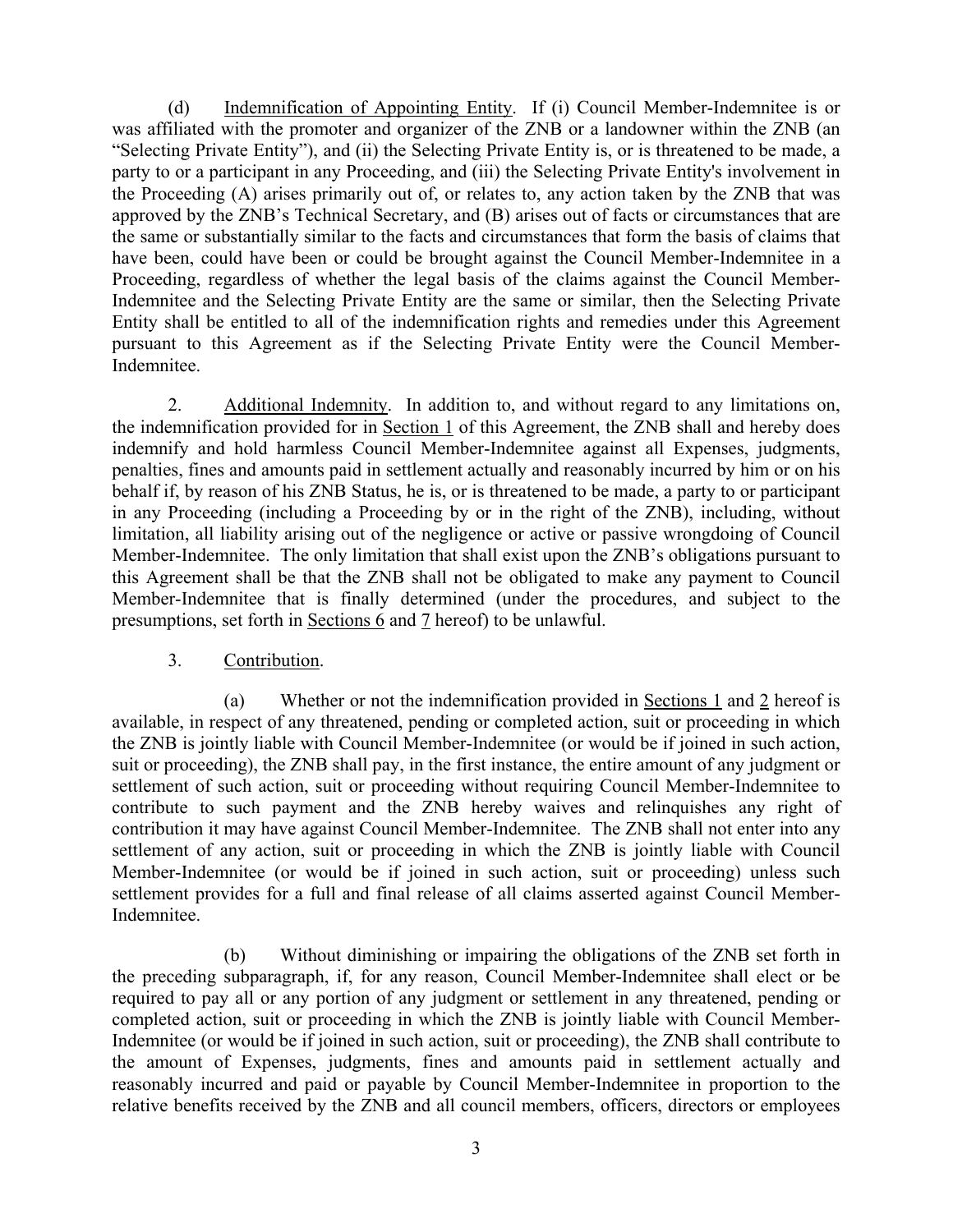of the ZNB, other than Council Member-Indemnitee, who are jointly liable with Council Member-Indemnitee (or would be if joined in such action, suit or proceeding), on the one hand, and Council Member-Indemnitee, on the other hand, from the transaction or events from which such action, suit or proceeding arose; provided, however, that the proportion determined on the basis of relative benefit may, to the extent necessary to conform to law, be further adjusted by reference to the relative fault of the ZNB and all council members, officers, directors or employees of the ZNB other than Council Member-Indemnitee who are jointly liable with Council Member-Indemnitee (or would be if joined in such action, suit or proceeding), on the one hand, and Council Member-Indemnitee, on the other hand, in connection with the transaction or events that resulted in such expenses, judgments, fines or settlement amounts, as well as any other equitable considerations which applicable law may require to be considered. The relative fault of the ZNB and all council members, officers, directors or employees of the ZNB, other than Council Member-Indemnitee, who are jointly liable with Council Member-Indemnitee (or would be if joined in such action, suit or proceeding), on the one hand, and Council Member-Indemnitee, on the other hand, shall be determined by reference to, among other things, the degree to which their actions were motivated by intent to gain personal profit or advantage, the degree to which their liability is primary or secondary and the degree to which their conduct is active or passive.

(c) The ZNB hereby agrees to fully indemnify and hold Council Member-Indemnitee harmless from any claims of contribution which may be brought by council members, officers, directors, or employees of the ZNB, other than Council Member-Indemnitee, who may be jointly liable with Council Member-Indemnitee.

(d) To the fullest extent permissible under applicable law, if the indemnification provided for in this Agreement is unavailable to Council Member-Indemnitee for any reason whatsoever, the ZNB, in lieu of indemnifying Council Member-Indemnitee, shall contribute to the amount incurred by Council Member-Indemnitee, whether for judgments, fines, penalties, excise taxes, amounts paid or to be paid in settlement and/or for Expenses, in connection with any claim relating to an indemnifiable event under this Agreement, in such proportion as is deemed fair and reasonable in light of all of the circumstances of such Proceeding in order to reflect (i) the relative benefits received by the ZNB and Council Member-Indemnitee as a result of the event(s) and/or transaction(s) giving cause to such Proceeding and/or (ii) the relative fault of the ZNB (and its directors, officers, employees and agents) and Council Member-Indemnitee in connection with such event(s) and/or transaction(s).

4. Indemnification for Expenses of a Witness. Notwithstanding any other provision of this Agreement, to the extent that Council Member-Indemnitee is, by reason of his ZNB Status, a witness, or is made (or asked) to respond to discovery requests, in any Proceeding to which Council Member-Indemnitee is not a party, he shall be indemnified against all Expenses actually and reasonably incurred by him or on his behalf in connection therewith.

5. Advancement of Expenses. Notwithstanding any other provision of this Agreement, the ZNB shall advance all Expenses incurred by or on behalf of Council Member-Indemnitee in connection with any Proceeding by reason of Council Member-Indemnitee's ZNB Status within thirty (30) days after the receipt by the ZNB of a statement or statements from Council Member-Indemnitee requesting such advance or advances from time to time, whether prior to or after final disposition of such Proceeding. Such statement or statements shall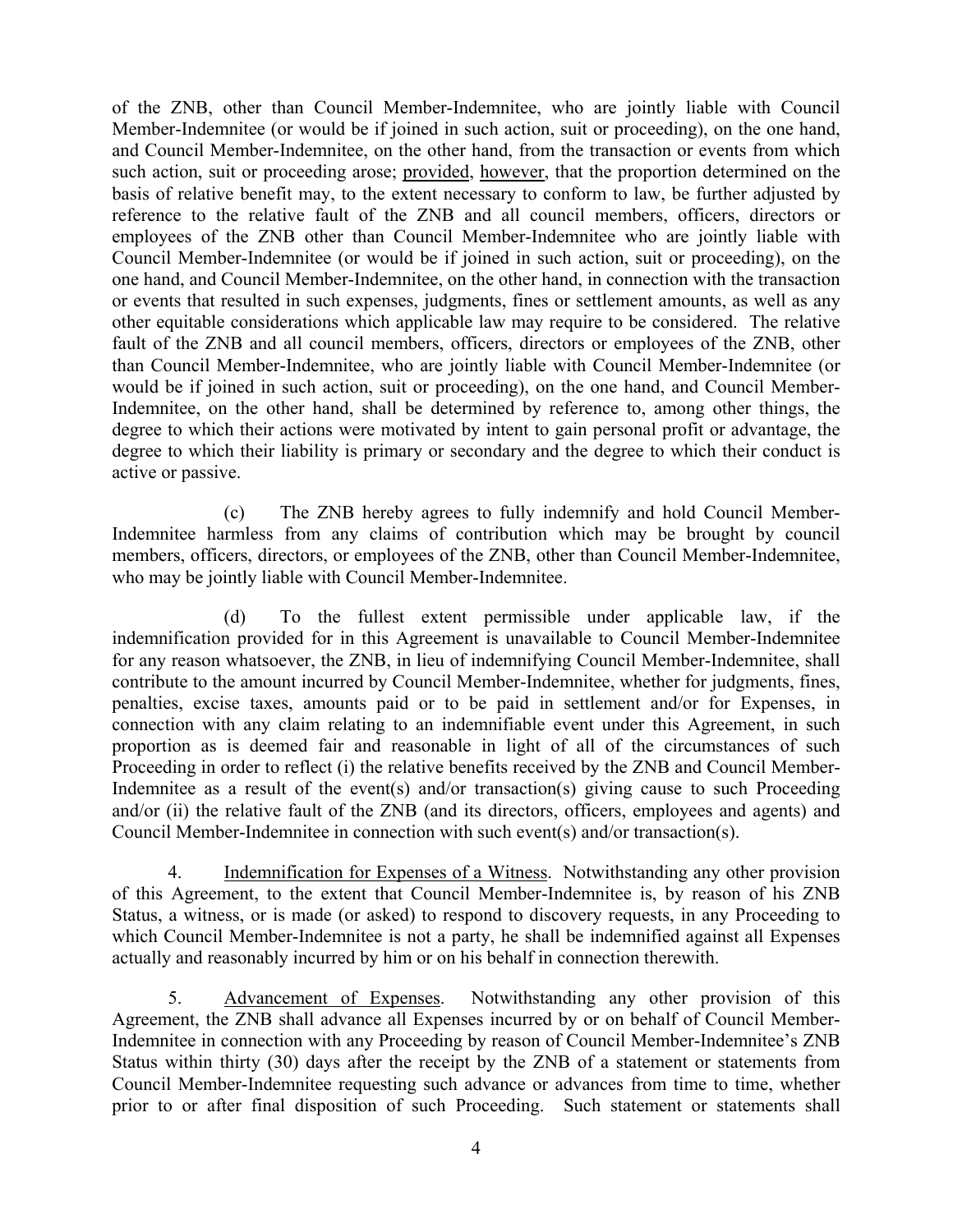reasonably evidence the Expenses incurred by Council Member-Indemnitee and shall include or be preceded or accompanied by a written undertaking by or on behalf of Council Member-Indemnitee to repay any Expenses advanced if it shall ultimately be determined that Council Member-Indemnitee is not entitled to be indemnified against such Expenses. Any advances and undertakings to repay pursuant to this Section 5 shall be unsecured and interest free.

6. Procedures and Presumptions for Determination of Entitlement to Indemnification. It is the intent of this Agreement to secure for Council Member-Indemnitee rights of indemnity that are as favorable as may be permitted under the law governing the ZNB. Accordingly, the parties agree that the following procedures and presumptions shall apply in the event of any question as to whether Council Member-Indemnitee is entitled to indemnification under this Agreement:

(a) To obtain indemnification under this Agreement, Council Member-Indemnitee shall submit to the ZNB a written request, including therein or therewith such documentation and information as is reasonably available to Council Member-Indemnitee and is reasonably necessary to determine whether and to what extent Council Member-Indemnitee is entitled to indemnification. The Secretary of the ZNB shall, promptly upon receipt of such a request for indemnification, advise the Technical Secretary in writing that Council Member-Indemnitee has requested indemnification. Notwithstanding the foregoing, any failure of Council Member-Indemnitee to provide such a request to the ZNB, or to provide such a request in a timely fashion, shall not relieve the ZNB of any liability that it may have to Council Member-Indemnitee unless, and to the extent that, such failure actually and materially prejudices the interests of the ZNB.

(b) Upon written request by Council Member-Indemnitee for indemnification pursuant to the first sentence of Section 6(a) hereof, a determination with respect to Council Member-Indemnitee's entitlement thereto shall be made in the specific case by one of the following four methods, which shall be at the election of the Technical Secretary (1) by a majority vote of the Council Members, even though less than a quorum, (2) by a committee of disinterested Council Members designated by a majority vote of the disinterested Council Members, even though less than a quorum, (3) if there are no disinterested Council Members or if the disinterested Council Members so direct, by independent legal counsel in a written opinion to the Technical Secretary, a copy of which shall be delivered to the Council Member-Indemnitee, or (4) if so directed by the Technical Secretary, by the landowners of the ZNB. For purposes hereof, disinterested Council Members are those members of the ZNB Council who are not parties to the action, suit or proceeding in respect of which indemnification is sought by Council Member-Indemnitee.

(c) If the determination of entitlement to indemnification is to be made by Independent Counsel pursuant to Section 6(b) hereof, the Independent Counsel shall be selected as provided in this Section  $6(c)$ . The Independent Counsel shall be selected by the Technical Secretary. Council Member-Indemnitee may, within ten (10) days after such written notice of selection shall have been given, deliver to the ZNB a written objection to such selection; provided, however, that such objection may be asserted only on the ground that the Independent Counsel so selected does not meet the requirements of "**Independent Counsel**" as defined in Section 13 of this Agreement, and the objection shall set forth with particularity the factual basis of such assertion. Absent a proper and timely objection, the person so selected shall act as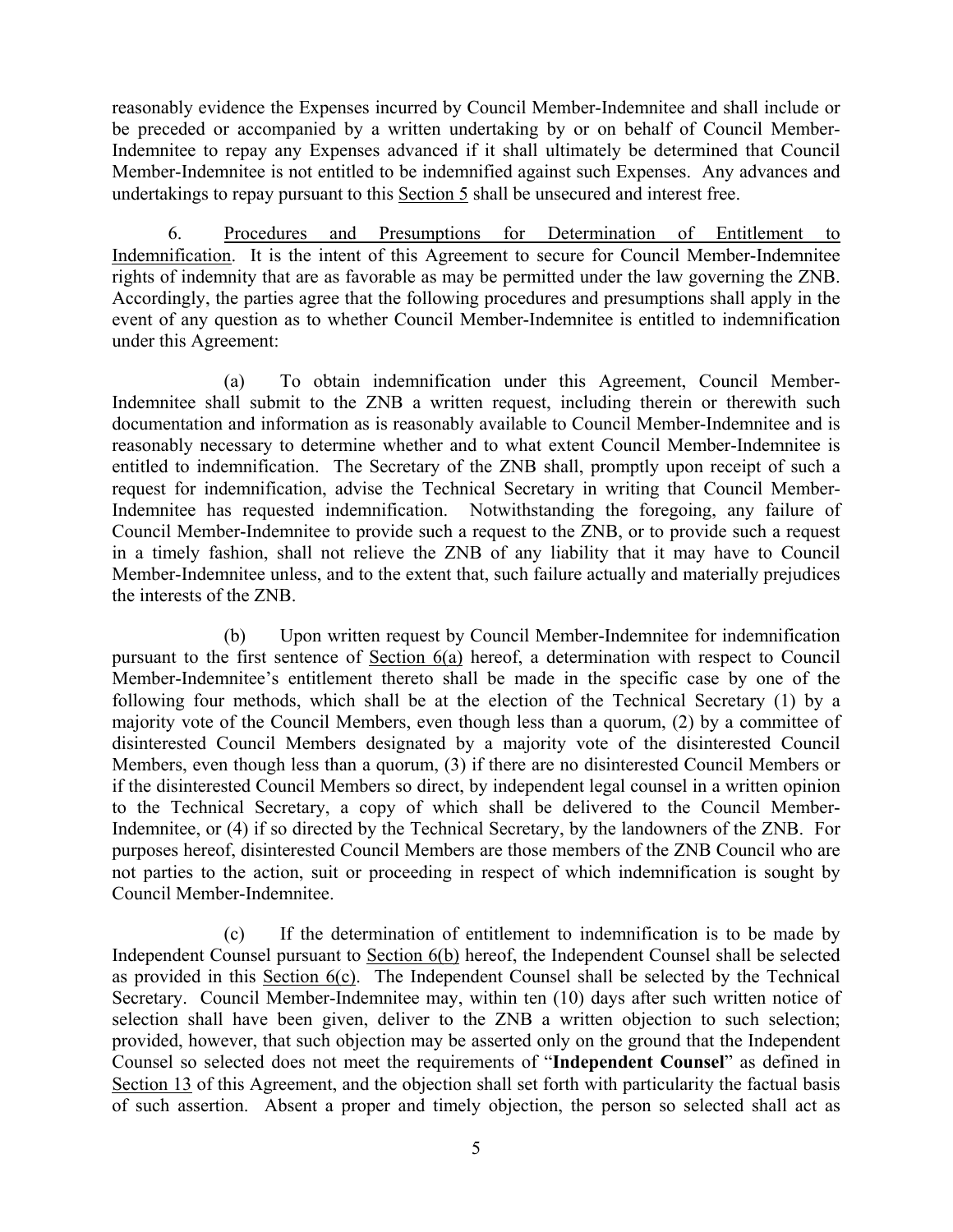Independent Counsel. If a written objection is made and substantiated, the Independent Counsel selected may not serve as Independent Counsel unless and until such objection is withdrawn or a court has determined that such objection is without merit. If, within twenty (20) days after submission by Council Member-Indemnitee of a written request for indemnification pursuant to Section 6(a) hereof, no Independent Counsel shall have been selected and not objected to, either the ZNB or Council Member-Indemnitee may petition the Court of the ZNB or other court of competent jurisdiction for resolution of any objection which shall have been made by the Council Member-Indemnitee to the ZNB's selection of Independent Counsel and/or for the appointment as Independent Counsel of a person selected by the court or by such other person as the court shall designate, and the person with respect to whom all objections are so resolved or the person so appointed shall act as Independent Counsel under Section 6(b) hereof. The ZNB shall pay any and all reasonable fees and expenses of Independent Counsel incurred by such Independent Counsel in connection with acting pursuant to Section 6(b) hereof, and the ZNB shall pay all reasonable fees and expenses incident to the procedures of this Section 6(c), regardless of the manner in which such Independent Counsel was selected or appointed.

(d) In making a determination with respect to entitlement to indemnification hereunder, the person or persons or entity making such determination shall presume that Council Member-Indemnitee is entitled to indemnification under this Agreement. Anyone seeking to overcome this presumption shall have the burden of proof and the burden of persuasion by clear and convincing evidence. Neither the failure of the ZNB (including by its Council Members or independent legal counsel) to have made a determination prior to the commencement of any action pursuant to this Agreement that indemnification is proper in the circumstances because Council Member-Indemnitee has met the applicable standard of conduct, nor an actual determination by the ZNB (including by its directors or independent legal counsel) that Council Member-Indemnitee has not met such applicable standard of conduct, shall be a defense to the action or create a presumption that Council Member-Indemnitee has not met the applicable standard of conduct.

(e) Council Member-Indemnitee shall be deemed to have acted in good faith if Council Member-Indemnitee's action is based on the records or books of account of the Governing Operations (as hereinafter defined), including financial statements, or on information supplied to Council Member-Indemnitee by the officers of the Governing Operations in the course of their duties, or on the advice of legal counsel for the Governing Operations or on information or records given or reports made to the Governing Operations by an independent certified public accountant or by an appraiser or other expert selected with reasonable care by the Governing Operations. In addition, the knowledge and/or actions, or failure to act, of any director, officer, agent or employee of the Governing Operations shall not be imputed to Council Member-Indemnitee for purposes of determining the right to indemnification under this Agreement. Whether or not the foregoing provisions of this Section 6(e) are satisfied, it shall in any event be presumed that Council Member-Indemnitee has at all times acted in good faith and in a manner he reasonably believed to be in or not opposed to the best interests of the ZNB. Anyone seeking to overcome this presumption shall have the burden of proof and the burden of persuasion by clear and convincing evidence.

(f) If the person, persons or entity empowered or selected under Section 6 to determine whether Council Member-Indemnitee is entitled to indemnification shall not have made a determination within sixty (60) days after receipt by the ZNB of the request therefor, the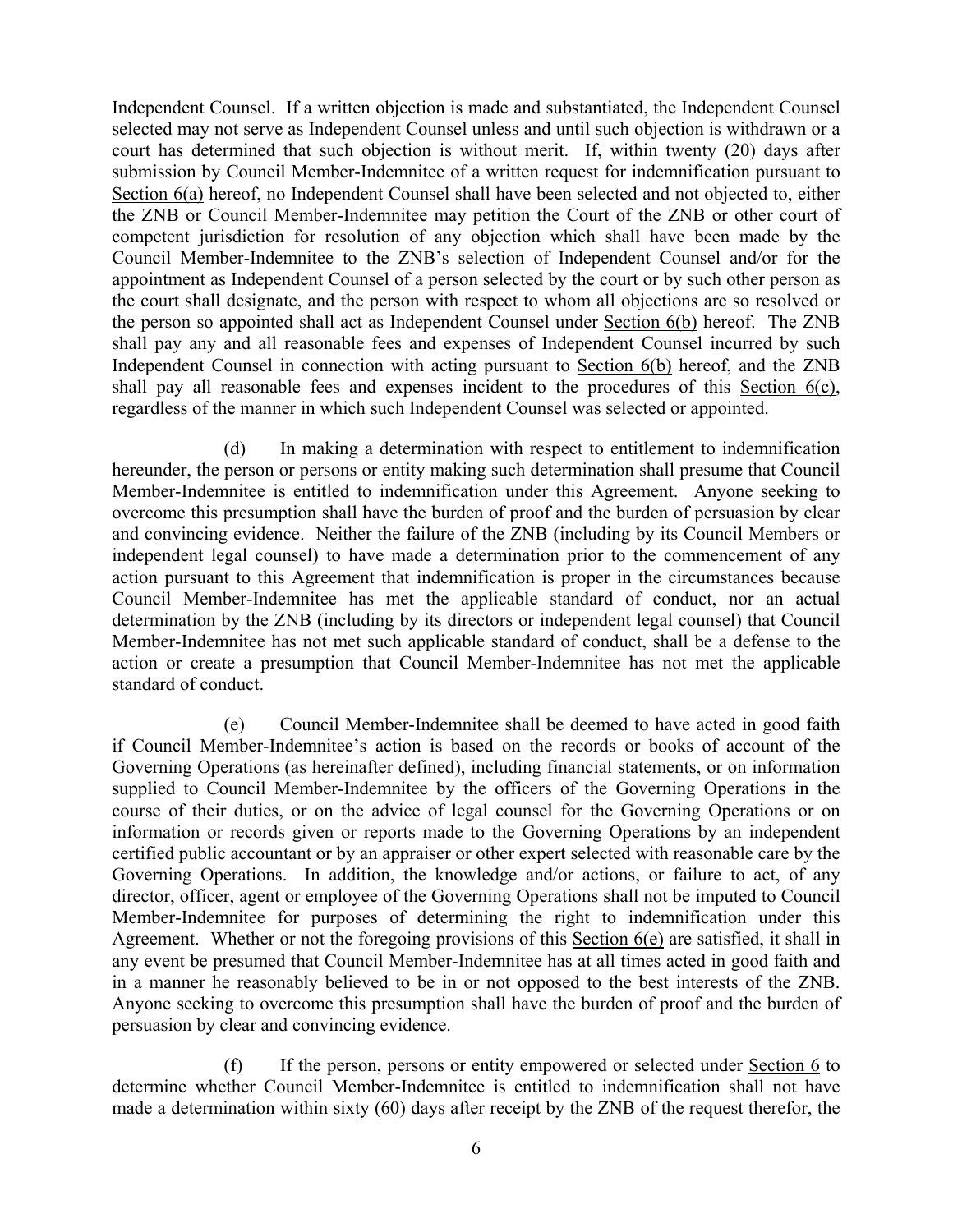requisite determination of entitlement to indemnification shall be deemed to have been made and Council Member-Indemnitee shall be entitled to such indemnification absent (i) a misstatement by Council Member-Indemnitee of a material fact, or an omission of a material fact necessary to make Council Member-Indemnitee's statement not materially misleading, in connection with the request for indemnification, or (ii) a prohibition of such indemnification under applicable law; provided, however, that such sixty (60) day period may be extended for a reasonable time, not to exceed an additional thirty (30) days, if the person, persons or entity making such determination with respect to entitlement to indemnification in good faith requires such additional time to obtain or evaluate documentation and/or information relating thereto.

(g) Council Member-Indemnitee shall cooperate with the person, persons or entity making such determination with respect to Council Member-Indemnitee's entitlement to indemnification, including providing to such person, persons or entity upon reasonable advance request any documentation or information which is not privileged or otherwise protected from disclosure and which is reasonably available to Council Member-Indemnitee and reasonably necessary to such determination. Any Independent Counsel, member of the Technical Secretary of the ZNB shall act reasonably and in good faith in making a determination regarding the Council Member-Indemnitee's entitlement to indemnification under this Agreement. Any costs or expenses (including attorneys' fees and disbursements) incurred by Council Member-Indemnitee in so cooperating with the person, persons or entity making such determination shall be borne by the ZNB (irrespective of the determination as to Council Member-Indemnitee's entitlement to indemnification) and the ZNB hereby indemnifies and agrees to hold Council Member-Indemnitee harmless therefrom.

(h) The ZNB acknowledges that a settlement or other disposition short of final judgment may be successful if it permits a party to avoid expense, delay, distraction, disruption and uncertainty. In the event that any action, claim or proceeding to which Council Member-Indemnitee is a party is resolved in any manner other than by adverse judgment against Council Member-Indemnitee (including, without limitation, settlement of such action, claim or proceeding with or without payment of money or other consideration) it shall be presumed that Council Member-Indemnitee has been successful on the merits or otherwise in such action, suit or proceeding. Anyone seeking to overcome this presumption shall have the burden of proof and the burden of persuasion by clear and convincing evidence.

(i) The termination of any Proceeding or of any claim, issue or matter therein, by judgment, order, settlement or conviction, or upon a plea of nolo contendere or its equivalent, shall not (except as otherwise expressly provided in this Agreement) of itself adversely affect the right of Council Member-Indemnitee to indemnification or create a presumption that Council Member-Indemnitee did not act in good faith and in a manner which he reasonably believed to be in or not opposed to the best interests of the ZNB or, with respect to any criminal Proceeding, that Council Member-Indemnitee had reasonable cause to believe that his conduct was unlawful.

# 7. Remedies of Council Member-Indemnitee.

(a) In the event that (i) a determination is made pursuant to Section 6 of this Agreement that Council Member-Indemnitee is not entitled to indemnification under this Agreement, (ii) advancement of Expenses is not timely made pursuant to Section 5 of this Agreement, (iii) no determination of entitlement to indemnification is made pursuant to Section 6(b) of this Agreement within ninety (90) days after receipt by the ZNB of the request for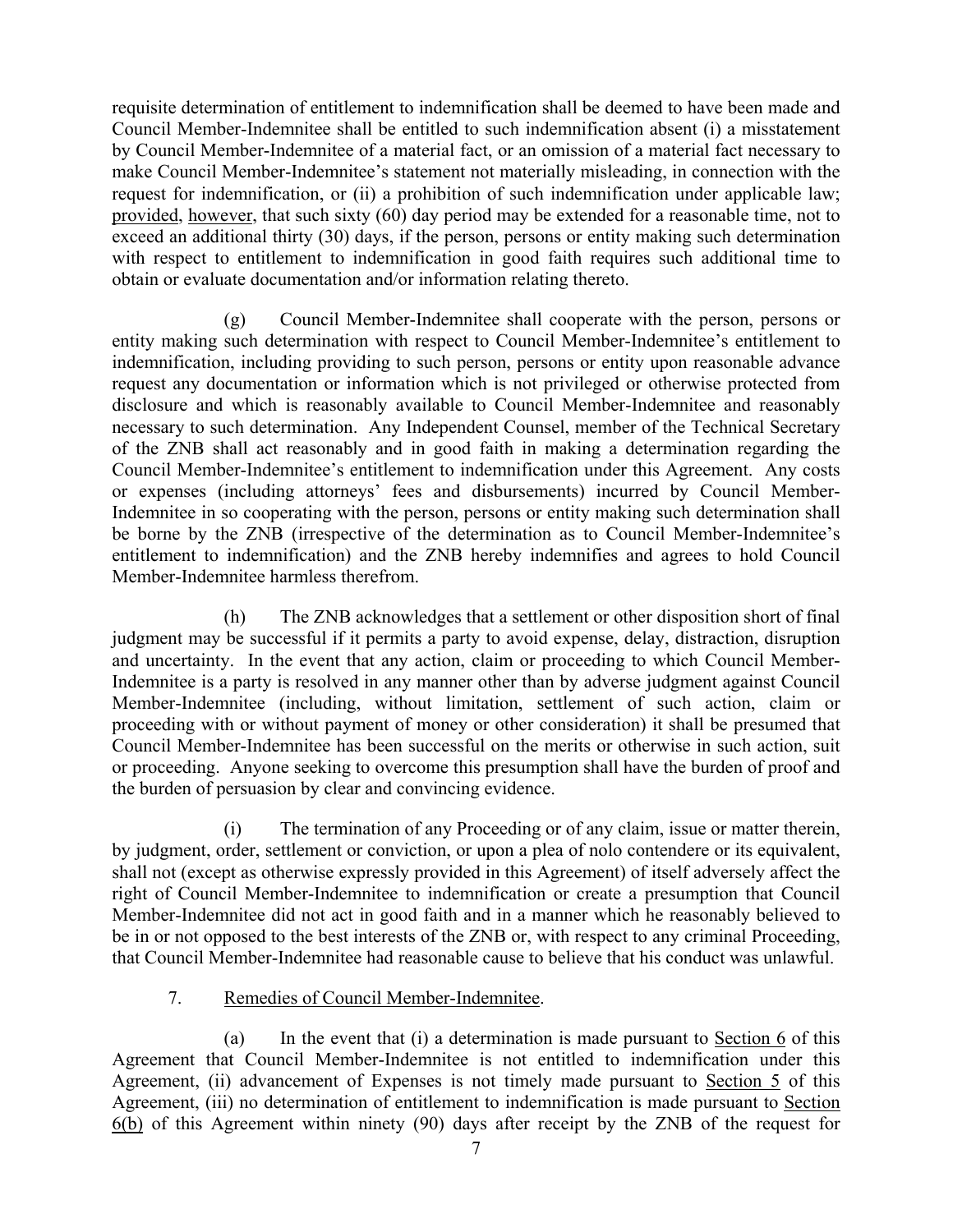indemnification, (iv) payment of indemnification is not made pursuant to this Agreement within ten (10) days after receipt by the ZNB of a written request therefor, or (v) payment of indemnification is not made within ten (10) days after a determination has been made that Council Member-Indemnitee is entitled to indemnification or such determination is deemed to have been made pursuant to Section 6 of this Agreement, Council Member-Indemnitee shall be entitled to an adjudication in an appropriate court of the ZNB, or in any other court of competent jurisdiction, of Council Member-Indemnitee's entitlement to such indemnification. Council Member-Indemnitee shall commence such proceeding seeking an adjudication within one hundred eighty (180) days following the date on which Council Member-Indemnitee first has the right to commence such proceeding pursuant to this Section 7(a). The ZNB shall not oppose Council Member-Indemnitee's right to seek any such adjudication.

(b) In the event that a determination shall have been made pursuant to Section 6(b) of this Agreement that Council Member-Indemnitee is not entitled to indemnification, any judicial proceeding commenced pursuant to this Section 7 shall be conducted in all respects as a de novo trial on the merits, and Council Member-Indemnitee shall not be prejudiced by reason of the adverse determination under Section 6(b).

(c) If a determination shall have been made pursuant to Section 6(b) of this Agreement that Council Member-Indemnitee is entitled to indemnification, the ZNB shall be bound by such determination in any judicial proceeding commenced pursuant to this Section 7, absent (i) a misstatement by Council Member-Indemnitee of a material fact, or an omission of a material fact necessary to make Council Member-Indemnitee's misstatement not materially misleading in connection with the application for indemnification, or (ii) a prohibition of such indemnification under applicable law.

(d) In the event that Council Member-Indemnitee, pursuant to this Section 7, seeks a judicial adjudication of his rights under, or to recover damages for breach of, this Agreement, or to recover under any directors' and officers' liability insurance policies maintained by the ZNB, the ZNB shall pay on his behalf, in advance, any and all expenses (of the types described in the definition of Expenses in Section 13 of this Agreement) actually and reasonably incurred by him in such judicial adjudication, regardless of whether Council Member-Indemnitee ultimately is determined to be entitled to such indemnification, advancement of expenses or insurance recovery.

(e) The ZNB shall be precluded from asserting in any judicial proceeding commenced pursuant to this Section 7 that the procedures and presumptions of this Agreement are not valid, binding and enforceable and shall stipulate in any such court that the ZNB is bound by all the provisions of this Agreement. The ZNB shall indemnify Council Member-Indemnitee against any and all Expenses and, if requested by Council Member-Indemnitee, shall (within ten (10) days after receipt by the ZNB of a written request therefore) advance, to the extent not prohibited by law, such expenses to Council Member-Indemnitee, which are incurred by Council Member-Indemnitee in connection with any action brought by Council Member-Indemnitee for indemnification or advance of Expenses from the ZNB under this Agreement or under any directors' and officers' liability insurance policies maintained by the ZNB, regardless of whether Council Member-Indemnitee ultimately is determined to be entitled to such indemnification, advancement of Expenses or insurance recovery, as the case may be.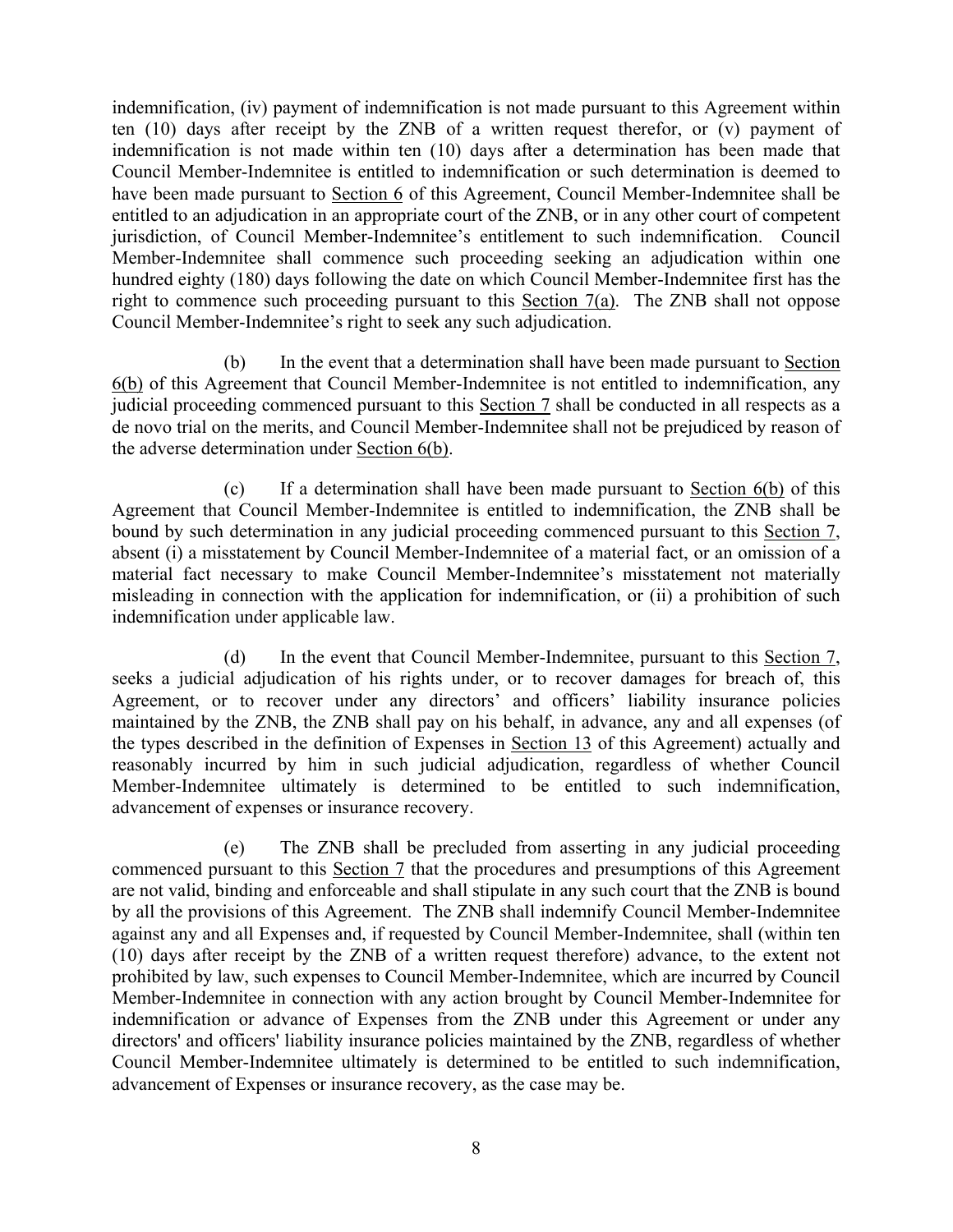(f) Notwithstanding anything in this Agreement to the contrary, no determination as to entitlement to indemnification under this Agreement shall be required to be made prior to the final disposition of the Proceeding.

8. Non-Exclusivity; Survival of Rights; Insurance; Primacy of Indemnification; Subrogation.

(a) The rights of indemnification as provided by this Agreement shall not be deemed exclusive of any other rights to which Council Member-Indemnitee may at any time be entitled under applicable law, the Charter, the By-laws, any agreement, a rule, a resolution of the ZNB, or otherwise. No amendment, alteration or repeal of this Agreement or of any provision hereof shall limit or restrict any right of Council Member-Indemnitee under this Agreement in respect of any action taken or omitted by such Council Member-Indemnitee in his ZNB Status prior to such amendment, alteration or repeal. To the extent that a change in the law, whether by statute or judicial decision, permits greater indemnification than would be afforded currently under this Agreement, it is the intent of the parties hereto that Council Member-Indemnitee shall enjoy by this Agreement the greater benefits so afforded by such change. No right or remedy herein conferred is intended to be exclusive of any other right or remedy, and every other right and remedy shall be cumulative and in addition to every other right and remedy given hereunder or now or hereafter existing at law or in equity or otherwise. The assertion or employment of any right or remedy hereunder, or otherwise, shall not prevent the concurrent assertion or employment of any other right or remedy.

(b) To the extent that the ZNB maintains an insurance policy or policies providing liability insurance for council members, directors, officers, employees, or agents or fiduciaries of the ZNB or of any other governmental body, corporation, partnership, joint venture, trust, employee benefit plan or other enterprise that such person serves at the request of the ZNB, Council Member-Indemnitee shall be covered by such policy or policies in accordance with its or their terms to the maximum extent of the coverage available for any director, council member, officer, employee, agent or fiduciary under such policy or policies. If, at the time of the receipt of a notice of a claim pursuant to the terms hereof, the ZNB has directors' and officers' liability insurance in effect, the ZNB shall give prompt notice of the commencement of such proceeding to the insurers in accordance with the procedures set forth in the respective policies. The ZNB shall thereafter take all necessary or desirable action to cause such insurers to pay, on behalf of the Council Member-Indemnitee, all amounts payable as a result of such proceeding in accordance with the terms of such policies.

9. Exception to Right of Indemnification. Notwithstanding any provision in this Agreement, the ZNB shall not be obligated under this Agreement to make any indemnity in connection with any claim made against Council Member-Indemnitee:

(a) for which payment has actually been made to or on behalf of Council Member-Indemnitee under any insurance policy or other indemnity provision, except with respect to any excess beyond the amount paid under any insurance policy or other indemnity provision; or

(b) in connection with any Proceeding (or any part of any Proceeding) initiated by Council Member-Indemnitee, including any Proceeding (or any part of any Proceeding) initiated by Council Member-Indemnitee against the ZNB or its council members,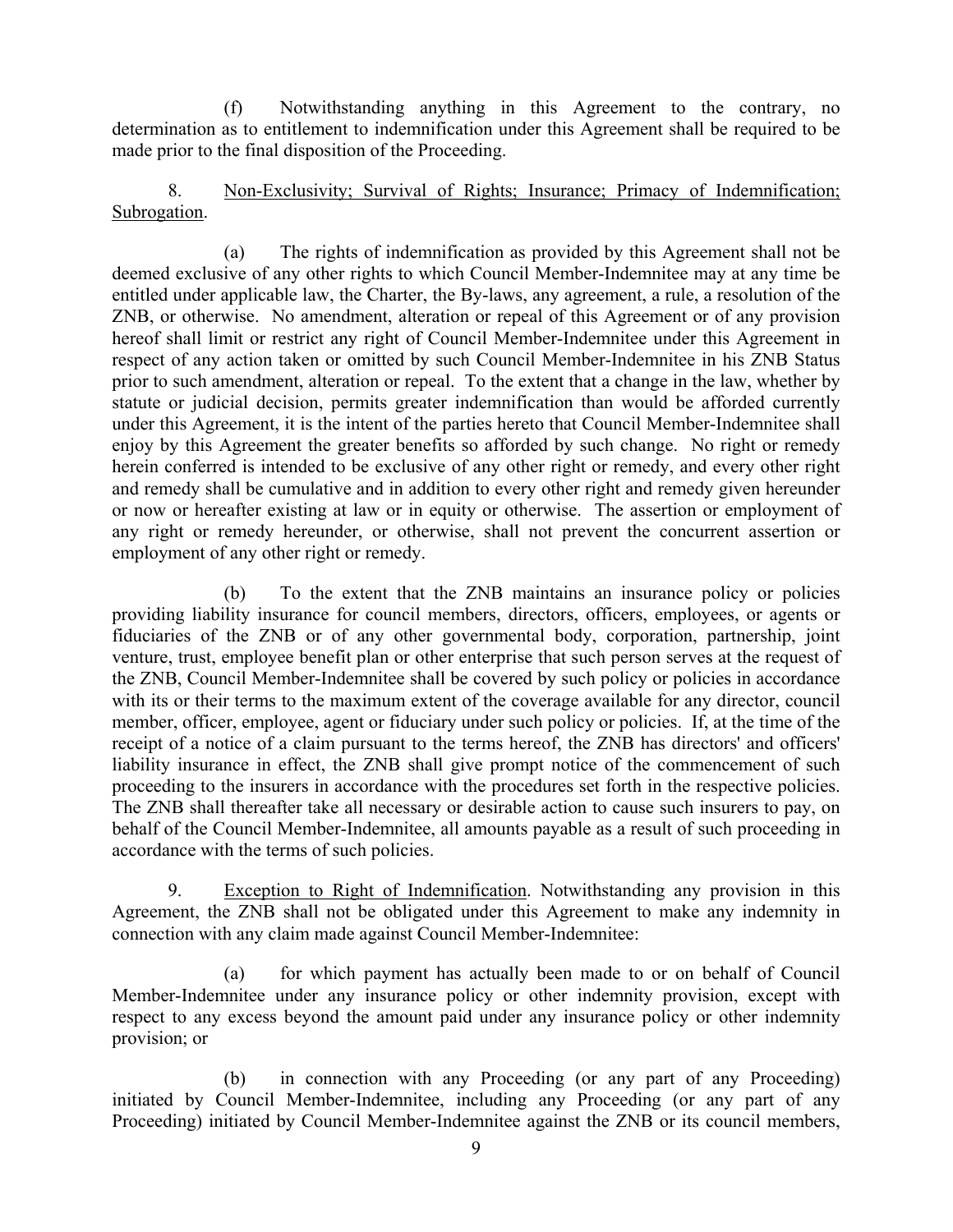directors, officers, employees or other Council Member-Indemnitees, unless (i) the Technical Secretary authorized the Proceeding (or any part of any Proceeding) prior to its initiation, or (ii) the ZNB provides the indemnification, in its sole discretion, pursuant to the powers vested in the ZNB under applicable law.

10. Duration of Agreement. All agreements and obligations of the ZNB contained herein shall continue during the period Council Member-Indemnitee is a council member, officer or director of the ZNB (or is or was serving at the request of the ZNB as a council member, director, officer, employee or agent of another corporation, partnership, joint venture, trust or other governmental body or enterprise) and shall continue thereafter so long as Council Member-Indemnitee shall be subject to any Proceeding (or any proceeding commenced under Section 7 hereof) by reason of his ZNB Status, whether or not he is acting or serving in any such capacity at the time any liability or expense is incurred for which indemnification can be provided under this Agreement. This Agreement shall be binding upon and inure to the benefit of and be enforceable by the parties hereto and their respective successors (including any direct or indirect successor by purchase, merger, consolidation or otherwise to all or substantially all of the business or assets of the ZNB), assigns, spouses, heirs, executors and personal and legal representatives.

11. Security. To the extent requested by Council Member-Indemnitee and approved by the Technical Secretary, the ZNB may at any time and from time to time provide security to Council Member-Indemnitee for the ZNB's obligations hereunder through an irrevocable bank line of credit, funded trust or other collateral. Any such security, once provided to Council Member-Indemnitee, may not be revoked or released without the prior written consent of the Council Member-Indemnitee.

12. Enforcement.

(a) The ZNB expressly confirms and agrees that it has entered into this Agreement and assumes the obligations imposed on it hereby in order to induce Council Member-Indemnitee to serve as an officer or director of the ZNB, and the ZNB acknowledges that Council Member-Indemnitee is relying upon this Agreement in serving as an officer or director of the ZNB.

(b) This Agreement constitutes the entire agreement between the parties hereto with respect to the subject matter hereof and supersedes all prior agreements and understandings, oral, written and implied, between the parties hereto with respect to the subject matter hereof.

(c) The ZNB shall not seek from a court, or agree to, a "bar order" which would have the effect of prohibiting or limiting the Council Member-Indemnitee's rights to receive advancement of expenses under this Agreement.

13. Definitions. For purposes of this Agreement:

(a) "**ZNB Status**" describes the status of a person who is or was a council member, director, officer, employee, agent or fiduciary of the ZNB or of any other governmental body, corporation, partnership, joint venture, trust, employee benefit plan or other enterprise that such person is or was serving at the express written request of the ZNB.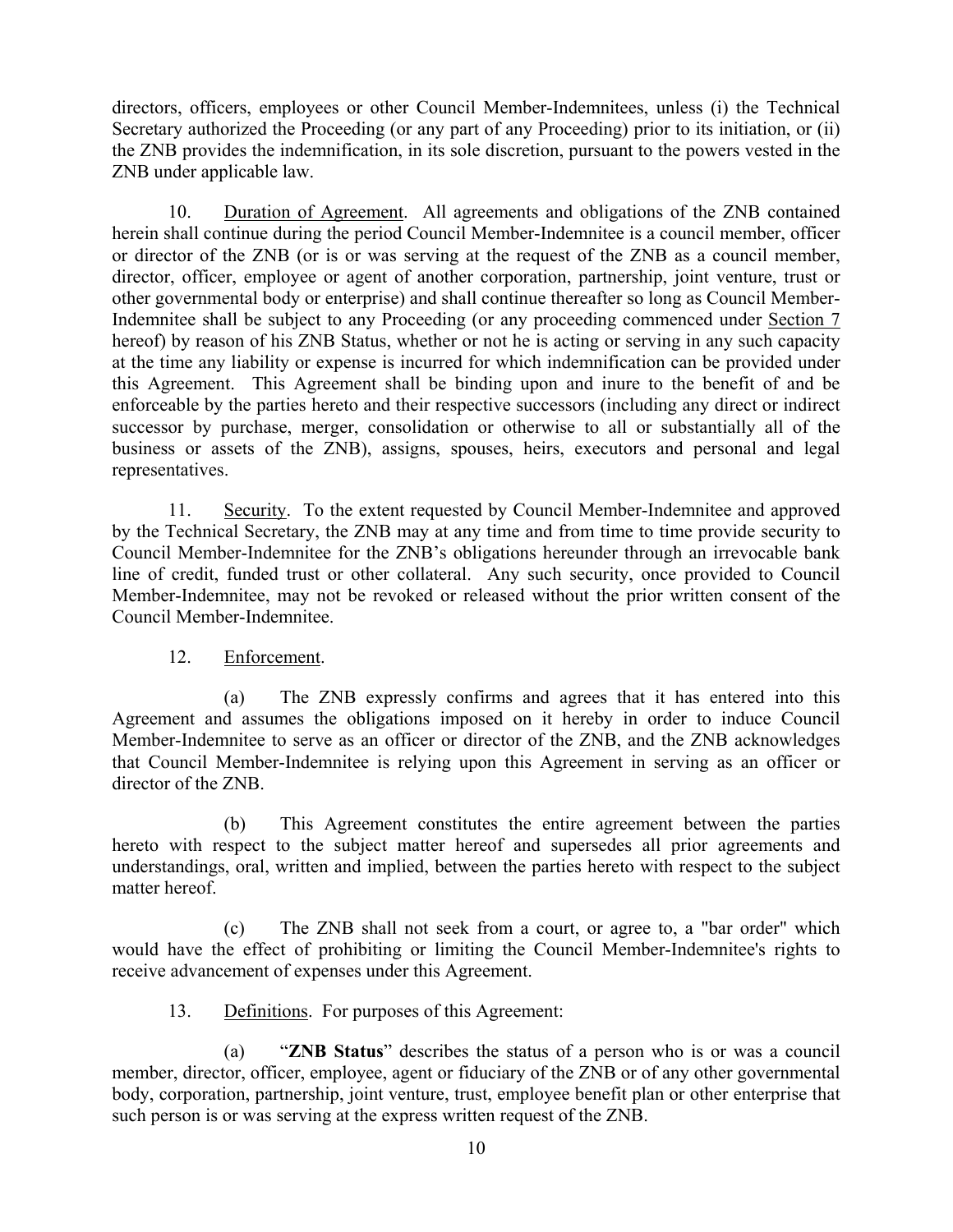(b) "**Disinterested Council Member**" means a council member of the ZNB who is not and was not a party to the Proceeding in respect of which indemnification is sought by Council Member-Indemnitee.

(c) "**Governing Operations**" shall mean the ZNB and any other governmental body, corporation, partnership, joint venture, trust, employee benefit plan or other enterprise that Council Member-Indemnitee is or was serving at the express written request of the ZNB as a director, officer, employee, agent or fiduciary.

(d) "**Expenses**" shall include all reasonable attorneys' fees, retainers, court costs, transcript costs, fees of experts, witness fees, travel expenses, duplicating costs, printing and binding costs, telephone charges, postage, delivery service fees and all other disbursements or expenses of the types customarily incurred in connection with prosecuting, defending, preparing to prosecute or defend, investigating, participating, or being or preparing to be a witness in a Proceeding, or responding to, or objecting to, a request to provide discovery in any Proceeding. Expenses also shall include Expenses incurred in connection with any appeal resulting from any Proceeding, including without limitation the premium, security for, and other costs relating to any cost bond, supersede as bond, or other appeal bond or its equivalent. Expenses, however, shall not include amounts paid in settlement by Council Member-Indemnitee or the amount of judgments or fines against Council Member-Indemnitee.

(e) "**Independent Counsel**" means a law firm, or a member of a law firm, that is experienced in matters of corporation law and neither presently is, nor in the past five years has been, retained to represent (i) the ZNB or Council Member-Indemnitee in any matter material to either such party (other than with respect to matters concerning Council Member-Indemnitee under this Agreement, or of other Council Member-Indemnitees under similar indemnification agreements), or (ii) any other party to the Proceeding giving rise to a claim for indemnification hereunder. Notwithstanding the foregoing, the term "Independent Counsel" shall not include any person who, under the applicable standards of professional conduct then prevailing, would have a conflict of interest in representing either the ZNB or Council Member-Indemnitee in an action to determine Council Member-Indemnitee's rights under this Agreement. The ZNB agrees to pay the reasonable fees of the Independent Counsel referred to above and to fully indemnify such counsel against any and all Expenses, claims, liabilities and damages arising out of or relating to this Agreement or its engagement pursuant hereto.

(f) "**Proceeding**" includes any threatened, pending or completed action, suit, arbitration, alternate dispute resolution mechanism, investigation, inquiry, administrative hearing or any other actual, threatened or completed proceeding, whether brought by or in the right of the ZNB or otherwise and whether civil, criminal, administrative or investigative, in which Council Member-Indemnitee was, is or will be involved as a party or otherwise, by reason of his or her ZNB Status, by reason of any action taken by him or of any inaction on his part while acting in his or her ZNB Status; in each case whether or not he is acting or serving in any such capacity at the time any liability or expense is incurred for which indemnification can be provided under this Agreement; including one pending on or before the date of this Agreement, but excluding one initiated by an Council Member-Indemnitee pursuant to Section 7 of this Agreement to enforce his rights under this Agreement.

14. Severability. The invalidity or unenforceability of any provision hereof shall in no way affect the validity or enforceability of any other provision. Further, the invalidity or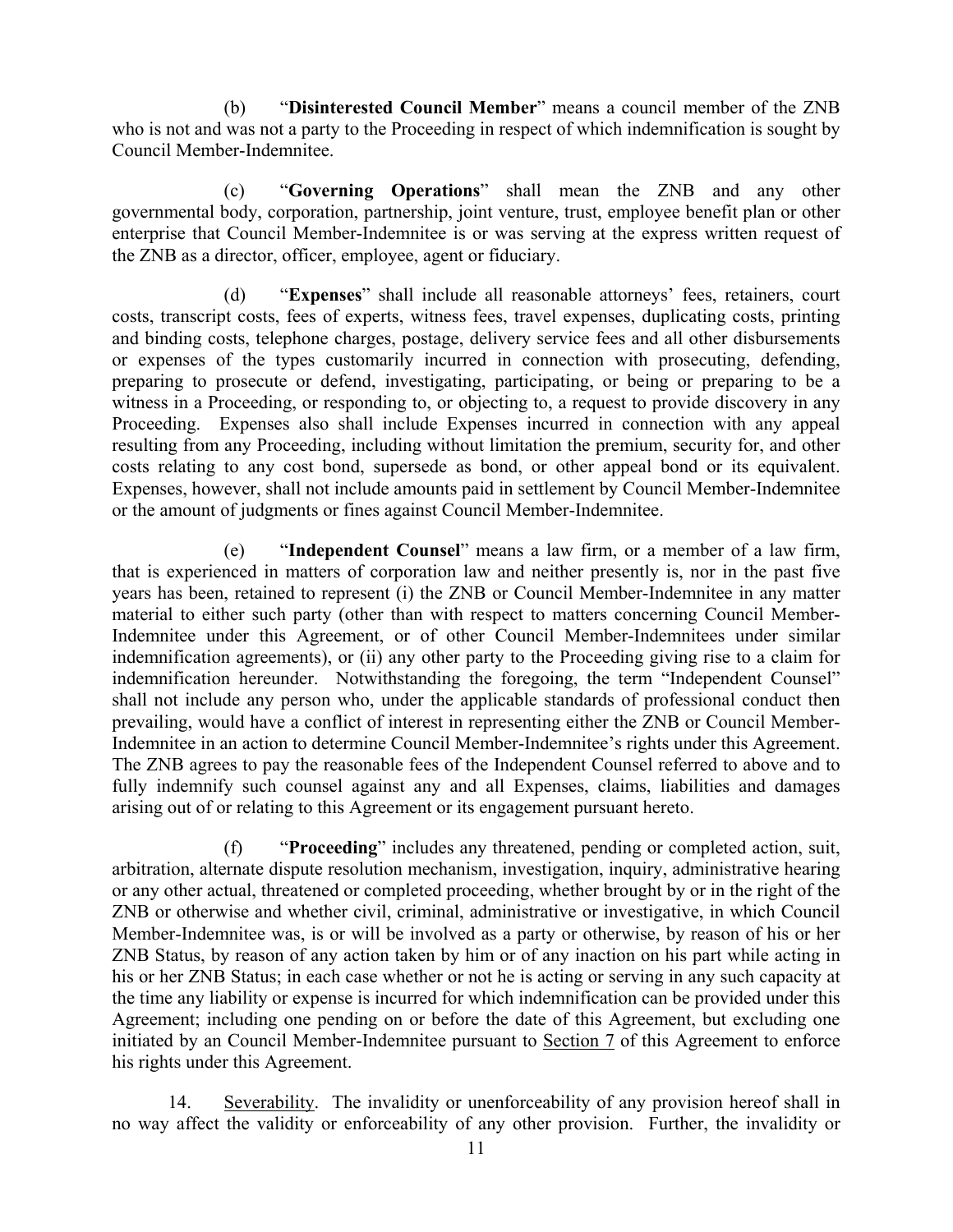unenforceability of any provision hereof as to either Council Member-Indemnitee or Selecting Private Entity shall in no way affect the validity or enforceability of any provision hereof as to the other. Without limiting the generality of the foregoing, this Agreement is intended to confer upon Council Member-Indemnitee and Selecting Private Entity indemnification rights to the fullest extent permitted by applicable laws. In the event any provision hereof conflicts with any applicable law, such provision shall be deemed modified, consistent with the aforementioned intent, to the extent necessary to resolve such conflict.

15. Modification and Waiver. No supplement, modification, termination or amendment of this Agreement shall be binding unless executed in writing by both of the parties hereto. No waiver of any of the provisions of this Agreement shall be deemed or shall constitute a waiver of any other provisions hereof (whether or not similar) nor shall such waiver constitute a continuing waiver.

16. Notice By Council Member-Indemnitee. Council Member-Indemnitee agrees promptly to notify the ZNB in writing upon being served with or otherwise receiving any summons, citation, subpoena, complaint, indictment, information or other document relating to any Proceeding or matter which may be subject to indemnification covered hereunder. The failure to so notify the ZNB shall not relieve the ZNB of any obligation which it may have to Council Member-Indemnitee under this Agreement or otherwise unless and only to the extent that such failure or delay materially prejudices the ZNB.

17. Notices. All notices and other communications given or made pursuant to this Agreement shall be in writing and shall be deemed effectively given (a) upon personal delivery to the party to be notified, (b) when sent by confirmed electronic mail or facsimile if sent during normal business hours of the recipient, and if not so confirmed, then on the next business day, (c) five (5) days after having been sent by registered or certified mail, return receipt requested, postage prepaid, or (d) one (1) day after deposit with a nationally recognized overnight courier, specifying next day delivery, with written verification of receipt. All communications shall be sent:

(a) To Council Member-Indemnitee at the address set forth below Council Member-Indemnitee signature hereto.

(b) To the ZNB at:

Attention:

 $\mathcal{L}_\text{max}$  , where  $\mathcal{L}_\text{max}$  and  $\mathcal{L}_\text{max}$ 

or to such other address as may have been furnished to Council Member-Indemnitee by the ZNB or to the ZNB by Council Member-Indemnitee, as the case may be.

18. Counterparts. This Agreement may be executed in two (2) or more counterparts, each of which shall be deemed an original, but all of which together shall constitute one and the same the same instrument. Counterparts may be delivered via facsimile, electronic mail (including pdf or any electronic signature complying with the U.S. federal ESIGN Act of 2000,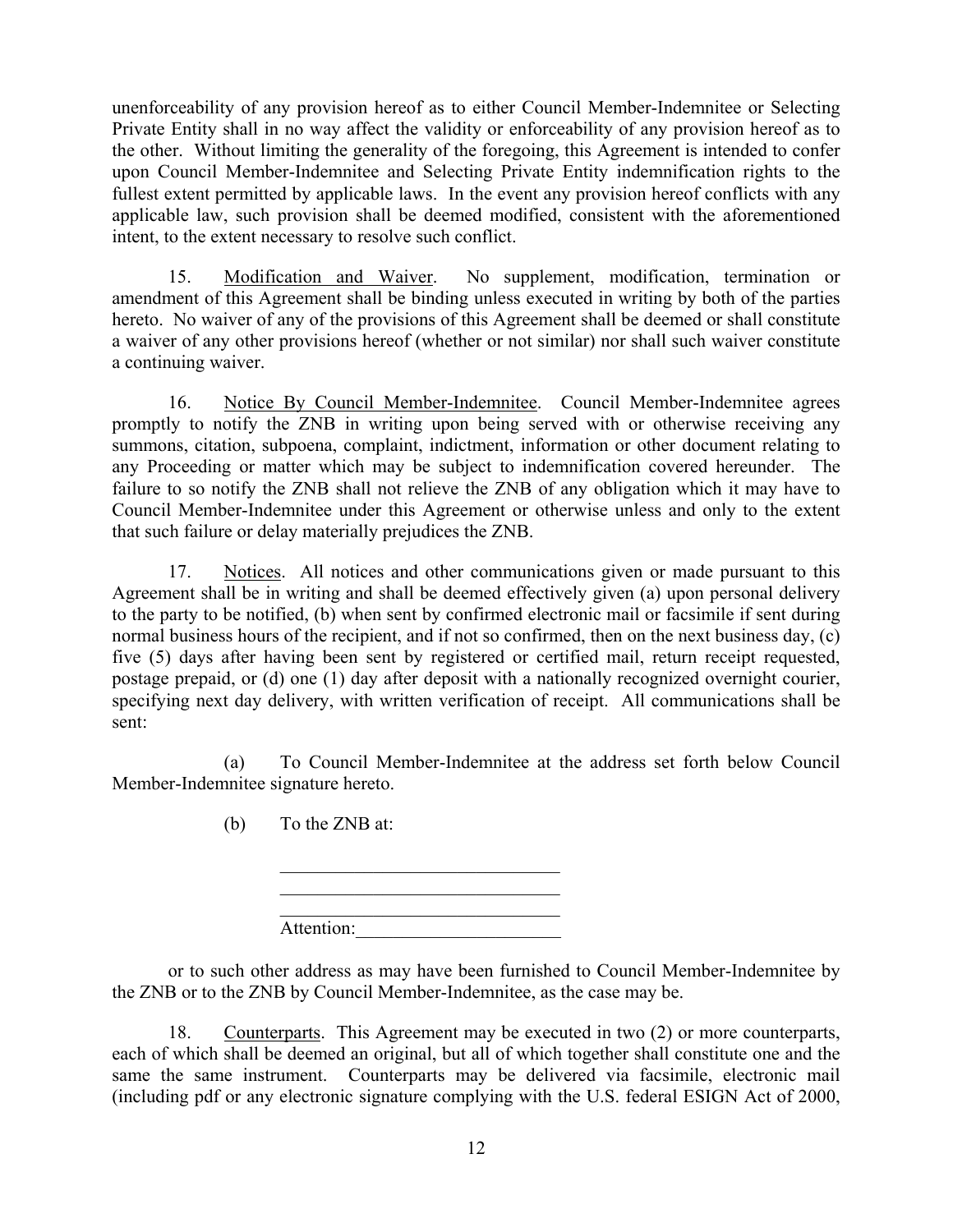*e.g.*, www.docusign.com) or other transmission method and any counterpart so delivered shall be deemed to have been duly and validly delivered and be valid and effective for all purposes.

19. Headings. The headings of the paragraphs of this Agreement are inserted for convenience only and shall not be deemed to constitute part of this Agreement or to affect the construction thereof.

20. Governing Law and Consent to Jurisdiction. This Agreement and the legal relations among the parties shall be governed by, and construed and enforced in accordance with, the laws of the ZNB, without regard to its conflict of laws rules, or otherwise of Washington, D.C., U.S.A., at the option of the Council Member-Indemnitee. The ZNB and Council Member-Indemnitee hereby irrevocably and unconditionally (i) agree that any action or proceeding arising out of or in connection with this Agreement shall be brought only in the Court of the ZNB (the "**ZNB Court**"), and not in any other state or federal court in the United States of America or any court in any other country, (ii) consent to submit to the exclusive jurisdiction of the ZNB Court for purposes of any action or proceeding arising out of or in connection with this Agreement, (iii) waive any objection to the laying of venue of any such action or proceeding in the ZNB Court, and (iv) waive, and agree not to plead or to make, any claim that any such action or proceeding brought in the ZNB Court has been brought in an improper or inconvenient forum.

# *SIGNATURE PAGE TO FOLLOW*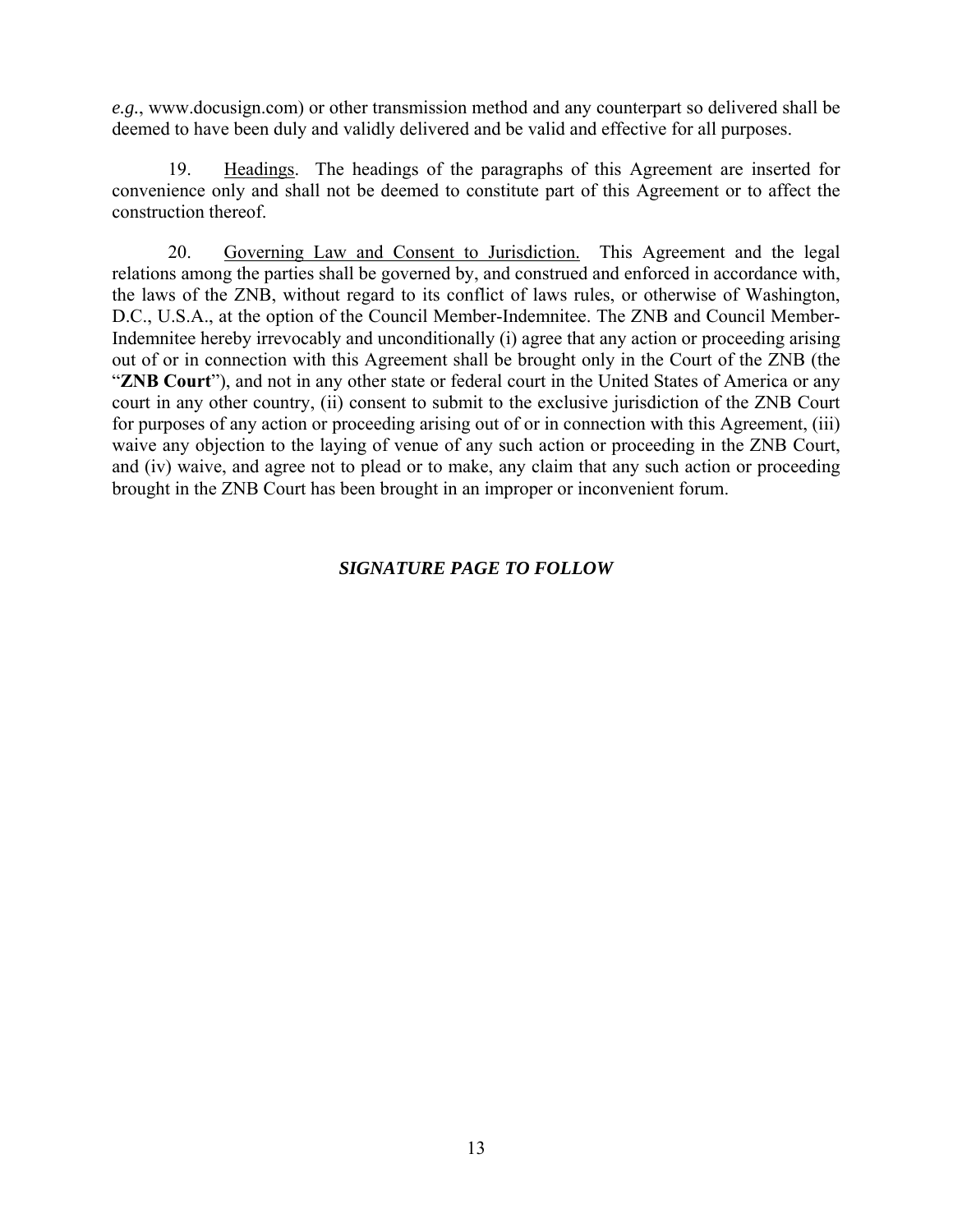IN WITNESS WHEREOF, the parties hereto have executed this Indemnification Agreement on and as of the day and year first above written.

### **ZNB**

By: **Example 2018** Name: Tristan Mason Monterroso Title: Technical Secretary

# **COUNCIL MEMBER-INDEMNITEE**

Name:

 $\overline{a}$ 

Address: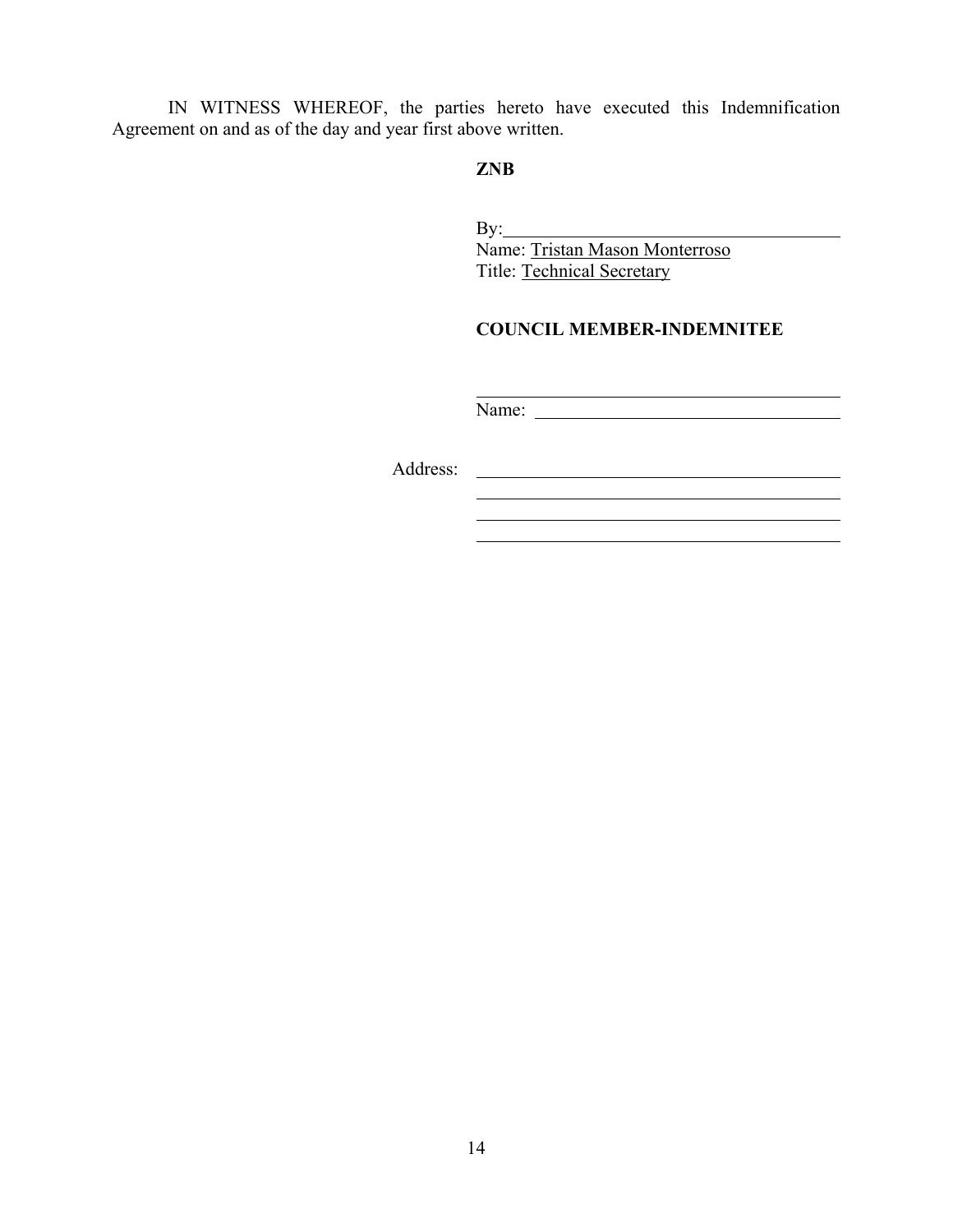

**NEWAY CAPITAL LLC TO:** Dr. Titus Gebel, COO/CLD **FROM:** Nicholas C. Dranias, General Counsel **RE:** Results of Background Check of Judicial Candidates **DATE:** December 1, 2018

Dear Dr. Gebel:

Attached please find the results of the background check that was performed on each of the judicial candidates listed on the accompanying chart.

The attached background report was generated through a service "NameScan" that I verified uses both its own comprehensive proprietary database and the top-flight Thomson-Reuters Law Enforcement, International Sanctions, PEP, AML, KYC database, which appears to set the standard in the international financial community. The check came back clear as to all candidates. I also ran a report on each judicial candidate personally with Interpol's wanted person search function. Each Interpol report came back clear. Lastly, I ran a google search on each judicial candidate and discovered no negative reports of a criminal nature or otherwise which would call any candidate's integrity in question.

Accordingly, based on my 22 years of experience as a practicing attorney during which I have conducted similar background investigations, it is my belief that each judicial candidate has been cleared for service in the high public office for which they have been proposed after a diligent investigation.

Very truly yours,

Nicholas C. Dranias General Counsel | NeWay Capital LLC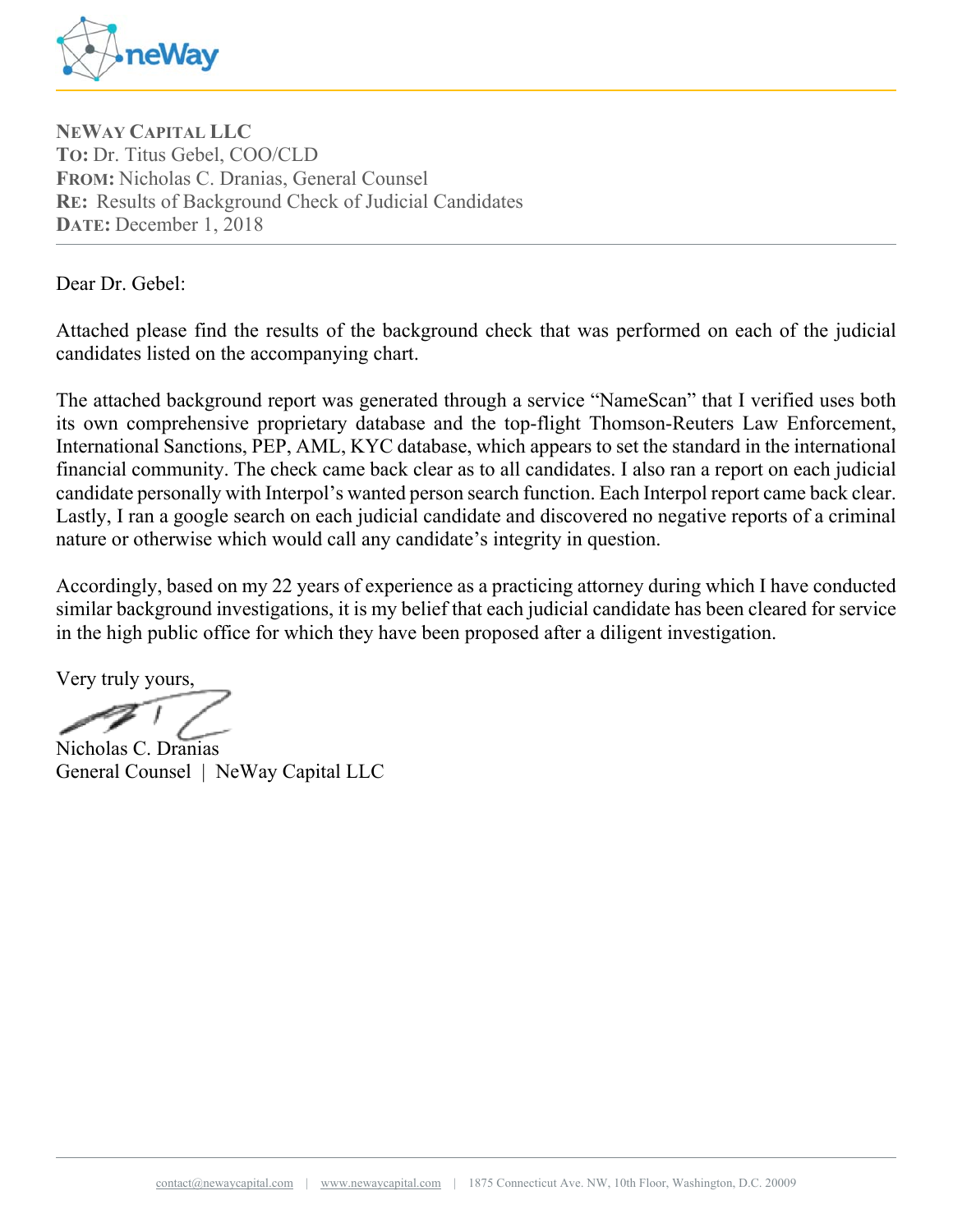# List of proposed judges by ZEDE Village of North Bay (ZNB)<br>30 November 2018 **List of proposed judges by ZEDE Village of North Bay (ZNB)** 30 November 2018

|                          | Potential judge           | system of origin<br>legal<br>Country / | Proposed court position                                            | <b>Basis of qualification</b>                                                          |
|--------------------------|---------------------------|----------------------------------------|--------------------------------------------------------------------|----------------------------------------------------------------------------------------|
| $\div$                   | The Hon Richard           | common<br>Australia /                  | Court of Appeal (private                                           | Former President of the Court of Appeal of the Supreme                                 |
|                          | Chesterman QC             | law                                    | law/criminal law)                                                  | Court of Queensland, Australia                                                         |
| $\overline{\mathcal{N}}$ | The Hon Wayne<br>Martin   | common<br>Australia /<br>law           | Court of Appeal (private<br>law/criminal law                       | Former Chief Justice of the Supreme Court of Western<br>Australia, Australia           |
| $\dot{\phantom{1}}$      | The Hon John<br>Gemmil    | mon law<br>USA / com                   | Court of Appeal (private<br>law/criminal law]                      | Former Chief Judge of Arizona Court of Appeals, USA                                    |
| 4.                       | Dr. Michael Ulmer         | civil law<br>Germany /                 | Court of Appeal (private                                           | Senior Partner at Cleary Gottlieb, Frankfurt, Germany,                                 |
|                          | LL.M.                     |                                        | law/public law]                                                    | common law education and experience                                                    |
| ທ່                       | Martin Klapper            | common<br>Australia /                  | Court (private law)                                                | Lawyer from Brisbane, Australia with common law, civil law                             |
|                          |                           | law                                    |                                                                    | and arbitration experience                                                             |
| Ġ                        | The Hon John<br>Robertson | common<br>Australia /<br>law           | Court (criminal and public law)                                    | Former Queensland District Court judge with extensive<br>criminal law experience       |
| $\mathbf{r}$             | Mark Higgins              | common<br>Australia<br>law             | Court (criminal law)                                               | Barrister practising in Australia and abroad with extensive<br>criminal law experience |
| ∞                        | Richard Sanders,          | USA / common law                       | Court of Appeal / Individual                                       | Retired Washington State Supreme Court justice, one of the                             |
|                          | Chairman                  |                                        | Rights Chamber (=Court for the                                     | most prolific opinion writers in the US in every legal context                         |
|                          |                           |                                        | Protection of Individual Rights                                    |                                                                                        |
| c,                       | Dr. Pablo Palma           | nd Chile<br>Germany an                 | Court of Appeal / Individual                                       | Chilean-German lawyer, Berlin, Germany, Spanish speaker                                |
|                          | Calderón                  | civil law                              | Rights Chamber (=Court for the<br>Protection of Individual Rights) |                                                                                        |
| $\overline{10}$ .        | Ilya Shapiro              | USA / common law                       | Court of Appeal / Individual                                       | Multilingual, fluent Spanish leading US and international                              |
|                          |                           |                                        | Rights Chamber (=Court for the                                     | expert on constitutional law and governance structures,                                |
|                          |                           |                                        | Protection of Individual Rights)                                   | heads Cato Institute's Robert A Levy Centre on<br>Constitutional Studies               |
| $\Xi$                    | Gerardo Anleu             | civil law<br>Guatemala,                | Court (private law)                                                | Lawyer, specialized in commercial law, University professor                            |
|                          |                           |                                        |                                                                    | and member of the Advisory Board at the Law School of the<br>Universidad del Istmo.    |
| 12.                      | Gerhard Sperker           | Germany /civil law                     | Court (private law)                                                | Former state notary in the federal German state of Baden-                              |
|                          |                           |                                        |                                                                    | Württemberg, all kinds of civil and commercial transactions                            |
| 13.                      | Luis Pedro Alvarez        | civil law<br>Guatemala/                | Court of Appeal / Individual                                       | Lawyer, member of the constitutional commission of                                     |
|                          |                           |                                        | Rights Chamber (=Court for the                                     | Guatemala, fomer Professor for Criminal Procedural Law at                              |
|                          |                           |                                        | Protection of Individual Rights                                    | University Francisco Marroquin                                                         |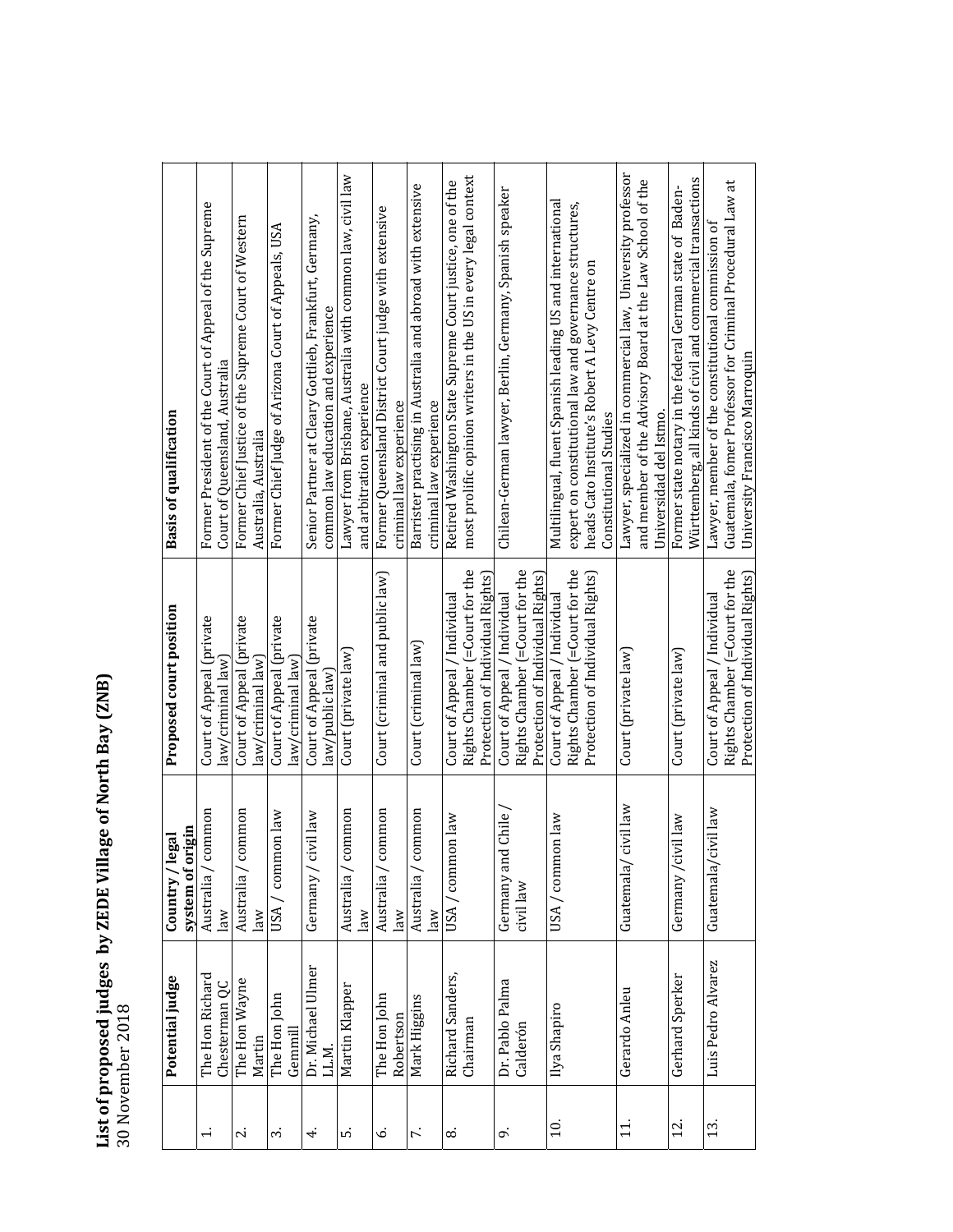

Order ID: NSO186059 Scan Date: 01/12/2018 Scanned by: Nicholas Dranias Names scanned: 1 Person Scanned by: Nicholas Dranias

Scan Date: 01/12/2018

Order ID: NSO186059

Names scanned: 1 Person

| $\frac{1}{2}$ |
|---------------|
| í             |
| í             |
|               |

| ì |                  |
|---|------------------|
|   |                  |
|   |                  |
|   |                  |
|   |                  |
|   |                  |
|   |                  |
|   |                  |
|   | í<br>ì<br>ž<br>ì |

| Details Scannec                     |            |     |        |           |                |              |                      |
|-------------------------------------|------------|-----|--------|-----------|----------------|--------------|----------------------|
| First+Middle Name / Original Script | ast Name   | BOD | Gender | Country   | <b>Scan ID</b> | xact Matches | <b>Close Matches</b> |
| ichard                              | hestermal. |     | vlale  | Nustralia | SP188302       |              |                      |
|                                     |            |     |        |           |                |              |                      |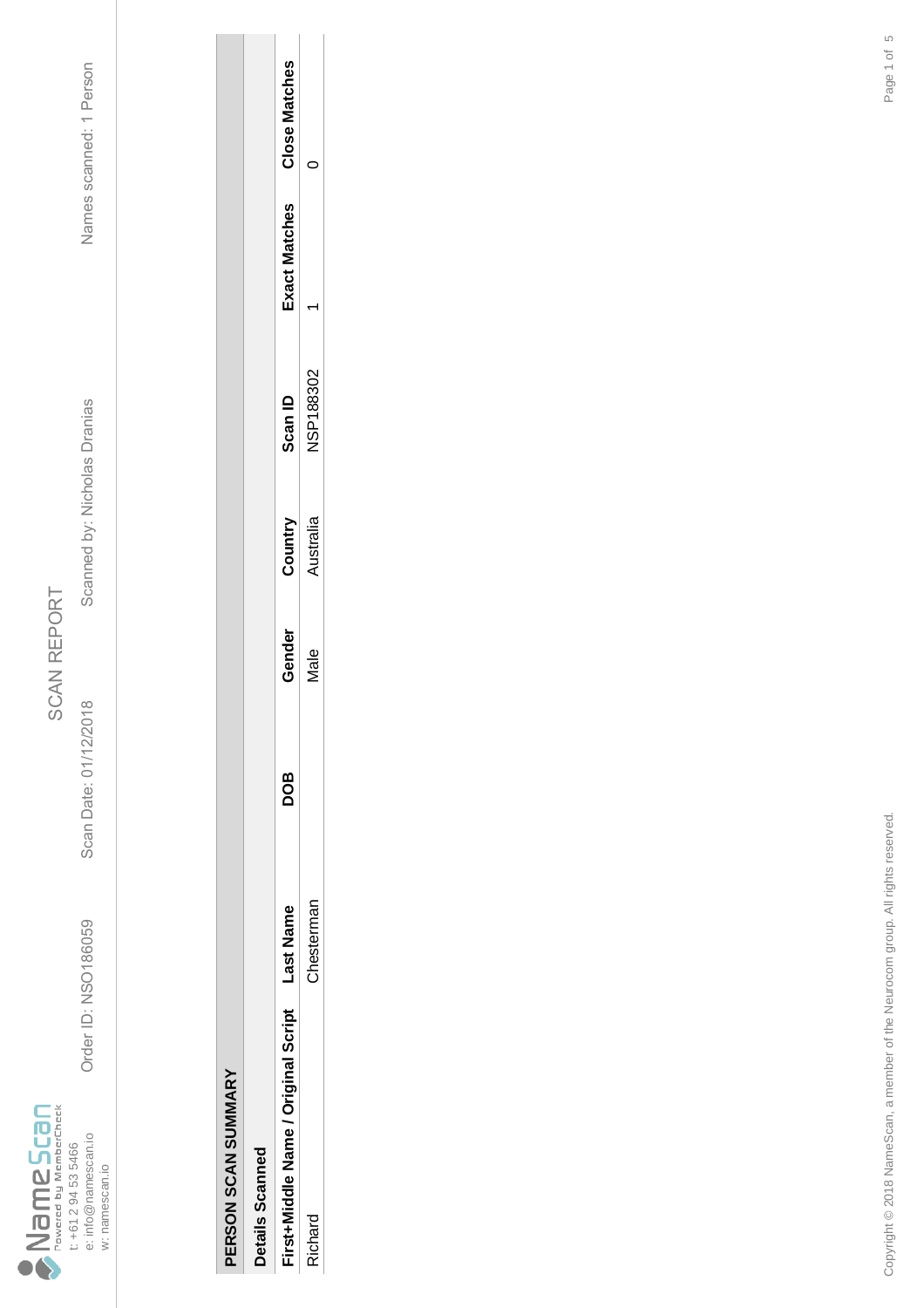|                                   |                     | Order ID: NSO186059 |                |  |
|-----------------------------------|---------------------|---------------------|----------------|--|
| Powered by MemberCheck<br>ameScan | t: +61 2 94 53 5466 | e: info@namescan.io | w: namescan.io |  |

Scan Date: 01/12/2018

Order ID: NSO186059 Scan Date: 01/12/2018 Scanned by: Nicholas Dranias Names scanned: 1 Person Scanned by: Nicholas Dranias

Names scanned: 1 Person

Exact Matches

Country

Gender

Date of Birth

**Last Name** 

First+Middle Name / Original Script

**Scan Date** 

Scan ID

| Scan ID             | <b>Scan Date</b> |          | First+Middle Name / Original Script | Last Name                     | Date of Birth     | Gender         | Country       | Exact Matches            |
|---------------------|------------------|----------|-------------------------------------|-------------------------------|-------------------|----------------|---------------|--------------------------|
| NSP188302           | 01/12/2018 12:50 | Richard  |                                     | Chesterman                    |                   | Male           | Australia     | $\overline{\phantom{0}}$ |
|                     |                  |          |                                     |                               |                   |                |               |                          |
|                     |                  | Category | First+Middle Name                   |                               | Last Name         |                | Date of Birth |                          |
| Exact Match 1 of 1  |                  | PEP      | <b>Jook</b><br>Richar               |                               | <b>CHESTERMAN</b> |                | 09 Jun 1945   |                          |
| General Information |                  |          |                                     |                               |                   |                |               |                          |
| Categories          |                  |          | Politically Exposed Person (PI      | EP) - Sub-National Government |                   |                |               |                          |
| Subcategory         |                  |          | <b>TEGAL</b>                        |                               |                   |                |               |                          |
| Gender              |                  |          | Male                                |                               |                   |                |               |                          |
| First+Middle Name   |                  |          | <b>Richard Noel</b>                 |                               |                   |                |               |                          |
| <b>Last Name</b>    |                  |          | <b>CHESTERMAN</b>                   |                               |                   |                |               |                          |
| Title               |                  |          | Justice (Ret)                       |                               |                   |                |               |                          |
| Position            |                  |          | Former Judge - Court of Appeal      |                               |                   |                |               |                          |
| Date of Birth       |                  |          | 09 Jun 1945                         |                               |                   |                |               |                          |
| Place of Birth      |                  |          | Aberdeen, Scotland, United Kingdom  |                               |                   |                |               |                          |
| Primary Location    |                  |          | Brisbane, AUSTRALIA                 |                               |                   |                |               |                          |
| <b>Enter Date</b>   |                  |          | 12-May-2004                         |                               |                   |                |               |                          |
| Last Reviewed       |                  |          | 01-Sep-2014                         |                               |                   |                |               |                          |
| Also Known As       |                  |          |                                     |                               |                   |                |               |                          |
| First+Middle Name   |                  |          |                                     | Last Name                     |                   |                |               |                          |
| Richard             |                  |          |                                     | CHESTERMAN                    |                   |                |               |                          |
| Locations           |                  |          |                                     |                               |                   |                |               |                          |
| Country             |                  |          | <b>NiΩ</b>                          |                               |                   | <b>Address</b> |               |                          |
| <b>AUSTRALIA</b>    |                  |          | <b>Brisbane</b>                     |                               |                   |                |               |                          |
| Important Dates     |                  |          |                                     |                               |                   |                |               |                          |
| Type                |                  |          |                                     | Date                          |                   |                |               |                          |
| Date of Birth       |                  |          |                                     | 09 Jun 1945                   |                   |                |               |                          |
| Countries           |                  |          |                                     |                               |                   |                |               |                          |
|                     |                  |          |                                     |                               |                   |                |               |                          |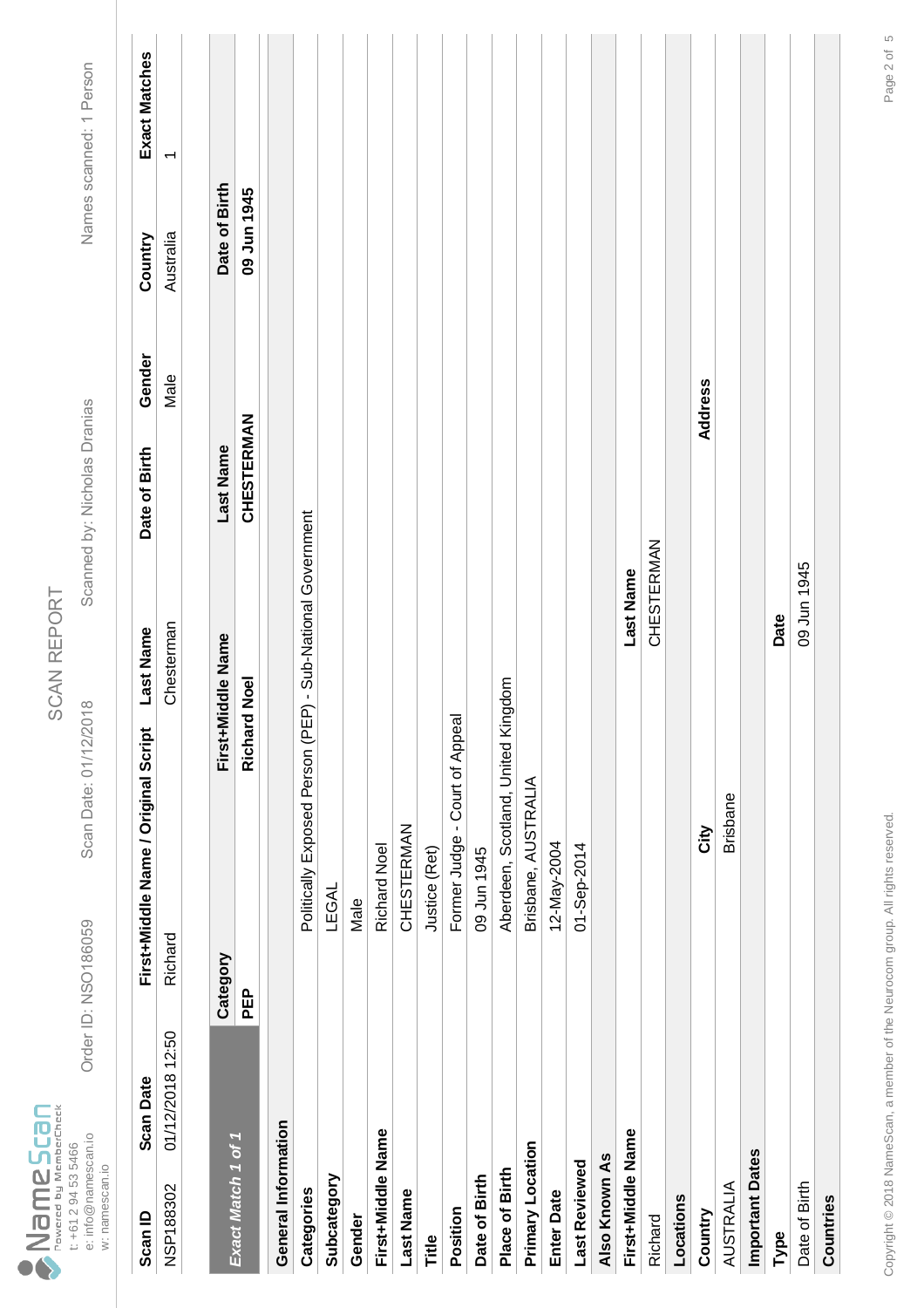|                                |                     | Order ID: NSO186059 |                |
|--------------------------------|---------------------|---------------------|----------------|
| Powered by MemberCheck<br>Scan | t: +61 2 94 53 5466 | e: info@namescan.io | w: namescan.io |

Scan Date: 01/12/2018

Scanned by: Nicholas Dranias

Names scanned: 1 Person Order ID: NSO186059 Scan Date: 01/12/2018 Scanned by: Nicholas Dranias Names scanned: 1 Person

|                          | Category | First+Middle Name   | Last Name  | Date of Birth |
|--------------------------|----------|---------------------|------------|---------------|
| <b>xact Match 1 of 1</b> | 인<br>모   | <b>Richard Noel</b> | CHESTERMAN | 09 Jun 1945   |
|                          |          |                     |            |               |
| Type                     |          | Country             |            |               |
| Citizenship              |          | AUSTRALIA           |            |               |
|                          | ĺ        |                     |            |               |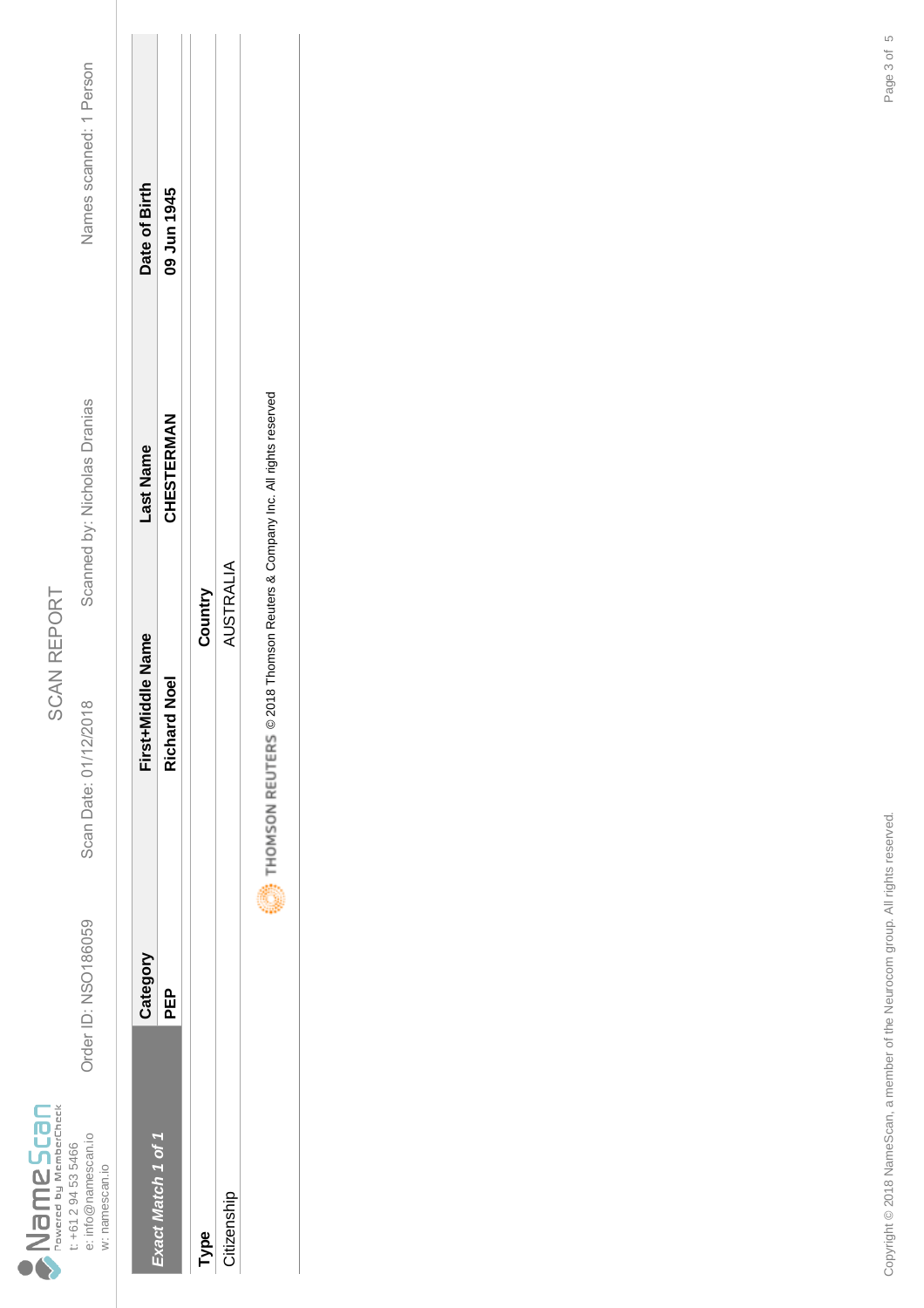

Scan Date: 01/12/2018

Order ID: NSO186059

Order ID: NSO186059 Scan Date: 01/12/2018 Scanned by: Nicholas Dranias Names scanned: 1 Person Scanned by: Nicholas Dranias

Names scanned: 1 Person

| Scan ID          | <b>Scan Date</b> | First+Middle Name / Original Script | ast Name  | Date of Birth | Gender      | Country  | <b>Close Matches</b> |
|------------------|------------------|-------------------------------------|-----------|---------------|-------------|----------|----------------------|
| <b>NSP188302</b> | 01/12/2018 12:50 | Richard                             | hestermal |               | <b>Jale</b> | ustralia |                      |
|                  |                  |                                     |           |               |             |          |                      |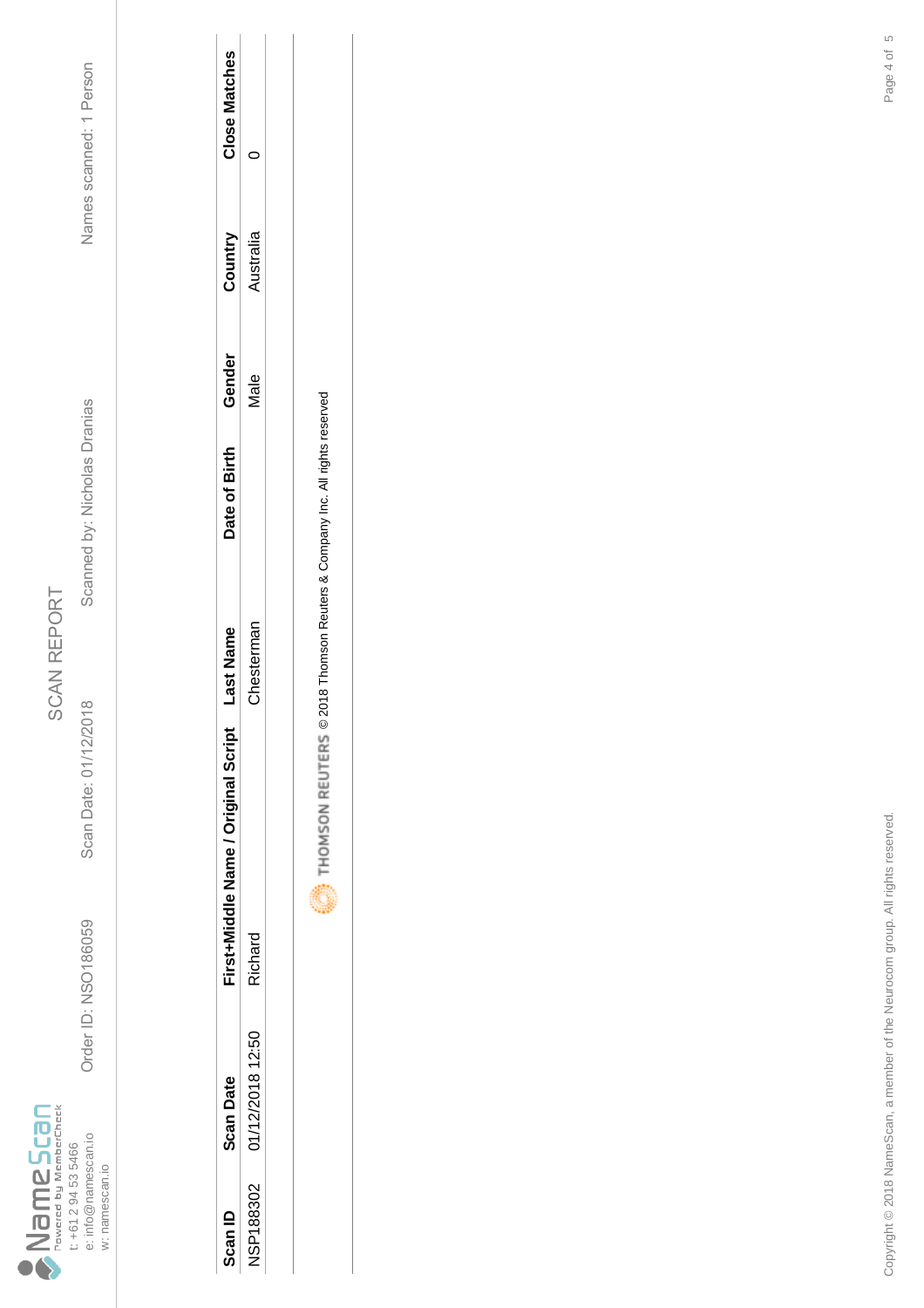| $\sum_{\text{Powered by MemberCheck}}$<br>e: info@namescan.io<br>t: +61 2 94 53 5466<br>w: namescan.io | Order ID: NSO186059                                                                                                                               | 2018<br>Scan Date: 01/12/                                                            | Names scanned: 1 Person<br>Scanned by: Nicholas Dranias<br><b>SCAN REPORT</b>                                                                                                             |
|--------------------------------------------------------------------------------------------------------|---------------------------------------------------------------------------------------------------------------------------------------------------|--------------------------------------------------------------------------------------|-------------------------------------------------------------------------------------------------------------------------------------------------------------------------------------------|
|                                                                                                        |                                                                                                                                                   |                                                                                      | ABOUT NAMESCAN SCANNING                                                                                                                                                                   |
|                                                                                                        | Outlined below are details of the World-Check database (see namescan.io for<br>Special Interest and persons on sanction and other official lists. | further details)                                                                     | NameScan scans against the Thomson Reuters World-Check database, comprising Politically Exposed Persons, their Relatives and Close Associates, Persons and Entities of                    |
| Global Coverage                                                                                        |                                                                                                                                                   |                                                                                      | The details sought in relation to each individual are:                                                                                                                                    |
| identify and connect hidden risks                                                                      | htelligence researched by global research teams in 60+ local langua                                                                               | ges to                                                                               | Full name, any maiden name or AKAs, and variations of the surname<br>Place and date of birth<br>$\circ$<br>$\circ$                                                                        |
|                                                                                                        |                                                                                                                                                   | Specialist research including terrorism and insurgency, organised crime, Middle      | Locations, citizenships<br>$\circ$                                                                                                                                                        |
|                                                                                                        | East, PEPs and Associates, Sanctions                                                                                                              |                                                                                      | Occupation and information on additional roles<br>$\circ$                                                                                                                                 |
|                                                                                                        |                                                                                                                                                   | Local and international government records, 100,000+ media sources covered           | For immediate relatives, the relationship to the public figure e.g. spouse, son,<br>$\circ$                                                                                               |
| $\circ$                                                                                                | Early warning system for pre-judicial cases                                                                                                       |                                                                                      | daughter                                                                                                                                                                                  |
| $\circ$                                                                                                | 530+ sanction and watch lists monitored globally                                                                                                  |                                                                                      | The persons sought to be included in the database in respect of each country                                                                                                              |
|                                                                                                        | 240+ countries and territories covered                                                                                                            |                                                                                      | include:                                                                                                                                                                                  |
|                                                                                                        | 25% of World-Check data is derived from information on sanctions, watch                                                                           | ŏ                                                                                    | PEPs - individuals elected or appointed to a PEP position or an immediate                                                                                                                 |
|                                                                                                        | regulatory and law enforcement lists. This includes all major international                                                                       | and                                                                                  | relative or close associate (RCA) of a primary PEP in the following:                                                                                                                      |
|                                                                                                        |                                                                                                                                                   | national lists published by governments and independent, nongovernment bodies        | International Organisations                                                                                                                                                               |
|                                                                                                        | (induding OFAC, UN, EU, UK HM Treasury, CANS, DFAT, SECO, HK).                                                                                    |                                                                                      | Regional Organisations                                                                                                                                                                    |
|                                                                                                        | 75% of World-Check data consists of PEP information, as well as individu                                                                          | lals and                                                                             | National Government                                                                                                                                                                       |
|                                                                                                        |                                                                                                                                                   | entities not found on official lists but who instead are reported to be connected to | Sub-National Government                                                                                                                                                                   |
|                                                                                                        | sanctioned parties or reported to have been investigated for, or convicted                                                                        | 'ত                                                                                   | Local Government                                                                                                                                                                          |
|                                                                                                        | engaging in, financial crime, slavery and human abuse-related activities.                                                                         |                                                                                      | Non-Government Organisations                                                                                                                                                              |
|                                                                                                        |                                                                                                                                                   |                                                                                      | · Individuals and entities included on the OFAC list and other official, sanction,                                                                                                        |
|                                                                                                        |                                                                                                                                                   |                                                                                      | and regulatory and law enforcement lists.                                                                                                                                                 |
|                                                                                                        |                                                                                                                                                   |                                                                                      | Please note: this report is designed to alert you to possible risk and to situations where further scrutiny may be appropriate. This does not imply that subjects included in this report |
| necessarily pose actual risk.                                                                          |                                                                                                                                                   |                                                                                      |                                                                                                                                                                                           |
|                                                                                                        |                                                                                                                                                   |                                                                                      |                                                                                                                                                                                           |
|                                                                                                        |                                                                                                                                                   |                                                                                      |                                                                                                                                                                                           |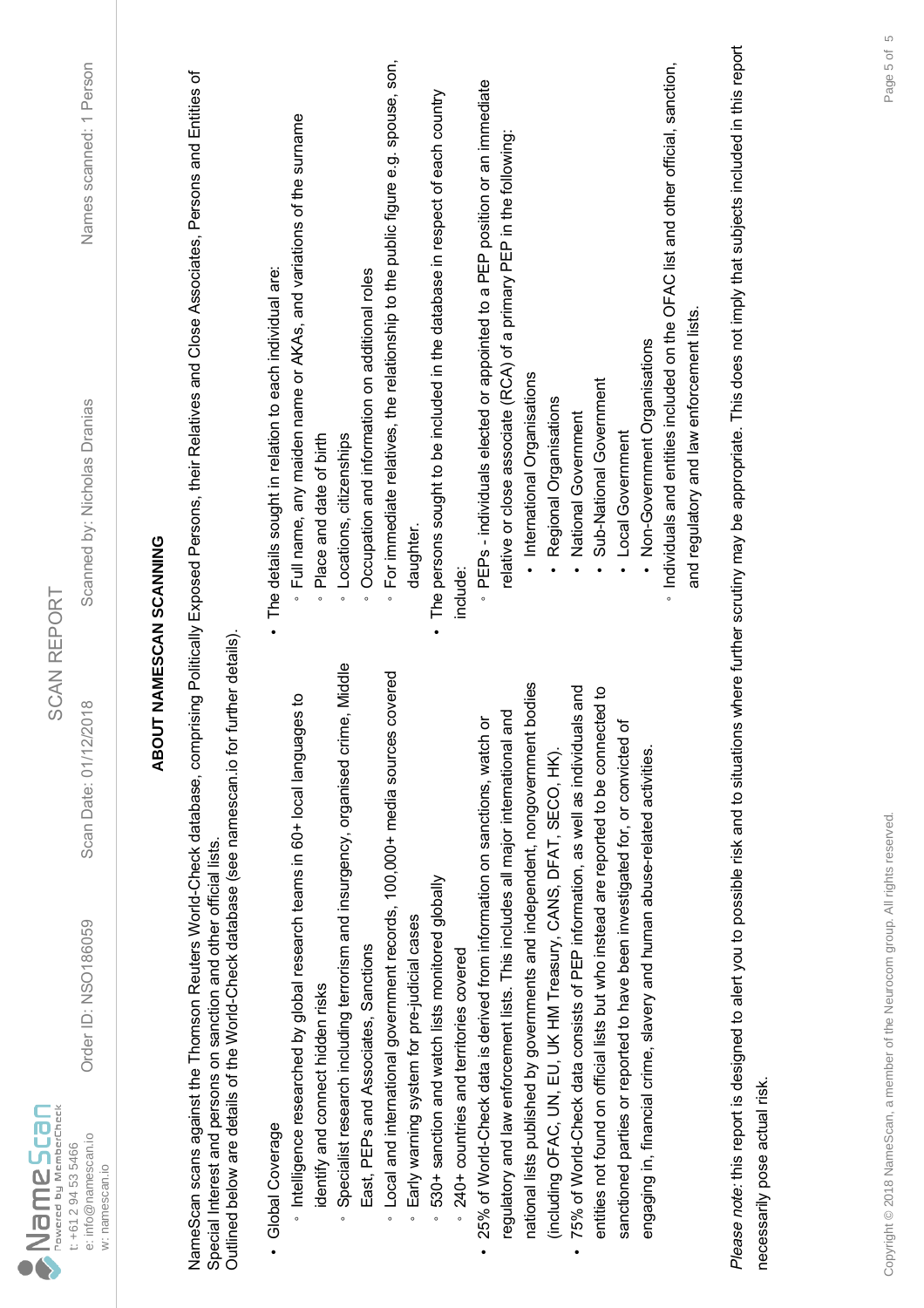

Order ID: NSO186060 Scan Date: 01/12/2018 Scanned by: Nicholas Dranias Names scanned: 1 Person Scanned by: Nicholas Dranias

Scan Date: 01/12/2018

Order ID: NSO186060

Names scanned: 1 Person

| ı |
|---|
|   |
|   |
|   |
|   |
|   |
|   |
|   |
|   |
|   |

| ì |
|---|
|   |
|   |
|   |
|   |
|   |
|   |
|   |
|   |

| Details Scanned                     |          |     |        |          |                  |              |                      |
|-------------------------------------|----------|-----|--------|----------|------------------|--------------|----------------------|
| First+Middle Name / Original Script | ast Name | DOG | Gender | Country  | <b>Can ID</b>    | xact Matches | <b>Close Matches</b> |
| javne                               | /lartin  |     | lale   | ustralia | <b>JSP188303</b> |              |                      |
|                                     |          |     |        |          |                  |              |                      |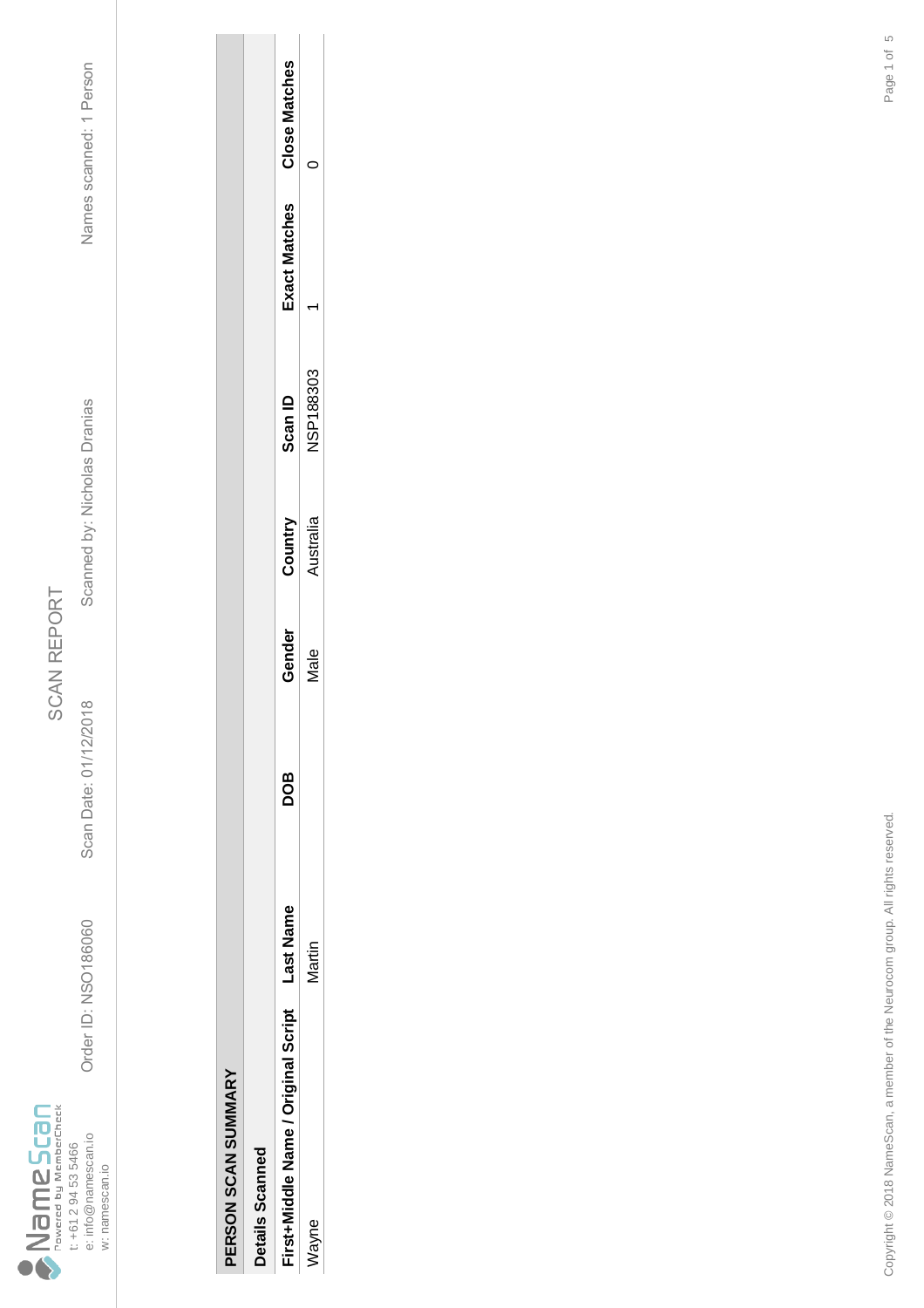|                                    |                     | Order ID: NSO186060 |                |
|------------------------------------|---------------------|---------------------|----------------|
| Powered by MemberCheck<br>anesseme | t: +61 2 94 53 5466 | e: info@namescan.io | w: namescan.io |

Scan Date: 01/12/2018

Order ID: NSO186060 Scan Date: 01/12/2018 Scanned by: Nicholas Dranias Names scanned: 1 Person Scanned by: Nicholas Dranias

Names scanned: 1 Person

Exact Matches

Country

Gender

Date of Birth

**Last Name** 

First+Middle Name / Original Script

**Scan Date** 

Scan ID

| Scan ID                | <b>Scan Date</b> |          | Last Name<br>First+Middle Name / orpplierts-in-            | Date of Birth | Gender  | Country       | Exact Matches |
|------------------------|------------------|----------|------------------------------------------------------------|---------------|---------|---------------|---------------|
| NSP188303              | 01/12/2018 12:52 | Wayne    | Martin                                                     |               | Male    | Australia     |               |
|                        |                  |          |                                                            |               |         |               |               |
| Exact Match 1 of 1     |                  | Category | First+Middle Name                                          | Last Name     |         | Date of Birth |               |
|                        |                  | PEP      | Wayne                                                      | <b>MARTIN</b> |         | 28 Dec 1952   |               |
| General Information    |                  |          |                                                            |               |         |               |               |
| Categories             |                  |          | Politically Exposed Person (PEP) - Sub-National Government |               |         |               |               |
| Subcategory            |                  |          | <b>LEGAL</b>                                               |               |         |               |               |
| Gender                 |                  |          | Male                                                       |               |         |               |               |
| First+Middle Name      |                  |          | Wayne                                                      |               |         |               |               |
| <b>Last Name</b>       |                  |          | MARTIN                                                     |               |         |               |               |
| Title                  |                  |          | Chief Justice                                              |               |         |               |               |
| Position               |                  |          | Former Member of the Judiciary                             |               |         |               |               |
| Date of Birth          |                  |          | 28 Dec 1952                                                |               |         |               |               |
| Primary Location       |                  |          | Perth, AUSTRALIA                                           |               |         |               |               |
| <b>Enter Date</b>      |                  |          | 12-Jun-2008                                                |               |         |               |               |
| <b>Last Reviewed</b>   |                  |          | 26-Sep-2018                                                |               |         |               |               |
| Also Known As          |                  |          |                                                            |               |         |               |               |
| First+Middle Name      |                  |          |                                                            | Last Name     |         |               |               |
| Wayne Stewart          |                  |          |                                                            | MARTIN        |         |               |               |
| Locations              |                  |          |                                                            |               |         |               |               |
| Country                |                  |          | City                                                       |               | Address |               |               |
| AUSTRALIA              |                  |          | Perth                                                      |               |         |               |               |
| <b>Important Dates</b> |                  |          |                                                            |               |         |               |               |
| Type                   |                  |          | Date                                                       |               |         |               |               |
| Date of Birth          |                  |          |                                                            | 28 Dec 1952   |         |               |               |
| Countries              |                  |          |                                                            |               |         |               |               |
| Type                   |                  |          |                                                            | Country       |         |               |               |
|                        |                  |          |                                                            |               |         |               |               |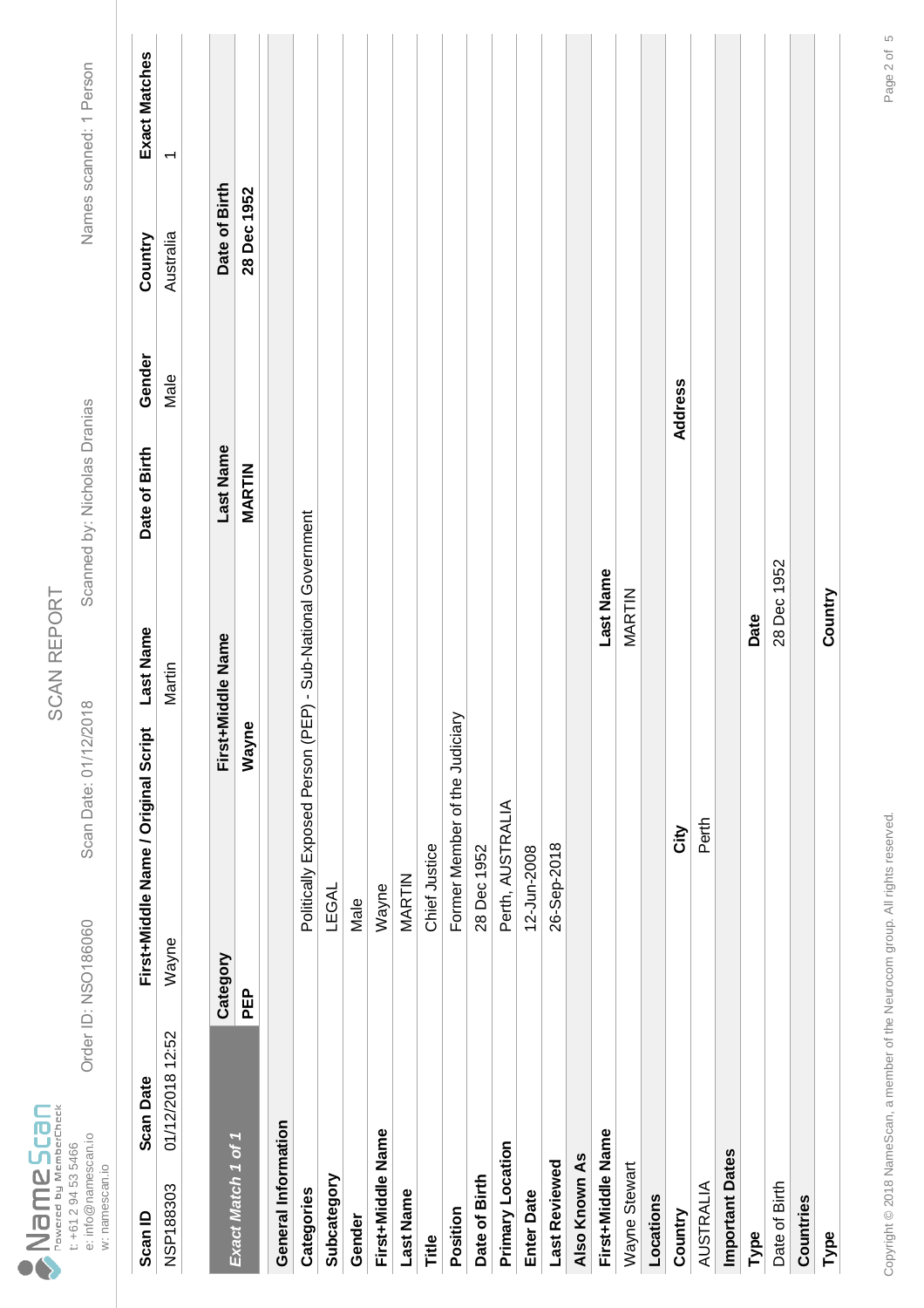|      |                        |                     | Order ID: NSO186060 |                |
|------|------------------------|---------------------|---------------------|----------------|
| Scan | Powered by MemberCheck | t: +61 2 94 53 5466 | e: info@namescan.ic | w: namescan.io |

w: namescan.io

SCAN REPORT SCAN REPORT

Scan Date: 01/12/2018

Scanned by: Nicholas Dranias

Names scanned: 1 Person Order ID: NSO186060 Scan Date: 01/12/2018 Scanned by: Nicholas Dranias Names scanned: 1 Person

|                   | Category | Middle Name<br><b>IFSt+I</b> | ast Name      | Date of Birth |
|-------------------|----------|------------------------------|---------------|---------------|
| vact Match 1 of 1 | 요<br>모   | vayn                         | <b>MARTIN</b> | 28 Dec 1952   |
| Citizenship       |          | AUSTRALIA                    |               |               |

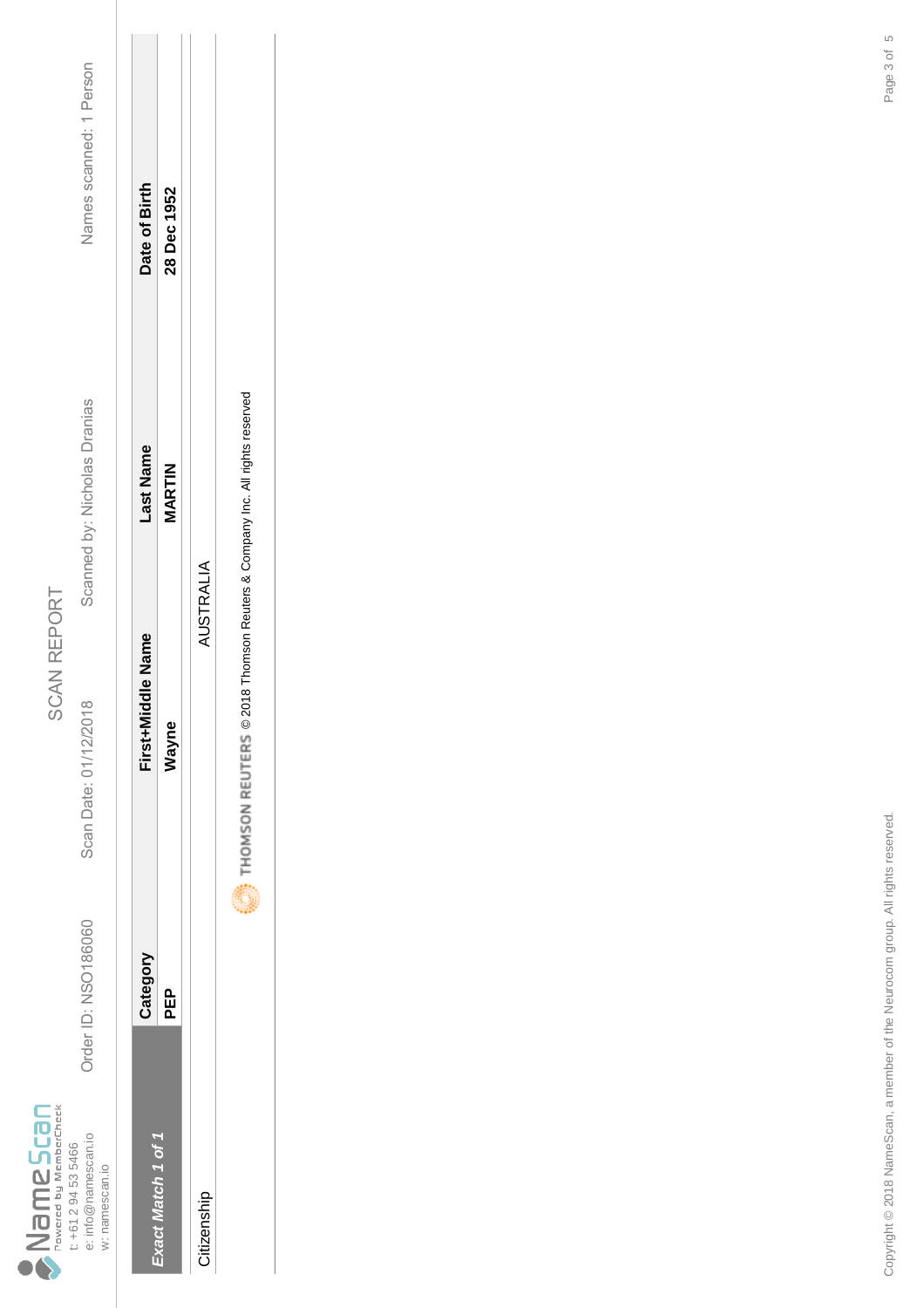

Scan Date: 01/12/2018

Order ID: NSO186060

Scanned by: Nicholas Dranias

Names scanned: 1 Person Order ID: NSO186060 Scan Date: 01/12/2018 Scanned by: Nicholas Dranias Names scanned: 1 Person

| Scan ID   | <b>Scan Date</b> | First+Middle Name / Original Script | ast Nam | Date of Birth | Gender | Cuntry   | <b>lose Matches</b> |
|-----------|------------------|-------------------------------------|---------|---------------|--------|----------|---------------------|
| NSP188303 | 01/12/2018 12:52 | Vayne                               | ۲<br>E  |               | vlale  | ustralia |                     |
|           |                  |                                     |         |               |        |          |                     |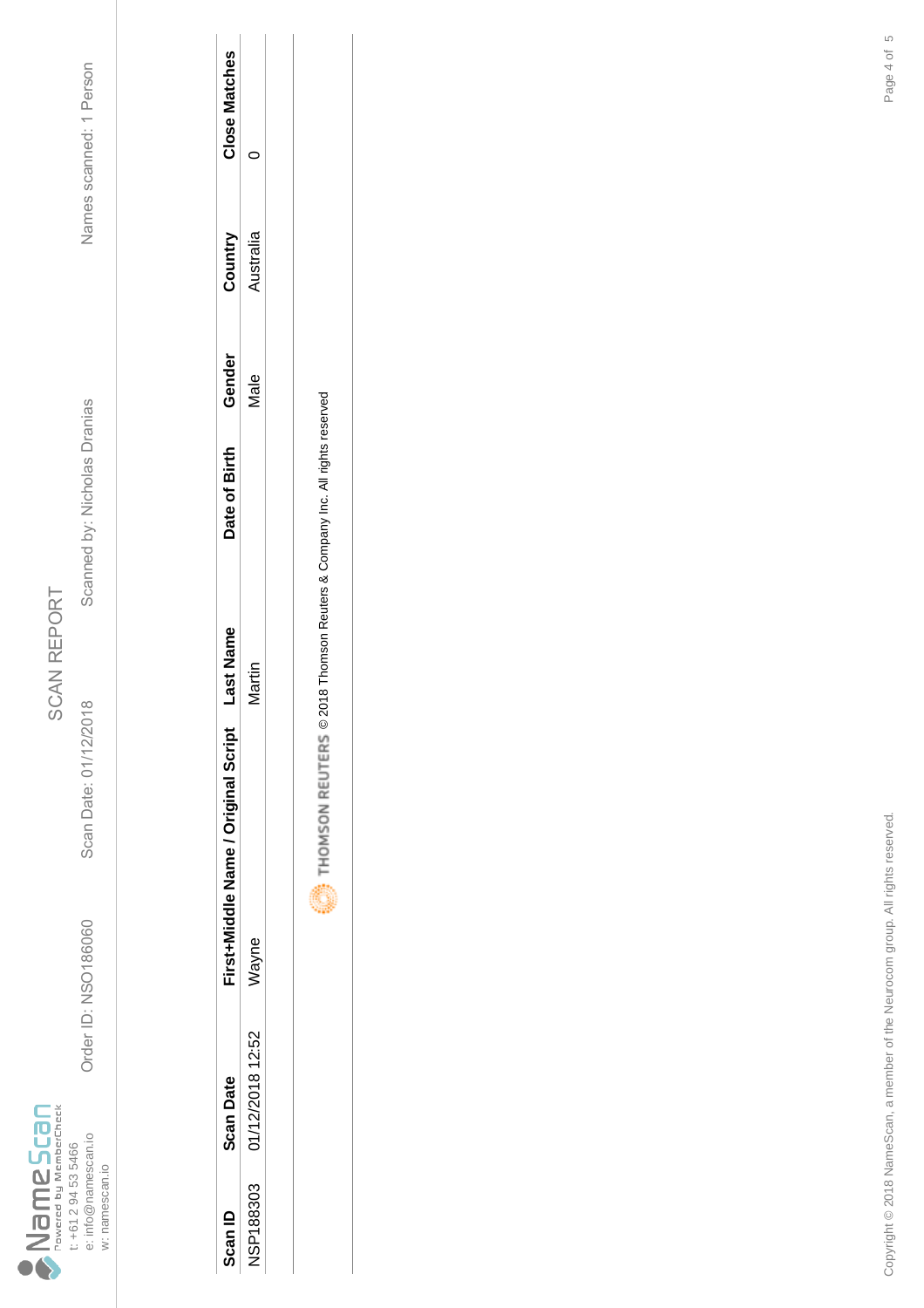| $\sum_{\text{Powered by MemberCheck}}$<br>e: info@namescan.io<br>t: +61 2 94 53 5466<br>w: namescan.io | Order ID: NSO186060                                                                                                                               | 2018<br>Scan Date: 01/12/                                                            | Names scanned: 1 Person<br>Scanned by: Nicholas Dranias<br><b>SCAN REPORT</b>                                                                                                             |  |
|--------------------------------------------------------------------------------------------------------|---------------------------------------------------------------------------------------------------------------------------------------------------|--------------------------------------------------------------------------------------|-------------------------------------------------------------------------------------------------------------------------------------------------------------------------------------------|--|
|                                                                                                        |                                                                                                                                                   |                                                                                      | ABOUT NAMESCAN SCANNING                                                                                                                                                                   |  |
|                                                                                                        | Outlined below are details of the World-Check database (see namescan.io for<br>Special Interest and persons on sanction and other official lists. | further details)                                                                     | NameScan scans against the Thomson Reuters World-Check database, comprising Politically Exposed Persons, their Relatives and Close Associates, Persons and Entities of                    |  |
| Global Coverage                                                                                        |                                                                                                                                                   |                                                                                      | The details sought in relation to each individual are:                                                                                                                                    |  |
| identify and connect hidden risks                                                                      | htelligence researched by global research teams in 60+ local langua                                                                               | ges to                                                                               | Full name, any maiden name or AKAs, and variations of the surname<br>Place and date of birth<br>$\circ$<br>$\circ$                                                                        |  |
|                                                                                                        |                                                                                                                                                   | Specialist research including terrorism and insurgency, organised crime, Middle      | Locations, citizenships<br>$\circ$                                                                                                                                                        |  |
|                                                                                                        | East, PEPs and Associates, Sanctions                                                                                                              |                                                                                      | Occupation and information on additional roles<br>$\circ$                                                                                                                                 |  |
|                                                                                                        |                                                                                                                                                   | Local and international government records, 100,000+ media sources covered           | For immediate relatives, the relationship to the public figure e.g. spouse, son,<br>$\circ$                                                                                               |  |
| $\circ$                                                                                                | Early warning system for pre-judicial cases                                                                                                       |                                                                                      | daughter                                                                                                                                                                                  |  |
| $\circ$                                                                                                | 530+ sanction and watch lists monitored globally                                                                                                  |                                                                                      | The persons sought to be included in the database in respect of each country                                                                                                              |  |
|                                                                                                        | 240+ countries and territories covered                                                                                                            |                                                                                      | include:                                                                                                                                                                                  |  |
|                                                                                                        | 25% of World-Check data is derived from information on sanctions, watch                                                                           | ŏ                                                                                    | PEPs - individuals elected or appointed to a PEP position or an immediate                                                                                                                 |  |
|                                                                                                        | regulatory and law enforcement lists. This includes all major international                                                                       | and                                                                                  | relative or close associate (RCA) of a primary PEP in the following:                                                                                                                      |  |
|                                                                                                        |                                                                                                                                                   | national lists published by governments and independent, nongovernment bodies        | International Organisations                                                                                                                                                               |  |
|                                                                                                        | (induding OFAC, UN, EU, UK HM Treasury, CANS, DFAT, SECO, HK).                                                                                    |                                                                                      | Regional Organisations                                                                                                                                                                    |  |
|                                                                                                        | 75% of World-Check data consists of PEP information, as well as individu                                                                          | lals and                                                                             | National Government                                                                                                                                                                       |  |
|                                                                                                        |                                                                                                                                                   | entities not found on official lists but who instead are reported to be connected to | Sub-National Government                                                                                                                                                                   |  |
|                                                                                                        | sanctioned parties or reported to have been investigated for, or convicted                                                                        | 'ত                                                                                   | Local Government                                                                                                                                                                          |  |
|                                                                                                        | engaging in, financial crime, slavery and human abuse-related activities.                                                                         |                                                                                      | Non-Government Organisations                                                                                                                                                              |  |
|                                                                                                        |                                                                                                                                                   |                                                                                      | · Individuals and entities included on the OFAC list and other official, sanction,                                                                                                        |  |
|                                                                                                        |                                                                                                                                                   |                                                                                      | and regulatory and law enforcement lists.                                                                                                                                                 |  |
|                                                                                                        |                                                                                                                                                   |                                                                                      | Please note: this report is designed to alert you to possible risk and to situations where further scrutiny may be appropriate. This does not imply that subjects included in this report |  |
| necessarily pose actual risk.                                                                          |                                                                                                                                                   |                                                                                      |                                                                                                                                                                                           |  |
|                                                                                                        |                                                                                                                                                   |                                                                                      |                                                                                                                                                                                           |  |
|                                                                                                        |                                                                                                                                                   |                                                                                      |                                                                                                                                                                                           |  |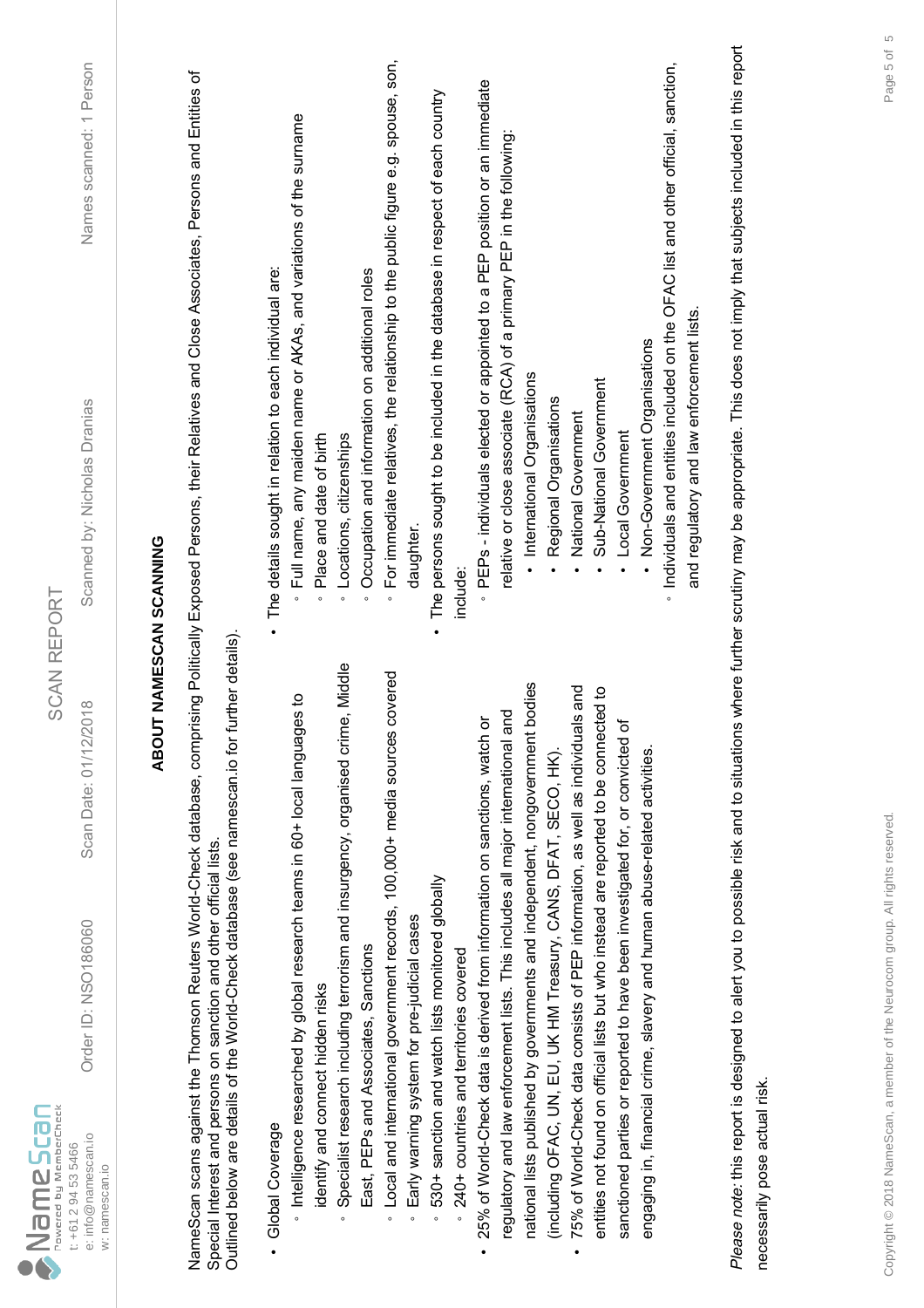

Order ID: NSO186061 Scan Date: 01/12/2018 Scanned by: Nicholas Dranias Names scanned: 1 Person Scanned by: Nicholas Dranias

Scan Date: 01/12/2018

Order ID: NSO186061

Names scanned: 1 Person

| i |  |
|---|--|
|   |  |
|   |  |

|   | J |  |
|---|---|--|
| ļ |   |  |
| I |   |  |
| ì |   |  |
| ì |   |  |
|   |   |  |
|   |   |  |
|   |   |  |
|   |   |  |
|   |   |  |
|   |   |  |
|   |   |  |
|   |   |  |

| Details Scannec                     |          |            |               |                      |           |                      |                      |
|-------------------------------------|----------|------------|---------------|----------------------|-----------|----------------------|----------------------|
| First+Middle Name / Original Script | ast Name | <b>aOC</b> | <b>Gender</b> | Country              | Can ID    | <b>Exact Matches</b> | <b>Close Matches</b> |
| 통                                   | lmml     |            | vlale         | <b>Inited States</b> | NSP188304 |                      |                      |
|                                     |          |            |               |                      |           |                      |                      |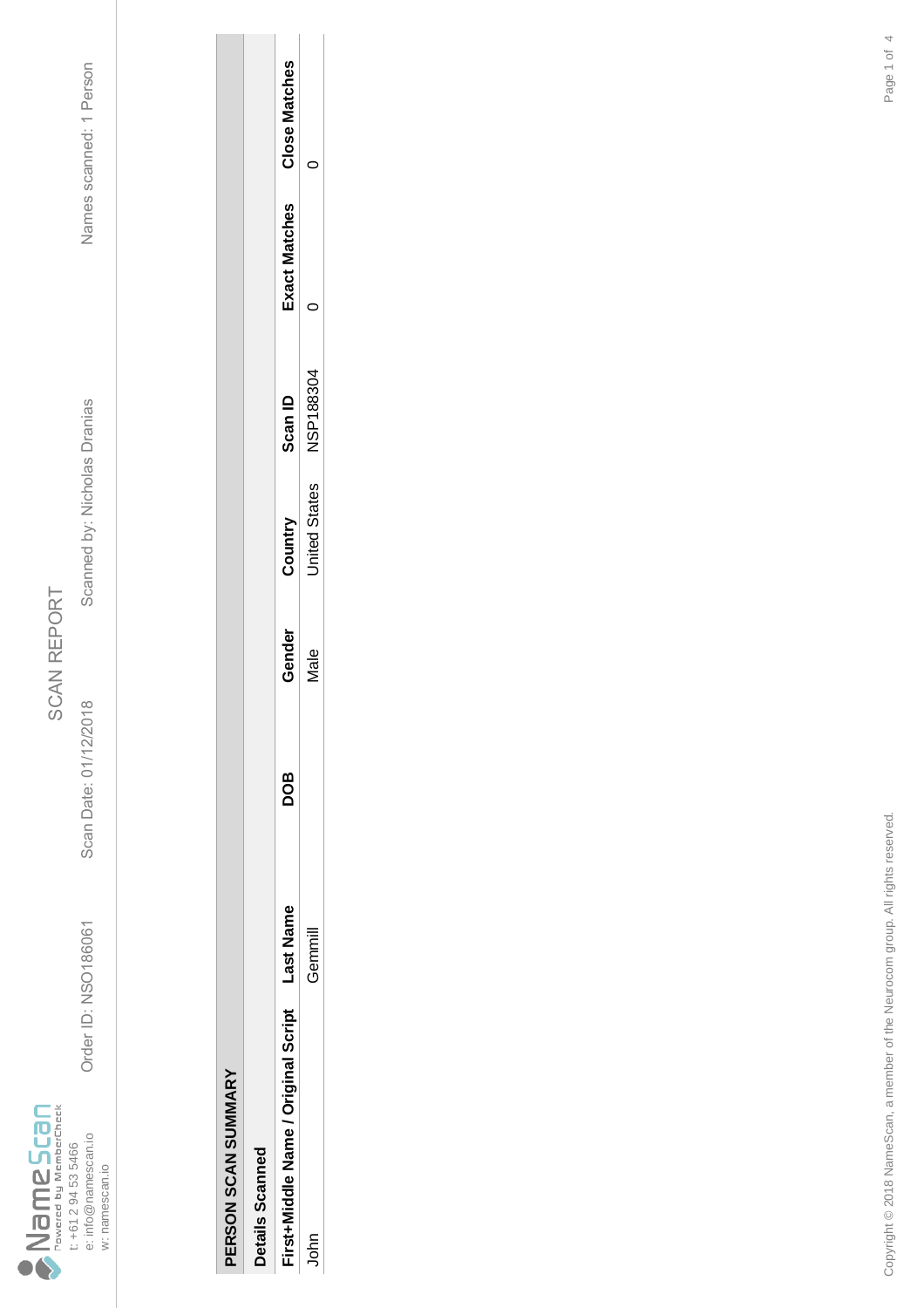

Scan Date: 01/12/2018

Order ID: NSO186061

Order ID: NSO186061 Scan Date: 01/12/2018 Scanned by: Nicholas Dranias Names scanned: 1 Person Scanned by: Nicholas Dranias

Names scanned: 1 Person

| <b>Can ID</b>    | <b>Scan Date</b> | First+Middle Name / Original Script | ast Name | Date of Birth | Gender | Country              | <b>Exact Matches</b> |
|------------------|------------------|-------------------------------------|----------|---------------|--------|----------------------|----------------------|
| <b>NSP188304</b> | 01/12/2018 12:52 | John                                | imure    |               | vlale  | <b>Jnited States</b> |                      |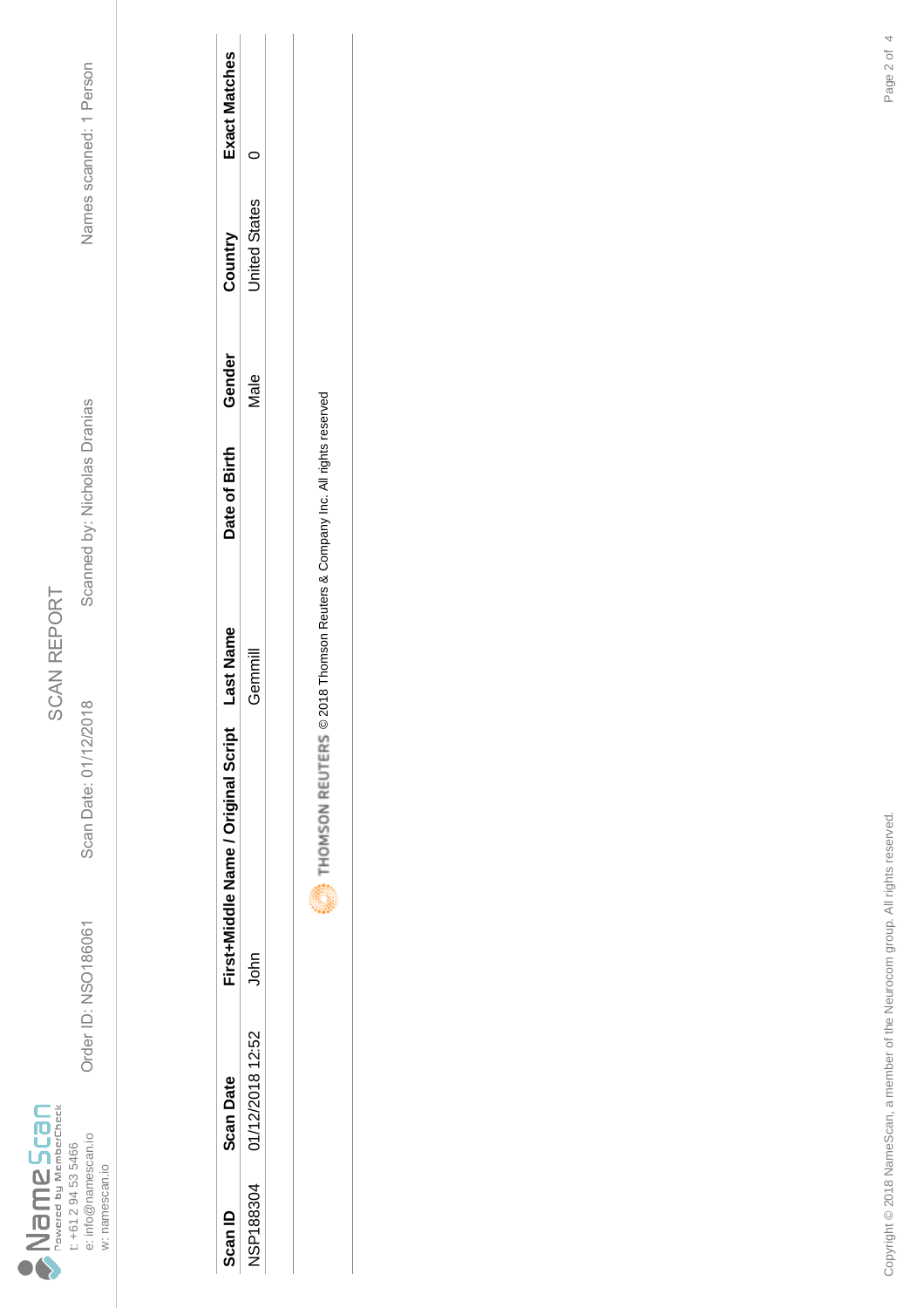

Scan Date: 01/12/2018

Order ID: NSO186061

Order ID: NSO186061 Scan Date: 01/12/2018 Scanned by: Nicholas Dranias Names scanned: 1 Person Scanned by: Nicholas Dranias

Names scanned: 1 Person

| Scan ID   | <b>Scan Date</b> | First+Middle Name / Original Script | ast Name           | Date of Birth | Gendei | Country       | Close Matches |
|-----------|------------------|-------------------------------------|--------------------|---------------|--------|---------------|---------------|
| ISP188304 | 01/12/2018 12:52 | John                                | Jemmi <sup>l</sup> |               | vlale  | Inited States |               |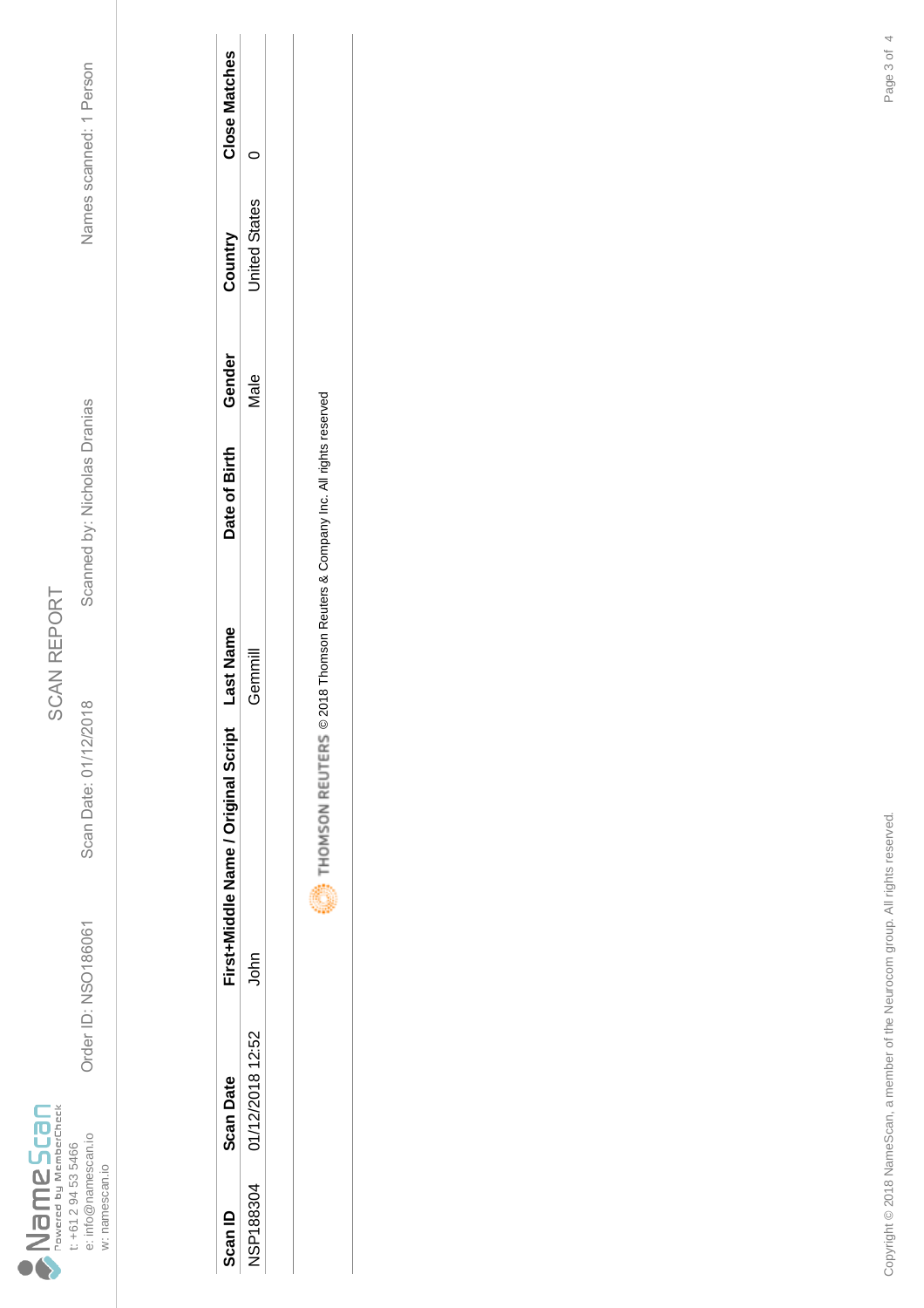| Outlined below are details of the World-Check database (see namescan.io for further details)<br>Specialist research including terrorism and insurgency, organised crime, Middle<br>Local and international government records, 100,000+ media sources covered<br>national lists published by governments and independent, nongovernment bodies<br>htelligence researched by global research teams in 60+ local langua<br>25% of World-Check data is derived from information on sanctions, watch<br>regulatory and law enforcement lists. This includes all major international<br>Special Interest and persons on sanction and other official lists.<br>530+ sanction and watch lists monitored globally<br>Early warning system for pre-judicial cases<br>East, PEPs and Associates, Sanctions<br>240+ countries and territories covered<br>identify and connect hidden risks<br>Global Coverage<br>w: namescan.io<br>$\circ$<br>$\circ$<br>$\circ$ | <b>ABOUT NAMESCAN SCANNING</b><br>ges to | For immediate relatives, the relationship to the public figure e.g. spouse, son,<br>NameScan scans against the Thomson Reuters World-Check database, comprising Politically Exposed Persons, their Relatives and Close Associates, Persons and Entities of<br>The persons sought to be included in the database in respect of each country<br>Full name, any maiden name or AKAs, and variations of the surname<br>The details sought in relation to each individual are:<br>Occupation and information on additional roles<br>Place and date of birth<br>Locations, citizenships<br>daughter<br>include:<br>$\circ$<br>$\circ$<br>$\circ$<br>$\circ$ |
|-------------------------------------------------------------------------------------------------------------------------------------------------------------------------------------------------------------------------------------------------------------------------------------------------------------------------------------------------------------------------------------------------------------------------------------------------------------------------------------------------------------------------------------------------------------------------------------------------------------------------------------------------------------------------------------------------------------------------------------------------------------------------------------------------------------------------------------------------------------------------------------------------------------------------------------------------------|------------------------------------------|-------------------------------------------------------------------------------------------------------------------------------------------------------------------------------------------------------------------------------------------------------------------------------------------------------------------------------------------------------------------------------------------------------------------------------------------------------------------------------------------------------------------------------------------------------------------------------------------------------------------------------------------------------|
|                                                                                                                                                                                                                                                                                                                                                                                                                                                                                                                                                                                                                                                                                                                                                                                                                                                                                                                                                       |                                          |                                                                                                                                                                                                                                                                                                                                                                                                                                                                                                                                                                                                                                                       |
|                                                                                                                                                                                                                                                                                                                                                                                                                                                                                                                                                                                                                                                                                                                                                                                                                                                                                                                                                       |                                          |                                                                                                                                                                                                                                                                                                                                                                                                                                                                                                                                                                                                                                                       |
|                                                                                                                                                                                                                                                                                                                                                                                                                                                                                                                                                                                                                                                                                                                                                                                                                                                                                                                                                       |                                          |                                                                                                                                                                                                                                                                                                                                                                                                                                                                                                                                                                                                                                                       |
|                                                                                                                                                                                                                                                                                                                                                                                                                                                                                                                                                                                                                                                                                                                                                                                                                                                                                                                                                       |                                          |                                                                                                                                                                                                                                                                                                                                                                                                                                                                                                                                                                                                                                                       |
|                                                                                                                                                                                                                                                                                                                                                                                                                                                                                                                                                                                                                                                                                                                                                                                                                                                                                                                                                       |                                          |                                                                                                                                                                                                                                                                                                                                                                                                                                                                                                                                                                                                                                                       |
|                                                                                                                                                                                                                                                                                                                                                                                                                                                                                                                                                                                                                                                                                                                                                                                                                                                                                                                                                       |                                          |                                                                                                                                                                                                                                                                                                                                                                                                                                                                                                                                                                                                                                                       |
|                                                                                                                                                                                                                                                                                                                                                                                                                                                                                                                                                                                                                                                                                                                                                                                                                                                                                                                                                       |                                          |                                                                                                                                                                                                                                                                                                                                                                                                                                                                                                                                                                                                                                                       |
|                                                                                                                                                                                                                                                                                                                                                                                                                                                                                                                                                                                                                                                                                                                                                                                                                                                                                                                                                       |                                          |                                                                                                                                                                                                                                                                                                                                                                                                                                                                                                                                                                                                                                                       |
|                                                                                                                                                                                                                                                                                                                                                                                                                                                                                                                                                                                                                                                                                                                                                                                                                                                                                                                                                       | ŏ                                        | PEPs - individuals elected or appointed to a PEP position or an immediate                                                                                                                                                                                                                                                                                                                                                                                                                                                                                                                                                                             |
|                                                                                                                                                                                                                                                                                                                                                                                                                                                                                                                                                                                                                                                                                                                                                                                                                                                                                                                                                       | and                                      | relative or close associate (RCA) of a primary PEP in the following:                                                                                                                                                                                                                                                                                                                                                                                                                                                                                                                                                                                  |
|                                                                                                                                                                                                                                                                                                                                                                                                                                                                                                                                                                                                                                                                                                                                                                                                                                                                                                                                                       |                                          | · International Organisations                                                                                                                                                                                                                                                                                                                                                                                                                                                                                                                                                                                                                         |
| (including OFAC, UN, EU, UK HM Treasury, CANS, DFAT, SECO, HK).                                                                                                                                                                                                                                                                                                                                                                                                                                                                                                                                                                                                                                                                                                                                                                                                                                                                                       |                                          | Regional Organisations                                                                                                                                                                                                                                                                                                                                                                                                                                                                                                                                                                                                                                |
| 75% of World-Check data consists of PEP information, as well as individu<br>$\bullet$                                                                                                                                                                                                                                                                                                                                                                                                                                                                                                                                                                                                                                                                                                                                                                                                                                                                 | als and                                  | National Government                                                                                                                                                                                                                                                                                                                                                                                                                                                                                                                                                                                                                                   |
| entities not found on official lists but who instead are reported to be connected to                                                                                                                                                                                                                                                                                                                                                                                                                                                                                                                                                                                                                                                                                                                                                                                                                                                                  |                                          | Sub-National Government                                                                                                                                                                                                                                                                                                                                                                                                                                                                                                                                                                                                                               |
| sanctioned parties or reported to have been investigated for, or convicted                                                                                                                                                                                                                                                                                                                                                                                                                                                                                                                                                                                                                                                                                                                                                                                                                                                                            | ৳                                        | Local Government                                                                                                                                                                                                                                                                                                                                                                                                                                                                                                                                                                                                                                      |
| engaging in, financial crime, slavery and human abuse-related activities.                                                                                                                                                                                                                                                                                                                                                                                                                                                                                                                                                                                                                                                                                                                                                                                                                                                                             |                                          | · Individuals and entities included on the OFAC list and other official, sanction,<br>Non-Government Organisations                                                                                                                                                                                                                                                                                                                                                                                                                                                                                                                                    |
|                                                                                                                                                                                                                                                                                                                                                                                                                                                                                                                                                                                                                                                                                                                                                                                                                                                                                                                                                       |                                          | and regulatory and law enforcement lists.                                                                                                                                                                                                                                                                                                                                                                                                                                                                                                                                                                                                             |
|                                                                                                                                                                                                                                                                                                                                                                                                                                                                                                                                                                                                                                                                                                                                                                                                                                                                                                                                                       |                                          | Please note: this report is designed to alert you to possible risk and to situations where further scrutiny may be appropriate. This does not imply that subjects included in this report                                                                                                                                                                                                                                                                                                                                                                                                                                                             |
| necessarily pose actual risk.                                                                                                                                                                                                                                                                                                                                                                                                                                                                                                                                                                                                                                                                                                                                                                                                                                                                                                                         |                                          |                                                                                                                                                                                                                                                                                                                                                                                                                                                                                                                                                                                                                                                       |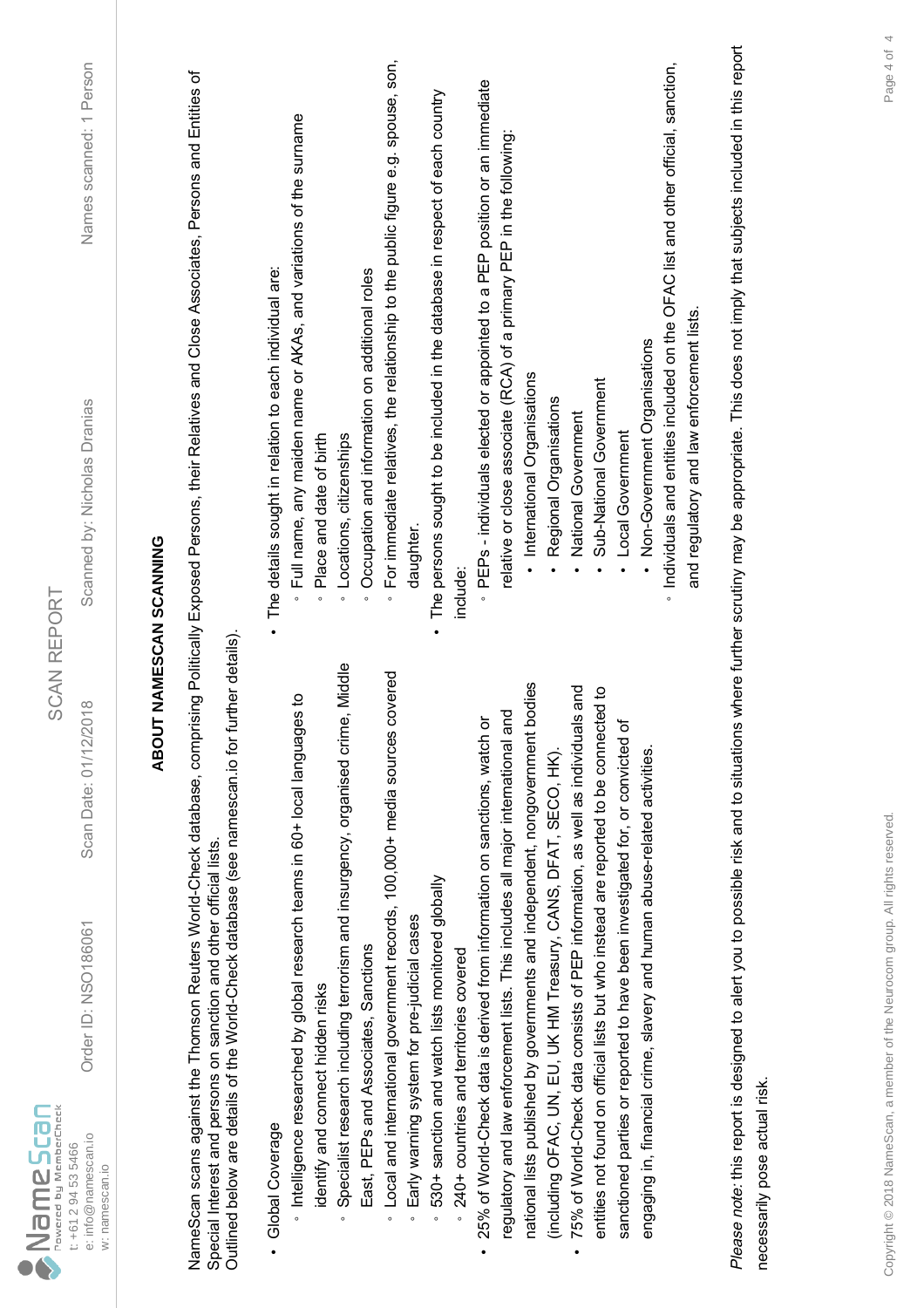

Scan Date: 01/12/2018

Order ID: NSO186062

Order ID: NSO186062 Scan Date: 01/12/2018 Scanned by: Nicholas Dranias Names scanned: 1 Person Scanned by: Nicholas Dranias

Names scanned: 1 Person

| C<br>è |  |
|--------|--|
|        |  |
|        |  |
|        |  |

| i |  |
|---|--|
| ï |  |

| <b>Details Scanned</b>             |          |     |               |         |           |                      |                      |
|------------------------------------|----------|-----|---------------|---------|-----------|----------------------|----------------------|
| irst+Middle Name / Original Script | ast Name | 8OQ | jender        | Country | Gan ID    | <b>Exact Matches</b> | <b>Close Matches</b> |
| <b>Ichae</b>                       | lmer     |     | $\frac{e}{4}$ | German  | ISP188305 |                      |                      |
|                                    |          |     |               |         |           |                      |                      |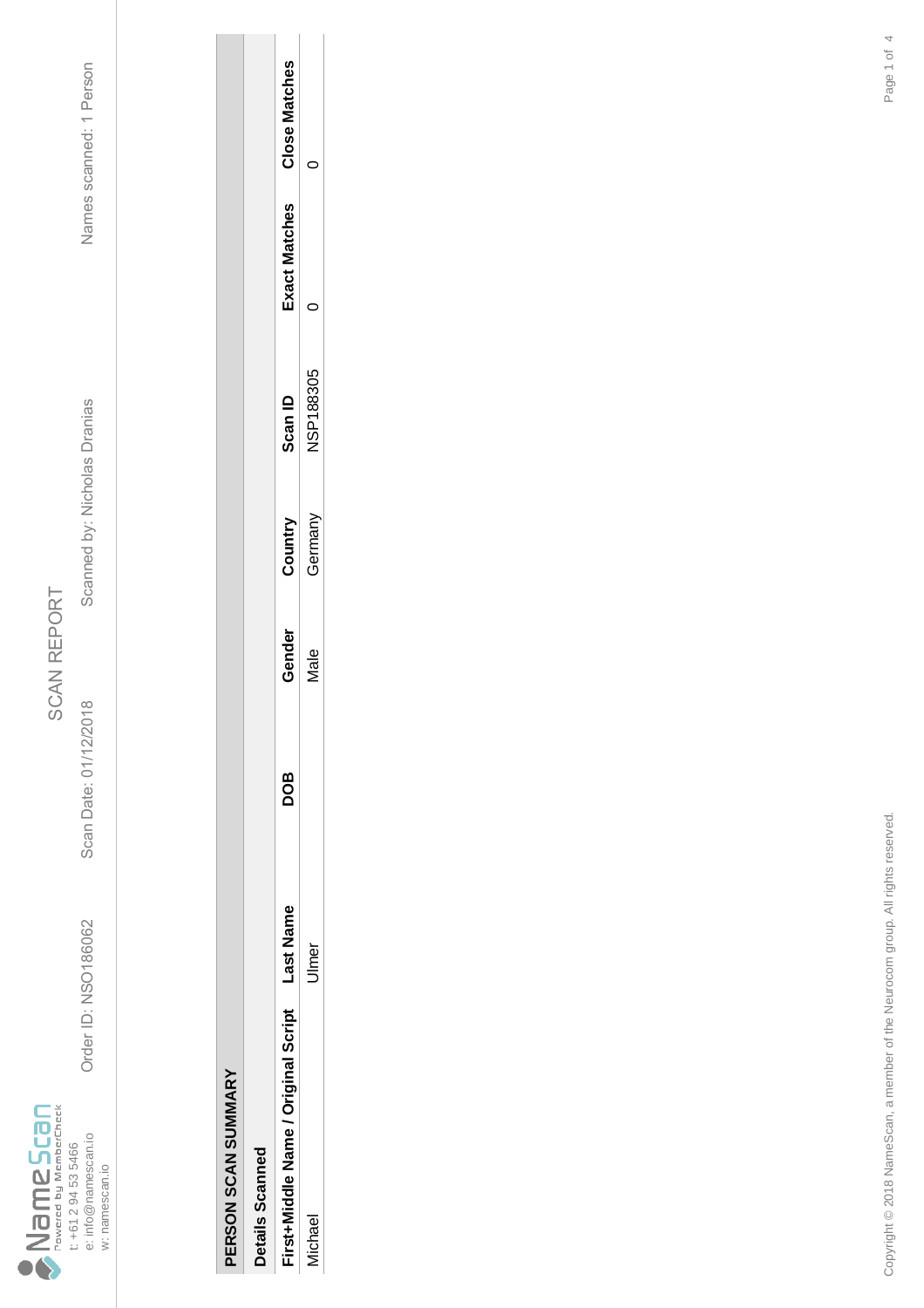

Scan Date: 01/12/2018

Order ID: NSO186062

Order ID: NSO186062 Scan Date: 01/12/2018 Scanned by: Nicholas Dranias Names scanned: 1 Person Scanned by: Nicholas Dranias

Names scanned: 1 Person

| Scan ID   | <b>Scan Date</b> | First+Middle Name / Original Script | ast Name | Date of Birth | Gender      | Country | <b>Exact Matches</b> |
|-----------|------------------|-------------------------------------|----------|---------------|-------------|---------|----------------------|
| NSP188305 | 01/12/2018 12:53 | <b>lichae</b>                       | lmer     |               | <i>Aale</i> | German  |                      |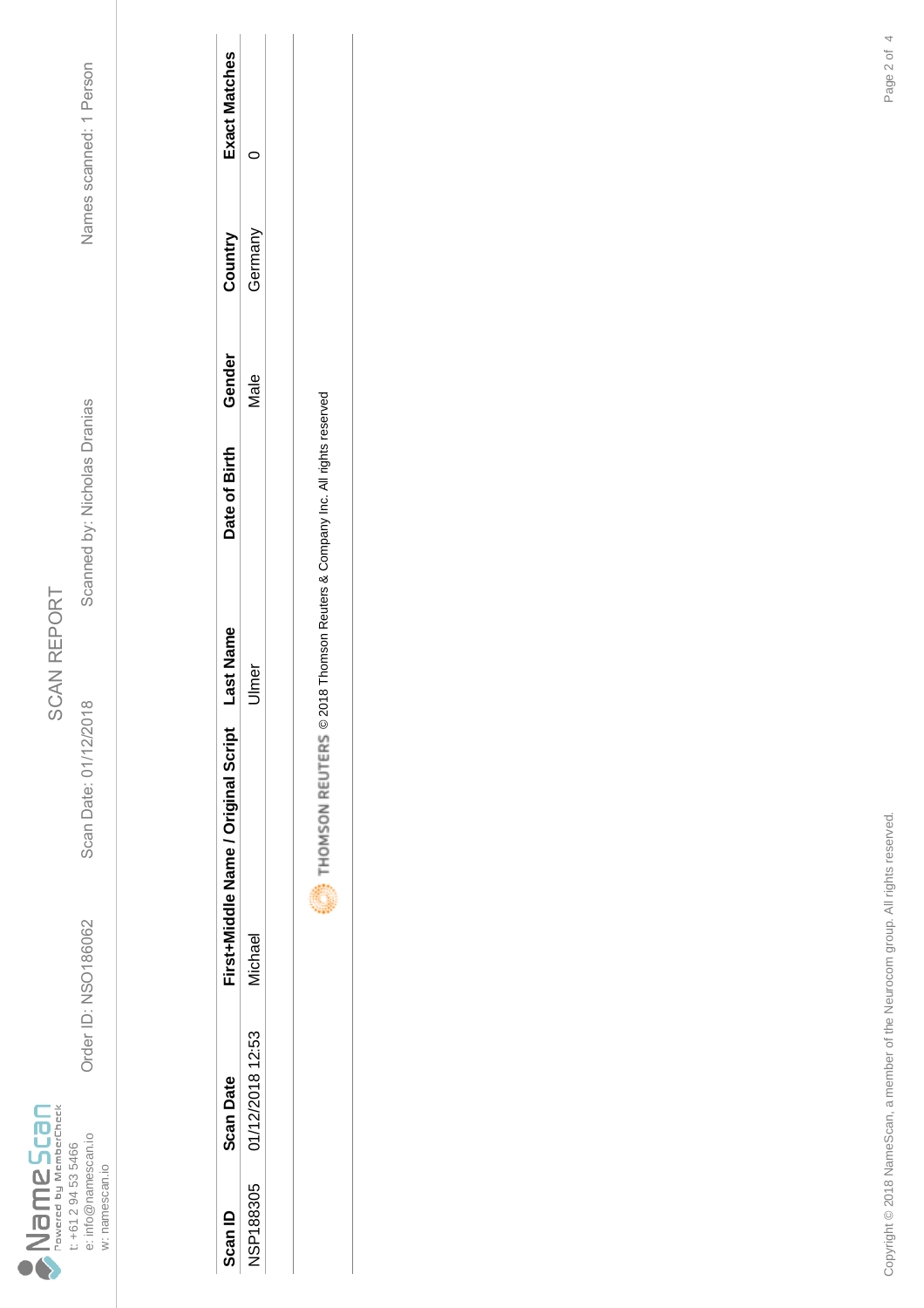

Scan Date: 01/12/2018

Order ID: NSO186062

Order ID: NSO186062 Scan Date: 01/12/2018 Scanned by: Nicholas Dranias Names scanned: 1 Person Scanned by: Nicholas Dranias

Names scanned: 1 Person

| Scan ID          | Scan Date        | First+Middle Name / Original Script | ast Name | Jate of Birth | Gender | Country | Close Matches |
|------------------|------------------|-------------------------------------|----------|---------------|--------|---------|---------------|
| <b>NSP188305</b> | 01/12/2018 12:53 | <b>lichae</b>                       |          |               | Vale   | German  |               |
|                  |                  |                                     |          |               |        |         |               |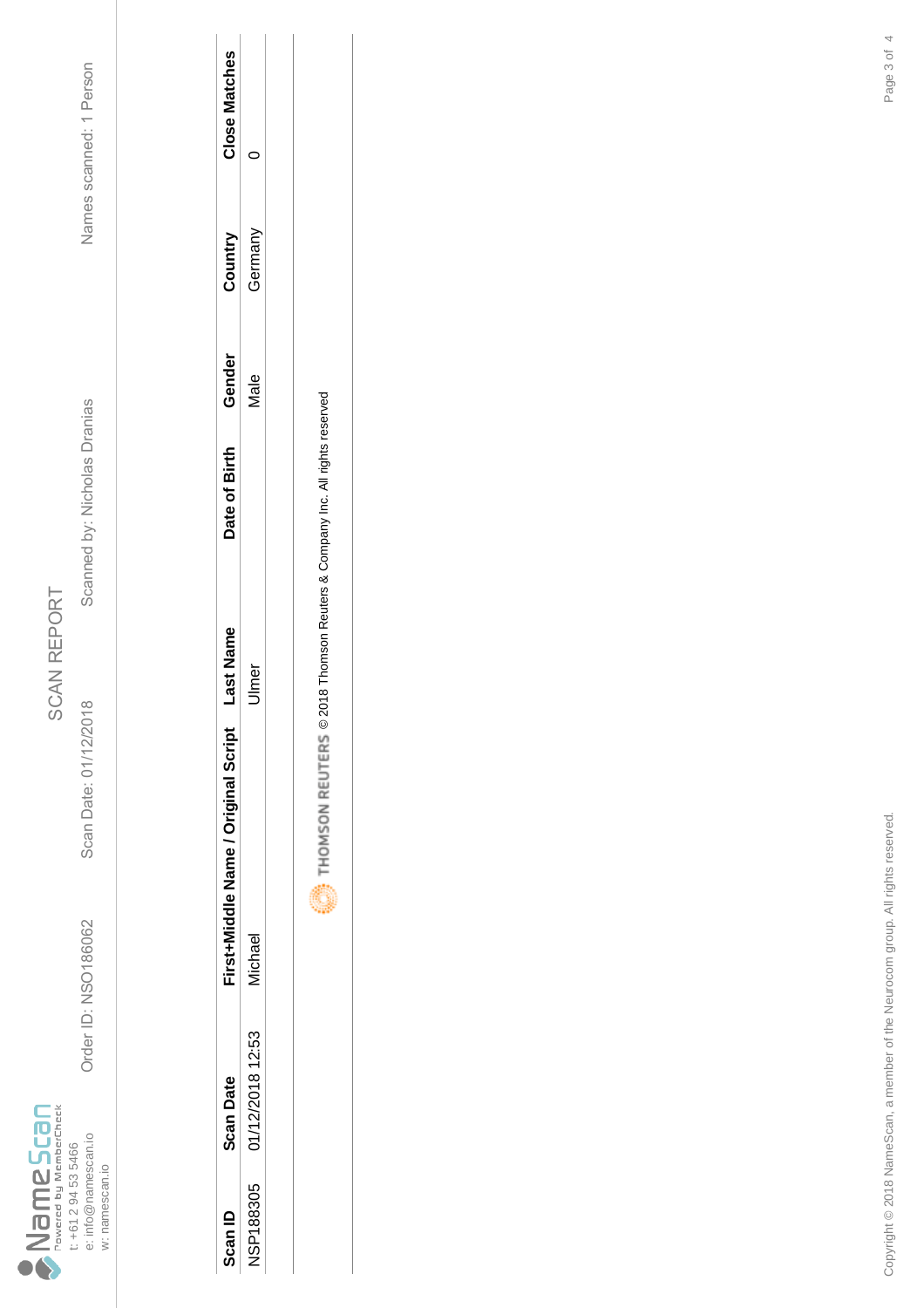| $\sum_{\text{Powered by MemberCheck}}$<br>e: info@namescan.io<br>t: +61 2 94 53 5466<br>w: namescan.io | Order ID: NSO186062                                                         | <b>SCAN REPORT</b><br>2018<br>Scan Date: 01/12/                                              | Names scanned: 1 Person<br>Scanned by: Nicholas Dranias                                                                                                                                   |
|--------------------------------------------------------------------------------------------------------|-----------------------------------------------------------------------------|----------------------------------------------------------------------------------------------|-------------------------------------------------------------------------------------------------------------------------------------------------------------------------------------------|
|                                                                                                        |                                                                             |                                                                                              | <b>ABOUT NAMESCAN SCANNING</b>                                                                                                                                                            |
|                                                                                                        | Special Interest and persons on sanction and other official lists.          | Outlined below are details of the World-Check database (see namescan.io for further details) | NameScan scans against the Thomson Reuters World-Check database, comprising Politically Exposed Persons, their Relatives and Close Associates, Persons and Entities of                    |
| Global Coverage                                                                                        |                                                                             |                                                                                              | The details sought in relation to each individual are:                                                                                                                                    |
|                                                                                                        | htelligence researched by global research teams in 60+ local langua         | ges to                                                                                       | Full name, any maiden name or AKAs, and variations of the surname                                                                                                                         |
| identify and connect hidden risks                                                                      |                                                                             | Specialist research including terrorism and insurgency, organised crime, Middle              | Place and date of birth<br>Locations, citizenships<br>$\circ$<br>$\circ$                                                                                                                  |
|                                                                                                        | East, PEPs and Associates, Sanctions                                        |                                                                                              | Occupation and information on additional roles<br>$\circ$                                                                                                                                 |
| $\circ$                                                                                                |                                                                             | Local and international government records, 100,000+ media sources covered                   | For immediate relatives, the relationship to the public figure e.g. spouse, son,<br>$\circ$                                                                                               |
| $\circ$                                                                                                | Early warning system for pre-judicial cases                                 |                                                                                              | daughter                                                                                                                                                                                  |
| $\circ$                                                                                                | 530+ sanction and watch lists monitored globally                            |                                                                                              | The persons sought to be included in the database in respect of each country                                                                                                              |
|                                                                                                        | 240+ countries and territories covered                                      |                                                                                              | include:                                                                                                                                                                                  |
|                                                                                                        | 25% of World-Check data is derived from information on sanctions, watch     | ŏ                                                                                            | PEPs - individuals elected or appointed to a PEP position or an immediate                                                                                                                 |
|                                                                                                        | regulatory and law enforcement lists. This includes all major international | and                                                                                          | relative or close associate (RCA) of a primary PEP in the following:                                                                                                                      |
|                                                                                                        |                                                                             | national lists published by governments and independent, nongovernment bodies                | · International Organisations                                                                                                                                                             |
|                                                                                                        | (including OFAC, UN, EU, UK HM Treasury, CANS, DFAT, SECO, HK).             |                                                                                              | Regional Organisations                                                                                                                                                                    |
| $\bullet$                                                                                              | 75% of World-Check data consists of PEP information, as well as individu    | als and                                                                                      | National Government                                                                                                                                                                       |
|                                                                                                        |                                                                             | entities not found on official lists but who instead are reported to be connected to         | Sub-National Government                                                                                                                                                                   |
|                                                                                                        | sanctioned parties or reported to have been investigated for, or convicted  | ৳                                                                                            | Local Government                                                                                                                                                                          |
|                                                                                                        | engaging in, financial crime, slavery and human abuse-related activities.   |                                                                                              | Non-Government Organisations                                                                                                                                                              |
|                                                                                                        |                                                                             |                                                                                              | · Individuals and entities included on the OFAC list and other official, sanction,                                                                                                        |
|                                                                                                        |                                                                             |                                                                                              | and regulatory and law enforcement lists.                                                                                                                                                 |
|                                                                                                        |                                                                             |                                                                                              | Please note: this report is designed to alert you to possible risk and to situations where further scrutiny may be appropriate. This does not imply that subjects included in this report |
| necessarily pose actual risk.                                                                          |                                                                             |                                                                                              |                                                                                                                                                                                           |
|                                                                                                        |                                                                             |                                                                                              |                                                                                                                                                                                           |
|                                                                                                        |                                                                             |                                                                                              |                                                                                                                                                                                           |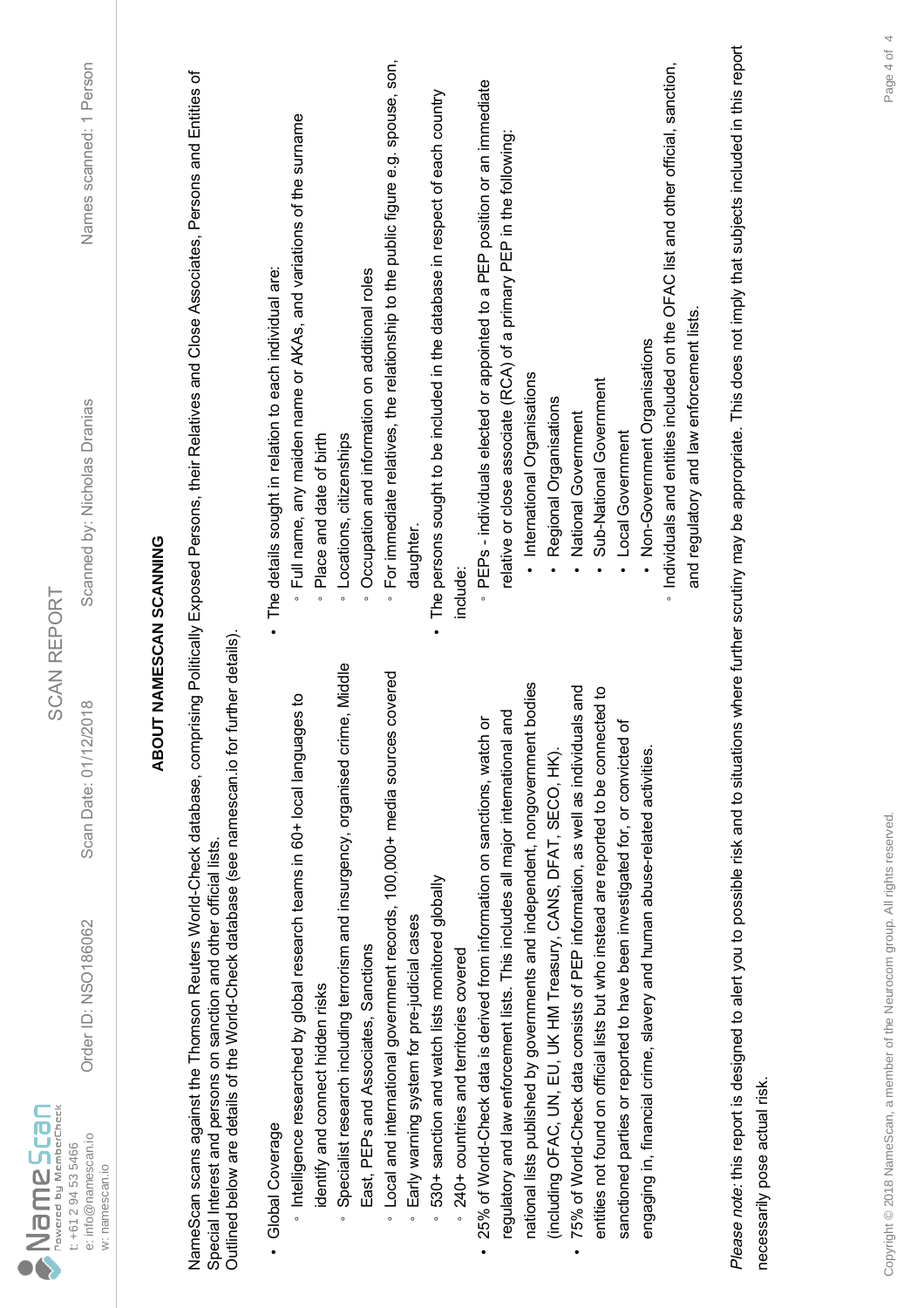

Scan Date: 01/12/2018

Order ID: NSO186063

Order ID: NSO186063 Scan Date: 01/12/2018 Scanned by: Nicholas Dranias Names scanned: 1 Person Scanned by: Nicholas Dranias

| í |
|---|
| ſ |
|   |
|   |
|   |

| J<br>J |  |
|--------|--|
|        |  |
| .<br>ا |  |

| Details Scanned                     |                    |     |        |          |                  |                      |                      |
|-------------------------------------|--------------------|-----|--------|----------|------------------|----------------------|----------------------|
| First+Middle Name / Original Script | ast Name           | 8OQ | Gender | Country  | Scan ID          | <b>Exact Matches</b> | <b>Close Matches</b> |
| artin                               | lappe <sub>l</sub> |     | Jale   | ustralia | <b>JSP188306</b> |                      |                      |
|                                     |                    |     |        |          |                  |                      |                      |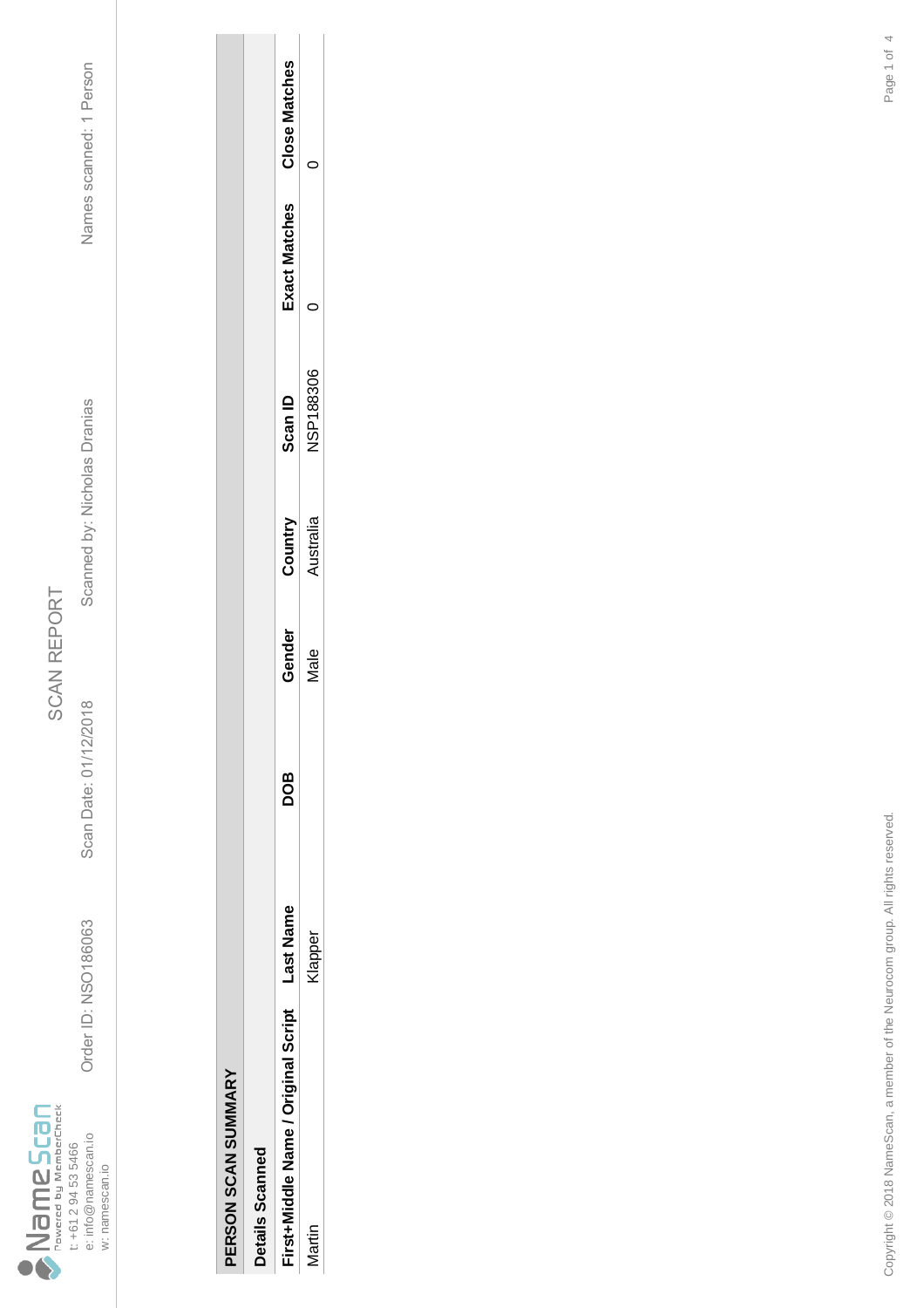

Scan Date: 01/12/2018

Order ID: NSO186063

Order ID: NSO186063 Scan Date: 01/12/2018 Scanned by: Nicholas Dranias Names scanned: 1 Person Scanned by: Nicholas Dranias

Names scanned: 1 Person

| Scan ID          | Scan Date        | First+Middle Name / Original Script | ast Name | Date of Birth | Gender | Country  | Exact Matches |
|------------------|------------------|-------------------------------------|----------|---------------|--------|----------|---------------|
| <b>NSP188306</b> | 01/12/2018 12:54 | /lartin                             | rapber.  |               | Vale   | ustralia |               |
|                  |                  |                                     |          |               |        |          |               |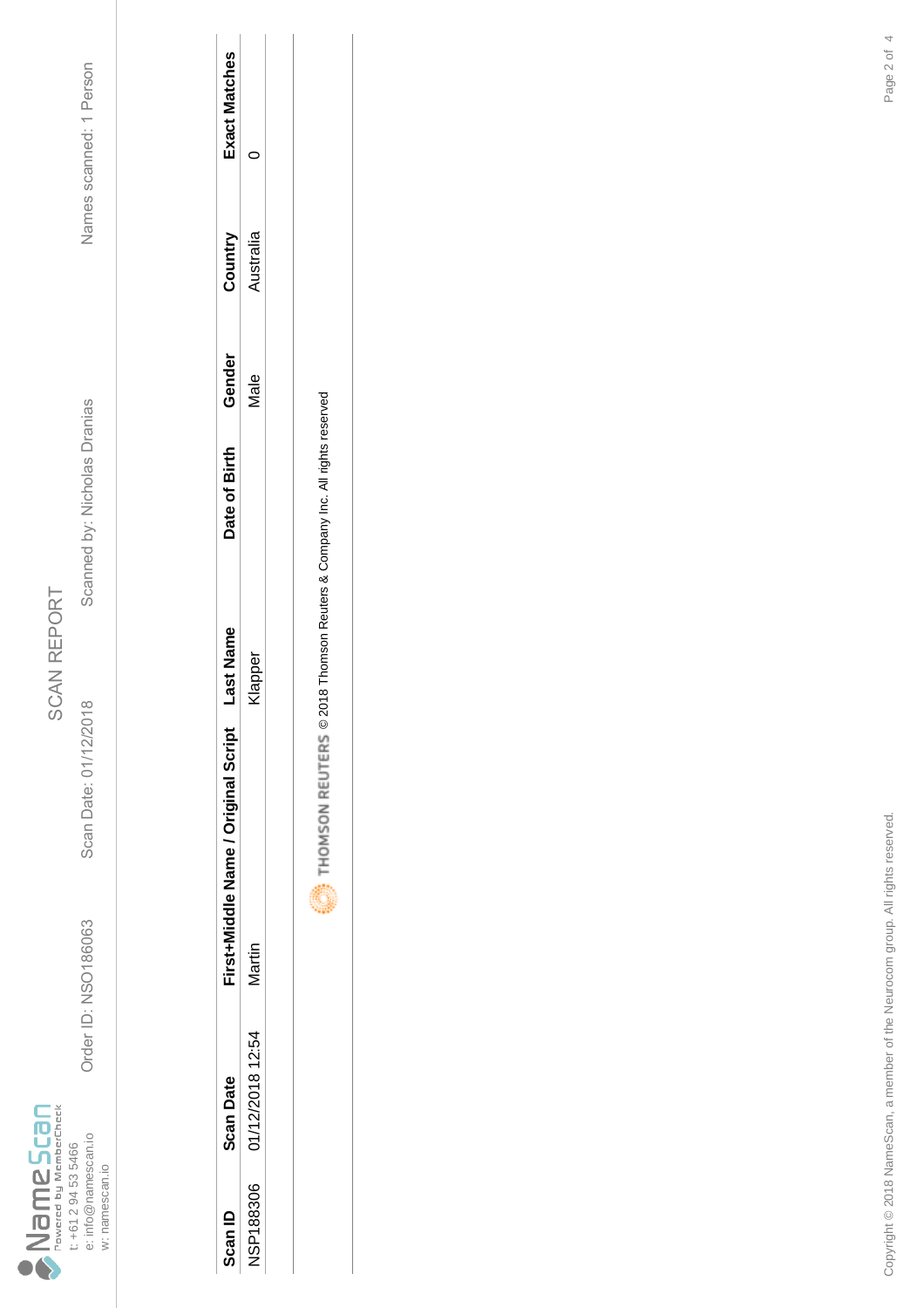

Scan Date: 01/12/2018

Order ID: NSO186063

Order ID: NSO186063 Scan Date: 01/12/2018 Scanned by: Nicholas Dranias Names scanned: 1 Person Scanned by: Nicholas Dranias

Names scanned: 1 Person

| Scan ID   | <b>Scan Date</b> | First+Middle Name / Original Script | ast Nam | Date of Birth | Gender      | Country  | Close Matches |
|-----------|------------------|-------------------------------------|---------|---------------|-------------|----------|---------------|
| NSP188306 | 01/12/2018 12:54 | lartin                              | lappe   |               | <b>Vale</b> | ustralia |               |
|           |                  |                                     |         |               |             |          |               |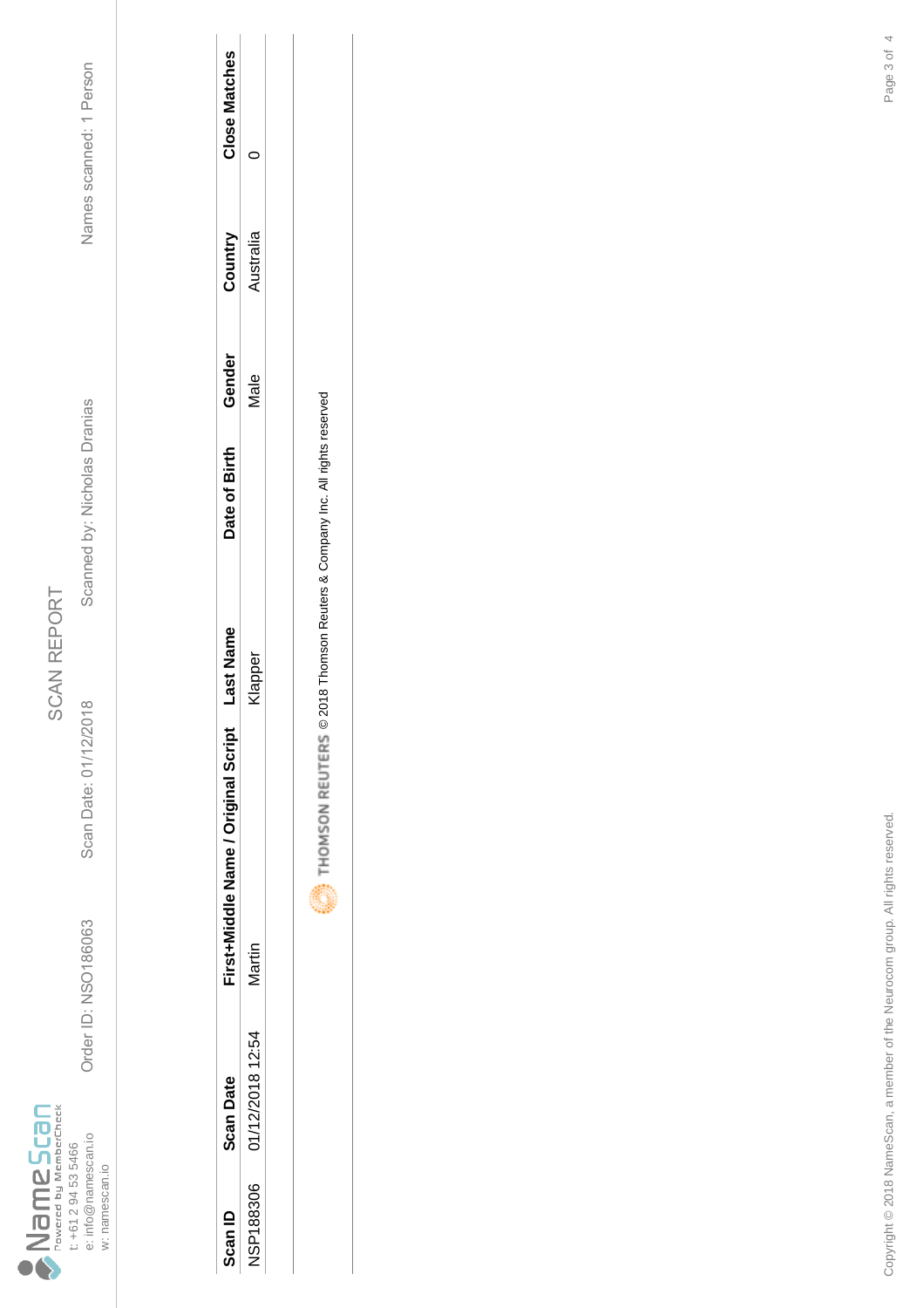| $\sum_{p_{\text{overed by MenberCheck}}}$<br>e: info@namescan.io<br>t: +61 2 94 53 5466<br>w: namescan.io | Order ID: NSO186063                                                         | 2018<br>Scan Date: 01/12/                                                                    | Names scanned: 1 Person<br>Scanned by: Nicholas Dranias<br><b>SCAN REPORT</b>                                                                                                             |  |
|-----------------------------------------------------------------------------------------------------------|-----------------------------------------------------------------------------|----------------------------------------------------------------------------------------------|-------------------------------------------------------------------------------------------------------------------------------------------------------------------------------------------|--|
|                                                                                                           |                                                                             |                                                                                              | <b>ABOUT NAMESCAN SCANNING</b>                                                                                                                                                            |  |
|                                                                                                           | Special Interest and persons on sanction and other official lists.          | Outlined below are details of the World-Check database (see namescan.io for further details) | NameScan scans against the Thomson Reuters World-Check database, comprising Politically Exposed Persons, their Relatives and Close Associates, Persons and Entities of                    |  |
| Global Coverage                                                                                           |                                                                             |                                                                                              | The details sought in relation to each individual are:                                                                                                                                    |  |
|                                                                                                           | htelligence researched by global research teams in 60+ local langua         | ges to                                                                                       | Full name, any maiden name or AKAs, and variations of the surname                                                                                                                         |  |
| identify and connect hidden risks                                                                         |                                                                             | Specialist research including terrorism and insurgency, organised crime, Middle              | Place and date of birth<br>Locations, citizenships<br>$\circ$<br>$\circ$                                                                                                                  |  |
|                                                                                                           | East, PEPs and Associates, Sanctions                                        |                                                                                              | Occupation and information on additional roles<br>$\circ$                                                                                                                                 |  |
| $\circ$                                                                                                   |                                                                             | Local and international government records, 100,000+ media sources covered                   | For immediate relatives, the relationship to the public figure e.g. spouse, son,<br>$\circ$                                                                                               |  |
| $\circ$                                                                                                   | Early warning system for pre-judicial cases                                 |                                                                                              | daughter                                                                                                                                                                                  |  |
| $\circ$                                                                                                   | 530+ sanction and watch lists monitored globally                            |                                                                                              | The persons sought to be included in the database in respect of each country                                                                                                              |  |
|                                                                                                           | 240+ countries and territories covered                                      |                                                                                              | include:                                                                                                                                                                                  |  |
|                                                                                                           | 25% of World-Check data is derived from information on sanctions, watch     | ŏ                                                                                            | PEPs - individuals elected or appointed to a PEP position or an immediate                                                                                                                 |  |
|                                                                                                           | regulatory and law enforcement lists. This includes all major international | and                                                                                          | relative or close associate (RCA) of a primary PEP in the following:                                                                                                                      |  |
|                                                                                                           |                                                                             | national lists published by governments and independent, nongovernment bodies                | · International Organisations                                                                                                                                                             |  |
|                                                                                                           | (including OFAC, UN, EU, UK HM Treasury, CANS, DFAT, SECO, HK).             |                                                                                              | Regional Organisations                                                                                                                                                                    |  |
| $\bullet$                                                                                                 | 75% of World-Check data consists of PEP information, as well as individu    | als and                                                                                      | National Government                                                                                                                                                                       |  |
|                                                                                                           |                                                                             | entities not found on official lists but who instead are reported to be connected to         | Sub-National Government                                                                                                                                                                   |  |
|                                                                                                           | sanctioned parties or reported to have been investigated for, or convicted  | ৳                                                                                            | Local Government                                                                                                                                                                          |  |
|                                                                                                           | engaging in, financial crime, slavery and human abuse-related activities.   |                                                                                              | Non-Government Organisations                                                                                                                                                              |  |
|                                                                                                           |                                                                             |                                                                                              | · Individuals and entities included on the OFAC list and other official, sanction,                                                                                                        |  |
|                                                                                                           |                                                                             |                                                                                              | and regulatory and law enforcement lists.                                                                                                                                                 |  |
|                                                                                                           |                                                                             |                                                                                              | Please note: this report is designed to alert you to possible risk and to situations where further scrutiny may be appropriate. This does not imply that subjects included in this report |  |
| necessarily pose actual risk.                                                                             |                                                                             |                                                                                              |                                                                                                                                                                                           |  |
|                                                                                                           |                                                                             |                                                                                              |                                                                                                                                                                                           |  |
|                                                                                                           |                                                                             |                                                                                              |                                                                                                                                                                                           |  |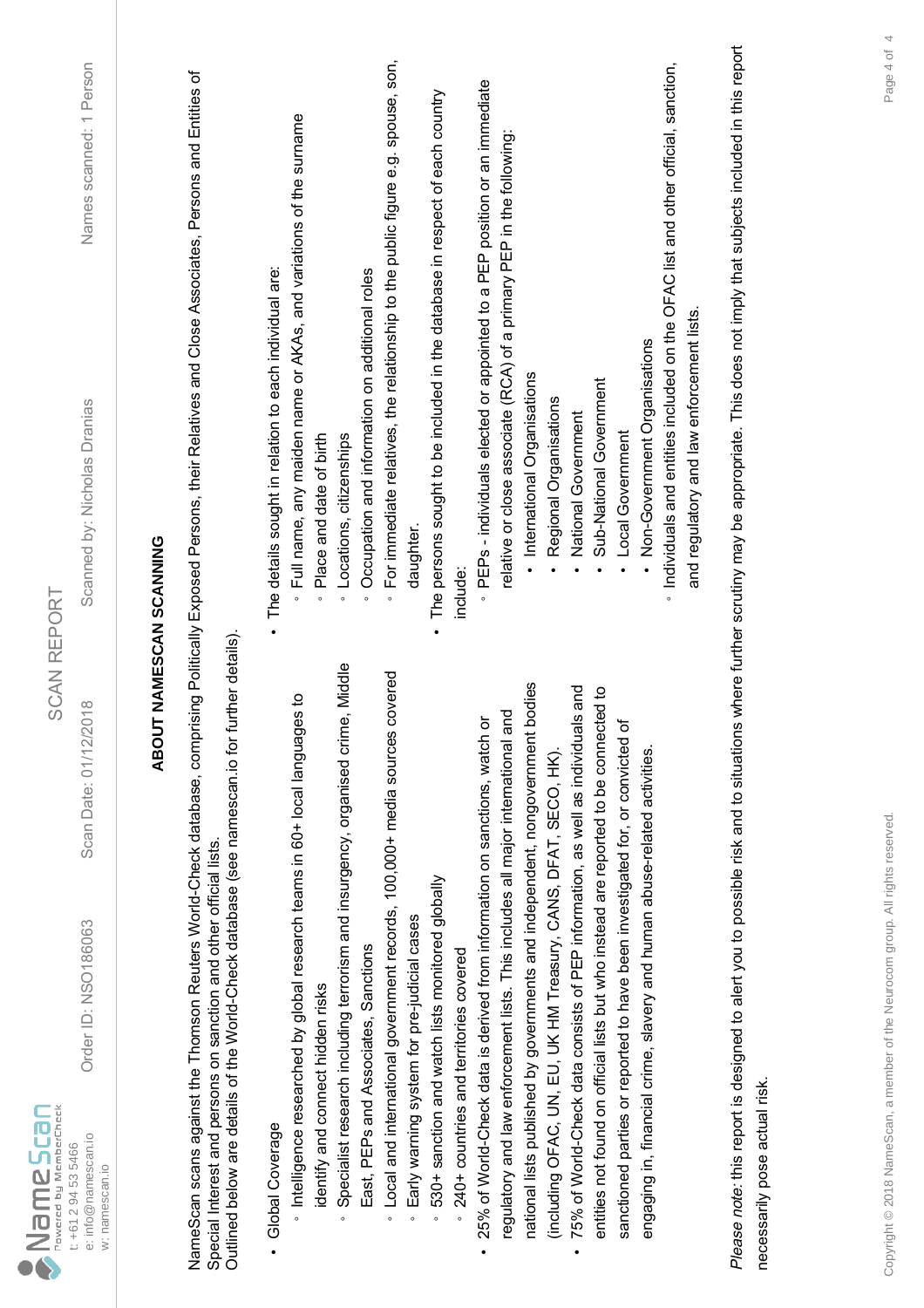

Scan Date: 01/12/2018

Order ID: NSO186064

Order ID: NSO186064 Scan Date: 01/12/2018 Scanned by: Nicholas Dranias Names scanned: 1 Person Scanned by: Nicholas Dranias

Names scanned: 1 Person

| ť |
|---|
|   |
| Ξ |
|   |
| r |
|   |
| í |
|   |
|   |
|   |
|   |
|   |
|   |
|   |
|   |
|   |
|   |

| ì      |
|--------|
|        |
|        |
|        |
|        |
|        |
|        |
| i<br>K |
|        |
|        |
|        |

| Details Scanned                     |           |     |             |           |                  |              |                      |
|-------------------------------------|-----------|-----|-------------|-----------|------------------|--------------|----------------------|
| First+Middle Name / Original Script | ast Name  | 8OQ | Fender      | Country   | <b>Scan ID</b>   | vact Matches | <b>Close Matches</b> |
| å                                   | Robertsor |     | <b>Aale</b> | Nustralia | <b>JSP188307</b> | ↘            | Ω                    |
|                                     |           |     |             |           |                  |              |                      |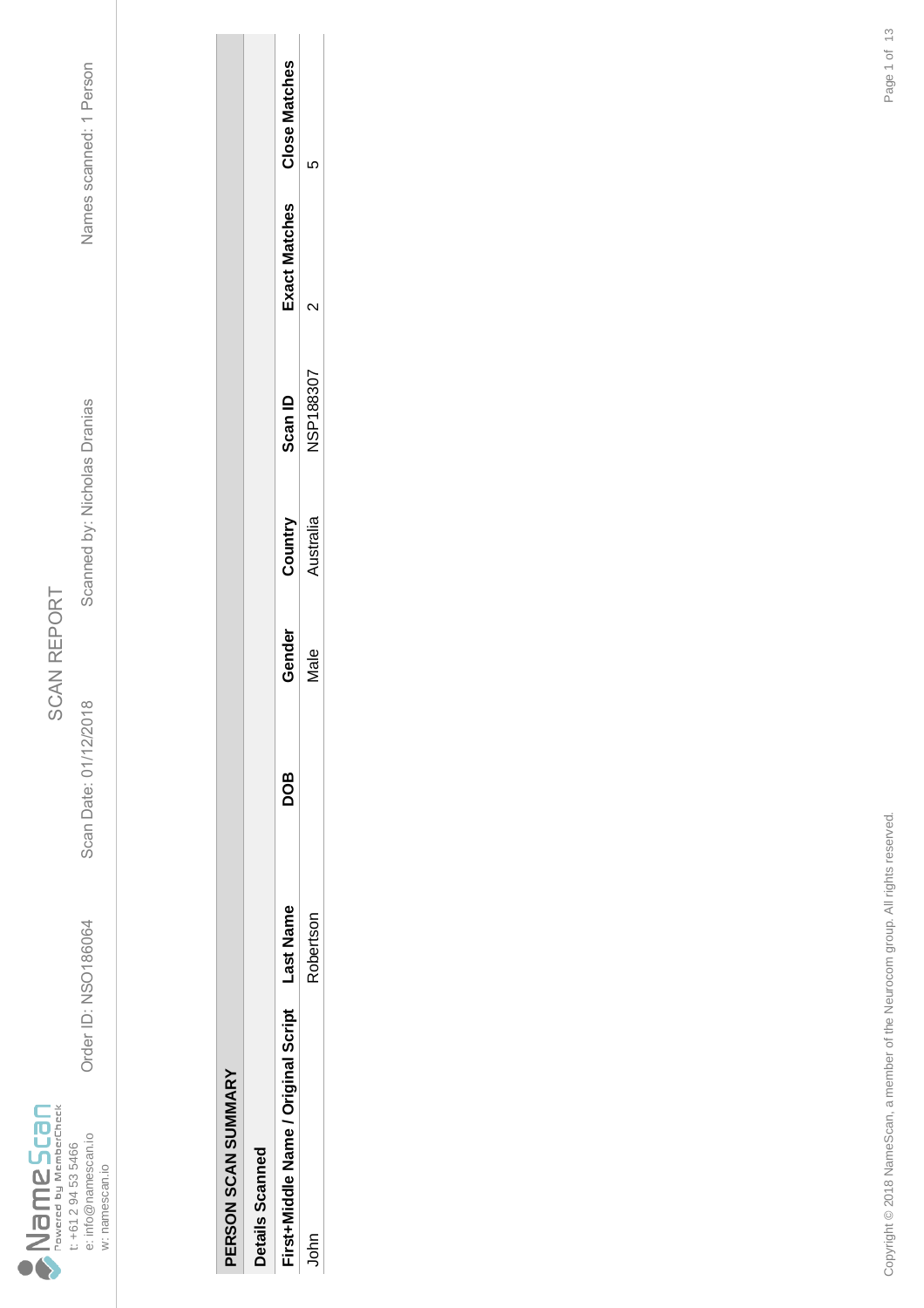|                                  |                     | Drder ID: NSO186064 |                |
|----------------------------------|---------------------|---------------------|----------------|
| owered by MemberCheck<br>ameScan | t: +61 2 94 53 5466 | e: info@namescan.io | w: namescan.io |

Scan Date: 01/12/2018

Order ID: NSO186064 Scan Date: 01/12/2018 Scanned by: Nicholas Dranias Names scanned: 1 Person Scanned by: Nicholas Dranias

| Scan ID             | <b>Scan Date</b> |            | Last Name<br>First+Middle Name / Original Script               | Date of Birth    | Gender  | Country       | Exact Matches     |
|---------------------|------------------|------------|----------------------------------------------------------------|------------------|---------|---------------|-------------------|
| NSP188307           | 01/12/2018 12:54 | John       | Robertson                                                      |                  | Male    | Australia     | $\mathbf{\Omega}$ |
|                     |                  |            |                                                                |                  |         |               |                   |
| Exact Match 1 of 2  |                  | Category   | First+Middle Name                                              | Last Name        |         | Date of Birth |                   |
|                     |                  | <b>PEP</b> | <b>John Cameron</b>                                            | <b>ROBERTSON</b> |         | 16 Nov 1962   |                   |
| General Information |                  |            |                                                                |                  |         |               |                   |
| Categories          |                  |            | P) - Sub-National Government<br>Politically Exposed Person (PE |                  |         |               |                   |
| Subcategory         |                  |            | POLITICAL INDIVIDUAL                                           |                  |         |               |                   |
| Gender              |                  |            | Male                                                           |                  |         |               |                   |
| First+Middle Name   |                  |            | <b>John Cameron</b>                                            |                  |         |               |                   |
| Last Name           |                  |            | <b>ROBERTSON</b>                                               |                  |         |               |                   |
| Position            |                  |            | Former Member of Legislature                                   |                  |         |               |                   |
| Date of Birth       |                  |            | 16 Nov 1962                                                    |                  |         |               |                   |
| Place of Birth      |                  |            | raila<br>Ryde, New South Wales, Austr                          |                  |         |               |                   |
| Primary Location    |                  |            | <b>AUSTRALIA</b>                                               |                  |         |               |                   |
| <b>Enter Date</b>   |                  |            | 05-Nov-2008                                                    |                  |         |               |                   |
| Last Reviewed       |                  |            | 29-Aug-2017                                                    |                  |         |               |                   |
| Also Known As       |                  |            |                                                                |                  |         |               |                   |
| First+Middle Name   |                  |            |                                                                | Last Name        |         |               |                   |
| John                |                  |            |                                                                | <b>ROBERTSON</b> |         |               |                   |
| Locations           |                  |            |                                                                |                  |         |               |                   |
| Country             |                  |            | City                                                           |                  | Address |               |                   |
| <b>AUSTRALIA</b>    |                  |            | Blacktown                                                      |                  |         |               |                   |
| <b>AUSTRALIA</b>    |                  |            | Sydney                                                         |                  |         |               |                   |
| Important Dates     |                  |            |                                                                |                  |         |               |                   |
| Type                |                  |            | Date                                                           |                  |         |               |                   |
| Date of Birth       |                  |            |                                                                | 16 Nov 1962      |         |               |                   |
| Countries           |                  |            |                                                                |                  |         |               |                   |
|                     |                  |            |                                                                |                  |         |               |                   |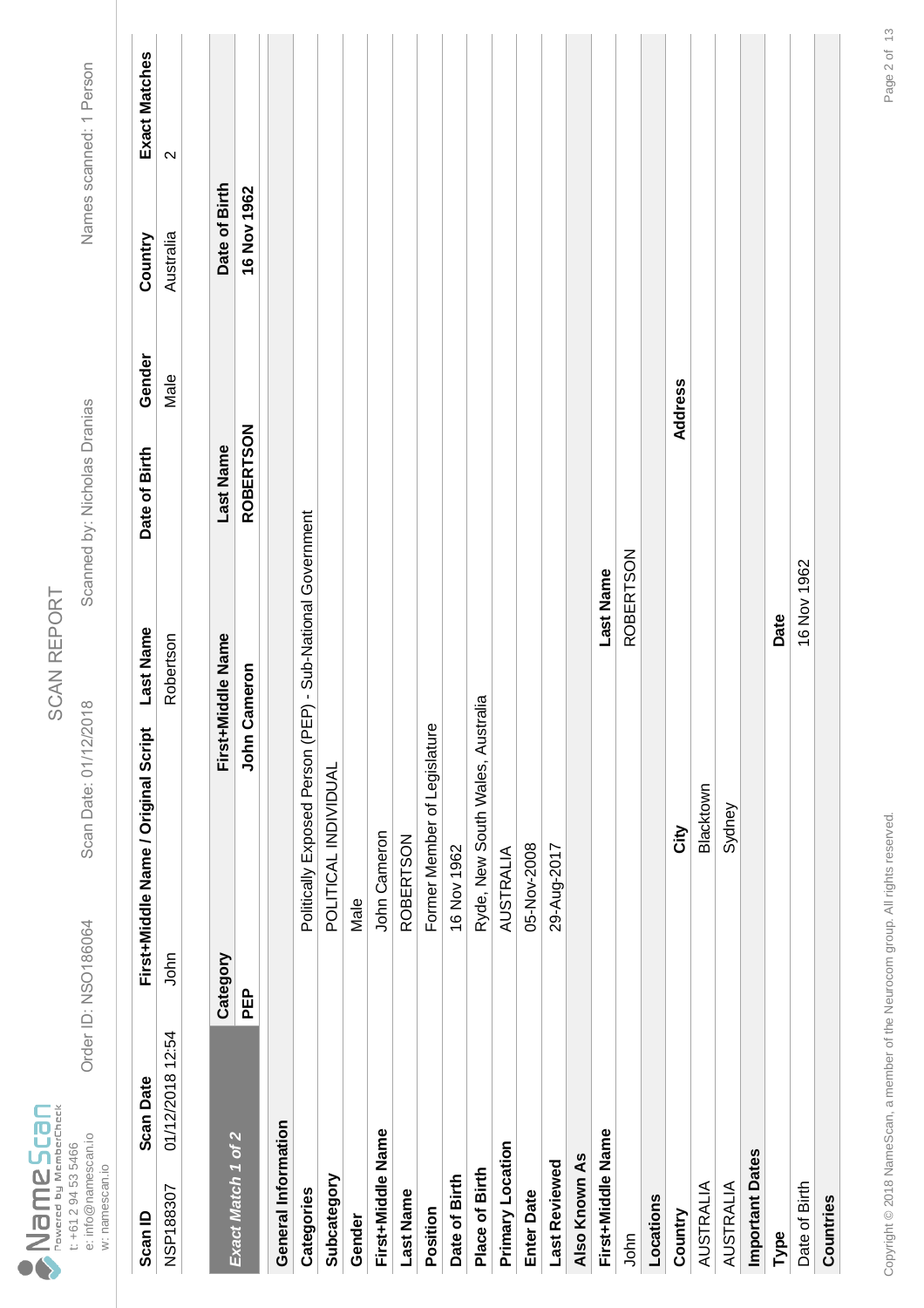|                                        |                     | Drder ID: NSO186064 |                |
|----------------------------------------|---------------------|---------------------|----------------|
| Powered by MemberCheck<br><b>PSCBN</b> | t: +61 2 94 53 5466 | e: info@namescan.io | w: namescan.io |

Scan Date: 01/12/2018

Scanned by: Nicholas Dranias

Names scanned: 1 Person Order ID: NSO186064 Scan Date: 01/12/2018 Scanned by: Nicholas Dranias Names scanned: 1 Person

| First+Middle Name<br>Category | Cameron<br>John<br><b>PEP</b><br>Exact Match 1 of 2 | Country | AUSTRALIA | į |
|-------------------------------|-----------------------------------------------------|---------|-----------|---|
| Date of Birth<br>-ast Name    | 16 Nov 1962<br><b>ROBERTSON</b>                     |         |           |   |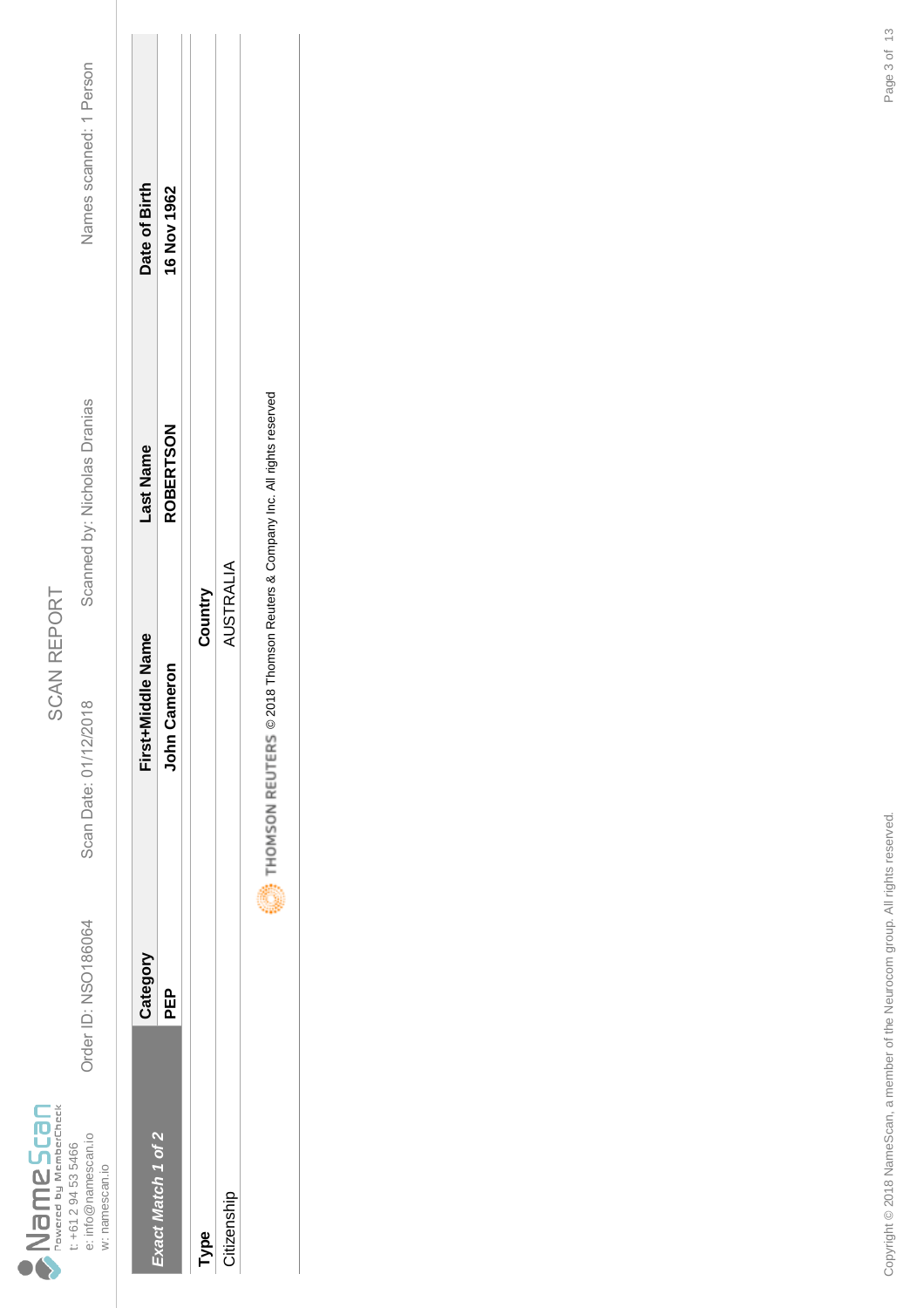|                                   | Drder ID: NSO186064                                          |
|-----------------------------------|--------------------------------------------------------------|
| Powered by MemberCheck<br>ameScan | e: info@namescan.io<br>t: +61 2 94 53 5466<br>w: namescan.io |

Scan Date: 01/12/2018

Order ID: NSO186064 Scan Date: 01/12/2018 Scanned by: Nicholas Dranias Names scanned: 1 Person Scanned by: Nicholas Dranias

Names scanned: 1 Person

Exact Matches

Country

Gender

Date of Birth

**Last Name** 

First+Middle Name / Original Script

**Scan Date** 

Scan ID

| Scan ID                | <b>Scan Date</b> |          | First+Middle Name / Original Script                                            | Last Name         | Date of Birth    | Gender  | Country       | Exact Matches     |
|------------------------|------------------|----------|--------------------------------------------------------------------------------|-------------------|------------------|---------|---------------|-------------------|
| NSP188307              | 01/12/2018 12:54 | John     |                                                                                | Robertson         |                  | Male    | Australia     | $\mathbf{\Omega}$ |
|                        |                  |          |                                                                                |                   |                  |         |               |                   |
| Exact Match 2 of 2     |                  | Category |                                                                                | First+Middle Name | <b>Last Name</b> |         | Date of Birth |                   |
|                        |                  | 읍        | 5<br>John I                                                                    |                   | <b>ROBERTSON</b> |         | 18 May 1948   |                   |
| General Information    |                  |          |                                                                                |                   |                  |         |               |                   |
| Categories             |                  |          | Politically Exposed Person (PEP) - Sub-National Government                     |                   |                  |         |               |                   |
| Subcategory            |                  |          | LEGAL                                                                          |                   |                  |         |               |                   |
| Gender                 |                  |          | Male                                                                           |                   |                  |         |               |                   |
| First+Middle Name      |                  |          | John M                                                                         |                   |                  |         |               |                   |
| <b>Last Name</b>       |                  |          | <b>ROBERTSON</b>                                                               |                   |                  |         |               |                   |
| Title                  |                  |          | Judge                                                                          |                   |                  |         |               |                   |
| Position               |                  |          | Member of the Judiciary                                                        |                   |                  |         |               |                   |
| Date of Birth          |                  |          | 18 May 1948                                                                    |                   |                  |         |               |                   |
| Place of Birth         |                  |          | Townsville, Queensland, Austr                                                  | raila             |                  |         |               |                   |
| Primary Location       |                  |          | Maroochydore, AUSTRALIA                                                        |                   |                  |         |               |                   |
| <b>Enter Date</b>      |                  |          | 12-May-2004                                                                    |                   |                  |         |               |                   |
| Last Reviewed          |                  |          | 29-Feb-2016                                                                    |                   |                  |         |               |                   |
| Locations              |                  |          |                                                                                |                   |                  |         |               |                   |
| Country                |                  |          | City                                                                           |                   |                  | Address |               |                   |
| AUSTRALIA              |                  |          | Maroochydore                                                                   |                   |                  |         |               |                   |
| <b>Important Dates</b> |                  |          |                                                                                |                   |                  |         |               |                   |
| Type                   |                  |          |                                                                                | Date              |                  |         |               |                   |
| Date of Birth          |                  |          |                                                                                | 18 May 1948       |                  |         |               |                   |
| Countries              |                  |          |                                                                                |                   |                  |         |               |                   |
| Type                   |                  |          |                                                                                | Country           |                  |         |               |                   |
| Citizenship            |                  |          |                                                                                | AUSTRALIA         |                  |         |               |                   |
|                        |                  |          | THOMSON REUTERS © 2018 Thomson Reuters & Company Inc. All rights reserved<br>Ġ |                   |                  |         |               |                   |

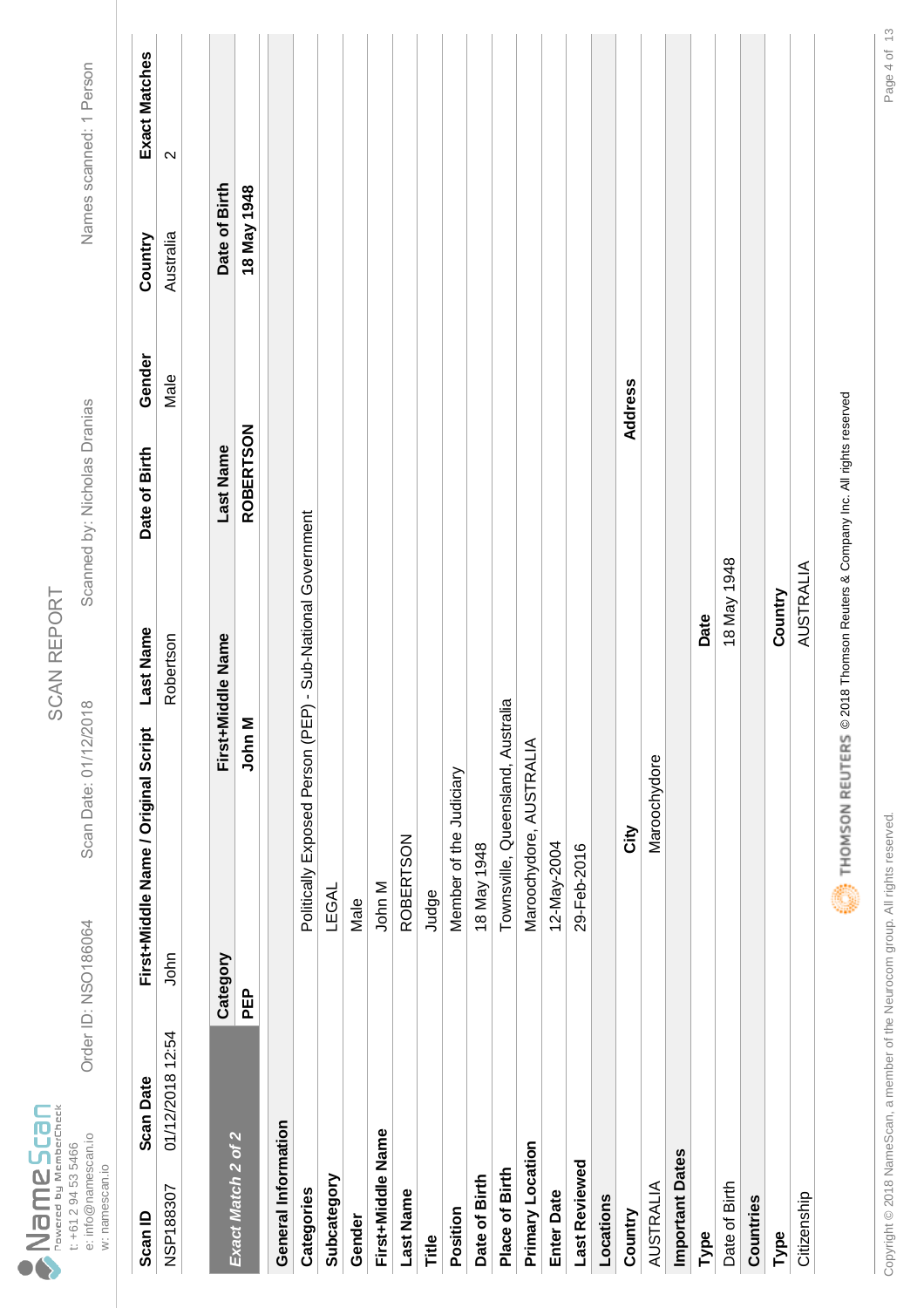|      |                        |                     | Drder ID: NSO186064 |                |
|------|------------------------|---------------------|---------------------|----------------|
| Scar | Powered by MemberCheck | t: +61 2 94 53 5466 | e: info@namescan.io | w: namescan.io |

Scan Date: 01/12/2018

Order ID: NSO186064 Scan Date: 01/12/2018 Scanned by: Nicholas Dranias Names scanned: 1 Person Scanned by: Nicholas Dranias

Names scanned: 1 Person

**Close Matches** 

Country

Gender

Date of Birth

**Last Name** 

First+Middle Name / Original Script

**Scan Date** 

Scan ID

| Scan ID             | <b>Scan Date</b> |            | First+Middle Name/orginal Script                                          | Last Name | Date of Birth  | Gender         | Country       | <b>Close Matches</b> |
|---------------------|------------------|------------|---------------------------------------------------------------------------|-----------|----------------|----------------|---------------|----------------------|
| NSP188307           | 01/12/2018 12:54 | John       |                                                                           | Robertson |                | Male           | Australia     | ပ                    |
|                     |                  |            |                                                                           |           |                |                |               |                      |
|                     |                  | Category   | First+Middle Name                                                         |           | Last Name      |                | Date of Birth |                      |
| Close Match 1 of 5  |                  | <b>RCA</b> | Anthony<br>John /                                                         |           | <b>ROBERTS</b> |                | 2010          |                      |
| General Information |                  |            |                                                                           |           |                |                |               |                      |
| Categories          |                  |            | Relative or Close Associate (RCA)                                         |           |                |                |               |                      |
| Subcategory         |                  |            | <b>INDIVIDUAL</b>                                                         |           |                |                |               |                      |
| Gender              |                  |            | Male                                                                      |           |                |                |               |                      |
| First+Middle Name   |                  |            | John Anthony                                                              |           |                |                |               |                      |
| Last Name           |                  |            | <b>ROBERTS</b>                                                            |           |                |                |               |                      |
| Date of Birth       |                  |            | 2010                                                                      |           |                |                |               |                      |
| Primary Location    |                  |            | Lane Cove, AUSTRALIA                                                      |           |                |                |               |                      |
| <b>Enter Date</b>   |                  |            | 25-Jul-2011                                                               |           |                |                |               |                      |
| Locations           |                  |            |                                                                           |           |                |                |               |                      |
| Country             |                  |            | لا<br>آن                                                                  |           |                | <b>Address</b> |               |                      |
| <b>AUSTRALIA</b>    |                  |            | Lane Cove                                                                 |           |                |                |               |                      |
| Important Dates     |                  |            |                                                                           |           |                |                |               |                      |
| Type                |                  |            |                                                                           | Date      |                |                |               |                      |
| Date of Birth       |                  |            |                                                                           | 2010      |                |                |               |                      |
| Countries           |                  |            |                                                                           |           |                |                |               |                      |
| Type                |                  |            |                                                                           | Country   |                |                |               |                      |
| Citizenship         |                  |            |                                                                           | AUSTRALIA |                |                |               |                      |
|                     |                  |            | THOMSON REUTERS © 2018 Thomson Reuters & Company Inc. All rights reserved |           |                |                |               |                      |
|                     |                  |            |                                                                           |           |                |                |               |                      |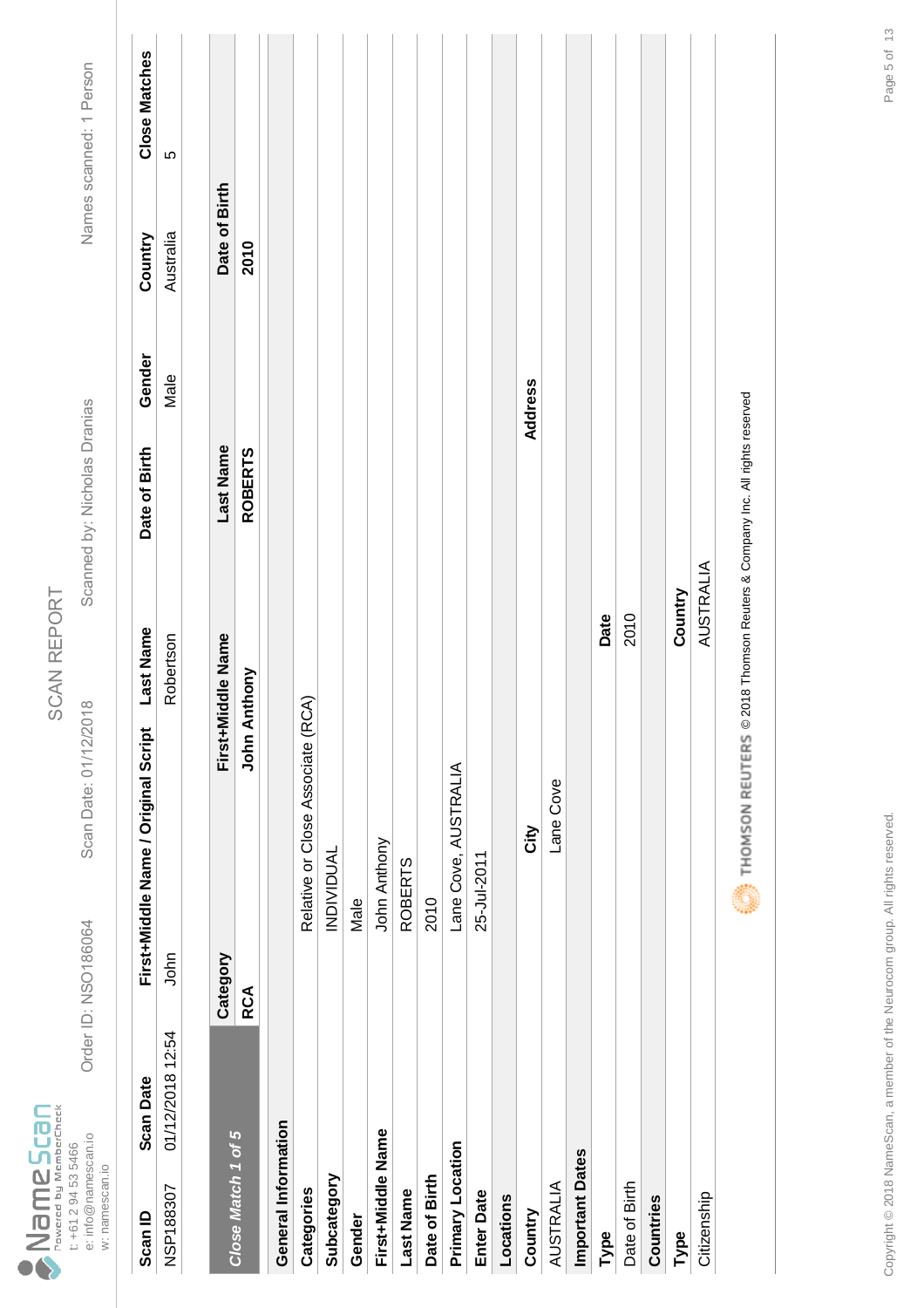|                                   |                     | <b>Drder ID: NSO186064</b> |                |
|-----------------------------------|---------------------|----------------------------|----------------|
| Powered by MemberCheck<br>ameScar | t: +61 2 94 53 5466 | e: info@namescan.io        | w: namescan.io |

Scan Date: 01/12/2018

Order ID: NSO186064 Scan Date: 01/12/2018 Scanned by: Nicholas Dranias Names scanned: 1 Person Scanned by: Nicholas Dranias

| Scan ID             | <b>Scan Date</b> |            | <b>Last Name</b><br>First+Middle Name / Original Script    |             | Date of Birth | Gender  | Country       | <b>Close Matches</b> |
|---------------------|------------------|------------|------------------------------------------------------------|-------------|---------------|---------|---------------|----------------------|
| NSP188307           | 01/12/2018 12:54 | John       | Robertson                                                  |             |               | Male    | Australia     | 5                    |
|                     |                  |            |                                                            |             |               |         |               |                      |
| Close Match 2 of 5  |                  | Category   | <b>Middle Name</b><br>First+N                              |             | Last Name     |         | Date of Birth |                      |
|                     |                  | <b>PEP</b> | Rob                                                        |             | <b>HUDSON</b> |         | 09 Dec 1955   |                      |
| General Information |                  |            |                                                            |             |               |         |               |                      |
| Categories          |                  |            | Politically Exposed Person (PEP) - Sub-National Government |             |               |         |               |                      |
| Subcategory         |                  |            | POLITICAL INDIVIDUAL                                       |             |               |         |               |                      |
| Gender              |                  |            | Male                                                       |             |               |         |               |                      |
| First+Middle Name   |                  |            | Rob                                                        |             |               |         |               |                      |
| <b>Last Name</b>    |                  |            | <b>HUDSON</b>                                              |             |               |         |               |                      |
| Position            |                  |            | Former Member of Legislature                               |             |               |         |               |                      |
| Date of Birth       |                  |            | 09 Dec 1955                                                |             |               |         |               |                      |
| Place of Birth      |                  |            | Melbourne, Victoria, Australia                             |             |               |         |               |                      |
| Primary Location    |                  |            | AUSTRALIA                                                  |             |               |         |               |                      |
| <b>Enter Date</b>   |                  |            | 26-Mar-2004                                                |             |               |         |               |                      |
| Last Reviewed       |                  |            | 24-Nov-2017                                                |             |               |         |               |                      |
| Also Known As       |                  |            |                                                            |             |               |         |               |                      |
| First+Middle Name   |                  |            |                                                            | Last Name   |               |         |               |                      |
| Robert John         |                  |            |                                                            | HUDSON      |               |         |               |                      |
| Locations           |                  |            |                                                            |             |               |         |               |                      |
| Country             |                  |            | <b>Nity</b>                                                |             |               | Address |               |                      |
| <b>AUSTRALIA</b>    |                  |            | Bentleigh                                                  |             |               |         |               |                      |
| <b>AUSTRALIA</b>    |                  |            | Melbourne                                                  |             |               |         |               |                      |
| Important Dates     |                  |            |                                                            |             |               |         |               |                      |
| Type                |                  |            |                                                            | Date        |               |         |               |                      |
| Date of Birth       |                  |            |                                                            | 09 Dec 1955 |               |         |               |                      |
| Countries           |                  |            |                                                            |             |               |         |               |                      |
|                     |                  |            |                                                            |             |               |         |               |                      |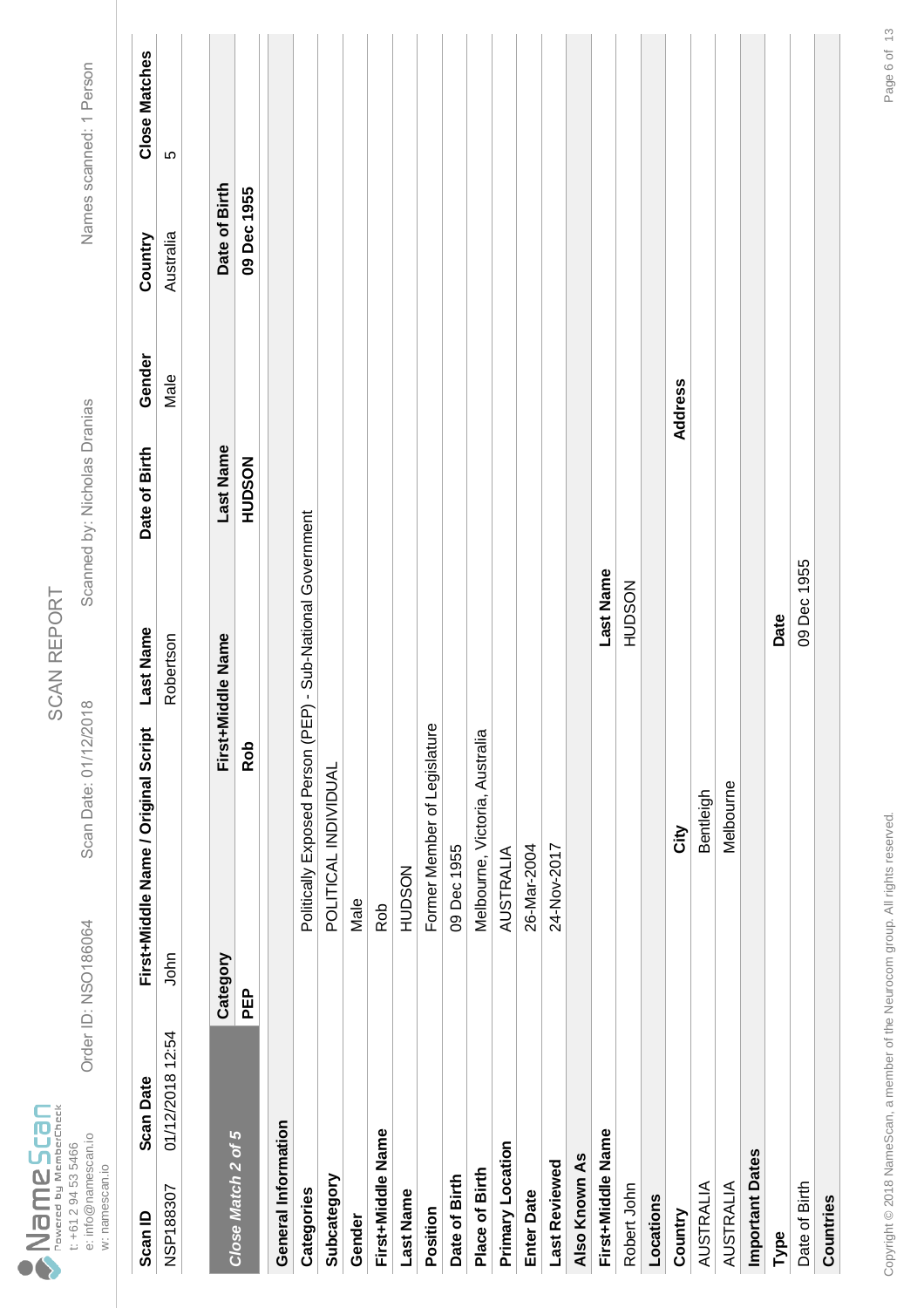|                                        |                     | Drder ID: NSO186064 |                |
|----------------------------------------|---------------------|---------------------|----------------|
| Powered by MemberCheck<br><b>PSCBN</b> | t: +61 2 94 53 5466 | e: info@namescan.io | w: namescan.io |

Scan Date: 01/12/2018

Scanned by: Nicholas Dranias

Names scanned: 1 Person Order ID: NSO186064 Scan Date: 01/12/2018 Scanned by: Nicholas Dranias Names scanned: 1 Person

|                    | Category | First+Middle Name | Last Name     | Date of Birth |
|--------------------|----------|-------------------|---------------|---------------|
| Close Match 2 of 5 | 요<br>PED | <b>Rob</b>        | <b>HUDSON</b> | 09 Dec 1955   |
|                    |          |                   |               |               |
| Type               |          | Country           |               |               |
| Citizenship        |          | <b>AUSTRALIA</b>  |               |               |
|                    | ĺ        |                   |               |               |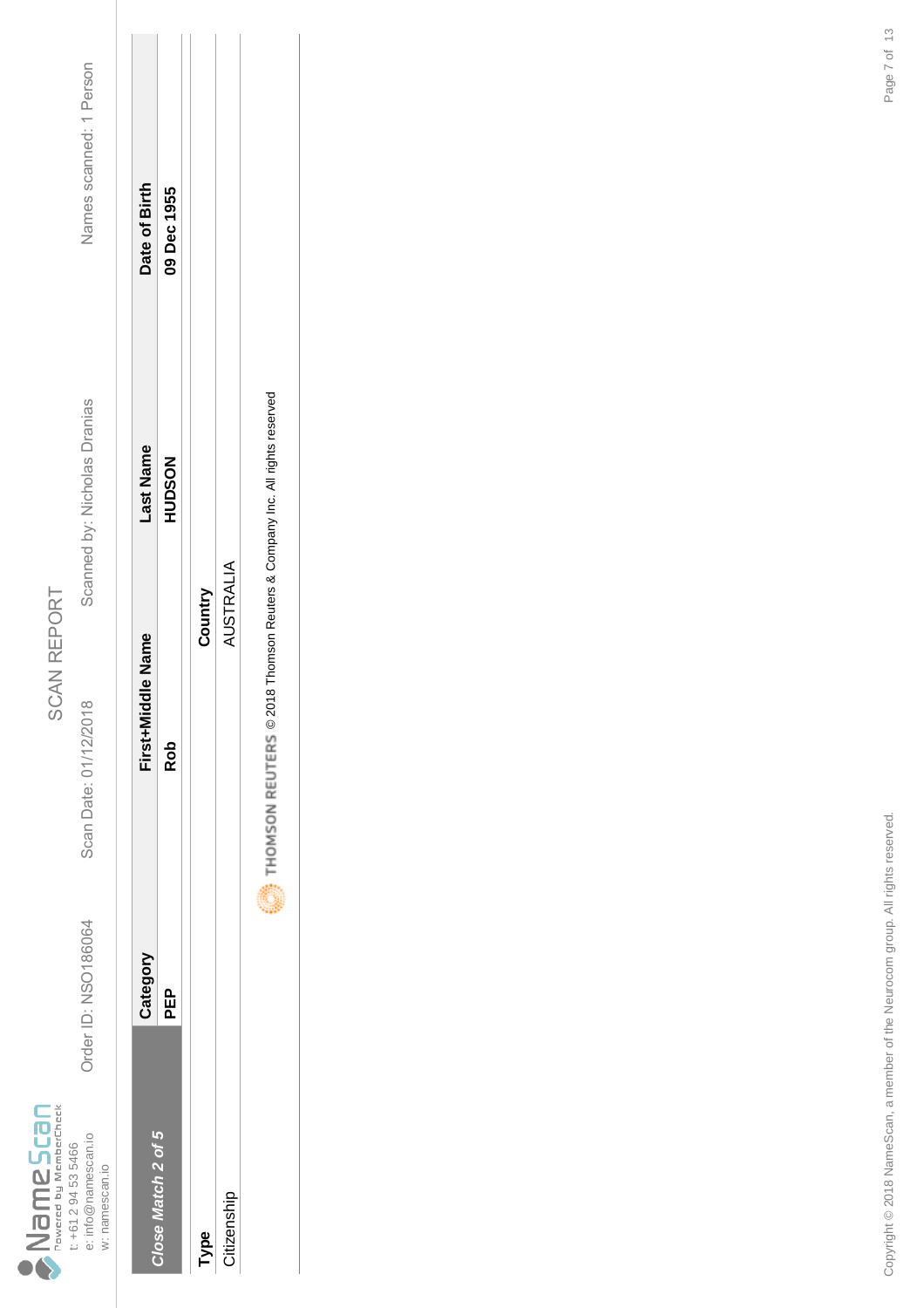|                                   |                     | Drder ID: NSO186064 |                |
|-----------------------------------|---------------------|---------------------|----------------|
| Powered by MemberCheck<br>ameScan | t: +61 2 94 53 5466 | e: info@namescan.io | w: namescan.io |

Scan Date: 01/12/2018

Order ID: NSO186064 Scan Date: 01/12/2018 Scanned by: Nicholas Dranias Names scanned: 1 Person Scanned by: Nicholas Dranias

| Scan ID                | <b>Scan Date</b> |            | Last Name<br>First+Middle Name / Original Script           | Date of Birth  | Gender  | Country       | <b>Close Matches</b> |
|------------------------|------------------|------------|------------------------------------------------------------|----------------|---------|---------------|----------------------|
| NSP188307              | 01/12/2018 12:54 | John       | Robertson                                                  |                | Male    | Australia     | 5                    |
|                        |                  |            |                                                            |                |         |               |                      |
|                        |                  | Category   | First+Middle Name                                          | Last Name      |         | Date of Birth |                      |
| Close Match 3 of 5     |                  | <b>PEP</b> | Anthony John                                               | <b>ROBERTS</b> |         | 19 Apr 1970   |                      |
| General Information    |                  |            |                                                            |                |         |               |                      |
| Categories             |                  |            | Politically Exposed Person (PEP) - Sub-National Government |                |         |               |                      |
| Subcategory            |                  |            | POLITICAL INDIVIDUAL                                       |                |         |               |                      |
| Gender                 |                  |            | Male                                                       |                |         |               |                      |
| First+Middle Name      |                  |            | Anthony John                                               |                |         |               |                      |
| <b>Last Name</b>       |                  |            | <b>ROBERTS</b>                                             |                |         |               |                      |
| Position               |                  |            | <b>Cabinet Minister</b>                                    |                |         |               |                      |
| Date of Birth          |                  |            | 19 Apr 1970                                                |                |         |               |                      |
| Place of Birth         |                  |            | Sydney, New South Wales, Australia                         |                |         |               |                      |
| Primary Location       |                  |            | <b>AUSTRALIA</b>                                           |                |         |               |                      |
| <b>Enter Date</b>      |                  |            | 25-Mar-2004                                                |                |         |               |                      |
| Last Reviewed          |                  |            | 31-Jan-2017                                                |                |         |               |                      |
| Also Known As          |                  |            |                                                            |                |         |               |                      |
| First+Middle Name      |                  |            |                                                            | Last Name      |         |               |                      |
| Anthony                |                  |            |                                                            | <b>ROBERTS</b> |         |               |                      |
| Locations              |                  |            |                                                            |                |         |               |                      |
| Country                |                  |            | لا<br>ئا                                                   |                | Address |               |                      |
| <b>AUSTRALIA</b>       |                  |            | Lane Cove                                                  |                |         |               |                      |
| <b>AUSTRALIA</b>       |                  |            | Sydney                                                     |                |         |               |                      |
| <b>Important Dates</b> |                  |            |                                                            |                |         |               |                      |
| Type                   |                  |            | Date                                                       |                |         |               |                      |
| Date of Birth          |                  |            |                                                            | 19 Apr 1970    |         |               |                      |
| Countries              |                  |            |                                                            |                |         |               |                      |
|                        |                  |            |                                                            |                |         |               |                      |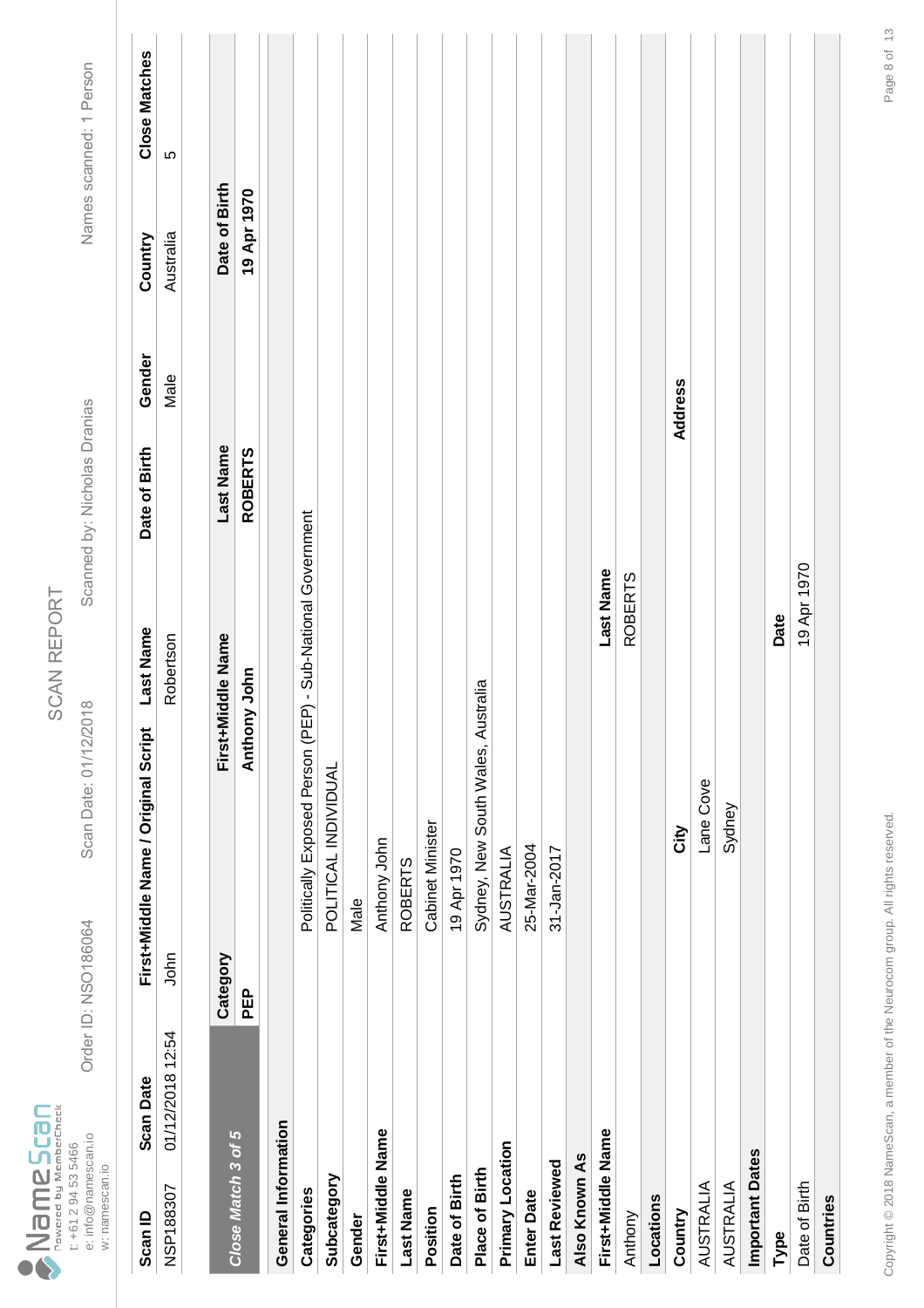|                                   |                     | Drder ID: NSO186064 |                |  |
|-----------------------------------|---------------------|---------------------|----------------|--|
| Powered by MemberCheck<br>ameScan | t: +61 2 94 53 5466 | e: info@namescan.io | w: namescan.io |  |

Scan Date: 01/12/2018

Scanned by: Nicholas Dranias

Names scanned: 1 Person Order ID: NSO186064 Scan Date: 01/12/2018 Scanned by: Nicholas Dranias Names scanned: 1 Person

|                    | Category | First+Middle Name | -ast Name      | Date of Birth |
|--------------------|----------|-------------------|----------------|---------------|
| Close Match 3 of 5 | 요<br>PEP | Anthony John      | <b>ROBERTS</b> | 19 Apr 1970   |
|                    |          |                   |                |               |
| Type               |          | Country           |                |               |
| Citizenship        |          | AUSTRALIA         |                |               |
|                    | i        |                   |                |               |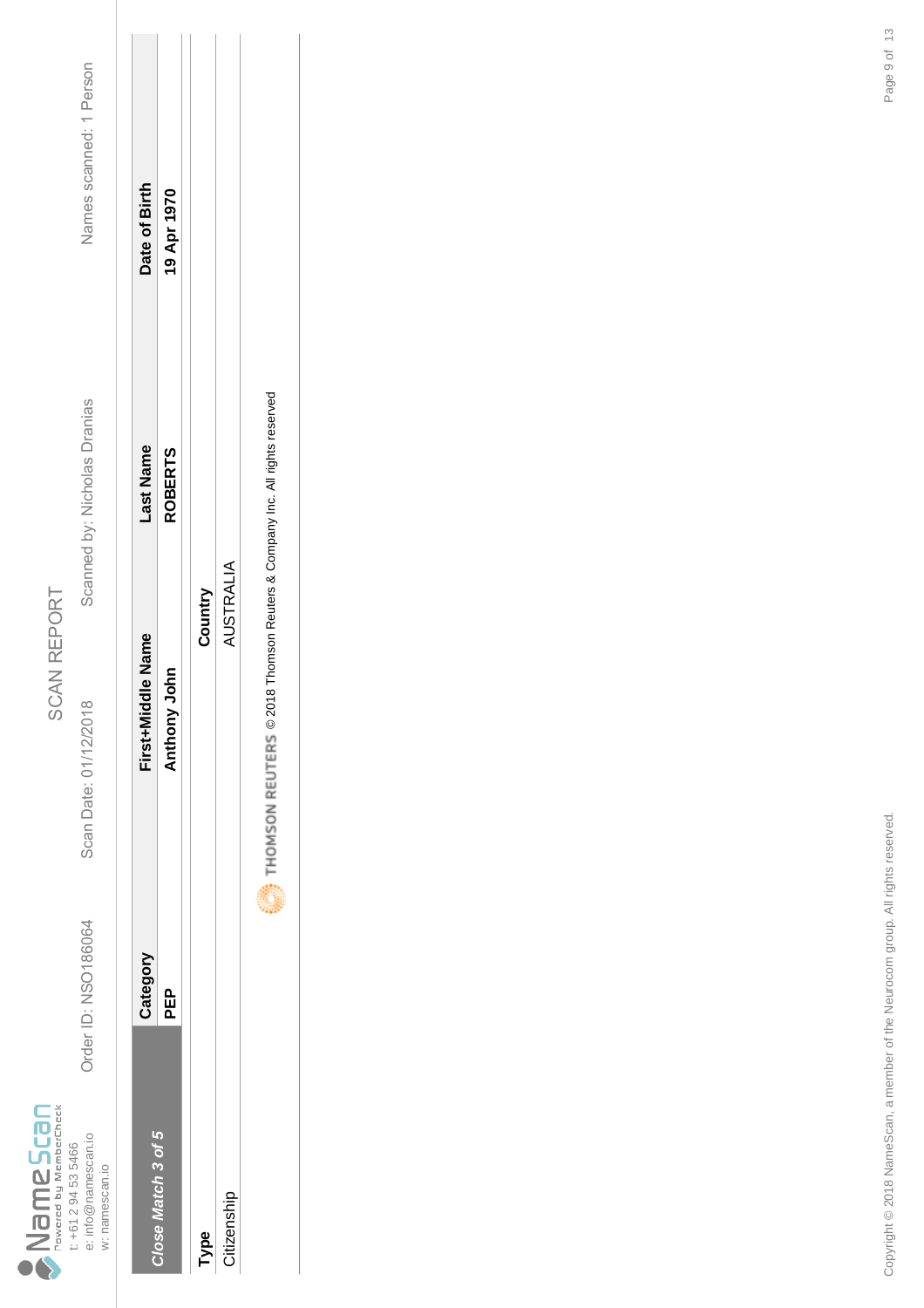|                                          |                     | <b>Drder ID: NSO186064</b> |                |
|------------------------------------------|---------------------|----------------------------|----------------|
| Powered by MemberCheck<br>Scan<br>드<br>D | t: +61 2 94 53 5466 | e: info@namescan.io        | w: namescan.io |

SCAN REPORT SCAN REPORT

Scan Date: 01/12/2018

Order ID: NSO186064 Scan Date: 01/12/2018 Scanned by: Nicholas Dranias Names scanned: 1 Person Scanned by: Nicholas Dranias

| Scan ID                    | <b>Scan Date</b> |          | Last Name<br>First+Middle Name / Original Script       | Date of Birth | Gender  | Country       | <b>Close Matches</b> |
|----------------------------|------------------|----------|--------------------------------------------------------|---------------|---------|---------------|----------------------|
| NSP188307                  | 01/12/2018 12:54 | John     | Robertson                                              |               | Male    | Australia     | 5                    |
|                            |                  |          |                                                        |               |         |               |                      |
|                            |                  | Category | First+Middle Name                                      | Last Name     |         | Date of Birth |                      |
| Close Match 4 of 5         |                  | PEP      | dog                                                    | <b>DAY</b>    |         | 05 Jul 1952   |                      |
| <b>General Information</b> |                  |          |                                                        |               |         |               |                      |
| Categories                 |                  |          | Politically Exposed Person (PEP) - National Government |               |         |               |                      |
| Subcategory                |                  |          | POLITICAL INDIVIDUAL                                   |               |         |               |                      |
| Gender                     |                  |          | Male                                                   |               |         |               |                      |
| First+Middle Name          |                  |          | dog                                                    |               |         |               |                      |
| <b>Last Name</b>           |                  |          | <b>DAY</b>                                             |               |         |               |                      |
| Position                   |                  |          | Former Member of Legislature                           |               |         |               |                      |
| Date of Birth              |                  |          | 05 Jul 1952                                            |               |         |               |                      |
| Place of Birth             |                  |          | Manchester, England, United Kingdom                    |               |         |               |                      |
| Primary Location           |                  |          | AUSTRALIA                                              |               |         |               |                      |
| <b>Enter Date</b>          |                  |          | 06-Jan-2015                                            |               |         |               |                      |
| Last Reviewed              |                  |          | 24-Apr-2017                                            |               |         |               |                      |
| Also Known As              |                  |          |                                                        |               |         |               |                      |
| First+Middle Name          |                  |          | Last Name                                              |               |         |               |                      |
| Robert John                |                  |          | <b>DAY</b>                                             |               |         |               |                      |
| Locations                  |                  |          |                                                        |               |         |               |                      |
| Country                    |                  |          | <b>Nity</b>                                            |               | Address |               |                      |
| <b>AUSTRALIA</b>           |                  |          | Adelaide                                               |               |         |               |                      |
| <b>AUSTRALIA</b>           |                  |          | Canberra                                               |               |         |               |                      |
| <b>Important Dates</b>     |                  |          |                                                        |               |         |               |                      |
| Type                       |                  |          | Date                                                   |               |         |               |                      |
| Date of Birth              |                  |          | 05 Jul 1952                                            |               |         |               |                      |
| Countries                  |                  |          |                                                        |               |         |               |                      |
|                            |                  |          |                                                        |               |         |               |                      |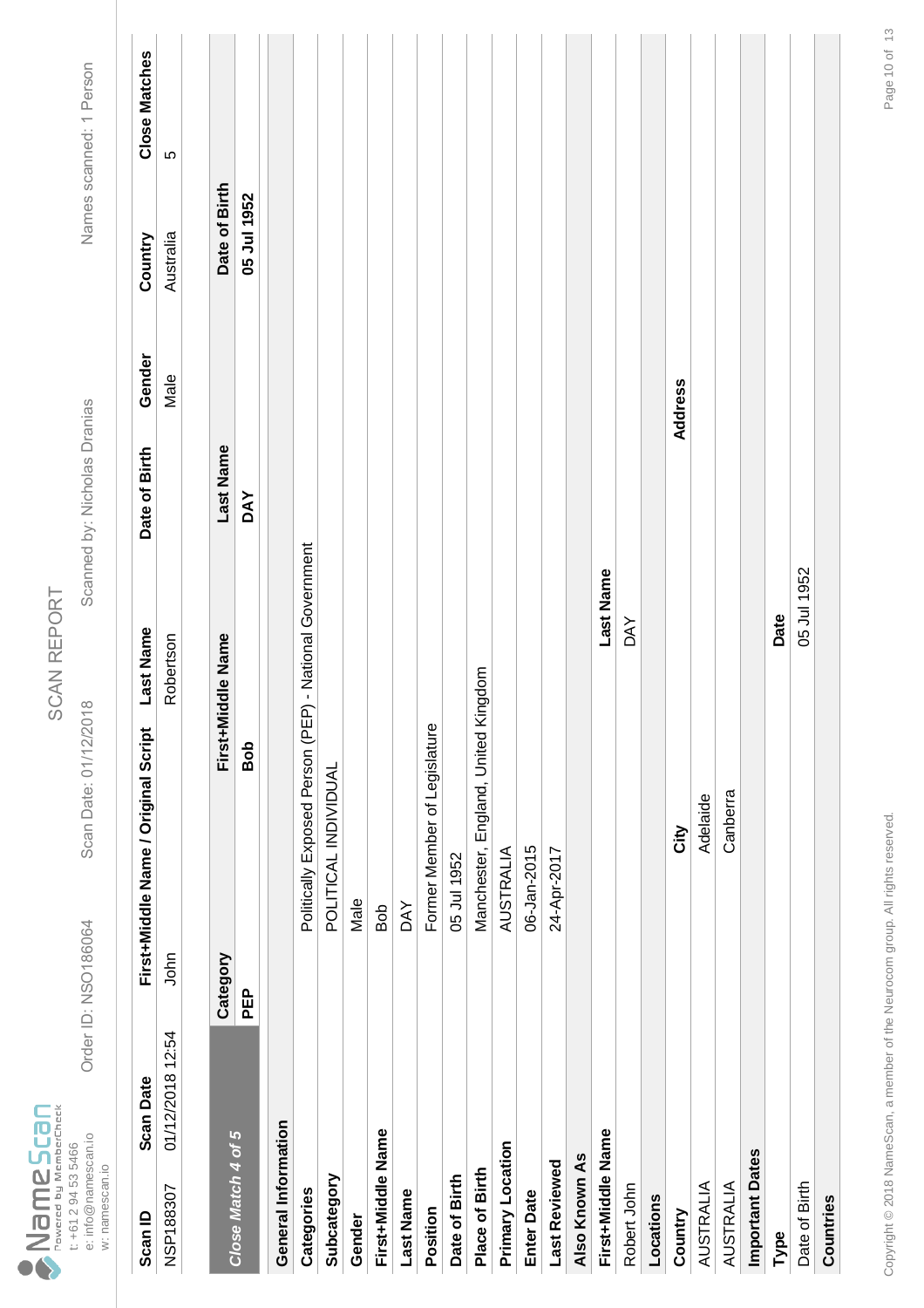|                                        |                     | Drder ID: NSO186064 |                |
|----------------------------------------|---------------------|---------------------|----------------|
| Powered by MemberCheck<br><b>PSCBN</b> | t: +61 2 94 53 5466 | e: info@namescan.io | w: namescan.io |

Scan Date: 01/12/2018

Scanned by: Nicholas Dranias

Names scanned: 1 Person Order ID: NSO186064 Scan Date: 01/12/2018 Scanned by: Nicholas Dranias Names scanned: 1 Person

| Close Match 4 of 5 | Category   | First+Middle Name | -ast Name  | Date of Birth |
|--------------------|------------|-------------------|------------|---------------|
|                    | <b>PEP</b> | Bob               | <b>DAY</b> | 05 Jul 1952   |
|                    |            |                   |            |               |
| Type               |            | Country           |            |               |
| Citizenship        |            | AUSTRALIA         |            |               |
|                    | į          |                   |            |               |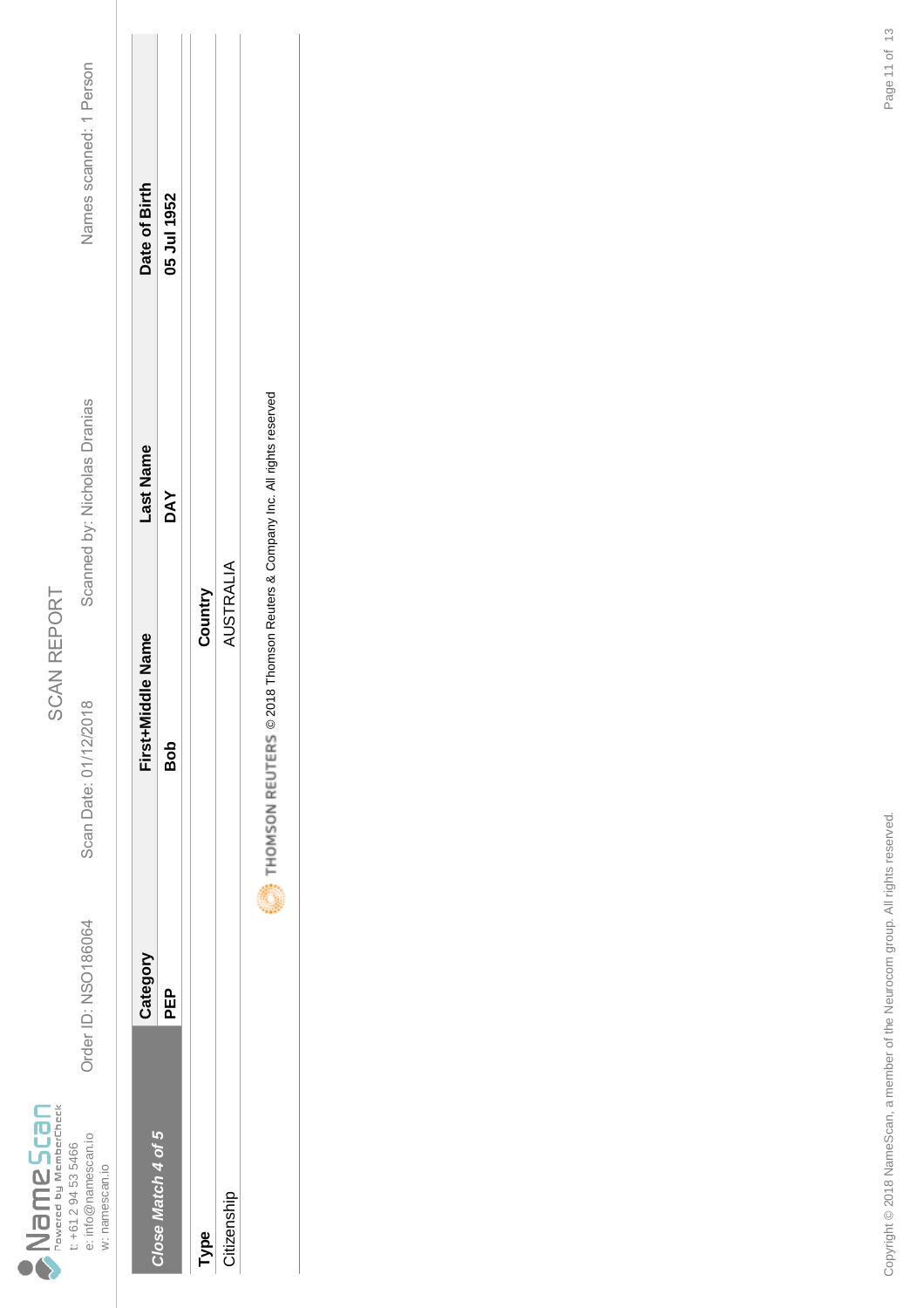|                                   |                     | <b>Drder ID: NSO186064</b> |                |
|-----------------------------------|---------------------|----------------------------|----------------|
| Powered by MemberCheck<br>ameScan | t: +61 2 94 53 5466 | e: info@namescan.io        | w: namescan.io |

Scan Date: 01/12/2018

Order ID: NSO186064 Scan Date: 01/12/2018 Scanned by: Nicholas Dranias Names scanned: 1 Person Scanned by: Nicholas Dranias

| Scan ID             | <b>Scan Date</b> |            | First+Middle Name / Original Script                                       | <b>Last Name</b>  | Date of Birth | Gender  | Country       | <b>Close Matches</b> |
|---------------------|------------------|------------|---------------------------------------------------------------------------|-------------------|---------------|---------|---------------|----------------------|
| NSP188307           | 01/12/2018 12:54 | John       |                                                                           | Robertson         |               | Male    | Australia     | ပ                    |
|                     |                  |            |                                                                           |                   |               |         |               |                      |
|                     |                  | Category   |                                                                           | First+Middle Name | Last Name     |         | Date of Birth |                      |
| Close Match 5 of 5  |                  | <b>PEP</b> | John                                                                      |                   | CALDON        |         |               |                      |
| General Information |                  |            |                                                                           |                   |               |         |               |                      |
| Categories          |                  |            | Politically Exposed Person (PEP) - National Government                    |                   |               |         |               |                      |
| Subcategory         |                  |            | <b>INDIVIDUAL</b>                                                         |                   |               |         |               |                      |
| Gender              |                  |            | Male                                                                      |                   |               |         |               |                      |
| First+Middle Name   |                  |            | John                                                                      |                   |               |         |               |                      |
| <b>Last Name</b>    |                  |            | CALDON                                                                    |                   |               |         |               |                      |
| Position            |                  |            | Senior Official - SOE                                                     |                   |               |         |               |                      |
| Primary Location    |                  |            | Adelaide, AUSTRALIA                                                       |                   |               |         |               |                      |
| <b>Enter Date</b>   |                  |            | 29-Jan-2013                                                               |                   |               |         |               |                      |
| Last Reviewed       |                  |            | 21-Oct-2014                                                               |                   |               |         |               |                      |
| Also Known As       |                  |            |                                                                           |                   |               |         |               |                      |
| First+Middle Name   |                  |            |                                                                           | Last Name         |               |         |               |                      |
| John Robert         |                  |            |                                                                           | CALDON            |               |         |               |                      |
| Locations           |                  |            |                                                                           |                   |               |         |               |                      |
| Country             |                  |            | City                                                                      |                   |               | Address |               |                      |
| AUSTRALIA           |                  |            | Adelaide                                                                  |                   |               |         |               |                      |
| Countries           |                  |            |                                                                           |                   |               |         |               |                      |
| Type                |                  |            |                                                                           | Country           |               |         |               |                      |
| Citizenship         |                  |            |                                                                           | <b>AUSTRALIA</b>  |               |         |               |                      |
|                     |                  |            | THOMSON REUTERS © 2018 Thomson Reuters & Company Inc. All rights reserved |                   |               |         |               |                      |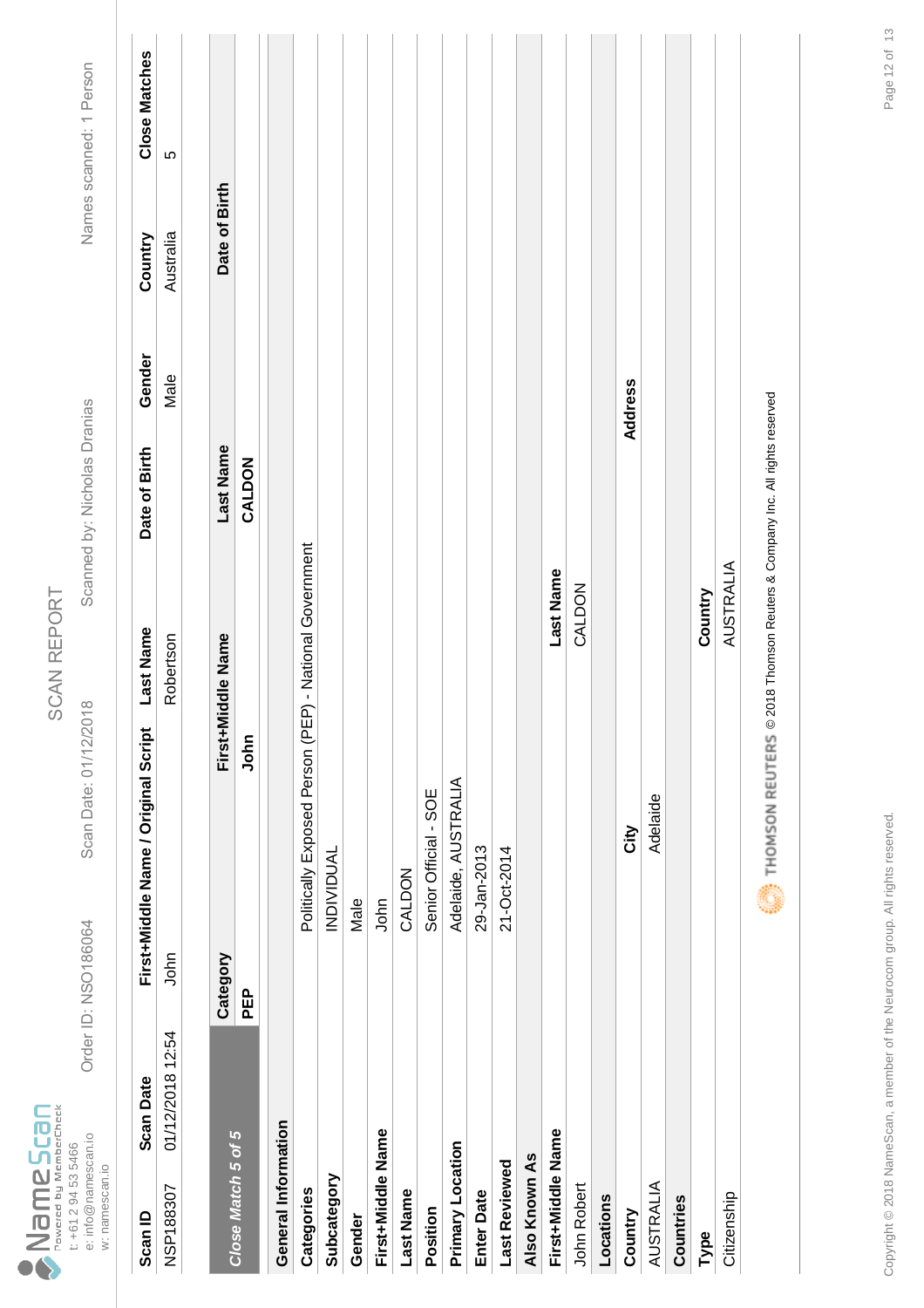| $\sum_{\text{Power by MemberCheck}}$                         |                                                                                                                                                   | <b>SCAN REPORT</b>                                                                   |                                                                                                                                                                                           |                         |
|--------------------------------------------------------------|---------------------------------------------------------------------------------------------------------------------------------------------------|--------------------------------------------------------------------------------------|-------------------------------------------------------------------------------------------------------------------------------------------------------------------------------------------|-------------------------|
| e: info@namescan.io<br>t: +61 2 94 53 5466<br>w: namescan.io | Order ID: NSO186064                                                                                                                               | 2018<br>Scan Date: 01/12/                                                            | Scanned by: Nicholas Dranias                                                                                                                                                              | Names scanned: 1 Person |
|                                                              |                                                                                                                                                   | <b>ABOUT NAMESCAN SCANNING</b>                                                       |                                                                                                                                                                                           |                         |
|                                                              | Outlined below are details of the World-Check database (see namescan.io for<br>Special Interest and persons on sanction and other official lists. | further details)                                                                     | NameScan scans against the Thomson Reuters World-Check database, comprising Politically Exposed Persons, their Relatives and Close Associates, Persons and Entities of                    |                         |
| Global Coverage                                              | Intelligence researched by global research teams in 60+ local langua                                                                              | ges to                                                                               | Full name, any maiden name or AKAs, and variations of the surname<br>The details sought in relation to each individual are:                                                               |                         |
| identify and connect hidden risks                            |                                                                                                                                                   | Specialist research including terrorism and insurgency, organised crime, Middle      | Locations, citizenships<br>Place and date of birth<br>$\circ$<br>$\circ$                                                                                                                  |                         |
|                                                              | East, PEPs and Associates, Sanctions                                                                                                              |                                                                                      | Occupation and information on additional roles<br>$\circ$                                                                                                                                 |                         |
| $\circ$                                                      |                                                                                                                                                   | Local and international government records, 100,000+ media sources covered           | For immediate relatives, the relationship to the public figure e.g. spouse, son,<br>$\circ$                                                                                               |                         |
| $\circ$                                                      | Early warning system for pre-judicial cases                                                                                                       |                                                                                      | daughter                                                                                                                                                                                  |                         |
| $\circ$                                                      | 530+ sanction and watch lists monitored globally                                                                                                  |                                                                                      | The persons sought to be included in the database in respect of each country                                                                                                              |                         |
|                                                              | 240+ countries and territories covered                                                                                                            |                                                                                      | include:                                                                                                                                                                                  |                         |
|                                                              | 25% of World-Check data is derived from information on sanctions, watch                                                                           | ŏ                                                                                    | PEPs - individuals elected or appointed to a PEP position or an immediate                                                                                                                 |                         |
|                                                              | regulatory and law enforcement lists. This includes all major international                                                                       | and                                                                                  | relative or close associate (RCA) of a primary PEP in the following:                                                                                                                      |                         |
|                                                              |                                                                                                                                                   | national lists published by governments and independent, nongovernment bodies        | International Organisations                                                                                                                                                               |                         |
|                                                              | (including OFAC, UN, EU, UK HM Treasury, CANS, DFAT, SECO, HK).                                                                                   |                                                                                      | Regional Organisations                                                                                                                                                                    |                         |
| $\bullet$                                                    | 75% of World-Check data consists of PEP information, as well as individu                                                                          | als and                                                                              | National Government                                                                                                                                                                       |                         |
|                                                              |                                                                                                                                                   | entities not found on official lists but who instead are reported to be connected to | Sub-National Government                                                                                                                                                                   |                         |
|                                                              | sanctioned parties or reported to have been investigated for, or convicted                                                                        | ৳                                                                                    | Local Government                                                                                                                                                                          |                         |
|                                                              | engaging in, financial crime, slavery and human abuse-related activities.                                                                         |                                                                                      | Non-Government Organisations                                                                                                                                                              |                         |
|                                                              |                                                                                                                                                   |                                                                                      | Individuals and entities included on the OFAC list and other official, sanction,                                                                                                          |                         |
|                                                              |                                                                                                                                                   |                                                                                      | and regulatory and law enforcement lists                                                                                                                                                  |                         |
|                                                              |                                                                                                                                                   |                                                                                      | Please note: this report is designed to alert you to possible risk and to situations where further scrutiny may be appropriate. This does not imply that subjects included in this report |                         |
| necessarily pose actual risk.                                |                                                                                                                                                   |                                                                                      |                                                                                                                                                                                           |                         |
|                                                              |                                                                                                                                                   |                                                                                      |                                                                                                                                                                                           |                         |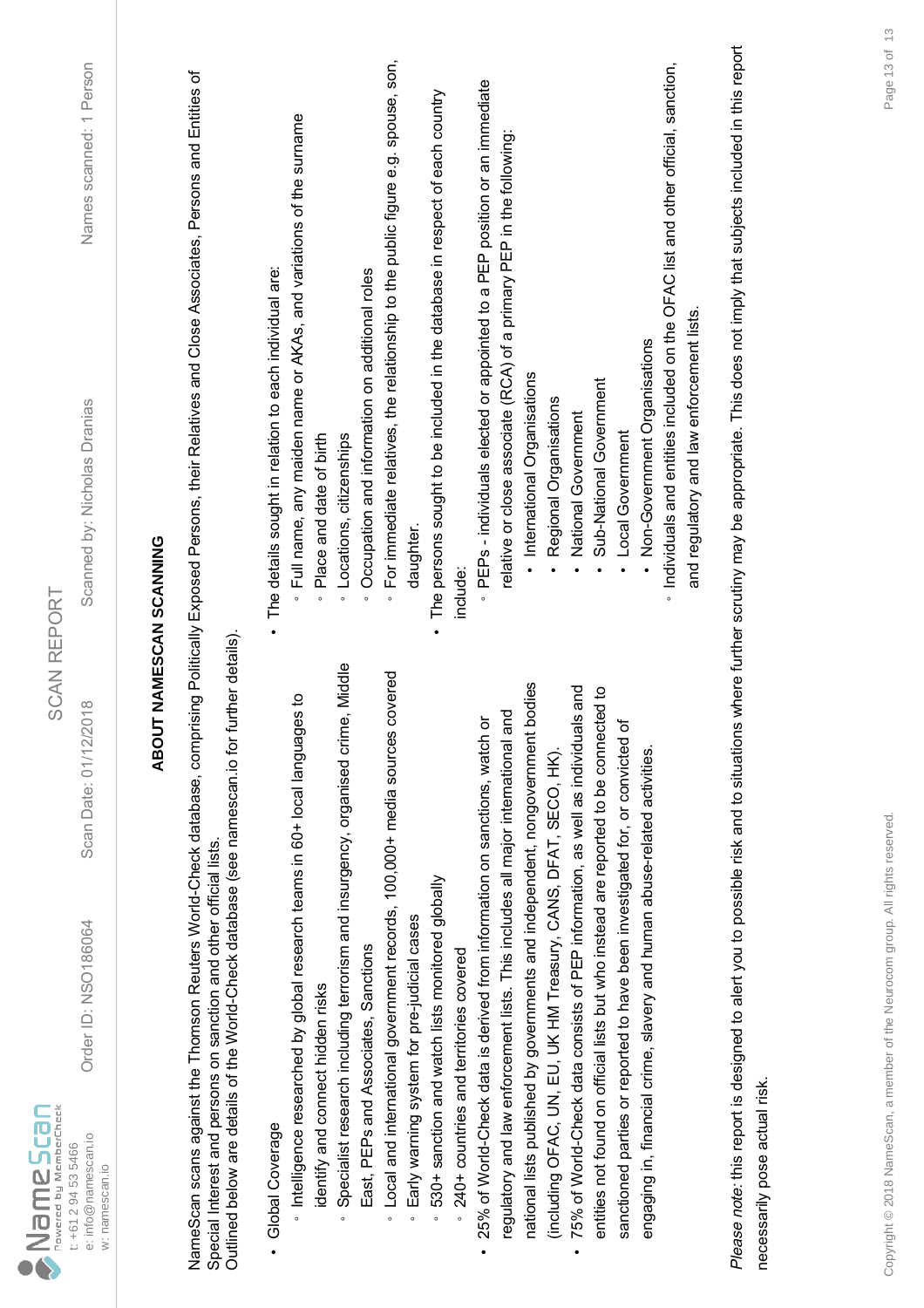

Scan Date: 01/12/2018

Order ID: NSO186065

Order ID: NSO186065 Scan Date: 01/12/2018 Scanned by: Nicholas Dranias Names scanned: 1 Person Scanned by: Nicholas Dranias

| Details Scanned                    |         |            |        |           |                  |               |               |
|------------------------------------|---------|------------|--------|-----------|------------------|---------------|---------------|
| irst+Middle Name / Original Script | ast Nam | <b>BOC</b> | Gender | Country   | Scan ID          | Exact Matches | Close Matches |
| σ                                  | Higgins |            | vlale  | kustralia | <b>NSP188308</b> |               |               |
|                                    |         |            |        |           |                  |               |               |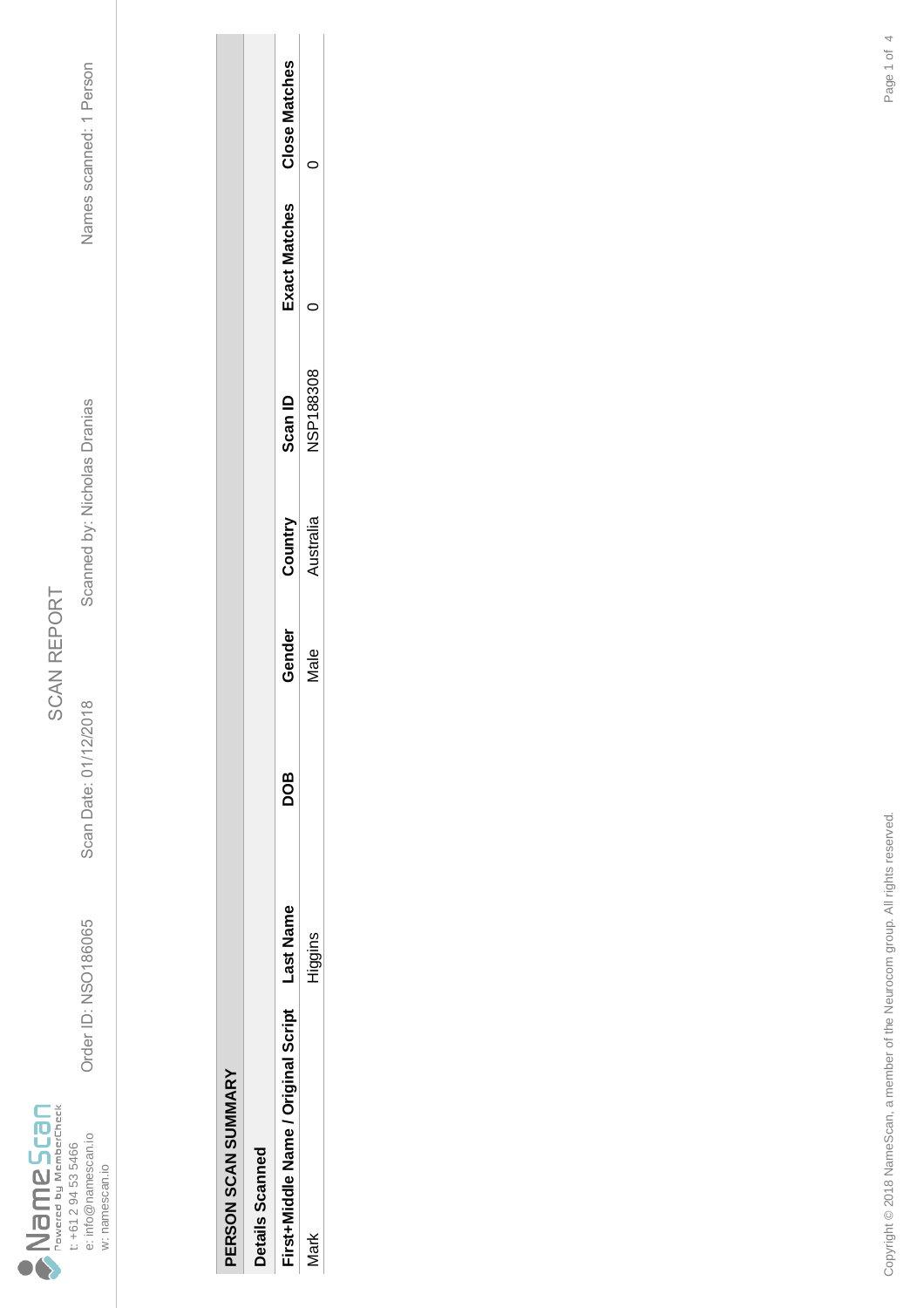

Scan Date: 01/12/2018

Order ID: NSO186065

Order ID: NSO186065 Scan Date: 01/12/2018 Scanned by: Nicholas Dranias Names scanned: 1 Person Scanned by: Nicholas Dranias

Names scanned: 1 Person

| Scan ID   | <b>Scan Date</b> | First+Middle Name / Original Script | ast Name | Date of Birth | Gende       | Country  | <b>Exact Matches</b> |
|-----------|------------------|-------------------------------------|----------|---------------|-------------|----------|----------------------|
| NSP188308 | 01/12/2018 12:55 | vlark                               | iggins   |               | <b>Jale</b> | ustralia |                      |
|           |                  |                                     |          |               |             |          |                      |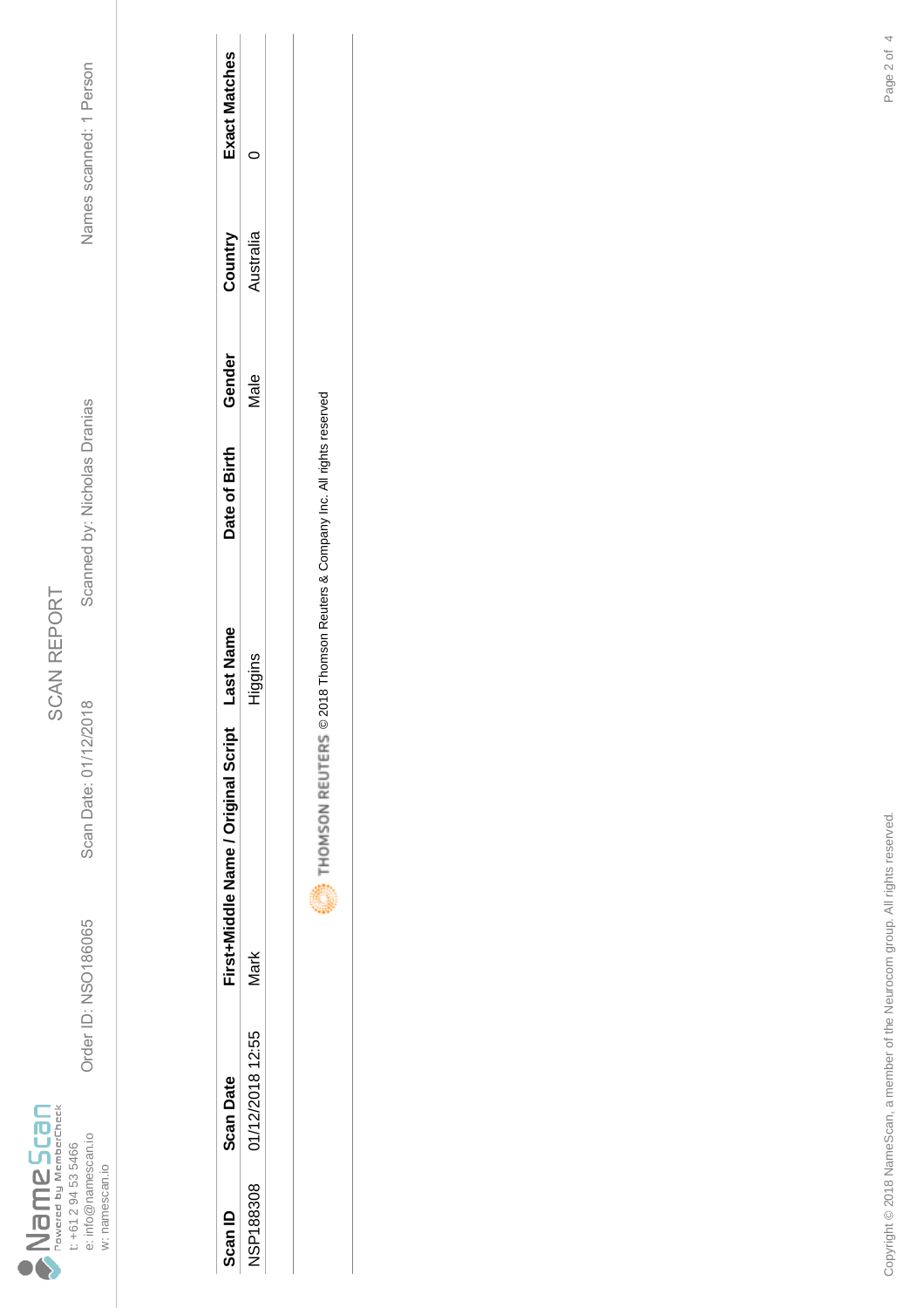

Scan Date: 01/12/2018

Order ID: NSO186065

Order ID: NSO186065 Scan Date: 01/12/2018 Scanned by: Nicholas Dranias Names scanned: 1 Person Scanned by: Nicholas Dranias

Names scanned: 1 Person

| Scan ID          | <b>Scan Date</b> | First+Middle Name / Original Script | ast Name | Date of Birth | Gender | Conunc   | Close Matches |
|------------------|------------------|-------------------------------------|----------|---------------|--------|----------|---------------|
| <b>NSP188308</b> | 01/12/2018 12:55 | Vlark                               | liggins  |               | lale   | ustralia |               |
|                  |                  |                                     |          |               |        |          |               |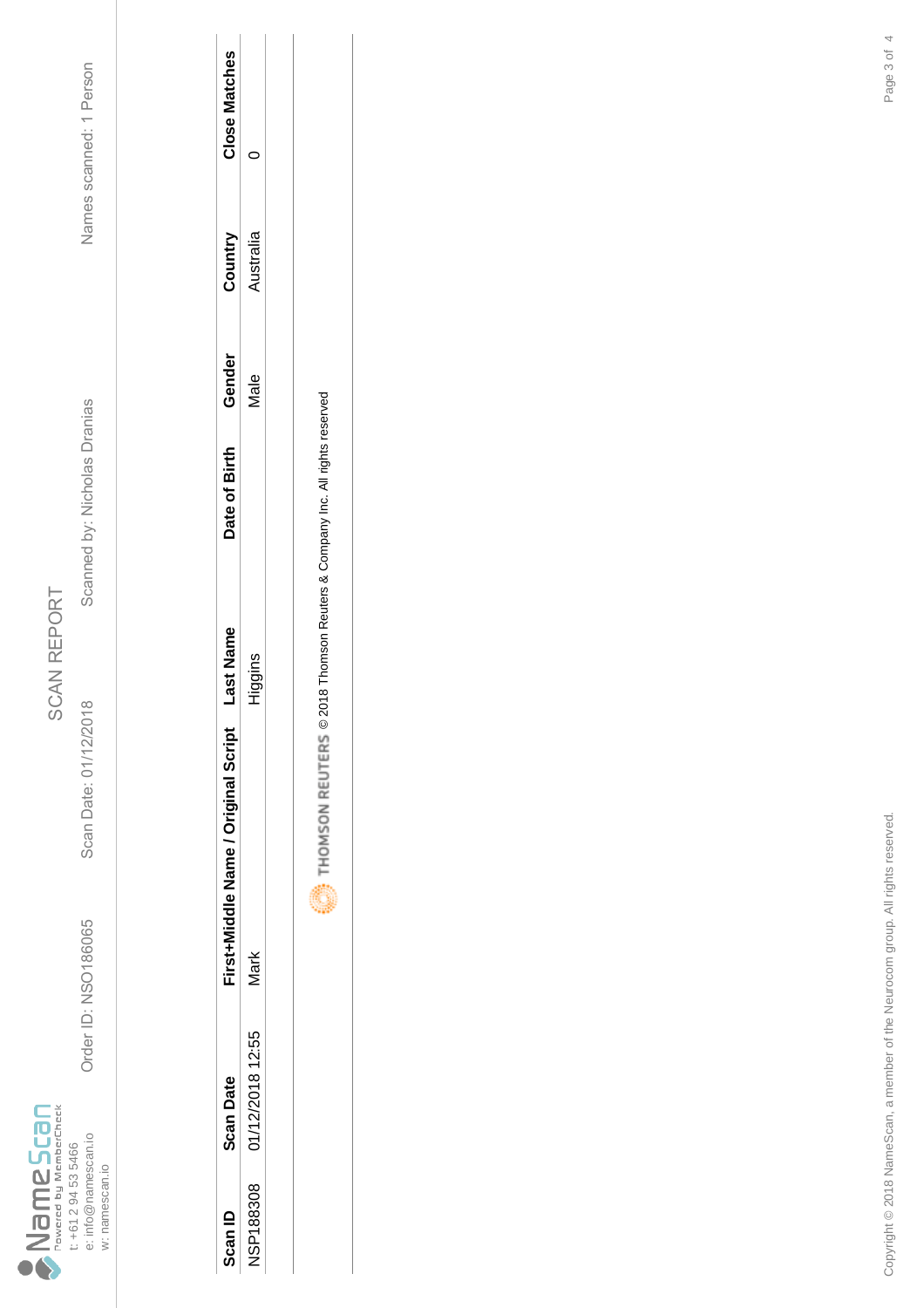| $\sum_{\text{Power by MemberCheck}}$                         |                                                                             | <b>SCAN REPORT</b>                                                                           |                                                                                                                                                                                           |                         |
|--------------------------------------------------------------|-----------------------------------------------------------------------------|----------------------------------------------------------------------------------------------|-------------------------------------------------------------------------------------------------------------------------------------------------------------------------------------------|-------------------------|
| e: info@namescan.io<br>t: +61 2 94 53 5466<br>w: namescan.io | Order ID: NSO186065                                                         | 2018<br>Scan Date: 01/12/                                                                    | Scanned by: Nicholas Dranias                                                                                                                                                              | Names scanned: 1 Person |
|                                                              |                                                                             |                                                                                              | <b>ABOUT NAMESCAN SCANNING</b>                                                                                                                                                            |                         |
|                                                              | Special Interest and persons on sanction and other official lists.          | Outlined below are details of the World-Check database (see namescan.io for further details) | NameScan scans against the Thomson Reuters World-Check database, comprising Politically Exposed Persons, their Relatives and Close Associates, Persons and Entities of                    |                         |
| Global Coverage                                              |                                                                             |                                                                                              | The details sought in relation to each individual are:                                                                                                                                    |                         |
| identify and connect hidden risks                            | Intelligence researched by global research teams in 60+ local langua        | ges to                                                                                       | Full name, any maiden name or AKAs, and variations of the surname<br>Place and date of birth<br>$\circ$                                                                                   |                         |
|                                                              |                                                                             | Specialist research including terrorism and insurgency, organised crime, Middle              | Locations, citizenships<br>$\circ$                                                                                                                                                        |                         |
|                                                              | East, PEPs and Associates, Sanctions                                        |                                                                                              | Occupation and information on additional roles<br>$\circ$                                                                                                                                 |                         |
| $\circ$                                                      |                                                                             | Local and international government records, 100,000+ media sources covered                   | For immediate relatives, the relationship to the public figure e.g. spouse, son,<br>$\circ$                                                                                               |                         |
| $\circ$                                                      | Early warning system for pre-judicial cases                                 |                                                                                              | daughter                                                                                                                                                                                  |                         |
| $\circ$                                                      | 530+ sanction and watch lists monitored globally                            |                                                                                              | The persons sought to be included in the database in respect of each country                                                                                                              |                         |
|                                                              | 240+ countries and territories covered                                      |                                                                                              | include:                                                                                                                                                                                  |                         |
|                                                              | 25% of World-Check data is derived from information on sanctions, watch     | ŏ                                                                                            | PEPs - individuals elected or appointed to a PEP position or an immediate                                                                                                                 |                         |
|                                                              | regulatory and law enforcement lists. This includes all major international | and                                                                                          | relative or close associate (RCA) of a primary PEP in the following:                                                                                                                      |                         |
|                                                              |                                                                             | national lists published by governments and independent, nongovernment bodies                | · International Organisations                                                                                                                                                             |                         |
|                                                              | (including OFAC, UN, EU, UK HM Treasury, CANS, DFAT, SECO, HK).             |                                                                                              | Regional Organisations                                                                                                                                                                    |                         |
| $\bullet$                                                    | 75% of World-Check data consists of PEP information, as well as individu    | als and                                                                                      | National Government                                                                                                                                                                       |                         |
|                                                              |                                                                             | entities not found on official lists but who instead are reported to be connected to         | Sub-National Government                                                                                                                                                                   |                         |
|                                                              | sanctioned parties or reported to have been investigated for, or convicted  | ৳                                                                                            | Local Government                                                                                                                                                                          |                         |
|                                                              | engaging in, financial crime, slavery and human abuse-related activities.   |                                                                                              | Non-Government Organisations                                                                                                                                                              |                         |
|                                                              |                                                                             |                                                                                              | · Individuals and entities included on the OFAC list and other official, sanction,                                                                                                        |                         |
|                                                              |                                                                             |                                                                                              | and regulatory and law enforcement lists.                                                                                                                                                 |                         |
|                                                              |                                                                             |                                                                                              | Please note: this report is designed to alert you to possible risk and to situations where further scrutiny may be appropriate. This does not imply that subjects included in this report |                         |
| necessarily pose actual risk.                                |                                                                             |                                                                                              |                                                                                                                                                                                           |                         |
|                                                              |                                                                             |                                                                                              |                                                                                                                                                                                           |                         |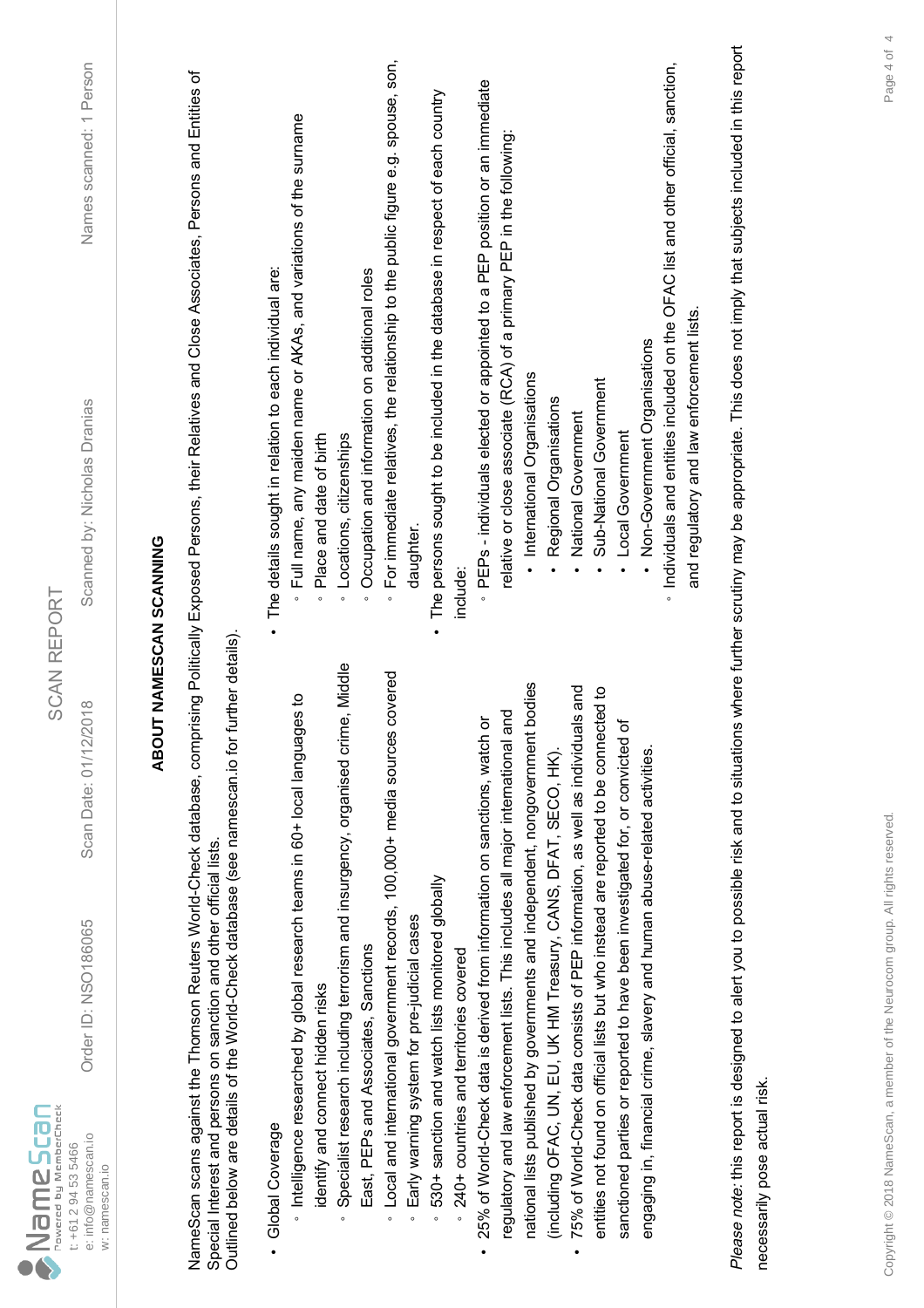

Scan Date: 01/12/2018

Order ID: NSO186066

Order ID: NSO186066 Scan Date: 01/12/2018 Scanned by: Nicholas Dranias Names scanned: 1 Person Scanned by: Nicholas Dranias

| ľ |
|---|
| ٦ |
|   |
|   |
| C |
| ı |
|   |
|   |
|   |
|   |
|   |
|   |
|   |
|   |
|   |
|   |
|   |

| l<br>ì<br>ļ<br>ι<br>I |  |
|-----------------------|--|
|                       |  |
|                       |  |
|                       |  |
|                       |  |
|                       |  |
|                       |  |
|                       |  |
|                       |  |
|                       |  |
|                       |  |
|                       |  |
|                       |  |
|                       |  |

| Details Scannec                     |          |     |        |         |                |              |                      |
|-------------------------------------|----------|-----|--------|---------|----------------|--------------|----------------------|
| First+Middle Name / Original Script | ast Name | 8OC | Gender | Country | <b>Scan ID</b> | xact Matches | <b>Close Matches</b> |
| Pablo Palma                         | Calderon |     | Vlale  | German  | JSP188309      |              |                      |
|                                     |          |     |        |         |                |              |                      |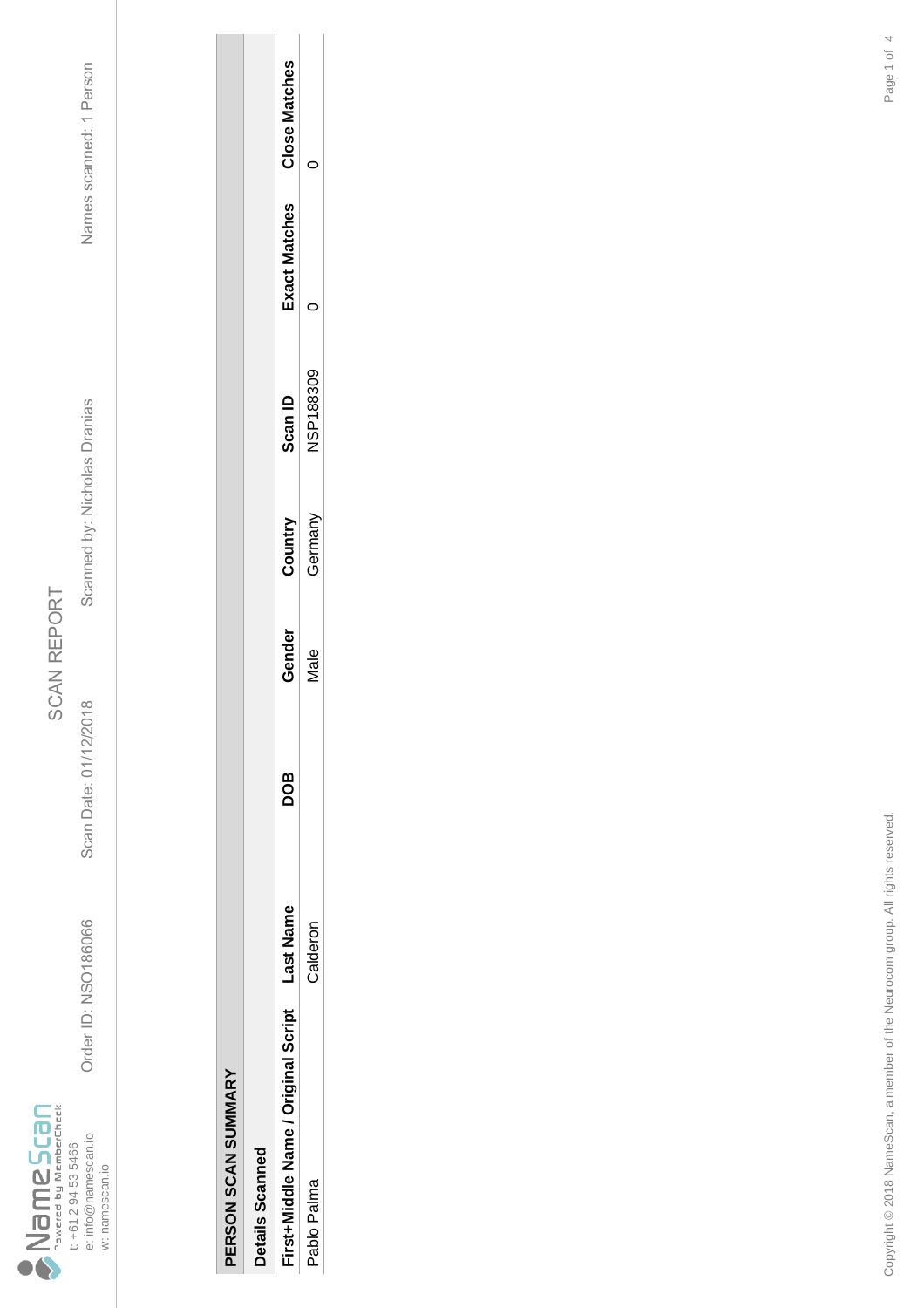

Scan Date: 01/12/2018

Order ID: NSO186066

Order ID: NSO186066 Scan Date: 01/12/2018 Scanned by: Nicholas Dranias Names scanned: 1 Person Scanned by: Nicholas Dranias

Names scanned: 1 Person

| Scan ID          | <b>Scan Date</b> | First+Middle Name / Original Script | ast Nam | Date of Birth | Gender | Country | Exact Matches |
|------------------|------------------|-------------------------------------|---------|---------------|--------|---------|---------------|
| <b>NSP188309</b> | 01/12/2018 12:56 | Pablo Palma                         | alderor |               | vlale  | German  |               |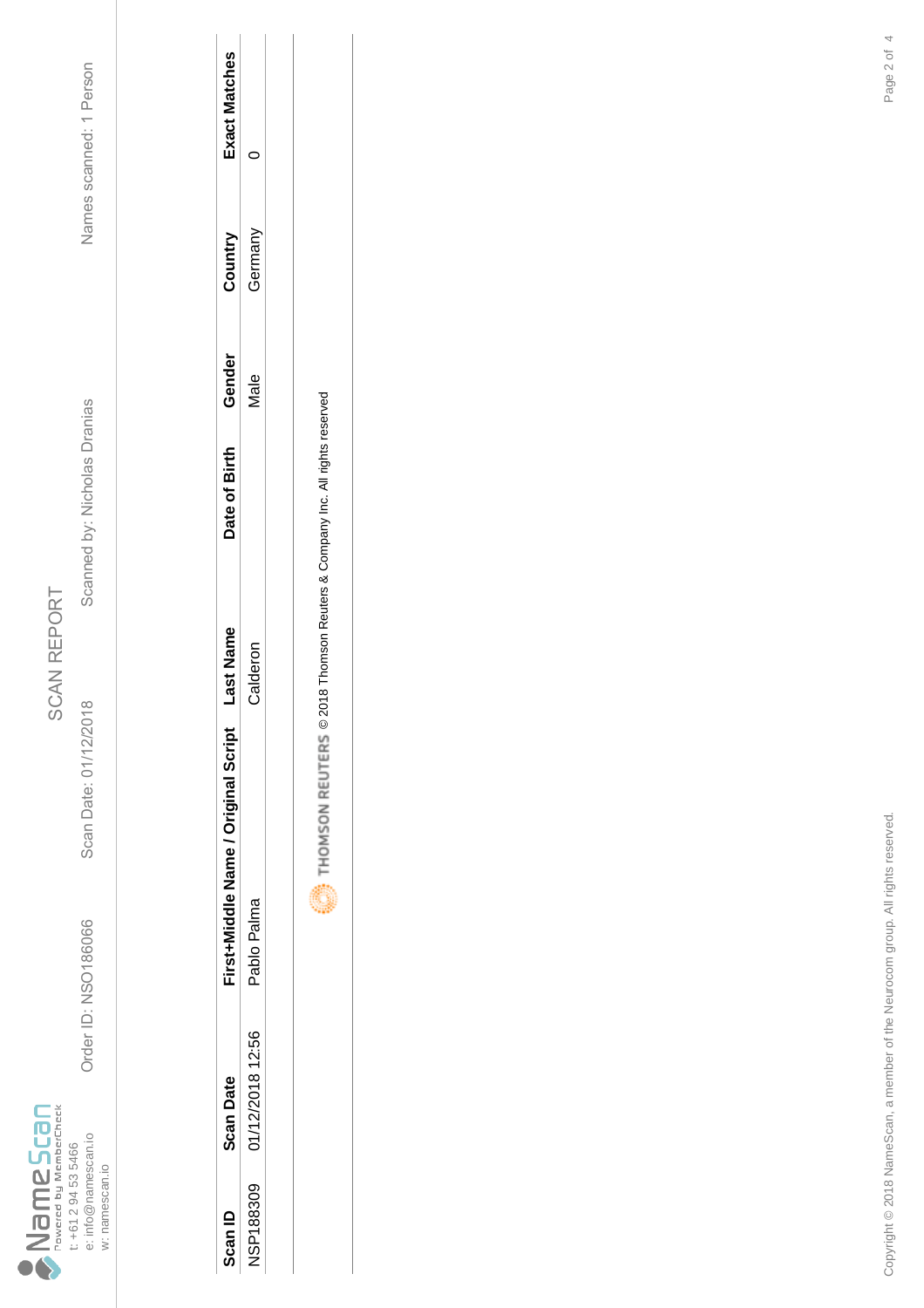

Scan Date: 01/12/2018

Order ID: NSO186066

Order ID: NSO186066 Scan Date: 01/12/2018 Scanned by: Nicholas Dranias Names scanned: 1 Person Scanned by: Nicholas Dranias

Names scanned: 1 Person

| Scan ID          | <b>Scan Date</b> | First+Middle Name / Original Script | ast Name | Date of Birth | Gender      | Countr <sub>)</sub> | Close Matcher |
|------------------|------------------|-------------------------------------|----------|---------------|-------------|---------------------|---------------|
| <b>NSP188309</b> | 01/12/2018 12:56 | Pablo Palma                         | Calderor |               | <b>Jale</b> | erman               |               |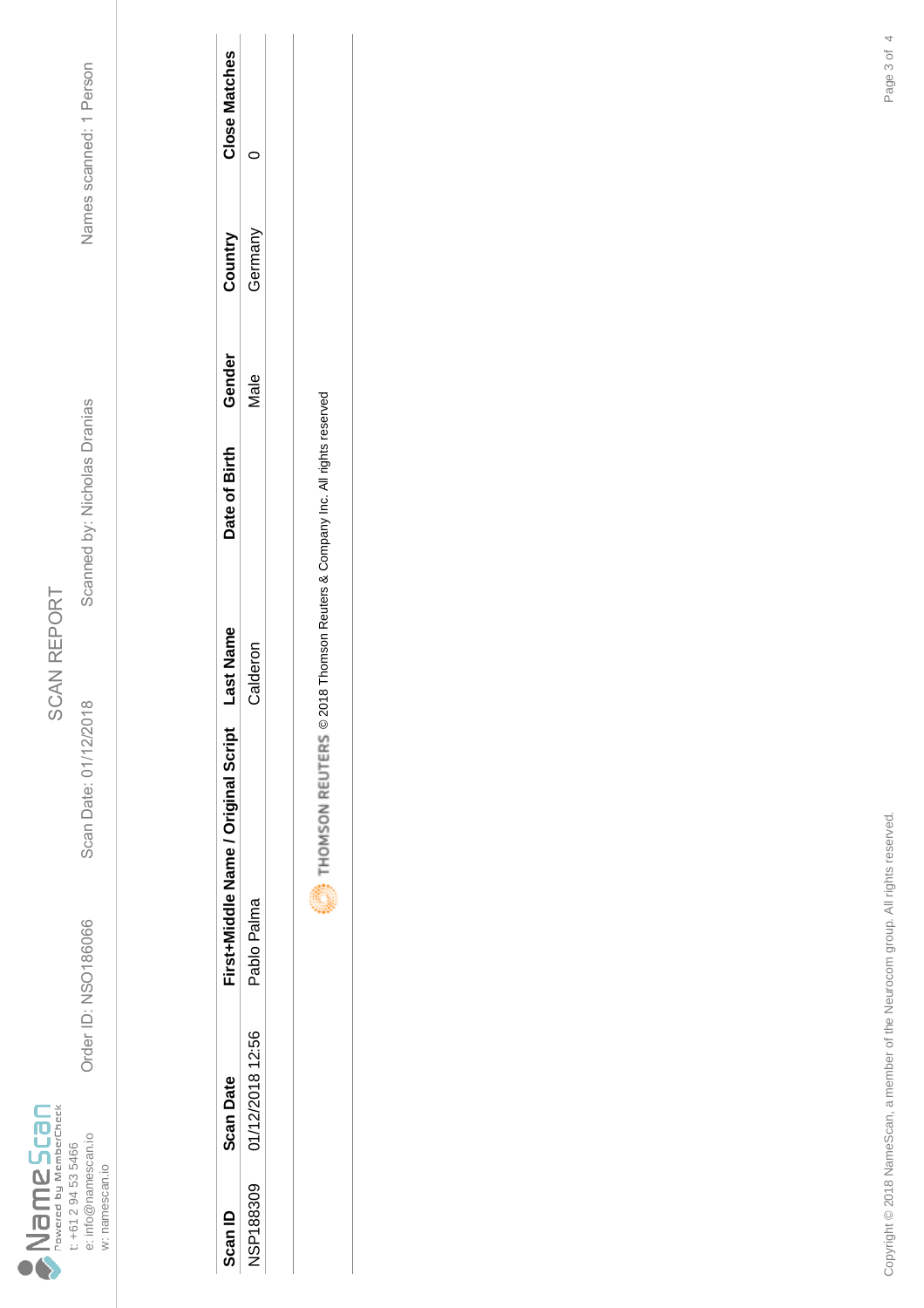| $\sum_{p_{\text{overed by MenberCheck}}}$<br>e: info@namescan.io<br>t: +61 2 94 53 5466<br>w: namescan.io | Order ID: NSO186066                                                         | <b>SCAN REPORT</b><br>2018<br>Scan Date: 01/12/                                              | Names scanned: 1 Person<br>Scanned by: Nicholas Dranias                                                                                                                                   |
|-----------------------------------------------------------------------------------------------------------|-----------------------------------------------------------------------------|----------------------------------------------------------------------------------------------|-------------------------------------------------------------------------------------------------------------------------------------------------------------------------------------------|
|                                                                                                           |                                                                             |                                                                                              | <b>ABOUT NAMESCAN SCANNING</b>                                                                                                                                                            |
|                                                                                                           | Special Interest and persons on sanction and other official lists.          | Outlined below are details of the World-Check database (see namescan.io for further details) | NameScan scans against the Thomson Reuters World-Check database, comprising Politically Exposed Persons, their Relatives and Close Associates, Persons and Entities of                    |
| Global Coverage                                                                                           |                                                                             |                                                                                              | The details sought in relation to each individual are:                                                                                                                                    |
|                                                                                                           | htelligence researched by global research teams in 60+ local langua         | ges to                                                                                       | Full name, any maiden name or AKAs, and variations of the surname                                                                                                                         |
| identify and connect hidden risks                                                                         |                                                                             | Specialist research including terrorism and insurgency, organised crime, Middle              | Place and date of birth<br>Locations, citizenships<br>$\circ$<br>$\circ$                                                                                                                  |
|                                                                                                           | East, PEPs and Associates, Sanctions                                        |                                                                                              | Occupation and information on additional roles<br>$\circ$                                                                                                                                 |
| $\circ$                                                                                                   |                                                                             | Local and international government records, 100,000+ media sources covered                   | For immediate relatives, the relationship to the public figure e.g. spouse, son,<br>$\circ$                                                                                               |
| $\circ$                                                                                                   | Early warning system for pre-judicial cases                                 |                                                                                              | daughter                                                                                                                                                                                  |
| $\circ$                                                                                                   | 530+ sanction and watch lists monitored globally                            |                                                                                              | The persons sought to be included in the database in respect of each country                                                                                                              |
|                                                                                                           | 240+ countries and territories covered                                      |                                                                                              | include:                                                                                                                                                                                  |
|                                                                                                           | 25% of World-Check data is derived from information on sanctions, watch     | ŏ                                                                                            | PEPs - individuals elected or appointed to a PEP position or an immediate                                                                                                                 |
|                                                                                                           | regulatory and law enforcement lists. This includes all major international | and                                                                                          | relative or close associate (RCA) of a primary PEP in the following:                                                                                                                      |
|                                                                                                           |                                                                             | national lists published by governments and independent, nongovernment bodies                | · International Organisations                                                                                                                                                             |
|                                                                                                           | (including OFAC, UN, EU, UK HM Treasury, CANS, DFAT, SECO, HK).             |                                                                                              | Regional Organisations                                                                                                                                                                    |
| $\bullet$                                                                                                 | 75% of World-Check data consists of PEP information, as well as individu    | als and                                                                                      | National Government                                                                                                                                                                       |
|                                                                                                           |                                                                             | entities not found on official lists but who instead are reported to be connected to         | Sub-National Government                                                                                                                                                                   |
|                                                                                                           | sanctioned parties or reported to have been investigated for, or convicted  | ৳                                                                                            | Local Government                                                                                                                                                                          |
|                                                                                                           | engaging in, financial crime, slavery and human abuse-related activities.   |                                                                                              | Non-Government Organisations                                                                                                                                                              |
|                                                                                                           |                                                                             |                                                                                              | · Individuals and entities included on the OFAC list and other official, sanction,                                                                                                        |
|                                                                                                           |                                                                             |                                                                                              | and regulatory and law enforcement lists.                                                                                                                                                 |
|                                                                                                           |                                                                             |                                                                                              | Please note: this report is designed to alert you to possible risk and to situations where further scrutiny may be appropriate. This does not imply that subjects included in this report |
| necessarily pose actual risk.                                                                             |                                                                             |                                                                                              |                                                                                                                                                                                           |
|                                                                                                           |                                                                             |                                                                                              |                                                                                                                                                                                           |
|                                                                                                           |                                                                             |                                                                                              |                                                                                                                                                                                           |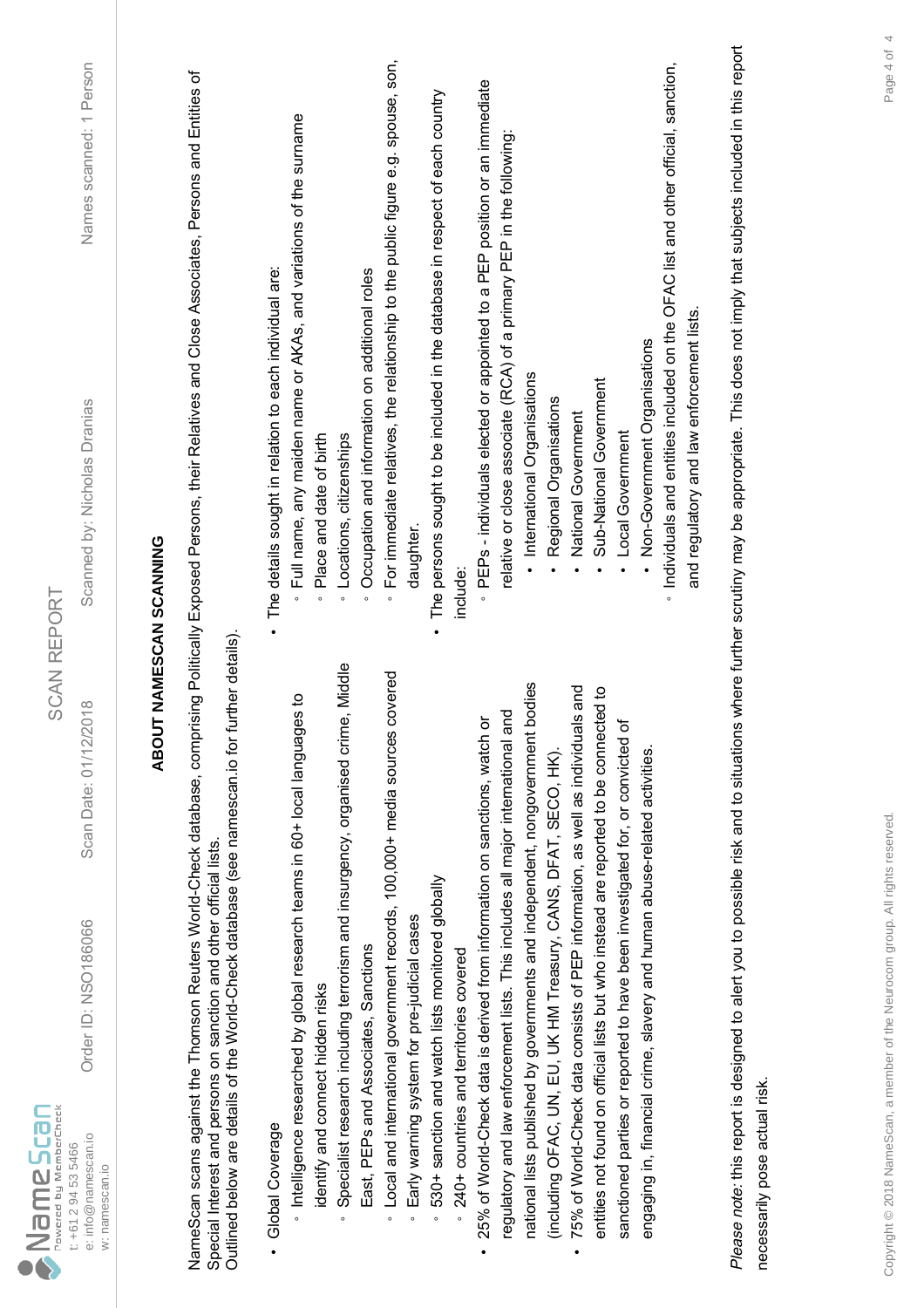

Scan Date: 01/12/2018

Order ID: NSO186067

Order ID: NSO186067 Scan Date: 01/12/2018 Scanned by: Nicholas Dranias Names scanned: 1 Person Scanned by: Nicholas Dranias

Names scanned: 1 Person

| i |  |
|---|--|
|   |  |
|   |  |
|   |  |
|   |  |
|   |  |
|   |  |
|   |  |
|   |  |
|   |  |

l,

| í |  |
|---|--|
| : |  |
| I |  |
| í |  |
|   |  |
| ì |  |
|   |  |
|   |  |
|   |  |
|   |  |
|   |  |
|   |  |
|   |  |
|   |  |

| Details Scannec                     |          |     |        |                      |                |              |                      |
|-------------------------------------|----------|-----|--------|----------------------|----------------|--------------|----------------------|
| First+Middle Name / Original Script | ast Name | 8OQ | Gender | Country              | <b>Scan ID</b> | xact Matches | <b>Close Matches</b> |
| ichard                              | sanders  |     | Vale   | <b>Inited States</b> | NSP188310      |              |                      |
|                                     |          |     |        |                      |                |              |                      |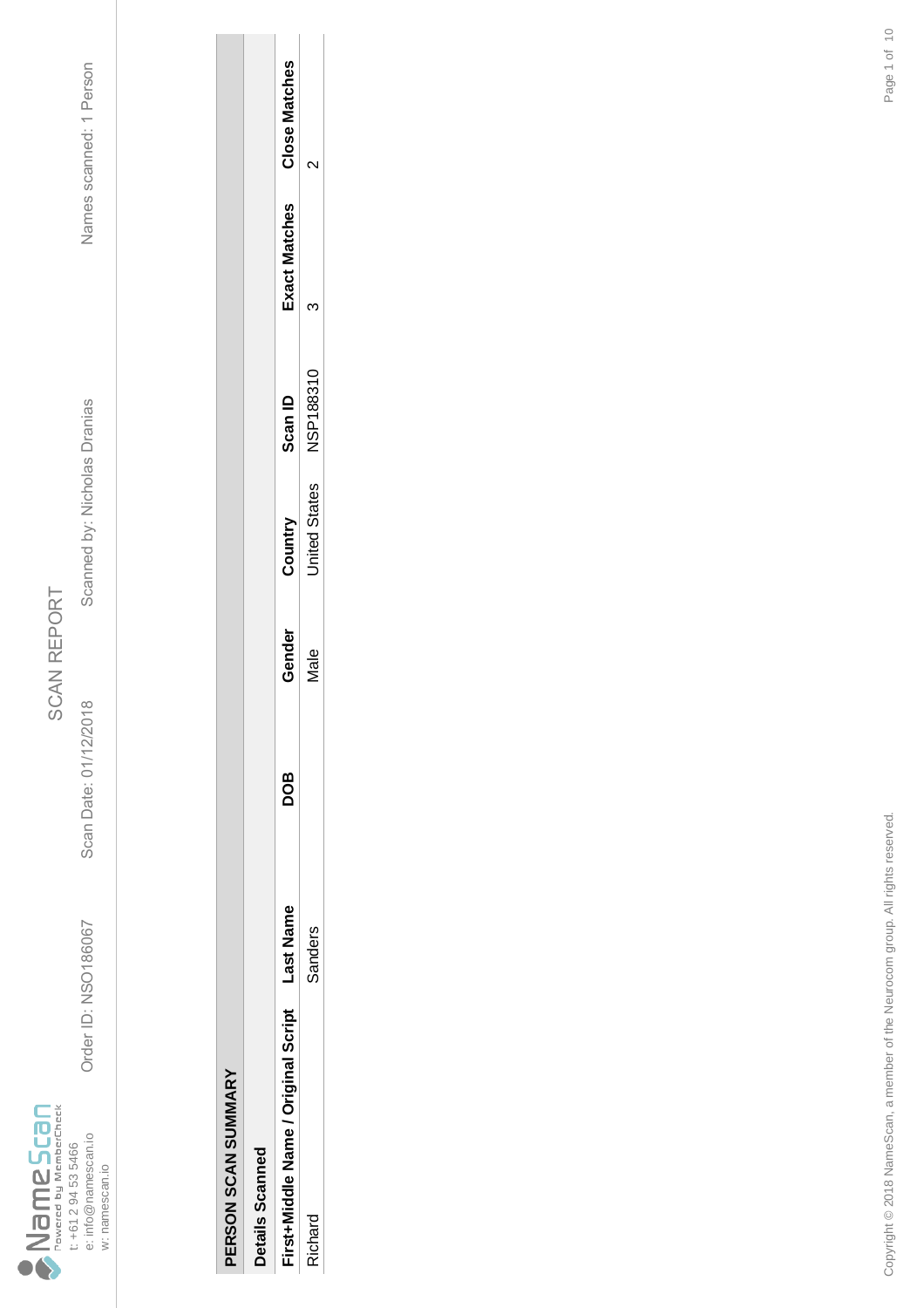|                                   |                     | Order ID: NSO186067 |                |
|-----------------------------------|---------------------|---------------------|----------------|
| Powered by MemberCheck<br>ameScan | t: +61 2 94 53 5466 | e: info@namescan.io | w: namescan.io |

Scan Date: 01/12/2018

Scanned by: Nicholas Dranias

Names scanned: 1 Person Order ID: NSO186067 Scan Date: 01/12/2018 Scanned by: Nicholas Dranias Names scanned: 1 Person

| Scan ID             | <b>Scan Date</b> |            | First+Middle Name / Original Script | Last Name                    | Date of Birth  | Gender  | Country              | Exact Matches |
|---------------------|------------------|------------|-------------------------------------|------------------------------|----------------|---------|----------------------|---------------|
| NSP188310           | 01/12/2018 12:56 | Richard    |                                     | Sanders                      |                | Male    | <b>United States</b> | S             |
|                     |                  |            |                                     |                              |                |         |                      |               |
|                     |                  | Category   | First+Middle Name                   |                              | Last Name      |         | Date of Birth        |               |
| Exact Match 1 of 3  |                  | <b>PEP</b> | ちくっ<br>Richar                       |                              | <b>SANDERS</b> |         | 06 Aug 1963          |               |
| General Information |                  |            |                                     |                              |                |         |                      |               |
| Categories          |                  |            | Politically Exposed Person (PE      | P) - Sub-National Government |                |         |                      |               |
| Subcategory         |                  |            | POLITICAL INDIVIDUAL                |                              |                |         |                      |               |
| Gender              |                  |            | Male                                |                              |                |         |                      |               |
| First+Middle Name   |                  |            | Richard A Jr                        |                              |                |         |                      |               |
| Last Name           |                  |            | SANDERS                             |                              |                |         |                      |               |
| Position            |                  |            | Former State Senator                |                              |                |         |                      |               |
| Date of Birth       |                  |            | 06 Aug 1963                         |                              |                |         |                      |               |
| Primary Location    |                  |            | USA                                 |                              |                |         |                      |               |
| <b>Enter Date</b>   |                  |            | 08-May-2006                         |                              |                |         |                      |               |
| Last Reviewed       |                  |            | 21-Dec-2012                         |                              |                |         |                      |               |
| Also Known As       |                  |            |                                     |                              |                |         |                      |               |
| First+Middle Name   |                  |            |                                     | Last Name                    |                |         |                      |               |
| Richie Jr           |                  |            |                                     | SANDERS                      |                |         |                      |               |
| Locations           |                  |            |                                     |                              |                |         |                      |               |
| Country             |                  |            | Δi                                  |                              |                | Address |                      |               |
| USA                 |                  |            | Frankfort                           |                              |                |         |                      |               |
| <b>ASU</b>          |                  |            | Smiths Grove                        |                              |                |         |                      |               |
| Important Dates     |                  |            |                                     |                              |                |         |                      |               |
| Type                |                  |            |                                     | Date                         |                |         |                      |               |
| Date of Birth       |                  |            |                                     | 06 Aug 1963                  |                |         |                      |               |
| Countries           |                  |            |                                     |                              |                |         |                      |               |
| Type                |                  |            |                                     | Country                      |                |         |                      |               |
|                     |                  |            |                                     |                              |                |         |                      |               |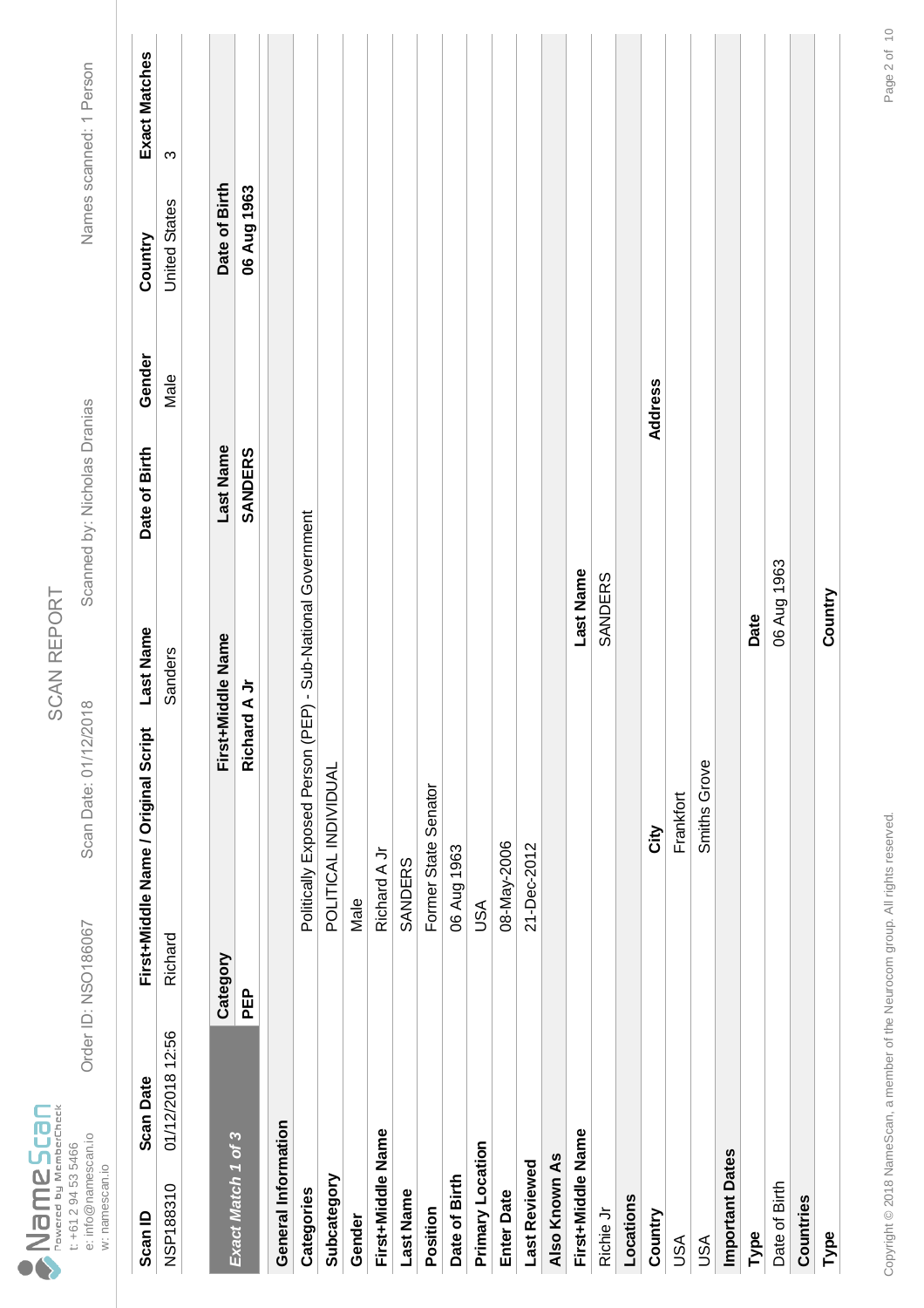|                                  |                     | Drder ID: NSO186067 |                |
|----------------------------------|---------------------|---------------------|----------------|
| Powered by MemberCheck<br>meScar | t: +61 2 94 53 5466 | e: info@namescan.io | w: namescan.io |

Scan Date: 01/12/2018

Scanned by: Nicholas Dranias

Names scanned: 1 Person Order ID: NSO186067 Scan Date: 01/12/2018 Scanned by: Nicholas Dranias Names scanned: 1 Person

| xact Match 1 of 3 | Category | First+Middle Name | ast Name | Date of Birth |
|-------------------|----------|-------------------|----------|---------------|
|                   | 요<br>모   | Richard A Jr      | SANDERS  | 06 Aug 1963   |
| Citizenship       |          | JSA               |          |               |

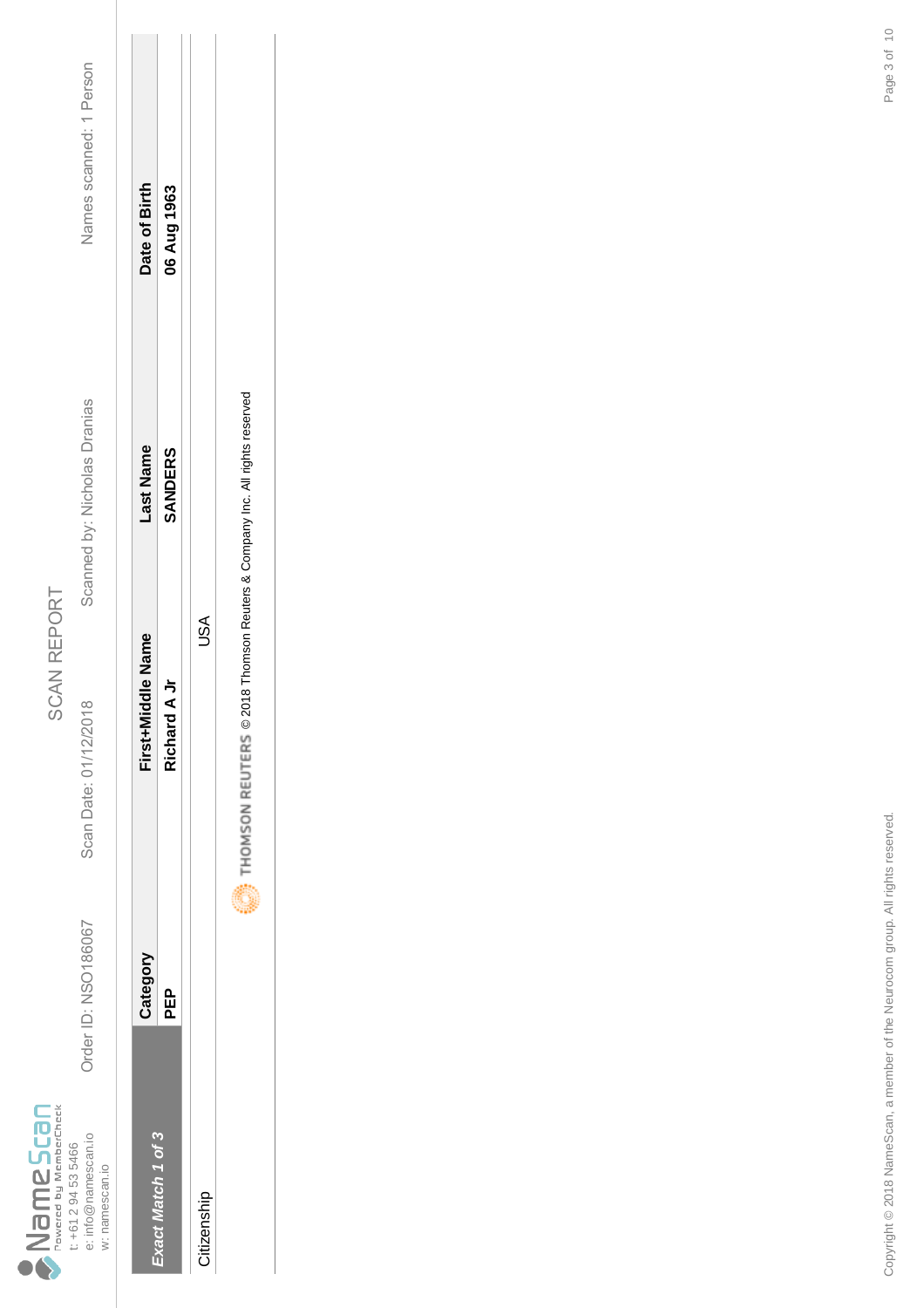|                                   |                     | Drder ID: NSO186067 |                |  |
|-----------------------------------|---------------------|---------------------|----------------|--|
| Powered by MemberCheck<br>ameScar | t: +61 2 94 53 5466 | e: info@namescan.io | w: namescan.io |  |

SCAN REPORT SCAN REPORT

Scan Date: 01/12/2018

Order ID: NSO186067 Scan Date: 01/12/2018 Scanned by: Nicholas Dranias Names scanned: 1 Person Scanned by: Nicholas Dranias

| Scan ID                | <b>Scan Date</b> |          | First+Middle Name / Original Script                        | Last Name         | Date of Birth | Gender  | Country              | Exact Matches |
|------------------------|------------------|----------|------------------------------------------------------------|-------------------|---------------|---------|----------------------|---------------|
| NSP188310              | 01/12/2018 12:56 | Richard  |                                                            | Sanders           |               | Male    | <b>United States</b> | ო             |
|                        |                  |          |                                                            |                   |               |         |                      |               |
|                        |                  | Category |                                                            | First+Middle Name | Last Name     |         | Date of Birth        |               |
| Exact Match 2 of 3     |                  | PEP      | a<br>p<br>Richar                                           |                   | SANDERS       |         | 24 May 1945          |               |
| General Information    |                  |          |                                                            |                   |               |         |                      |               |
| Categories             |                  |          | Politically Exposed Person (PEP) - Sub-National Government |                   |               |         |                      |               |
| Subcategory            |                  |          | LEGAL                                                      |                   |               |         |                      |               |
| Gender                 |                  |          | Male                                                       |                   |               |         |                      |               |
| First+Middle Name      |                  |          | Richard B                                                  |                   |               |         |                      |               |
| <b>Last Name</b>       |                  |          | SANDERS                                                    |                   |               |         |                      |               |
| Position               |                  |          | Former Member of the Judiciary                             |                   |               |         |                      |               |
| Date of Birth          |                  |          | 24 May 1945                                                |                   |               |         |                      |               |
| Place of Birth         |                  |          | Tacoma, Washington, USA                                    |                   |               |         |                      |               |
| Primary Location       |                  |          | USA                                                        |                   |               |         |                      |               |
| <b>Enter Date</b>      |                  |          | 09-Feb-2010                                                |                   |               |         |                      |               |
| Last Reviewed          |                  |          | 12-Nov-2018                                                |                   |               |         |                      |               |
| Also Known As          |                  |          |                                                            |                   |               |         |                      |               |
| First+Middle Name      |                  |          |                                                            | Last Name         |               |         |                      |               |
| Richar B               |                  |          |                                                            | SANDERS           |               |         |                      |               |
| Richard                |                  |          |                                                            | SANDERS           |               |         |                      |               |
| Locations              |                  |          |                                                            |                   |               |         |                      |               |
| Country                |                  |          | لا<br>تا                                                   |                   |               | Address |                      |               |
| USA                    |                  |          | Olympia                                                    |                   |               |         |                      |               |
| <b>ASU</b>             |                  |          | Tacoma                                                     |                   |               |         |                      |               |
| USA                    |                  |          | Vashon Island                                              |                   |               |         |                      |               |
| <b>Important Dates</b> |                  |          |                                                            |                   |               |         |                      |               |
| Type                   |                  |          |                                                            | Date              |               |         |                      |               |
|                        |                  |          |                                                            |                   |               |         |                      |               |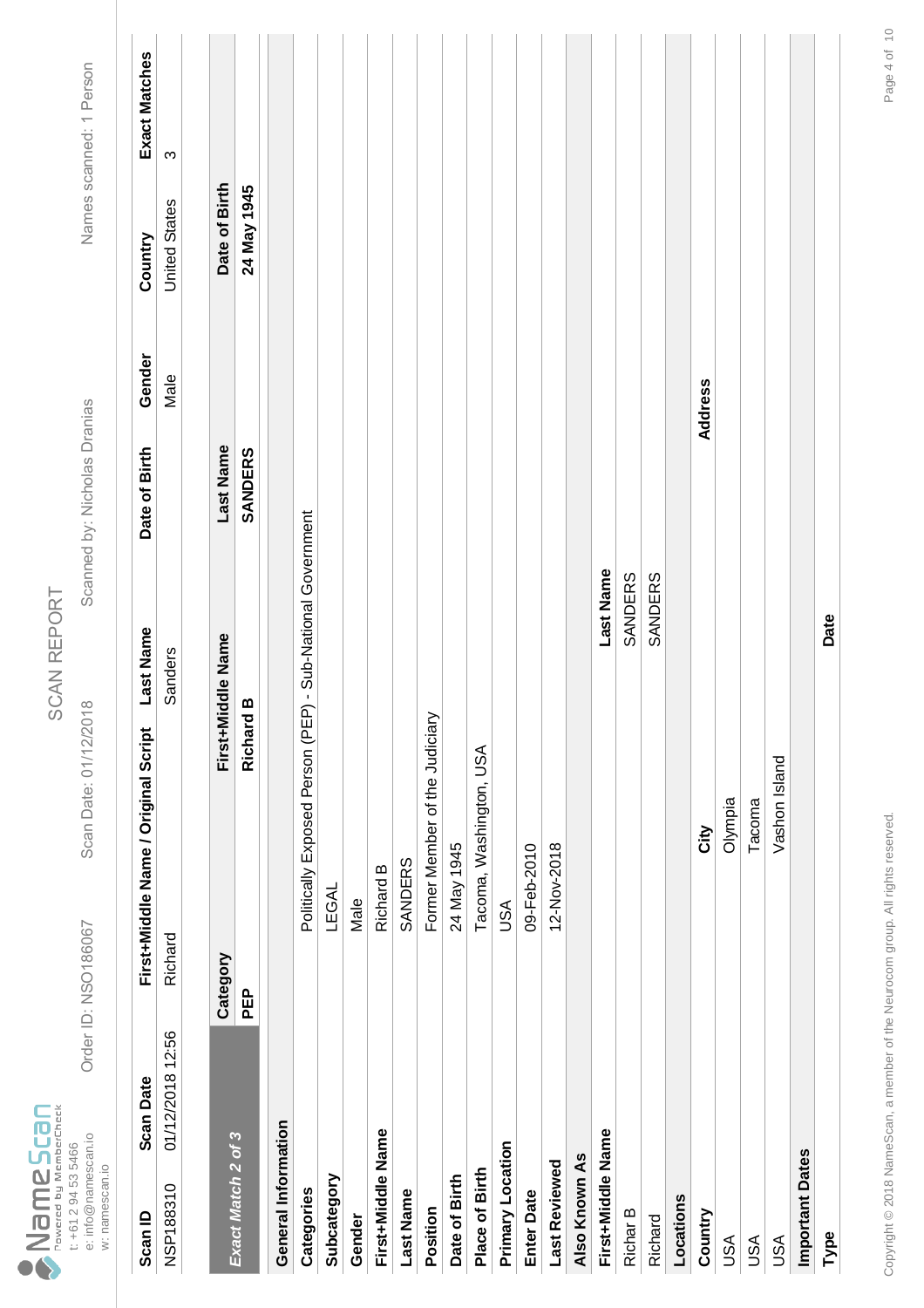|                                |                     | Order ID: NSO186067 |                |
|--------------------------------|---------------------|---------------------|----------------|
| Powered by MemberCheck<br>Scan | t: +61 2 94 53 5466 | e: info@namescan.io | w: namescan.io |

Scan Date: 01/12/2018

Scanned by: Nicholas Dranias

Names scanned: 1 Person Order ID: NSO186067 Scan Date: 01/12/2018 Scanned by: Nicholas Dranias Names scanned: 1 Person

|                    | Category | First+Middle Name | -ast Name      | Date of Birth |
|--------------------|----------|-------------------|----------------|---------------|
| Exact Match 2 of 3 | 요<br>PED | <b>Richard B</b>  | <b>SANDERS</b> | 24 May 1945   |
| Date of Birth      |          | 24 May 1945       |                |               |
| Countries          |          |                   |                |               |
| Type               |          | Country           |                |               |
| Citizenship        |          | USA               |                |               |
|                    |          |                   |                |               |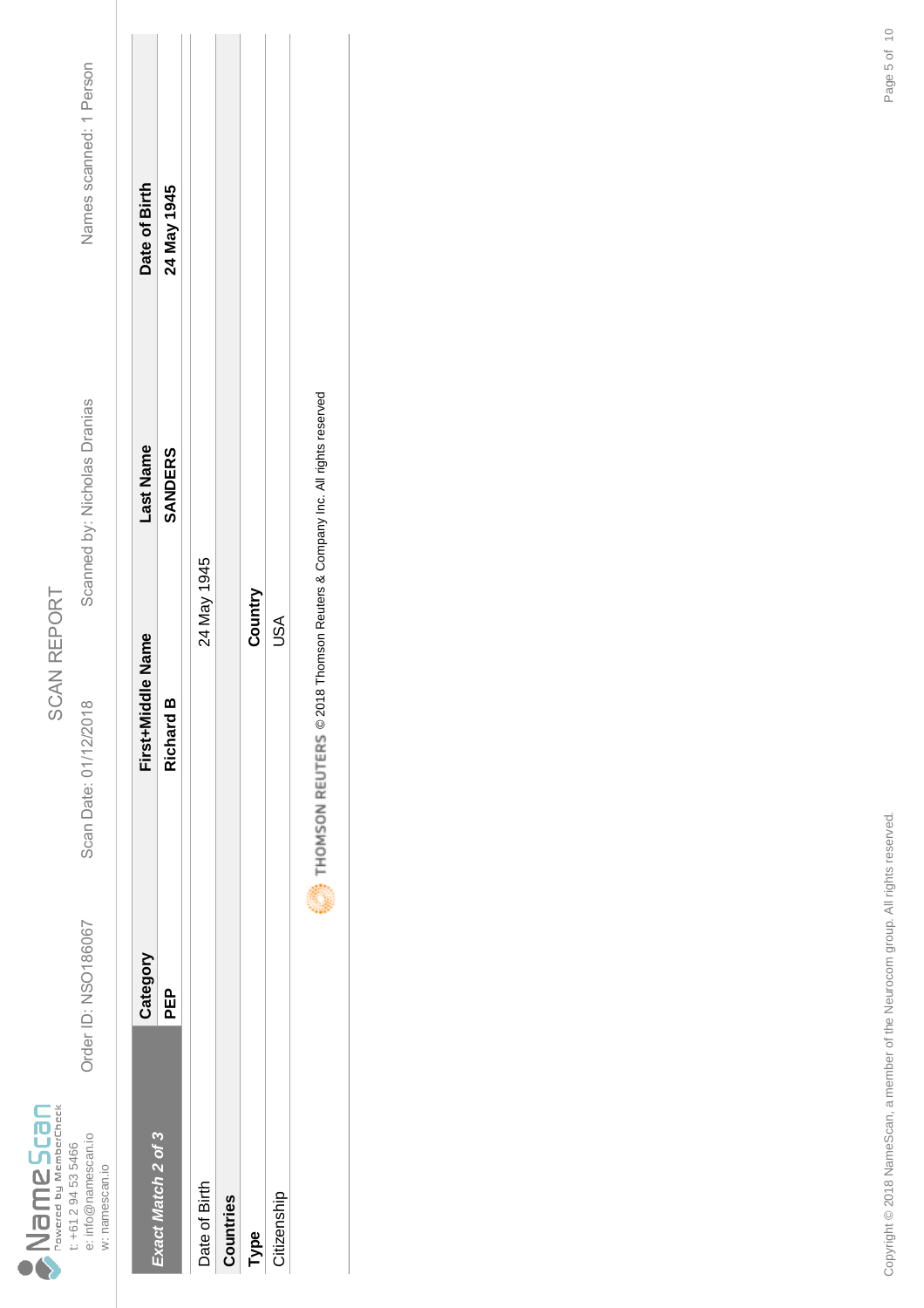|                                  |                     | Drder ID: NSO186067 |                |
|----------------------------------|---------------------|---------------------|----------------|
| owered by MemberCheck<br>ameScar | t: +61 2 94 53 5466 | e: info@namescan.io | w: namescan.io |

Scan Date: 01/12/2018

Scanned by: Nicholas Dranias

Names scanned: 1 Person Order ID: NSO186067 Scan Date: 01/12/2018 Scanned by: Nicholas Dranias Names scanned: 1 Person

| Scan ID             | <b>Scan Date</b> |            | First+Middle Name / Original Script                                       | Last Name  | Date of Birth  | Gender  | Country              | Exact Matches |
|---------------------|------------------|------------|---------------------------------------------------------------------------|------------|----------------|---------|----------------------|---------------|
| NSP188310           | 01/12/2018 12:56 | Richard    |                                                                           | Sanders    |                | Male    | <b>United States</b> | ω             |
|                     |                  |            |                                                                           |            |                |         |                      |               |
| Exact Match 3 of 3  |                  | Category   | First+Middle Name                                                         |            | Last Name      |         | Date of Birth        |               |
|                     |                  | <b>PEP</b> | Mp<br>Richar                                                              |            | <b>SANDERS</b> |         |                      |               |
| General Information |                  |            |                                                                           |            |                |         |                      |               |
| Categories          |                  |            | Politically Exposed Person (PEP) - National Government                    |            |                |         |                      |               |
| Subcategory         |                  |            | <b>DIPLOMAT</b>                                                           |            |                |         |                      |               |
| Gender              |                  |            | Male                                                                      |            |                |         |                      |               |
| First+Middle Name   |                  |            | Richard M                                                                 |            |                |         |                      |               |
| <b>Last Name</b>    |                  |            | SANDERS                                                                   |            |                |         |                      |               |
| Position            |                  |            | Embassy or Consular Staff                                                 |            |                |         |                      |               |
| <b>Enter Date</b>   |                  |            | 02-Nov-2009                                                               |            |                |         |                      |               |
| Last Reviewed       |                  |            | 18-Mar-2016                                                               |            |                |         |                      |               |
| Also Known As       |                  |            |                                                                           |            |                |         |                      |               |
| First+Middle Name   |                  |            |                                                                           | Last Name  |                |         |                      |               |
| Richard             |                  |            |                                                                           | SANDERS    |                |         |                      |               |
| Richard Milton      |                  |            |                                                                           | SANDERS    |                |         |                      |               |
| Locations           |                  |            |                                                                           |            |                |         |                      |               |
| Country             |                  |            | City                                                                      |            |                | Address |                      |               |
| <b>USA</b>          |                  |            | Bethesda                                                                  |            |                |         |                      |               |
| NICARAGUA           |                  |            | Managua                                                                   |            |                |         |                      |               |
| CANADA              |                  |            | Ottawa                                                                    |            |                |         |                      |               |
| <b>ASU</b>          |                  |            | Washington                                                                |            |                |         |                      |               |
| Countries           |                  |            |                                                                           |            |                |         |                      |               |
| Type                |                  |            |                                                                           | Country    |                |         |                      |               |
| Citizenship         |                  |            |                                                                           | <b>ASU</b> |                |         |                      |               |
|                     |                  |            | THOMSON REUTERS © 2018 Thomson Reuters & Company Inc. All rights reserved |            |                |         |                      |               |



Copyright © 2018 NameScan, a member of the Neurocom group. All rights reserved. Page 6 of Copyright © 2018 NameScan, a member of the Neurocom group. All rights reserved.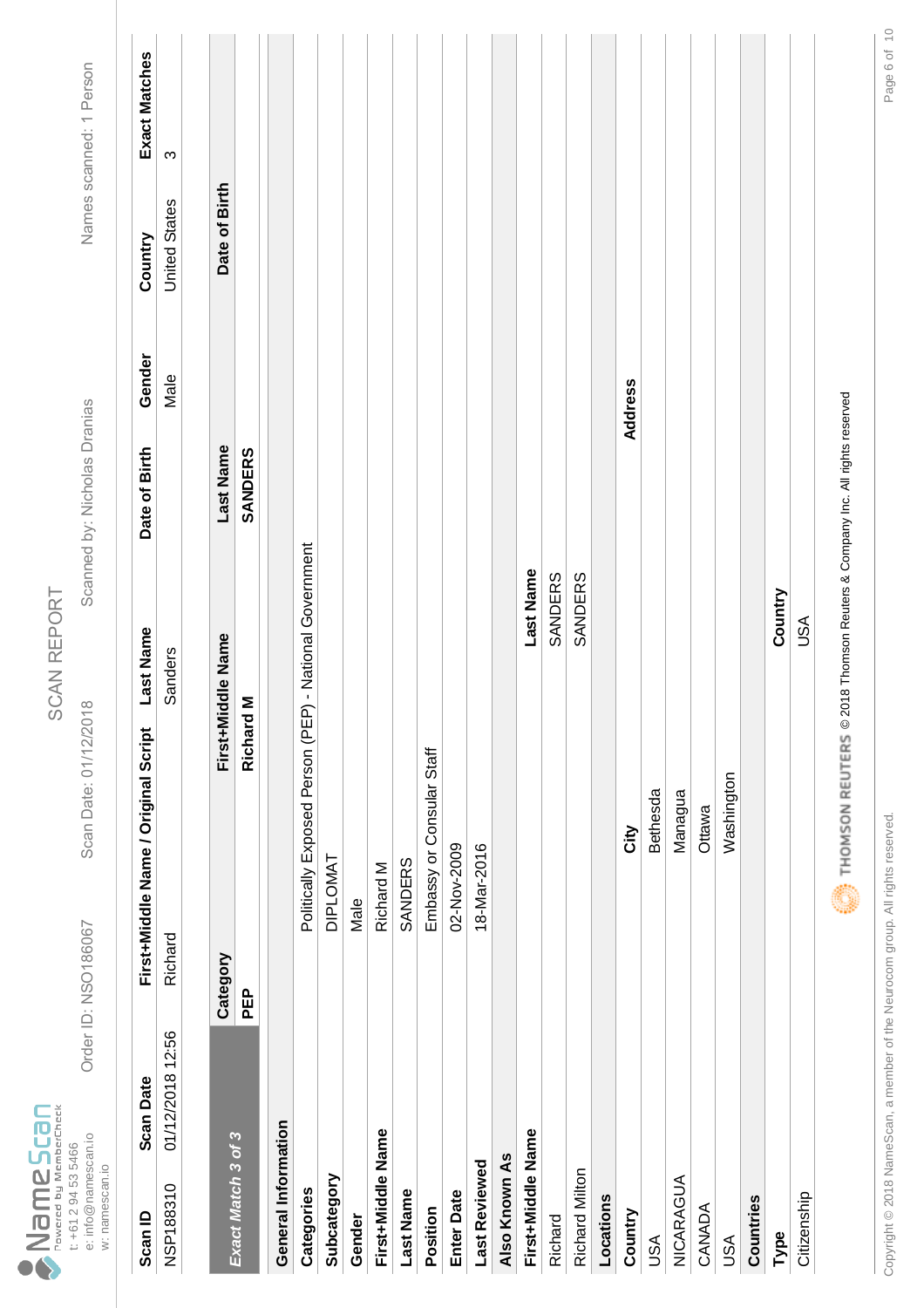|                                  |                     | Drder ID: NSO186067 |                |
|----------------------------------|---------------------|---------------------|----------------|
| owered by MemberCheck<br>ameScar | t: +61 2 94 53 5466 | e: info@namescan.io | w: namescan.io |

Scan Date: 01/12/2018

Scanned by: Nicholas Dranias

Names scanned: 1 Person Order ID: NSO186067 Scan Date: 01/12/2018 Scanned by: Nicholas Dranias Names scanned: 1 Person

| Scan ID                | <b>Scan Date</b> |                | First+Middle Name / Original Script | <b>Last Name</b>                                                   | Date of Birth | Gender  | Country              | <b>Close Matches</b> |
|------------------------|------------------|----------------|-------------------------------------|--------------------------------------------------------------------|---------------|---------|----------------------|----------------------|
| NSP188310              | 01/12/2018 12:56 | Richard        |                                     | Sanders                                                            |               | Male    | <b>United States</b> | $\sim$               |
|                        |                  |                |                                     |                                                                    |               |         |                      |                      |
|                        |                  | Category       |                                     | First+Middle Name                                                  | Last Name     |         | Date of Birth        |                      |
| Close Match 1 of 2     |                  | $\frac{P}{3P}$ | Richard                             |                                                                    | SAUNDERS      |         | 1947                 |                      |
| General Information    |                  |                |                                     |                                                                    |               |         |                      |                      |
| Categories             |                  |                | Special Interest Person (SIP)       | - Financial Crime, Special Interest Person (SIP) - Law Enforcement |               |         |                      |                      |
| Subcategory            |                  |                | CRIME - FINANCIAL                   |                                                                    |               |         |                      |                      |
| Gender                 |                  |                | Male                                |                                                                    |               |         |                      |                      |
| First+Middle Name      |                  |                | Richard                             |                                                                    |               |         |                      |                      |
| <b>Last Name</b>       |                  |                | <b>SAUNDERS</b>                     |                                                                    |               |         |                      |                      |
| Date of Birth          |                  |                | 1947                                |                                                                    |               |         |                      |                      |
| Primary Location       |                  |                | St Louis, USA                       |                                                                    |               |         |                      |                      |
| <b>Enter Date</b>      |                  |                | 02-Nov-2011                         |                                                                    |               |         |                      |                      |
| Last Reviewed          |                  |                | 12-Mar-2012                         |                                                                    |               |         |                      |                      |
| Locations              |                  |                |                                     |                                                                    |               |         |                      |                      |
| Country                |                  |                | <b>Nity</b>                         |                                                                    |               | Address |                      |                      |
| USA                    |                  |                | St Louis                            |                                                                    |               |         |                      |                      |
| <b>Important Dates</b> |                  |                |                                     |                                                                    |               |         |                      |                      |
| Type                   |                  |                |                                     | Date                                                               |               |         |                      |                      |
| Date of Birth          |                  |                |                                     | 1947                                                               |               |         |                      |                      |
| Countries              |                  |                |                                     |                                                                    |               |         |                      |                      |
| Type                   |                  |                |                                     | Country                                                            |               |         |                      |                      |
| Citizenship            |                  |                |                                     | USA                                                                |               |         |                      |                      |
| <b>Official Lists</b>  |                  |                |                                     |                                                                    |               |         |                      |                      |
| Keyword                | Category         |                | <b>Description</b>                  |                                                                    |               |         | Country              |                      |
| roasn                  | Law Enforcement  |                | USA - USDOJ - Dept.                 | of Justice.                                                        |               |         | <b>ASU</b>           |                      |
|                        |                  |                | <b>Altra Control</b>                |                                                                    |               |         |                      |                      |

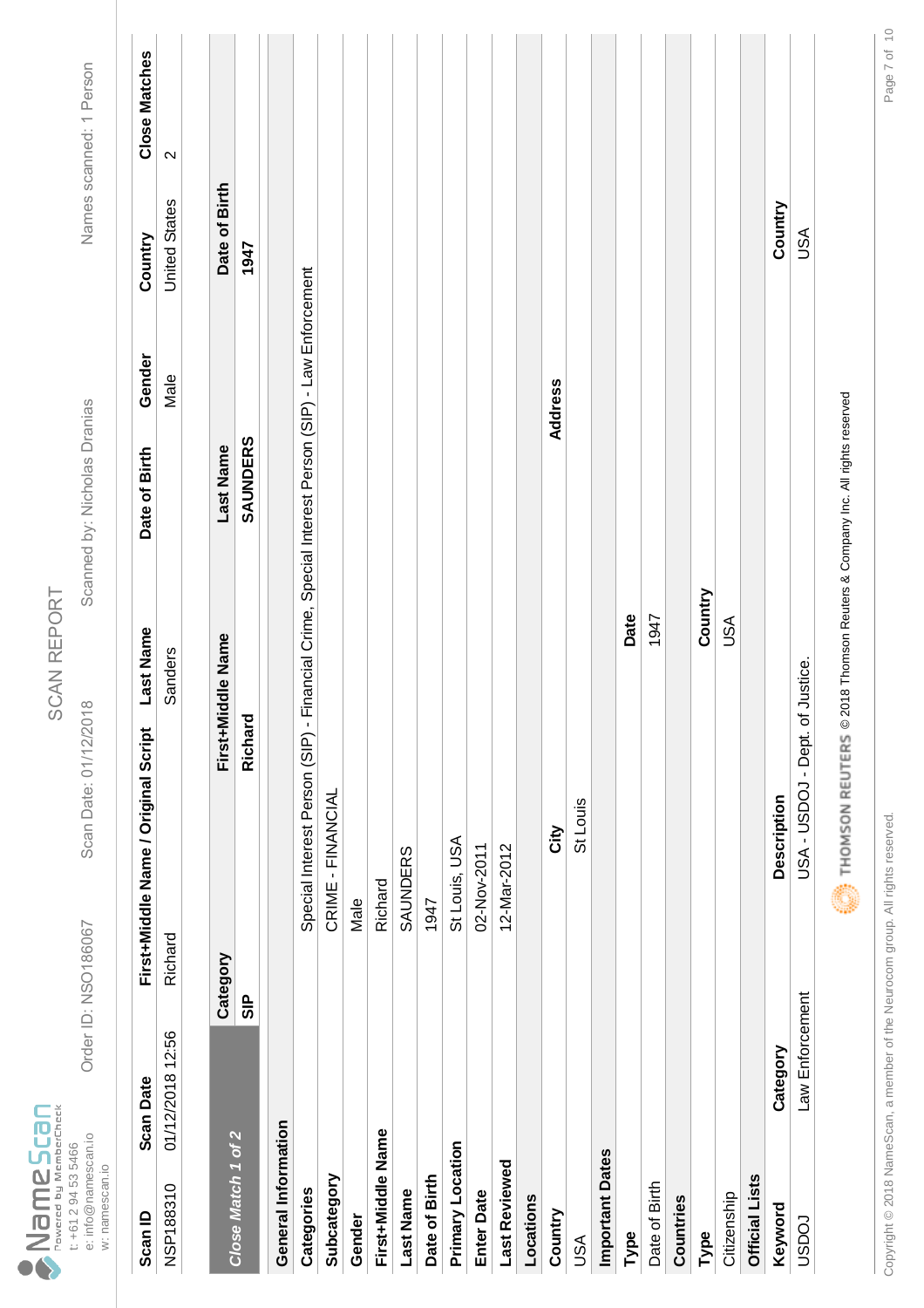|                                  |                     | Drder ID: NSO186067 |                |  |
|----------------------------------|---------------------|---------------------|----------------|--|
| Powered by MemberCheck<br>mescar | t: +61 2 94 53 5466 | e: info@namescan.io | w: namescan.io |  |

Scan Date: 01/12/2018

Order ID: NSO186067 Scan Date: 01/12/2018 Scanned by: Nicholas Dranias Names scanned: 1 Person Scanned by: Nicholas Dranias

| Scan ID                | <b>Scan Date</b> |               | Last Name<br>First+Middle Name / Original Script |                        | Date of Birth | Gender  | Country              | <b>Close Matches</b> |
|------------------------|------------------|---------------|--------------------------------------------------|------------------------|---------------|---------|----------------------|----------------------|
| NSP188310              | 01/12/2018 12:56 | Richard       | Sanders                                          |                        |               | Male    | <b>United States</b> | $\sim$               |
|                        |                  |               |                                                  |                        |               |         |                      |                      |
|                        |                  | Category      | First+Middle Name                                |                        | Last Name     |         | Date of Birth        |                      |
| Close Match 2 of 2     |                  | $\frac{P}{3}$ | d Patrick<br>Richar                              |                        | SANDRU        |         | 1971                 |                      |
| General Information    |                  |               |                                                  |                        |               |         |                      |                      |
| Categories             |                  |               | Special Interest Person (SIP) -                  | Regulatory Enforcement |               |         |                      |                      |
| Subcategory            |                  |               | <b>INDIVIDUAL</b>                                |                        |               |         |                      |                      |
| Gender                 |                  |               | Male                                             |                        |               |         |                      |                      |
| First+Middle Name      |                  |               | <b>Richard Patrick</b>                           |                        |               |         |                      |                      |
| <b>Last Name</b>       |                  |               | SANDRU                                           |                        |               |         |                      |                      |
| Date of Birth          |                  |               | 1971                                             |                        |               |         |                      |                      |
| Primary Location       |                  |               | USA                                              |                        |               |         |                      |                      |
| <b>Enter Date</b>      |                  |               | 22-Mar-2012                                      |                        |               |         |                      |                      |
| Last Reviewed          |                  |               | 06-Apr-2016                                      |                        |               |         |                      |                      |
| Also Known As          |                  |               |                                                  |                        |               |         |                      |                      |
| First+Middle Name      |                  |               |                                                  | Last Name              |               |         |                      |                      |
| Richard P              |                  |               |                                                  | SANDRU                 |               |         |                      |                      |
| <b>Rick</b>            |                  |               |                                                  | SANDRU                 |               |         |                      |                      |
| Locations              |                  |               |                                                  |                        |               |         |                      |                      |
| Country                |                  |               | <b>Nity</b>                                      |                        |               | Address |                      |                      |
| USA                    |                  |               | Fort Myers                                       |                        |               |         |                      |                      |
| USA                    |                  |               | Minneapolis                                      |                        |               |         |                      |                      |
| USA                    |                  |               | Perrysburg                                       |                        |               |         |                      |                      |
| <b>Important Dates</b> |                  |               |                                                  |                        |               |         |                      |                      |
| Type                   |                  |               |                                                  | Date                   |               |         |                      |                      |
| Date of Birth          |                  |               |                                                  | 1971                   |               |         |                      |                      |
| Countries              |                  |               |                                                  |                        |               |         |                      |                      |
|                        |                  |               |                                                  |                        |               |         |                      |                      |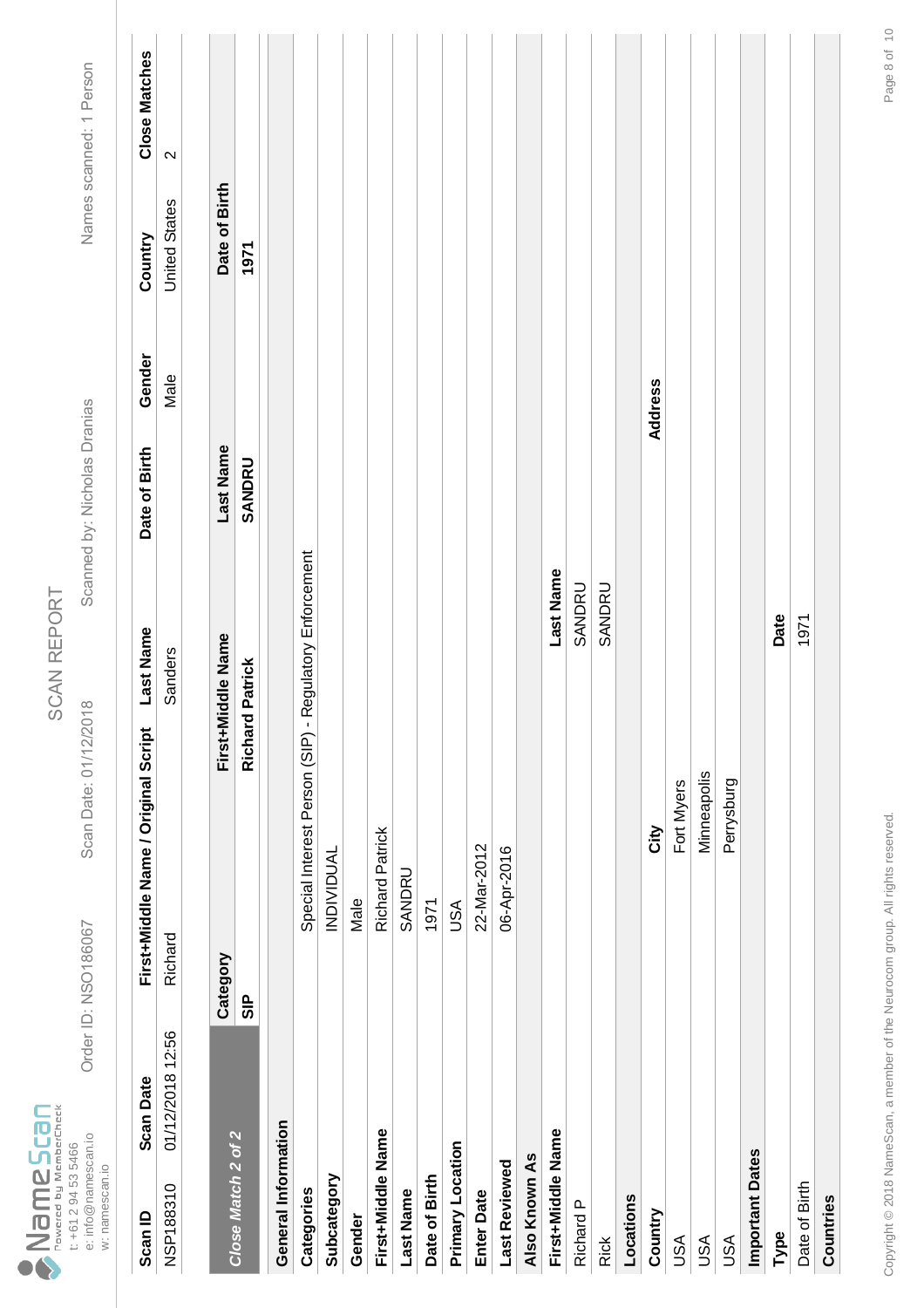|        |                        |                     | Drder ID: NSO186067 |                |
|--------|------------------------|---------------------|---------------------|----------------|
| mescar | Powered by MemberCheck | t: +61 2 94 53 5466 | e: info@namescan.io | w: namescan.io |

Scan Date: 01/12/2018

Scanned by: Nicholas Dranias

Names scanned: 1 Person Order ID: NSO186067 Scan Date: 01/12/2018 Scanned by: Nicholas Dranias Names scanned: 1 Person

|                    | Category               | First+Middle Name                                     | Last Name | Date of Birth |
|--------------------|------------------------|-------------------------------------------------------|-----------|---------------|
| Close Match 2 of 2 | $\frac{a}{\omega}$     | <b>Richard Patrick</b>                                | SANDRU    | 1971          |
| Type               |                        | Country                                               |           |               |
| Citizenship        |                        | USA                                                   |           |               |
| Official Lists     |                        |                                                       |           |               |
| Keyword            | Category               | Description                                           |           | Country       |
| FINRA              | Regulatory Enforcement | USA - FINANCIAL INDUSTRY REGULATORY AUTHORITY - FINRA |           | USA           |
| C<br>თმვ           | Regulatory Enforcement | USA - SECURITIES EXCHANGE COMM - SEC                  |           | USA           |
|                    |                        | <b>Allia</b>                                          |           |               |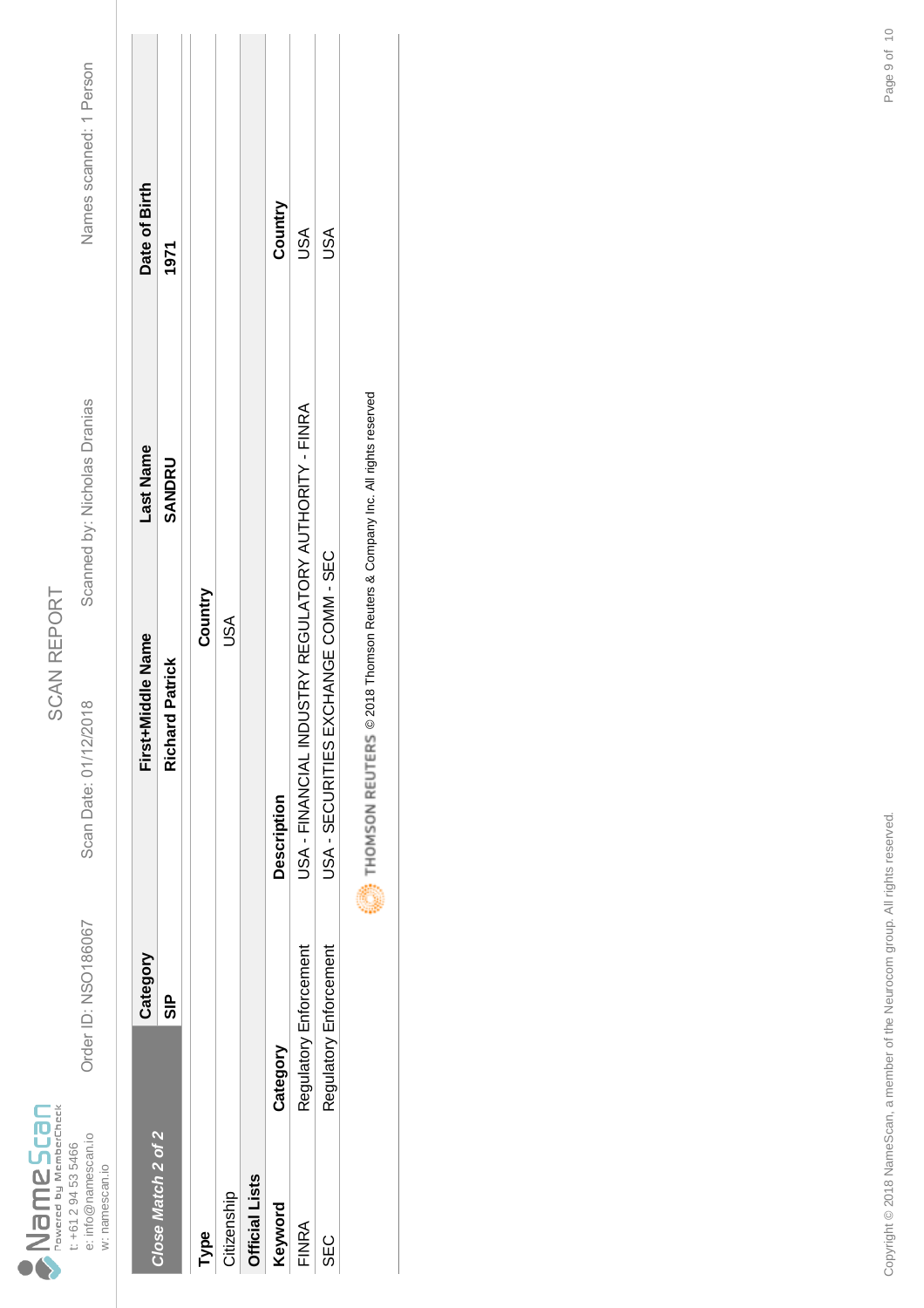| $\sum_{\text{Powered by MemberCheck}}$                       |                                                                                                                                                   | <b>SCAN REPORT</b>                                                                   |                                                                                                                                                                                           |                         |
|--------------------------------------------------------------|---------------------------------------------------------------------------------------------------------------------------------------------------|--------------------------------------------------------------------------------------|-------------------------------------------------------------------------------------------------------------------------------------------------------------------------------------------|-------------------------|
| e: info@namescan.io<br>t: +61 2 94 53 5466<br>w: namescan.io | Order ID: NSO186067                                                                                                                               | 2018<br>Scan Date: 01/12/                                                            | Scanned by: Nicholas Dranias                                                                                                                                                              | Names scanned: 1 Person |
|                                                              |                                                                                                                                                   |                                                                                      | <b>ABOUT NAMESCAN SCANNING</b>                                                                                                                                                            |                         |
|                                                              | Outlined below are details of the World-Check database (see namescan.io for<br>Special Interest and persons on sanction and other official lists. | further details)                                                                     | NameScan scans against the Thomson Reuters World-Check database, comprising Politically Exposed Persons, their Relatives and Close Associates, Persons and Entities of                    |                         |
| Global Coverage                                              |                                                                                                                                                   |                                                                                      | The details sought in relation to each individual are:                                                                                                                                    |                         |
|                                                              | htelligence researched by global research teams in 60+ local langua                                                                               | ges to                                                                               | Full name, any maiden name or AKAs, and variations of the surname                                                                                                                         |                         |
| identify and connect hidden risks                            |                                                                                                                                                   |                                                                                      | Place and date of birth<br>$\circ$                                                                                                                                                        |                         |
|                                                              |                                                                                                                                                   | Specialist research including terrorism and insurgency, organised crime, Middle      | Locations, citizenships<br>$\circ$                                                                                                                                                        |                         |
|                                                              | East, PEPs and Associates, Sanctions                                                                                                              |                                                                                      | Occupation and information on additional roles<br>$\circ$                                                                                                                                 |                         |
| $\circ$                                                      |                                                                                                                                                   | Local and international government records, 100,000+ media sources covered           | For immediate relatives, the relationship to the public figure e.g. spouse, son,<br>$\circ$                                                                                               |                         |
| $\circ$                                                      | Early warning system for pre-judicial cases                                                                                                       |                                                                                      | daughter                                                                                                                                                                                  |                         |
| $\circ$                                                      | 530+ sanction and watch lists monitored globally                                                                                                  |                                                                                      | The persons sought to be included in the database in respect of each country                                                                                                              |                         |
|                                                              | 240+ countries and territories covered                                                                                                            |                                                                                      | include:                                                                                                                                                                                  |                         |
|                                                              | 25% of World-Check data is derived from information on sanctions, watch                                                                           | ŏ                                                                                    | PEPs - individuals elected or appointed to a PEP position or an immediate                                                                                                                 |                         |
|                                                              | regulatory and law enforcement lists. This includes all major international                                                                       | and                                                                                  | relative or close associate (RCA) of a primary PEP in the following:                                                                                                                      |                         |
|                                                              |                                                                                                                                                   | national lists published by governments and independent, nongovernment bodies        | International Organisations                                                                                                                                                               |                         |
|                                                              | (induding OFAC, UN, EU, UK HM Treasury, CANS, DFAT, SECO, HK).                                                                                    |                                                                                      | Regional Organisations                                                                                                                                                                    |                         |
| $\bullet$                                                    | 75% of World-Check data consists of PEP information, as well as individu                                                                          | als and                                                                              | National Government                                                                                                                                                                       |                         |
|                                                              |                                                                                                                                                   | entities not found on official lists but who instead are reported to be connected to | Sub-National Government                                                                                                                                                                   |                         |
|                                                              | sanctioned parties or reported to have been investigated for, or convicted                                                                        | ৳                                                                                    | Local Government                                                                                                                                                                          |                         |
|                                                              | engaging in, financial crime, slavery and human abuse-related activities.                                                                         |                                                                                      | Non-Government Organisations                                                                                                                                                              |                         |
|                                                              |                                                                                                                                                   |                                                                                      | Individuals and entities included on the OFAC list and other official, sanction,                                                                                                          |                         |
|                                                              |                                                                                                                                                   |                                                                                      | and regulatory and law enforcement lists                                                                                                                                                  |                         |
|                                                              |                                                                                                                                                   |                                                                                      | Please note: this report is designed to alert you to possible risk and to situations where further scrutiny may be appropriate. This does not imply that subjects included in this report |                         |
| necessarily pose actual risk.                                |                                                                                                                                                   |                                                                                      |                                                                                                                                                                                           |                         |
|                                                              |                                                                                                                                                   |                                                                                      |                                                                                                                                                                                           |                         |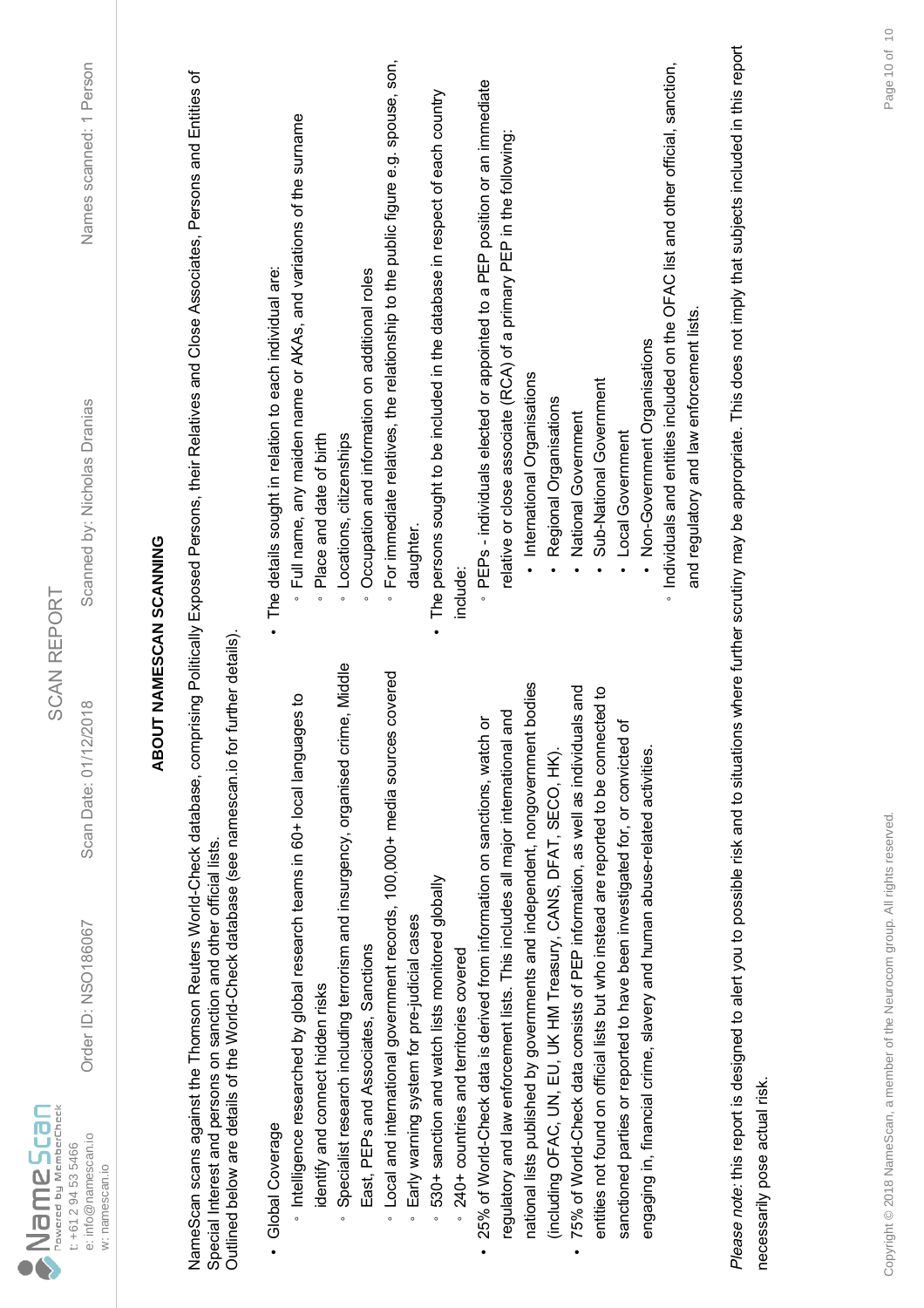

Scan Date: 01/12/2018

Order ID: NSO186068

Order ID: NSO186068 Scan Date: 01/12/2018 Scanned by: Nicholas Dranias Names scanned: 1 Person Scanned by: Nicholas Dranias

Names scanned: 1 Person

| Details Scanne                      |          |            |        |                      |                |                      |                      |
|-------------------------------------|----------|------------|--------|----------------------|----------------|----------------------|----------------------|
| First+Middle Name / Original Script | ast Name | <b>BOD</b> | Gender | Country              | <b>Scan ID</b> | <b>Exact Matches</b> | <b>Close Matches</b> |
|                                     | Shapiro  |            | Vale   | <b>Jnited States</b> | NSP18831       |                      |                      |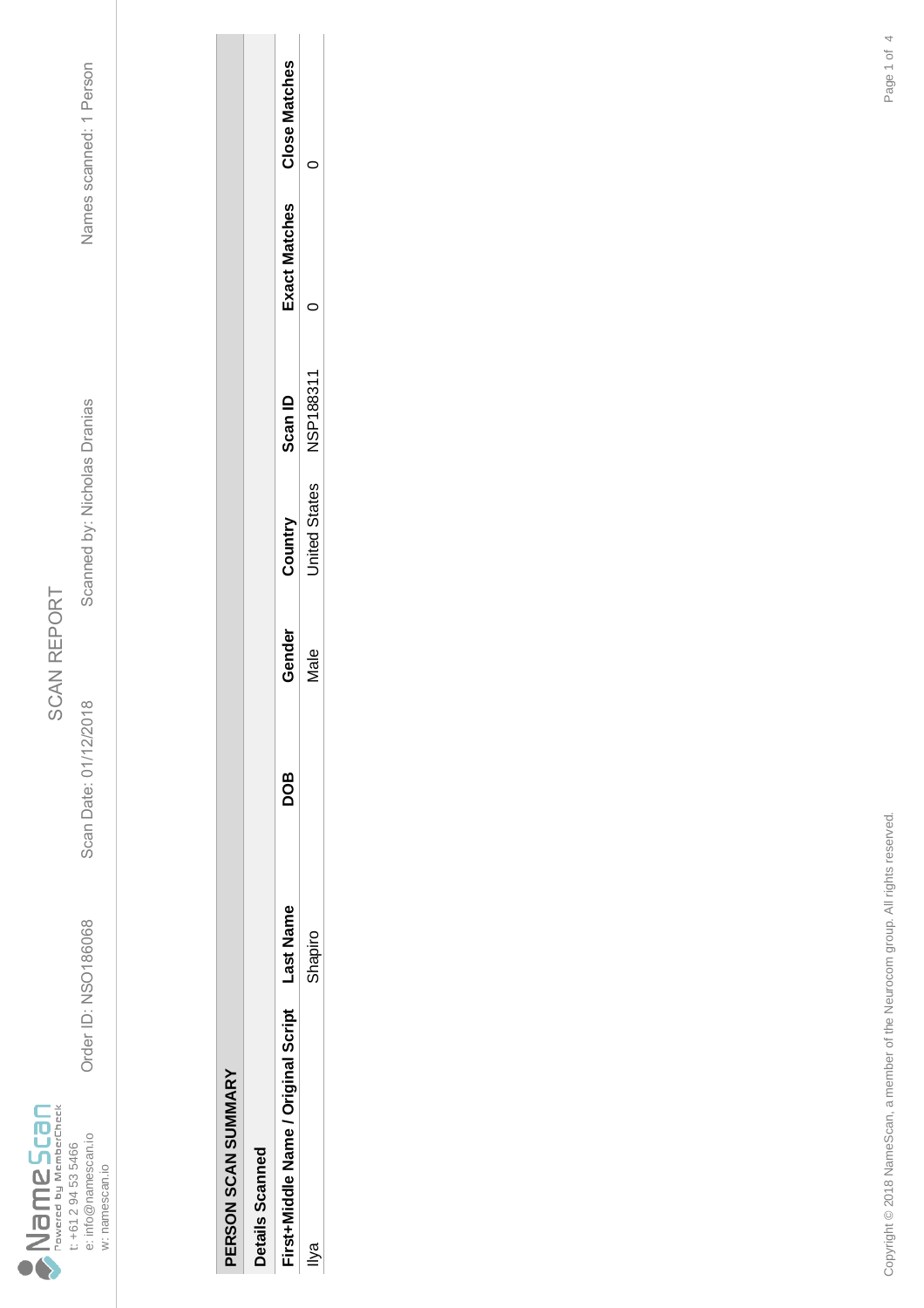

Scan Date: 01/12/2018

Order ID: NSO186068

Scanned by: Nicholas Dranias

Names scanned: 1 Person Order ID: NSO186068 Scan Date: 01/12/2018 Scanned by: Nicholas Dranias Names scanned: 1 Person

| Scan ID          | <b>Scan Date</b> | First+Middle Name / Original Script | ast Nam | Date of Birth | Gender      | Country       | <b>xact Matches</b> |
|------------------|------------------|-------------------------------------|---------|---------------|-------------|---------------|---------------------|
| <b>ISP188311</b> | 01/12/2018 12:57 | $\mathbb{\bar{P}}$                  | hapiro  |               | <b>Aale</b> | Inited States |                     |
|                  |                  |                                     |         |               |             |               |                     |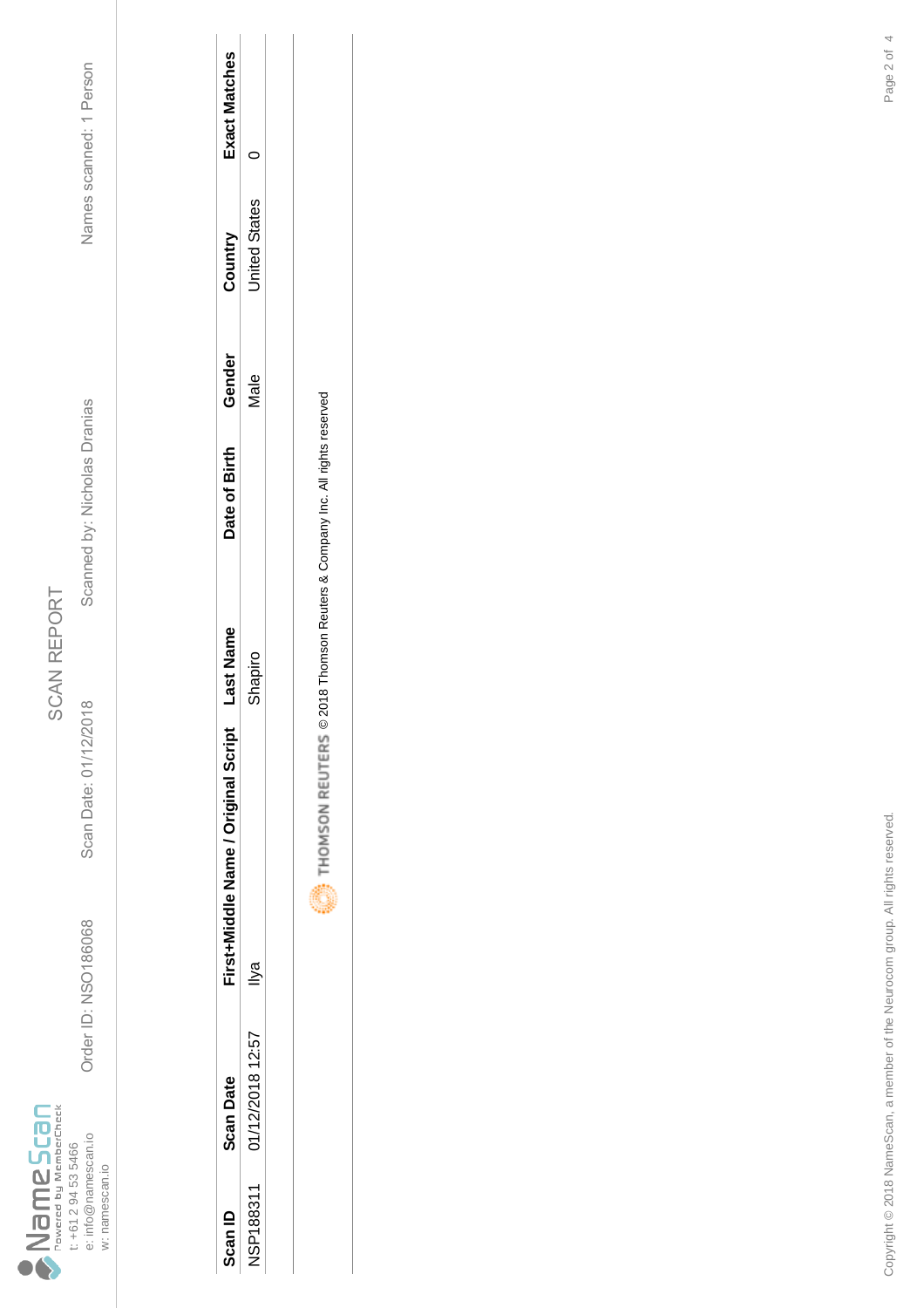

Scan Date: 01/12/2018

Order ID: NSO186068

Order ID: NSO186068 Scan Date: 01/12/2018 Scanned by: Nicholas Dranias Names scanned: 1 Person Scanned by: Nicholas Dranias

Names scanned: 1 Person

| Scan ID          | <b>Scan Date</b> | First+Middle Name / Original Script | ast Name | Date of Birth | Gender | Country       | Close Matches |
|------------------|------------------|-------------------------------------|----------|---------------|--------|---------------|---------------|
| <b>NSP188311</b> | 01/12/2018 12:57 | $\overline{\mathsf{S}}$             | hapiro   |               | Vale   | Inited States |               |
|                  |                  |                                     |          |               |        |               |               |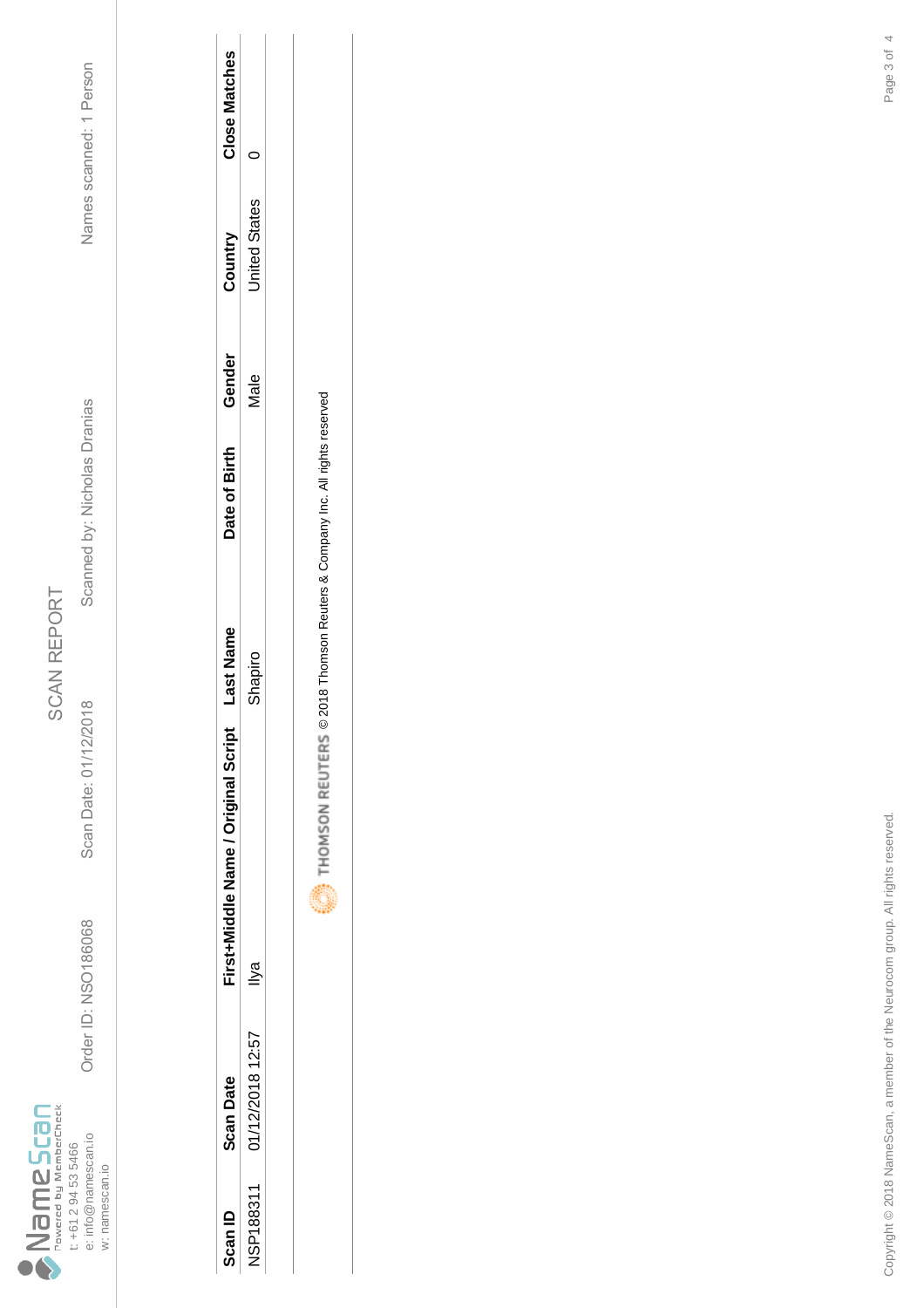| $\sum_{p_{\text{overed by MenberCheck}}}$<br>e: info@namescan.io<br>t: +61 2 94 53 5466<br>w: namescan.io | Order ID: NSO186068                                                         | 2018<br>Scan Date: 01/12/                                                                    | Names scanned: 1 Person<br>Scanned by: Nicholas Dranias<br><b>SCAN REPORT</b>                                                                                                             |  |
|-----------------------------------------------------------------------------------------------------------|-----------------------------------------------------------------------------|----------------------------------------------------------------------------------------------|-------------------------------------------------------------------------------------------------------------------------------------------------------------------------------------------|--|
|                                                                                                           |                                                                             |                                                                                              | <b>ABOUT NAMESCAN SCANNING</b>                                                                                                                                                            |  |
|                                                                                                           | Special Interest and persons on sanction and other official lists.          | Outlined below are details of the World-Check database (see namescan.io for further details) | NameScan scans against the Thomson Reuters World-Check database, comprising Politically Exposed Persons, their Relatives and Close Associates, Persons and Entities of                    |  |
| Global Coverage                                                                                           |                                                                             |                                                                                              | The details sought in relation to each individual are:                                                                                                                                    |  |
|                                                                                                           | htelligence researched by global research teams in 60+ local langua         | ges to                                                                                       | Full name, any maiden name or AKAs, and variations of the surname                                                                                                                         |  |
| identify and connect hidden risks                                                                         |                                                                             | Specialist research including terrorism and insurgency, organised crime, Middle              | Place and date of birth<br>Locations, citizenships<br>$\circ$<br>$\circ$                                                                                                                  |  |
|                                                                                                           | East, PEPs and Associates, Sanctions                                        |                                                                                              | Occupation and information on additional roles<br>$\circ$                                                                                                                                 |  |
| $\circ$                                                                                                   |                                                                             | Local and international government records, 100,000+ media sources covered                   | For immediate relatives, the relationship to the public figure e.g. spouse, son,<br>$\circ$                                                                                               |  |
| $\circ$                                                                                                   | Early warning system for pre-judicial cases                                 |                                                                                              | daughter                                                                                                                                                                                  |  |
| $\circ$                                                                                                   | 530+ sanction and watch lists monitored globally                            |                                                                                              | The persons sought to be included in the database in respect of each country                                                                                                              |  |
|                                                                                                           | 240+ countries and territories covered                                      |                                                                                              | include:                                                                                                                                                                                  |  |
|                                                                                                           | 25% of World-Check data is derived from information on sanctions, watch     | ŏ                                                                                            | PEPs - individuals elected or appointed to a PEP position or an immediate                                                                                                                 |  |
|                                                                                                           | regulatory and law enforcement lists. This includes all major international | and                                                                                          | relative or close associate (RCA) of a primary PEP in the following:                                                                                                                      |  |
|                                                                                                           |                                                                             | national lists published by governments and independent, nongovernment bodies                | · International Organisations                                                                                                                                                             |  |
|                                                                                                           | (including OFAC, UN, EU, UK HM Treasury, CANS, DFAT, SECO, HK).             |                                                                                              | Regional Organisations                                                                                                                                                                    |  |
| $\bullet$                                                                                                 | 75% of World-Check data consists of PEP information, as well as individu    | als and                                                                                      | National Government                                                                                                                                                                       |  |
|                                                                                                           |                                                                             | entities not found on official lists but who instead are reported to be connected to         | Sub-National Government                                                                                                                                                                   |  |
|                                                                                                           | sanctioned parties or reported to have been investigated for, or convicted  | ৳                                                                                            | Local Government                                                                                                                                                                          |  |
|                                                                                                           | engaging in, financial crime, slavery and human abuse-related activities.   |                                                                                              | Non-Government Organisations                                                                                                                                                              |  |
|                                                                                                           |                                                                             |                                                                                              | · Individuals and entities included on the OFAC list and other official, sanction,                                                                                                        |  |
|                                                                                                           |                                                                             |                                                                                              | and regulatory and law enforcement lists.                                                                                                                                                 |  |
|                                                                                                           |                                                                             |                                                                                              | Please note: this report is designed to alert you to possible risk and to situations where further scrutiny may be appropriate. This does not imply that subjects included in this report |  |
| necessarily pose actual risk.                                                                             |                                                                             |                                                                                              |                                                                                                                                                                                           |  |
|                                                                                                           |                                                                             |                                                                                              |                                                                                                                                                                                           |  |
|                                                                                                           |                                                                             |                                                                                              |                                                                                                                                                                                           |  |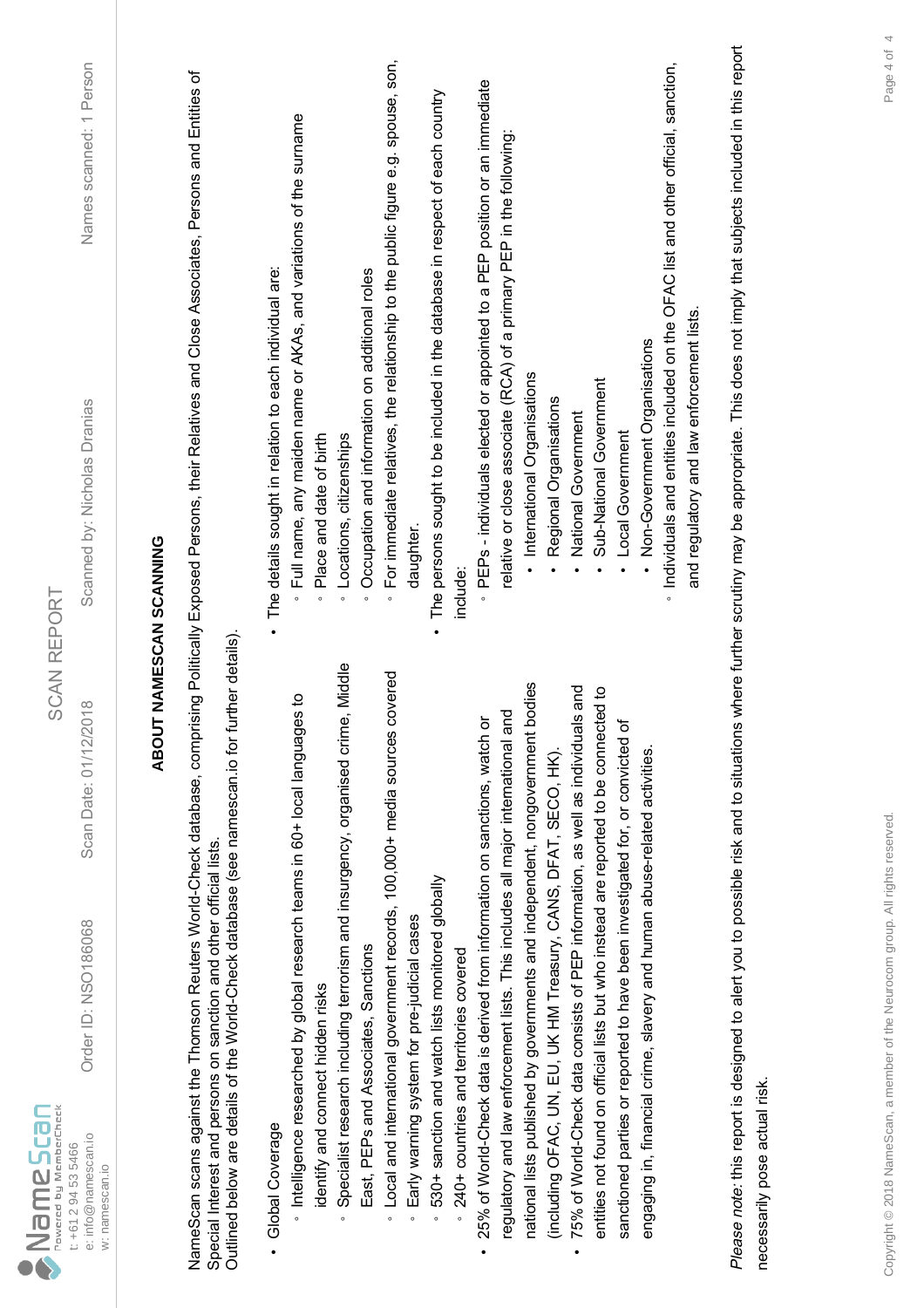

Scan Date: 02/12/2018

Order ID: NSO186074

Order ID: NSO186074 Scan Date: 02/12/2018 Scanned by: Nicholas Dranias Names scanned: 1 Person Scanned by: Nicholas Dranias

Names scanned: 1 Person

| <b>Details Scanned</b>              |          |            |        |         |                  |                      |                      |
|-------------------------------------|----------|------------|--------|---------|------------------|----------------------|----------------------|
| First+Middle Name / Original Script | ast Name | <b>BOD</b> | Gender | Country | Scan ID          | <b>Exact Matches</b> | <b>Close Matches</b> |
| Gerhard                             | Sperker  |            | Vlale  | Germany | <b>ISP188317</b> |                      |                      |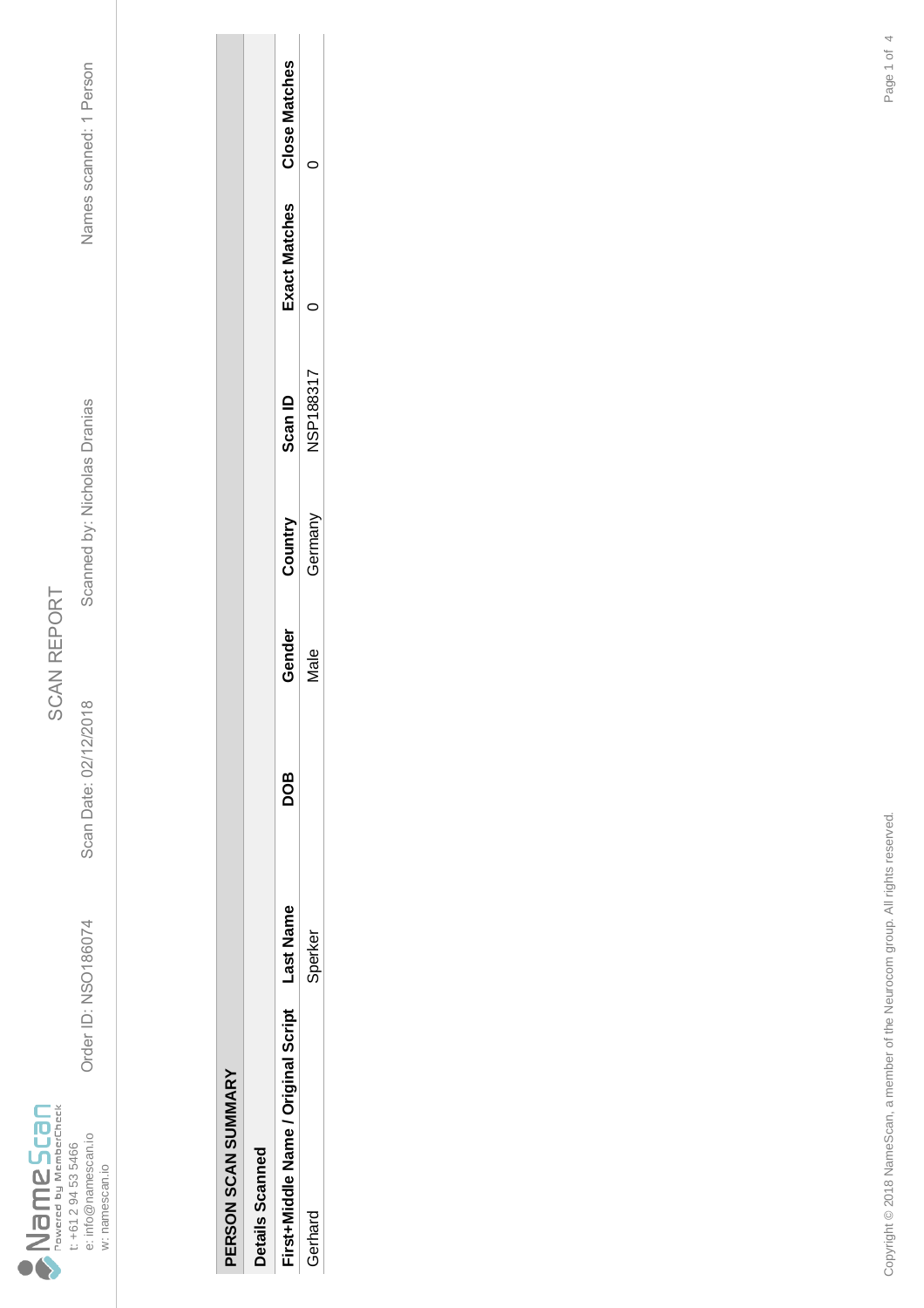

Scan Date: 02/12/2018

Order ID: NSO186074

Order ID: NSO186074 Scan Date: 02/12/2018 Scanned by: Nicholas Dranias Names scanned: 1 Person Scanned by: Nicholas Dranias

Names scanned: 1 Person

| Scan ID          | Scan Date       | First+Middle Name / Original Script | ast Name | Date of Birth | Gender | Country | <b>Exact Matches</b> |
|------------------|-----------------|-------------------------------------|----------|---------------|--------|---------|----------------------|
| <b>NSP188317</b> | 02/12/2018 1:35 | Gerhard                             | perker   |               | Vale   | German  |                      |
|                  |                 |                                     |          |               |        |         |                      |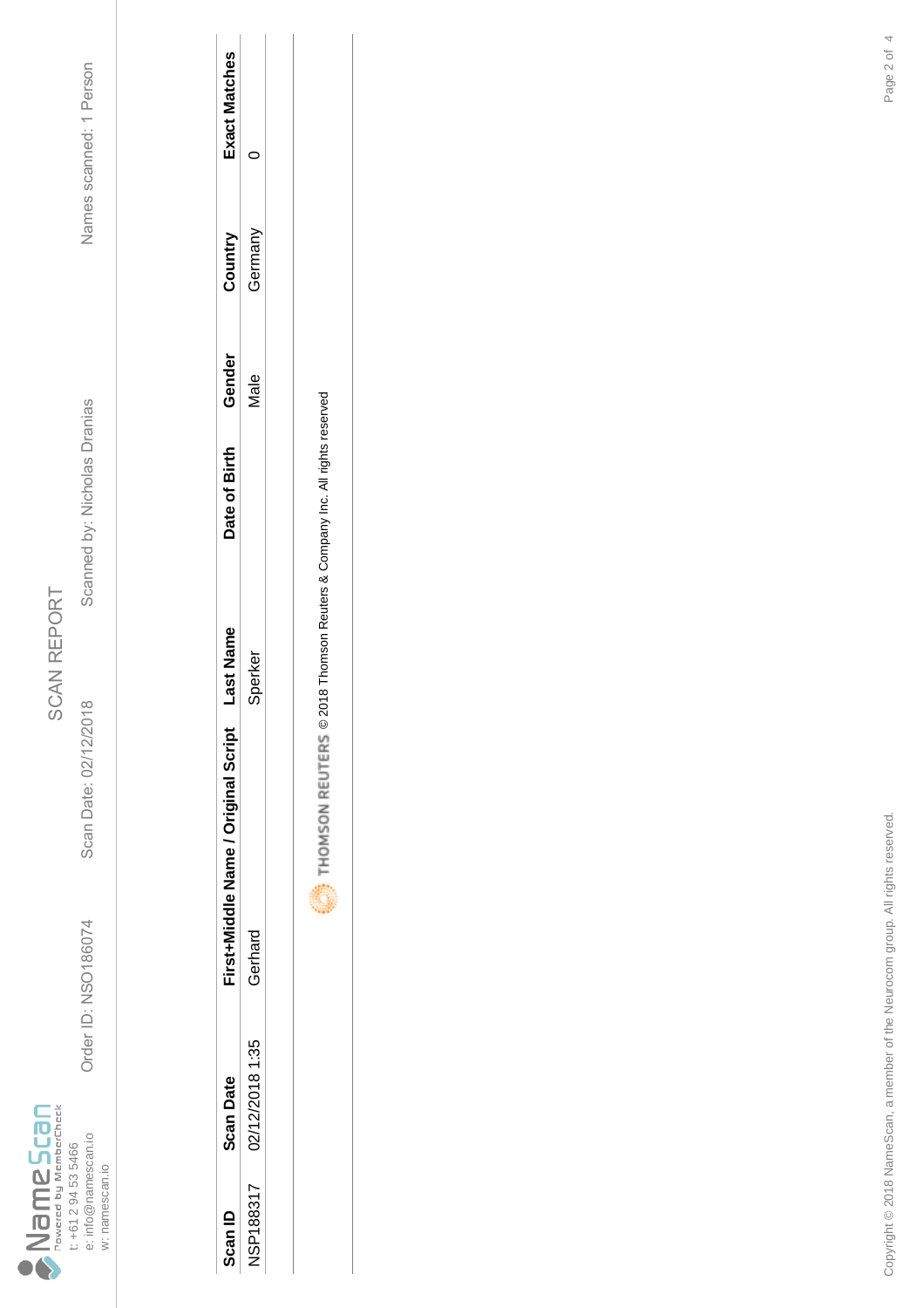

Scan Date: 02/12/2018

Order ID: NSO186074

Order ID: NSO186074 Scan Date: 02/12/2018 Scanned by: Nicholas Dranias Names scanned: 1 Person Scanned by: Nicholas Dranias

Names scanned: 1 Person

| <b>Scan ID</b>  | <b>Scan Date</b> | First+Middle Name / Original Script | ast Name       | Date of Birth | Gender      | Country | <b>Close Matches</b> |
|-----------------|------------------|-------------------------------------|----------------|---------------|-------------|---------|----------------------|
| <b>JSP18831</b> | 02/12/2018 1:35  | Gerhard                             | <b>Sperker</b> |               | <b>Vale</b> | Grman   |                      |
|                 |                  |                                     |                |               |             |         |                      |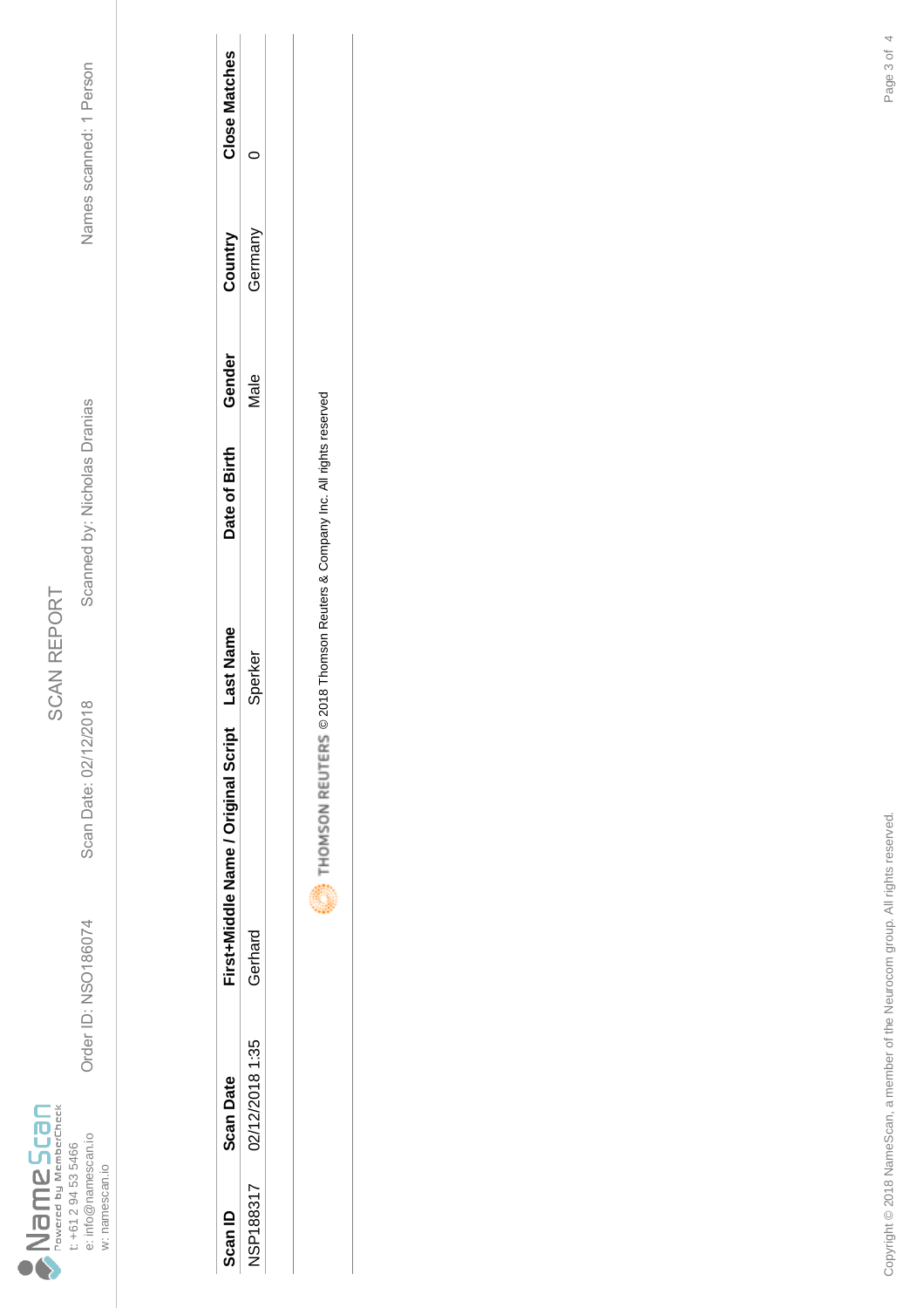| $\sum_{\text{Power by MemberCheck}}$<br>e: info@namescan.io<br>t: +61 2 94 53 5466 | Order ID: NSO186074                                                                                                                               | 2018<br>Scan Date: 02/12/                                                            | Names scanned: 1 Person<br>Scanned by: Nicholas Dranias<br><b>SCAN REPORT</b>                                                                                                             |  |
|------------------------------------------------------------------------------------|---------------------------------------------------------------------------------------------------------------------------------------------------|--------------------------------------------------------------------------------------|-------------------------------------------------------------------------------------------------------------------------------------------------------------------------------------------|--|
| w: namescan.io                                                                     |                                                                                                                                                   |                                                                                      |                                                                                                                                                                                           |  |
|                                                                                    |                                                                                                                                                   |                                                                                      | ABOUT NAMESCAN SCANNING                                                                                                                                                                   |  |
|                                                                                    | Outlined below are details of the World-Check database (see namescan.io for<br>Special Interest and persons on sanction and other official lists. | further details)                                                                     | NameScan scans against the Thomson Reuters World-Check database, comprising Politically Exposed Persons, their Relatives and Close Associates, Persons and Entities of                    |  |
| Global Coverage                                                                    |                                                                                                                                                   |                                                                                      | The details sought in relation to each individual are:                                                                                                                                    |  |
| identify and connect hidden risks                                                  | htelligence researched by global research teams in 60+ local langua                                                                               | ges to                                                                               | Full name, any maiden name or AKAs, and variations of the surname<br>Place and date of birth<br>$\circ$                                                                                   |  |
|                                                                                    |                                                                                                                                                   | Specialist research including terrorism and insurgency, organised crime, Middle      | Locations, citizenships<br>$\circ$                                                                                                                                                        |  |
|                                                                                    | East, PEPs and Associates, Sanctions                                                                                                              |                                                                                      | Occupation and information on additional roles<br>$\circ$                                                                                                                                 |  |
| $\circ$                                                                            |                                                                                                                                                   | Local and international government records, 100,000+ media sources covered           | For immediate relatives, the relationship to the public figure e.g. spouse, son,<br>$\circ$                                                                                               |  |
| $\circ$                                                                            | Early warning system for pre-judicial cases                                                                                                       |                                                                                      | daughter                                                                                                                                                                                  |  |
| $\circ$                                                                            | 530+ sanction and watch lists monitored globally                                                                                                  |                                                                                      | The persons sought to be included in the database in respect of each country                                                                                                              |  |
|                                                                                    | 240+ countries and territories covered                                                                                                            |                                                                                      | include:                                                                                                                                                                                  |  |
|                                                                                    | 25% of World-Check data is derived from information on sanctions, watch                                                                           | ŏ                                                                                    | PEPs - individuals elected or appointed to a PEP position or an immediate                                                                                                                 |  |
|                                                                                    | regulatory and law enforcement lists. This includes all major international                                                                       | and                                                                                  | relative or close associate (RCA) of a primary PEP in the following:                                                                                                                      |  |
|                                                                                    |                                                                                                                                                   | national lists published by governments and independent, nongovernment bodies        | International Organisations                                                                                                                                                               |  |
|                                                                                    | (including OFAC, UN, EU, UK HM Treasury, CANS, DFAT, SECO, HK).                                                                                   |                                                                                      | Regional Organisations                                                                                                                                                                    |  |
| $\bullet$                                                                          | 75% of World-Check data consists of PEP information, as well as individu                                                                          | als and                                                                              | National Government                                                                                                                                                                       |  |
|                                                                                    |                                                                                                                                                   | entities not found on official lists but who instead are reported to be connected to | Sub-National Government                                                                                                                                                                   |  |
|                                                                                    | sanctioned parties or reported to have been investigated for, or convicted                                                                        | ৳                                                                                    | Local Government                                                                                                                                                                          |  |
|                                                                                    | engaging in, financial crime, slavery and human abuse-related activities.                                                                         |                                                                                      | Non-Government Organisations                                                                                                                                                              |  |
|                                                                                    |                                                                                                                                                   |                                                                                      | · Individuals and entities included on the OFAC list and other official, sanction,                                                                                                        |  |
|                                                                                    |                                                                                                                                                   |                                                                                      | and regulatory and law enforcement lists.                                                                                                                                                 |  |
|                                                                                    |                                                                                                                                                   |                                                                                      | Please note: this report is designed to alert you to possible risk and to situations where further scrutiny may be appropriate. This does not imply that subjects included in this report |  |
| necessarily pose actual risk.                                                      |                                                                                                                                                   |                                                                                      |                                                                                                                                                                                           |  |
|                                                                                    |                                                                                                                                                   |                                                                                      |                                                                                                                                                                                           |  |
|                                                                                    |                                                                                                                                                   |                                                                                      |                                                                                                                                                                                           |  |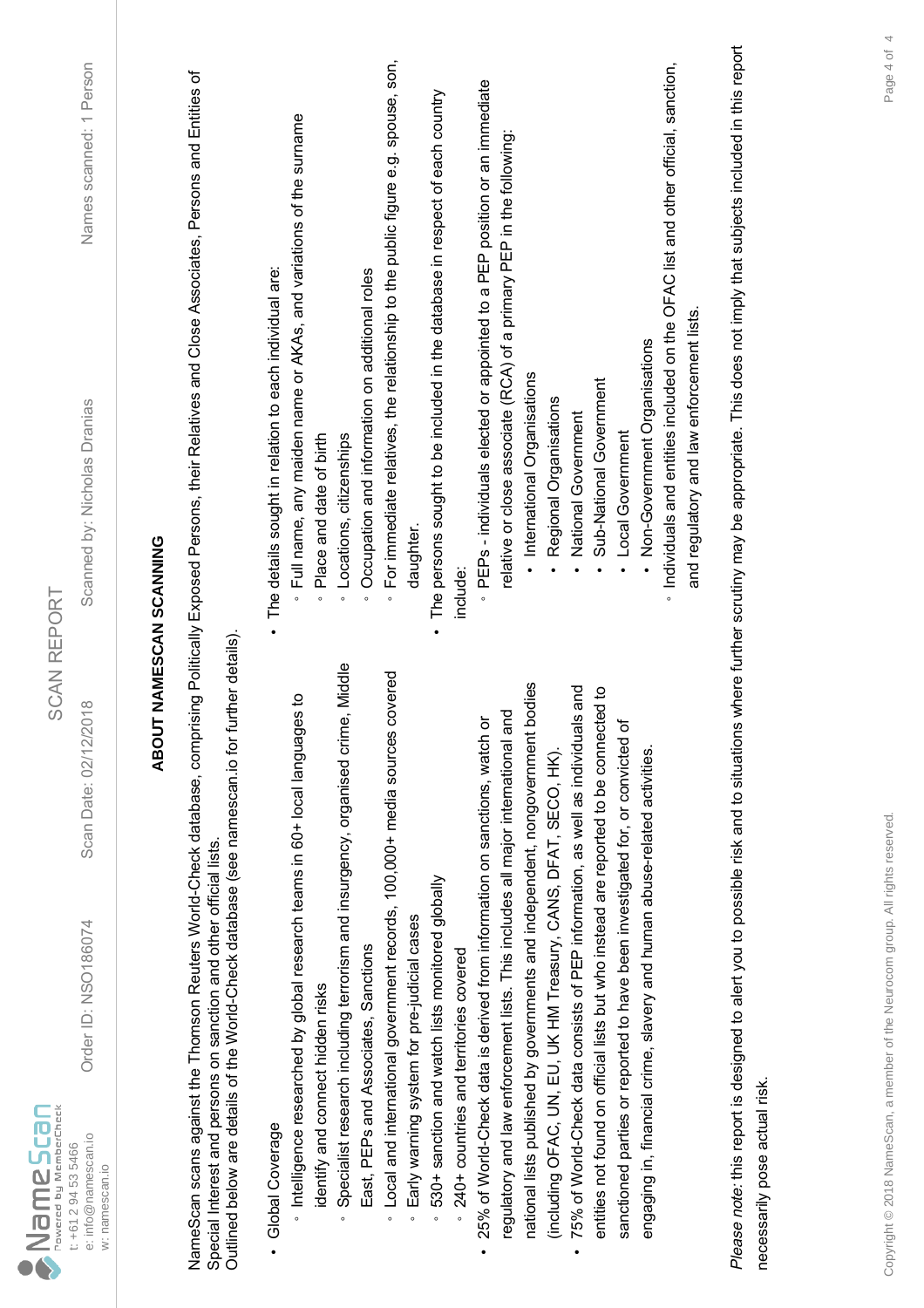

Scan Date: 01/12/2018

Order ID: NSO186070

Order ID: NSO186070 Scan Date: 01/12/2018 Scanned by: Nicholas Dranias Names scanned: 1 Person Scanned by: Nicholas Dranias

Names scanned: 1 Person

| í<br>į |
|--------|
|        |
|        |
|        |
| ì      |
|        |
|        |
|        |
|        |
|        |
|        |
|        |

| etails Scanned                     |         |            |        |           |                  |               |               |
|------------------------------------|---------|------------|--------|-----------|------------------|---------------|---------------|
| irst+Middle Name / Original Script | ast Nam | <b>aoc</b> | Gender | Country   | Scan ID          | Exact Matches | Close Matches |
| Pedro<br>$\frac{1}{2}$             | varez   |            | vlale  | suatemala | <b>VSP188313</b> |               |               |
|                                    |         |            |        |           |                  |               |               |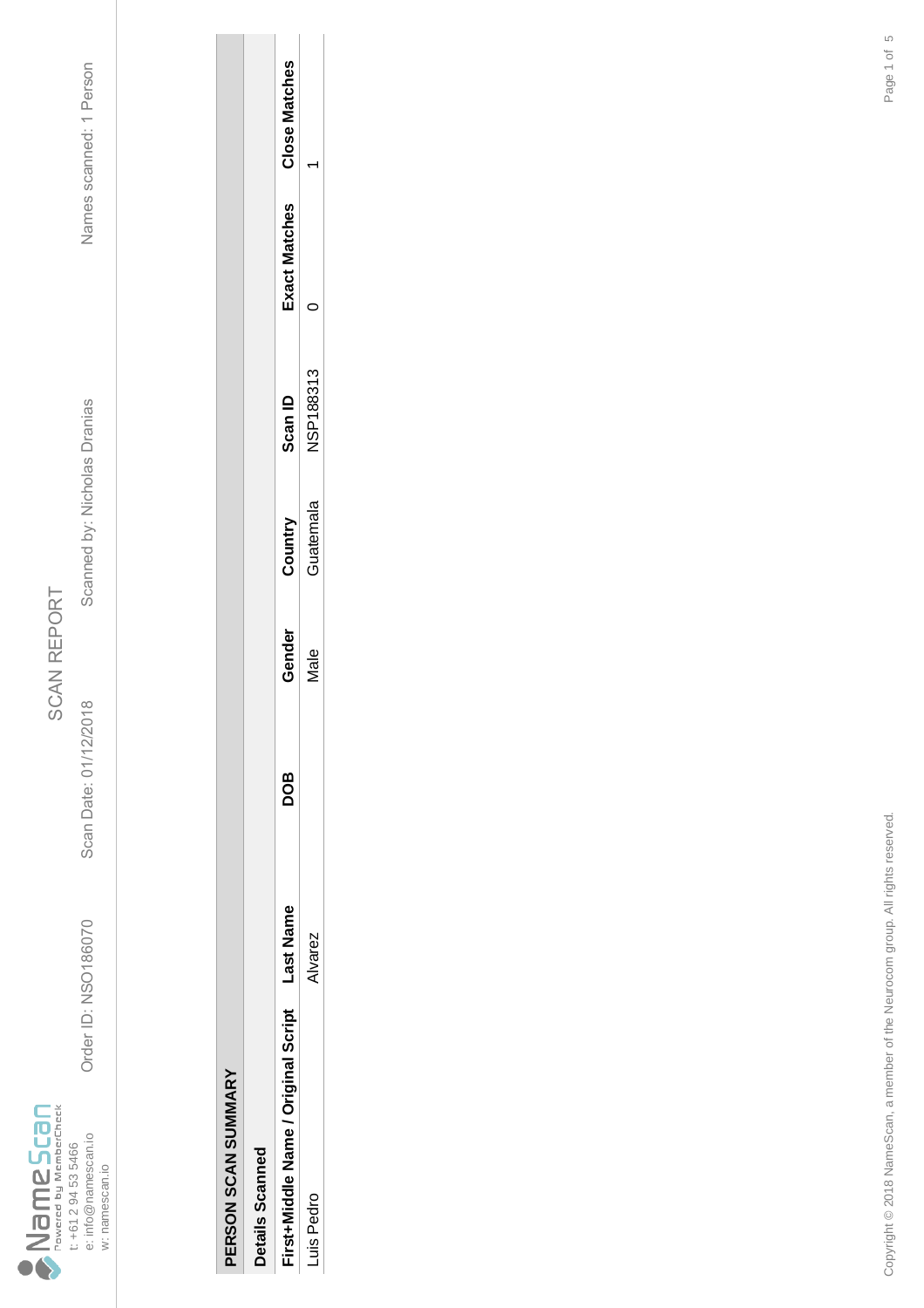

Scan Date: 01/12/2018

Order ID: NSO186070

Order ID: NSO186070 Scan Date: 01/12/2018 Scanned by: Nicholas Dranias Names scanned: 1 Person Scanned by: Nicholas Dranias

Names scanned: 1 Person

| Scan ID   | <b>Scan Date</b> | First+Middle Name / Original Script | ast Name     | Date of Birth | Gender      | Country   | xact Matches |
|-----------|------------------|-------------------------------------|--------------|---------------|-------------|-----------|--------------|
| NSP188313 | 01/12/2018 12:59 | Luis Pedro                          | <b>Varez</b> |               | <b>Jale</b> | Guatemala |              |
|           |                  |                                     |              |               |             |           |              |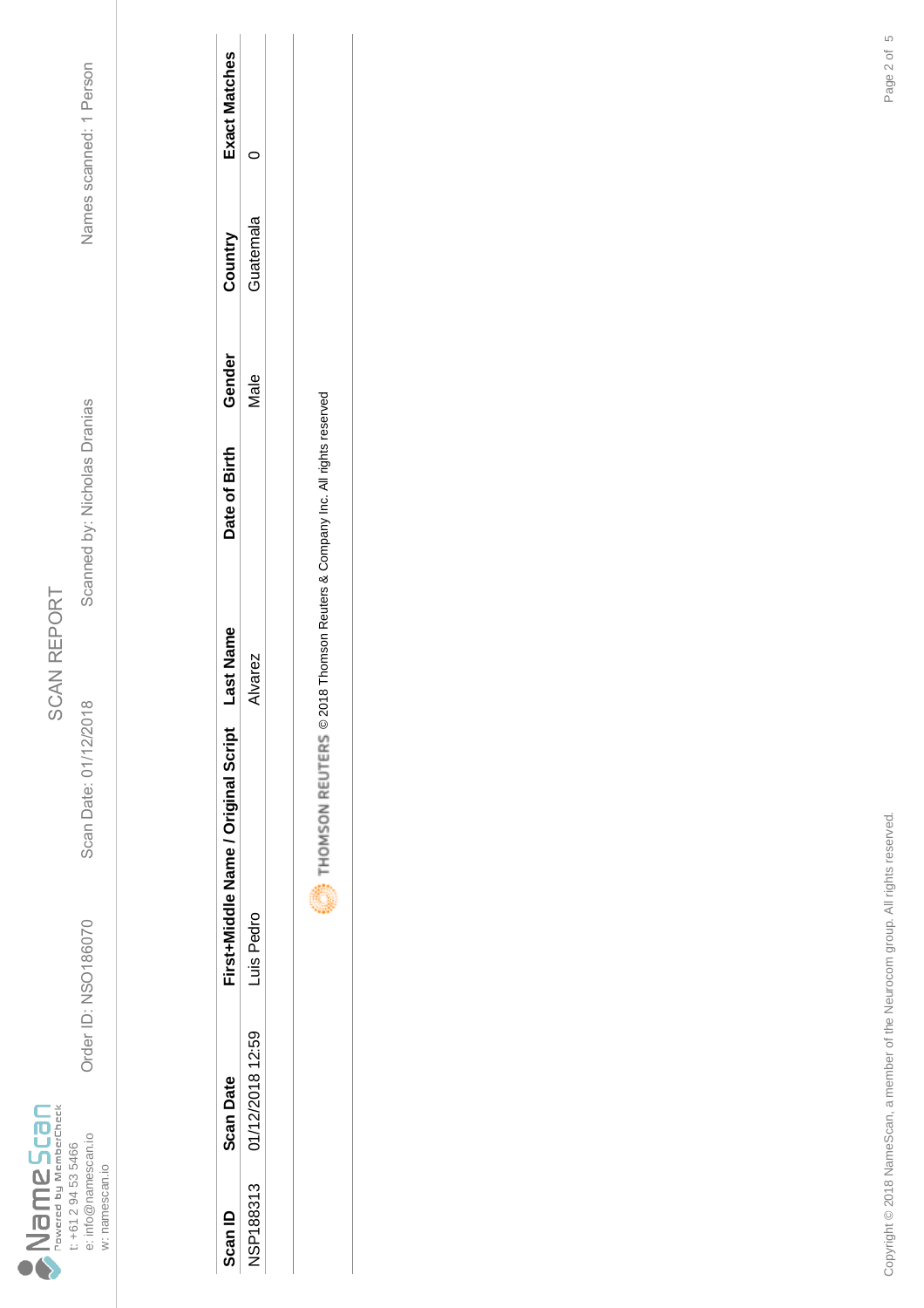|                                   |                     | Order ID: NSO186070 |                |  |
|-----------------------------------|---------------------|---------------------|----------------|--|
| Powered by MemberCheck<br>ameScan | t: +61 2 94 53 5466 | e: info@namescan.io | w: namescan.io |  |

Scan Date: 01/12/2018

Scanned by: Nicholas Dranias

Names scanned: 1 Person Order ID: NSO186070 Scan Date: 01/12/2018 Scanned by: Nicholas Dranias Names scanned: 1 Person

| Scan ID             | <b>Scan Date</b> |            | First+Middle Name / Original Script                    | <b>Last Name</b>  | Date of Birth   | Gender  | Country       | <b>Close Matches</b> |
|---------------------|------------------|------------|--------------------------------------------------------|-------------------|-----------------|---------|---------------|----------------------|
| NSP188313           | 01/12/2018 12:59 | Luis Pedro |                                                        | Alvarez           |                 | Male    | Guatemala     | ᠇                    |
|                     |                  |            |                                                        |                   |                 |         |               |                      |
| Close Match 1 of 1  |                  | Category   |                                                        | First+Middle Name | Last Name       |         | Date of Birth |                      |
|                     |                  | <b>PEP</b> | Luis Pedro                                             |                   | ALVAREZ MORALES |         | 21 Dec 1974   |                      |
| General Information |                  |            |                                                        |                   |                 |         |               |                      |
| Categories          |                  |            | Politically Exposed Person (PEP) - National Government |                   |                 |         |               |                      |
| Subcategory         |                  |            | POLITICAL INDIVIDUAL                                   |                   |                 |         |               |                      |
| Gender              |                  |            | Male                                                   |                   |                 |         |               |                      |
| First+Middle Name   |                  |            | Luis Pedro                                             |                   |                 |         |               |                      |
| <b>Last Name</b>    |                  |            | ALVAREZ MORALES                                        |                   |                 |         |               |                      |
| Position            |                  |            | Member of Legislature                                  |                   |                 |         |               |                      |
| Date of Birth       |                  |            | 21 Dec 1974                                            |                   |                 |         |               |                      |
| Primary Location    |                  |            | Guatemala City, GUATEMALA                              |                   |                 |         |               |                      |
| <b>Enter Date</b>   |                  |            | 19-Jan-2012                                            |                   |                 |         |               |                      |
| Last Reviewed       |                  |            | 15-Aug-2017                                            |                   |                 |         |               |                      |
| Also Known As       |                  |            |                                                        |                   |                 |         |               |                      |
| First+Middle Name   |                  |            |                                                        | Last Name         |                 |         |               |                      |
| Luis Pedro          |                  |            |                                                        | ÁLVAREZ           |                 |         |               |                      |
| Luis Pedro          |                  |            |                                                        | ÁLVAREZ MORALES   |                 |         |               |                      |
| Locations           |                  |            |                                                        |                   |                 |         |               |                      |
| Country             |                  |            | Δit)                                                   |                   |                 | Address |               |                      |
| GUATEMALA           |                  |            | Guatemala City                                         |                   |                 |         |               |                      |
| Important Dates     |                  |            |                                                        |                   |                 |         |               |                      |
| Type                |                  |            |                                                        | Date              |                 |         |               |                      |
| Date of Birth       |                  |            |                                                        | 21 Dec 1974       |                 |         |               |                      |
| Countries           |                  |            |                                                        |                   |                 |         |               |                      |
| Type                |                  |            |                                                        | Country           |                 |         |               |                      |
|                     |                  |            |                                                        |                   |                 |         |               |                      |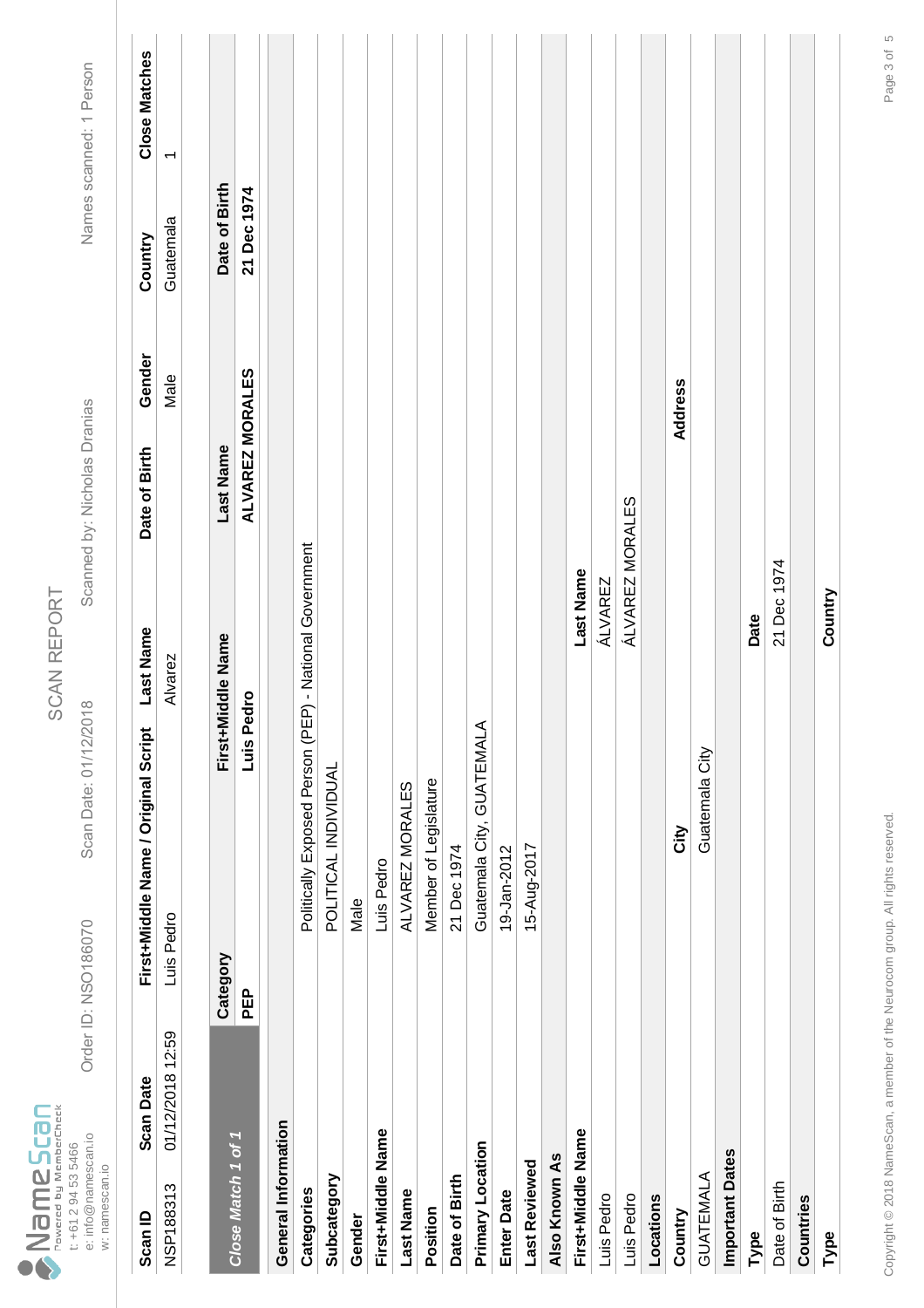|                                          |                     | Order ID: NSO186070 |                |
|------------------------------------------|---------------------|---------------------|----------------|
| Powered by MemberCheck<br>Scan<br>i<br>E | t: +61 2 94 53 5466 | e: info@namescan.io | w: namescan.io |

Scan Date: 01/12/2018

Scanned by: Nicholas Dranias

Names scanned: 1 Person Order ID: NSO186070 Scan Date: 01/12/2018 Scanned by: Nicholas Dranias Names scanned: 1 Person

| 21 Dec 1974<br><b>ALVAREZ MORALES</b><br>GUATEMALA<br>Pedro<br>-uis F<br>요<br>교<br>ose Match 1 of 1<br>Citizenship | Category | First+Middle Name | Last Name | Date of Birth |
|--------------------------------------------------------------------------------------------------------------------|----------|-------------------|-----------|---------------|
|                                                                                                                    |          |                   |           |               |
|                                                                                                                    |          |                   |           |               |
|                                                                                                                    |          |                   |           |               |

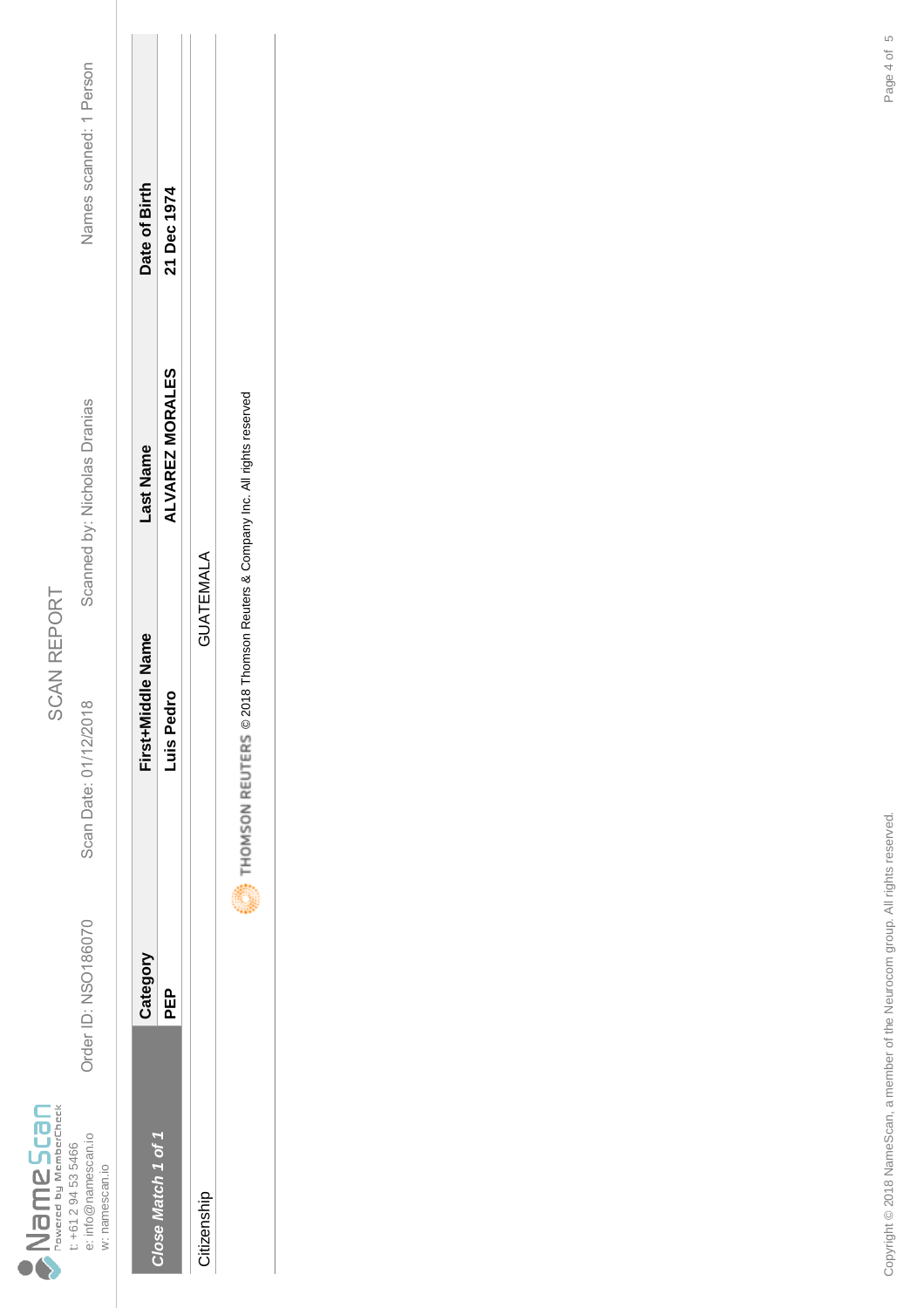| $\sum_{\text{Powered by MemberCheck}}$<br>e: info@namescan.io<br>t: +61 2 94 53 5466<br>w: namescan.io | Order ID: NSO186070                                                                                                                               | 2018<br>Scan Date: 01/12/                                                            | Names scanned: 1 Person<br>Scanned by: Nicholas Dranias<br><b>SCAN REPORT</b>                                                                                                             |
|--------------------------------------------------------------------------------------------------------|---------------------------------------------------------------------------------------------------------------------------------------------------|--------------------------------------------------------------------------------------|-------------------------------------------------------------------------------------------------------------------------------------------------------------------------------------------|
|                                                                                                        |                                                                                                                                                   |                                                                                      | ABOUT NAMESCAN SCANNING                                                                                                                                                                   |
|                                                                                                        | Outlined below are details of the World-Check database (see namescan.io for<br>Special Interest and persons on sanction and other official lists. | further details)                                                                     | NameScan scans against the Thomson Reuters World-Check database, comprising Politically Exposed Persons, their Relatives and Close Associates, Persons and Entities of                    |
| Global Coverage                                                                                        |                                                                                                                                                   |                                                                                      | The details sought in relation to each individual are:                                                                                                                                    |
| identify and connect hidden risks                                                                      | htelligence researched by global research teams in 60+ local langua                                                                               | ges to                                                                               | Full name, any maiden name or AKAs, and variations of the surname<br>Place and date of birth<br>$\circ$<br>$\circ$                                                                        |
|                                                                                                        |                                                                                                                                                   | Specialist research including terrorism and insurgency, organised crime, Middle      | Locations, citizenships<br>$\circ$                                                                                                                                                        |
|                                                                                                        | East, PEPs and Associates, Sanctions                                                                                                              |                                                                                      | Occupation and information on additional roles<br>$\circ$                                                                                                                                 |
|                                                                                                        |                                                                                                                                                   | Local and international government records, 100,000+ media sources covered           | For immediate relatives, the relationship to the public figure e.g. spouse, son,<br>$\circ$                                                                                               |
| $\circ$                                                                                                | Early warning system for pre-judicial cases                                                                                                       |                                                                                      | daughter                                                                                                                                                                                  |
| $\circ$                                                                                                | 530+ sanction and watch lists monitored globally                                                                                                  |                                                                                      | The persons sought to be included in the database in respect of each country                                                                                                              |
|                                                                                                        | 240+ countries and territories covered                                                                                                            |                                                                                      | include:                                                                                                                                                                                  |
|                                                                                                        | 25% of World-Check data is derived from information on sanctions, watch                                                                           | ŏ                                                                                    | PEPs - individuals elected or appointed to a PEP position or an immediate                                                                                                                 |
|                                                                                                        | regulatory and law enforcement lists. This includes all major international                                                                       | and                                                                                  | relative or close associate (RCA) of a primary PEP in the following:                                                                                                                      |
|                                                                                                        |                                                                                                                                                   | national lists published by governments and independent, nongovernment bodies        | International Organisations                                                                                                                                                               |
|                                                                                                        | (induding OFAC, UN, EU, UK HM Treasury, CANS, DFAT, SECO, HK).                                                                                    |                                                                                      | Regional Organisations                                                                                                                                                                    |
|                                                                                                        | 75% of World-Check data consists of PEP information, as well as individu                                                                          | lals and                                                                             | National Government                                                                                                                                                                       |
|                                                                                                        |                                                                                                                                                   | entities not found on official lists but who instead are reported to be connected to | Sub-National Government                                                                                                                                                                   |
|                                                                                                        | sanctioned parties or reported to have been investigated for, or convicted                                                                        | 'ত                                                                                   | Local Government                                                                                                                                                                          |
|                                                                                                        | engaging in, financial crime, slavery and human abuse-related activities.                                                                         |                                                                                      | Non-Government Organisations                                                                                                                                                              |
|                                                                                                        |                                                                                                                                                   |                                                                                      | · Individuals and entities included on the OFAC list and other official, sanction,                                                                                                        |
|                                                                                                        |                                                                                                                                                   |                                                                                      | and regulatory and law enforcement lists.                                                                                                                                                 |
|                                                                                                        |                                                                                                                                                   |                                                                                      | Please note: this report is designed to alert you to possible risk and to situations where further scrutiny may be appropriate. This does not imply that subjects included in this report |
| necessarily pose actual risk.                                                                          |                                                                                                                                                   |                                                                                      |                                                                                                                                                                                           |
|                                                                                                        |                                                                                                                                                   |                                                                                      |                                                                                                                                                                                           |
|                                                                                                        |                                                                                                                                                   |                                                                                      |                                                                                                                                                                                           |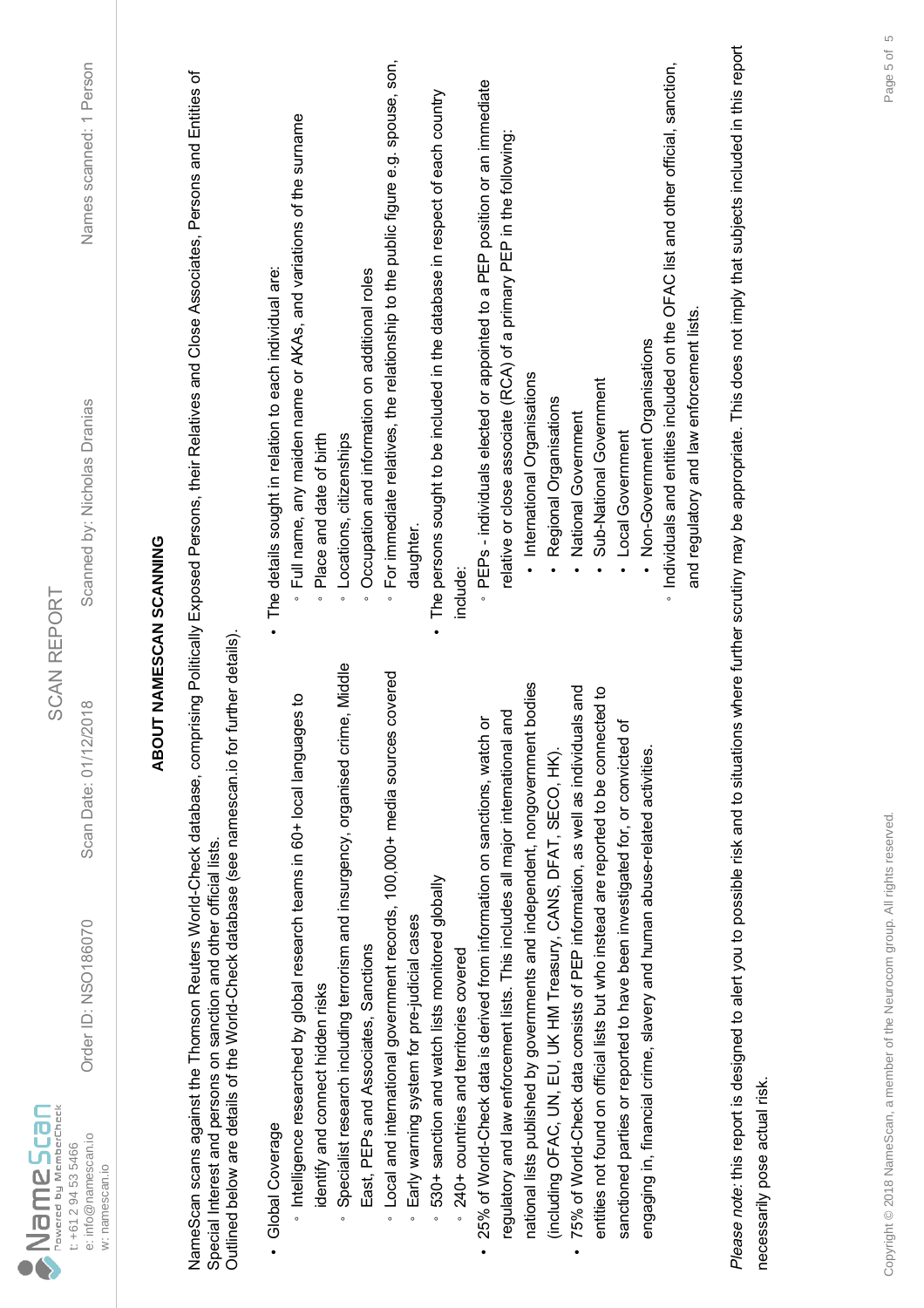

Order ID: NSO186071 Scan Date: 01/12/2018 Scanned by: Nicholas Dranias Names scanned: 1 Person Scanned by: Nicholas Dranias

Scan Date: 01/12/2018

Order ID: NSO186071

Names scanned: 1 Person

| <b>Netails Scanned</b>             |          |     |        |          |           |                      |                      |
|------------------------------------|----------|-----|--------|----------|-----------|----------------------|----------------------|
| irst+Middle Name / Original Script | ast Name | 8OQ | Gender | Country  | Scan ID   | <b>Exact Matches</b> | <b>Close Matches</b> |
| Gerardo                            | nleu     |     | /ale   | uatemala | NSP188314 |                      |                      |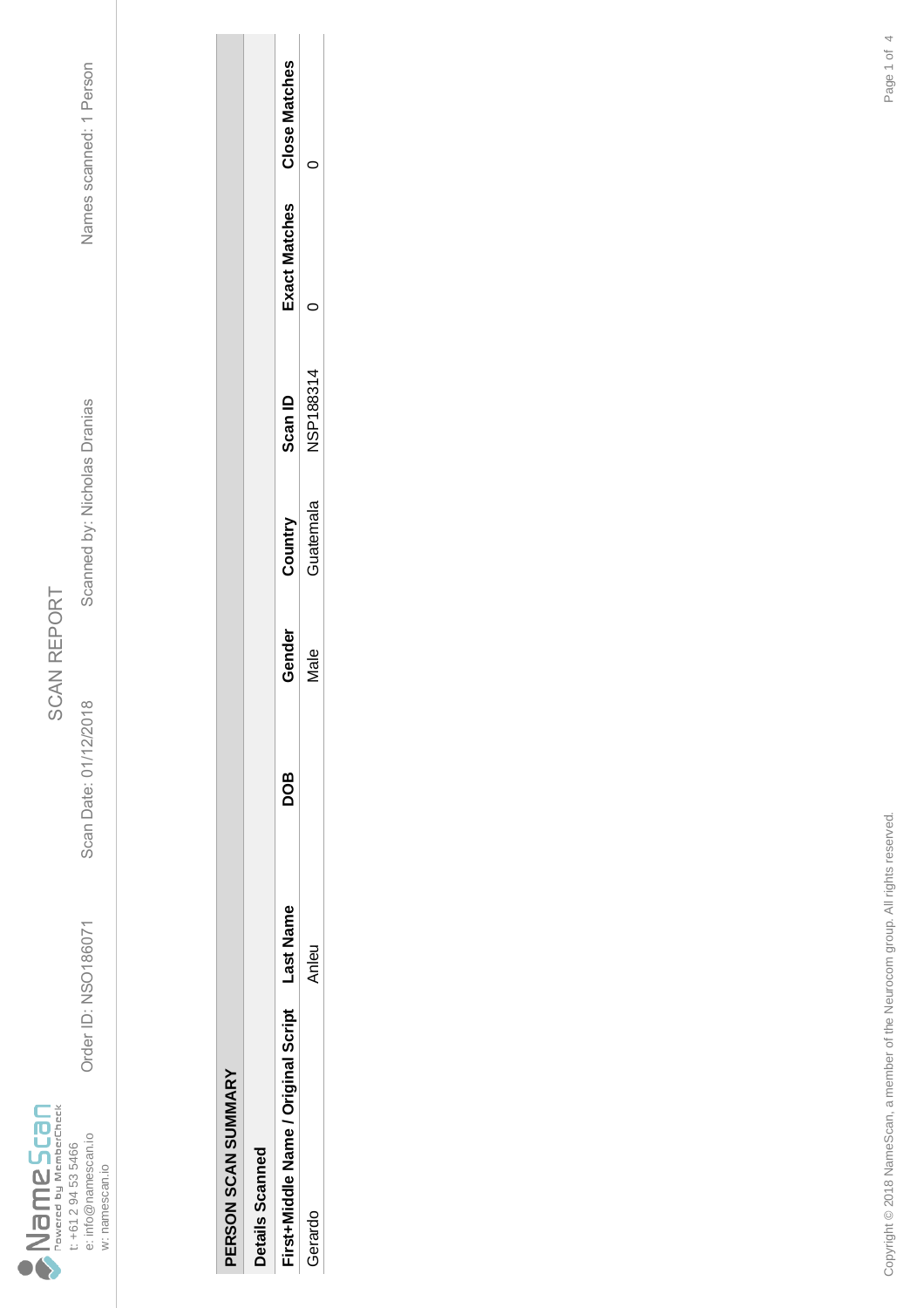

Scan Date: 01/12/2018

Order ID: NSO186071

Order ID: NSO186071 Scan Date: 01/12/2018 Scanned by: Nicholas Dranias Names scanned: 1 Person Scanned by: Nicholas Dranias

Names scanned: 1 Person

| Scan ID          | <b>Scan Date</b> | First+Middle Name / Original Script | ù | Date of Birth | Gende. | ountry   | <b>Vact Matches</b> |
|------------------|------------------|-------------------------------------|---|---------------|--------|----------|---------------------|
| <b>NSP188314</b> | 01/12/2018 12:59 | Gerardo                             |   |               | į      | juatemal |                     |
|                  |                  |                                     |   |               |        |          |                     |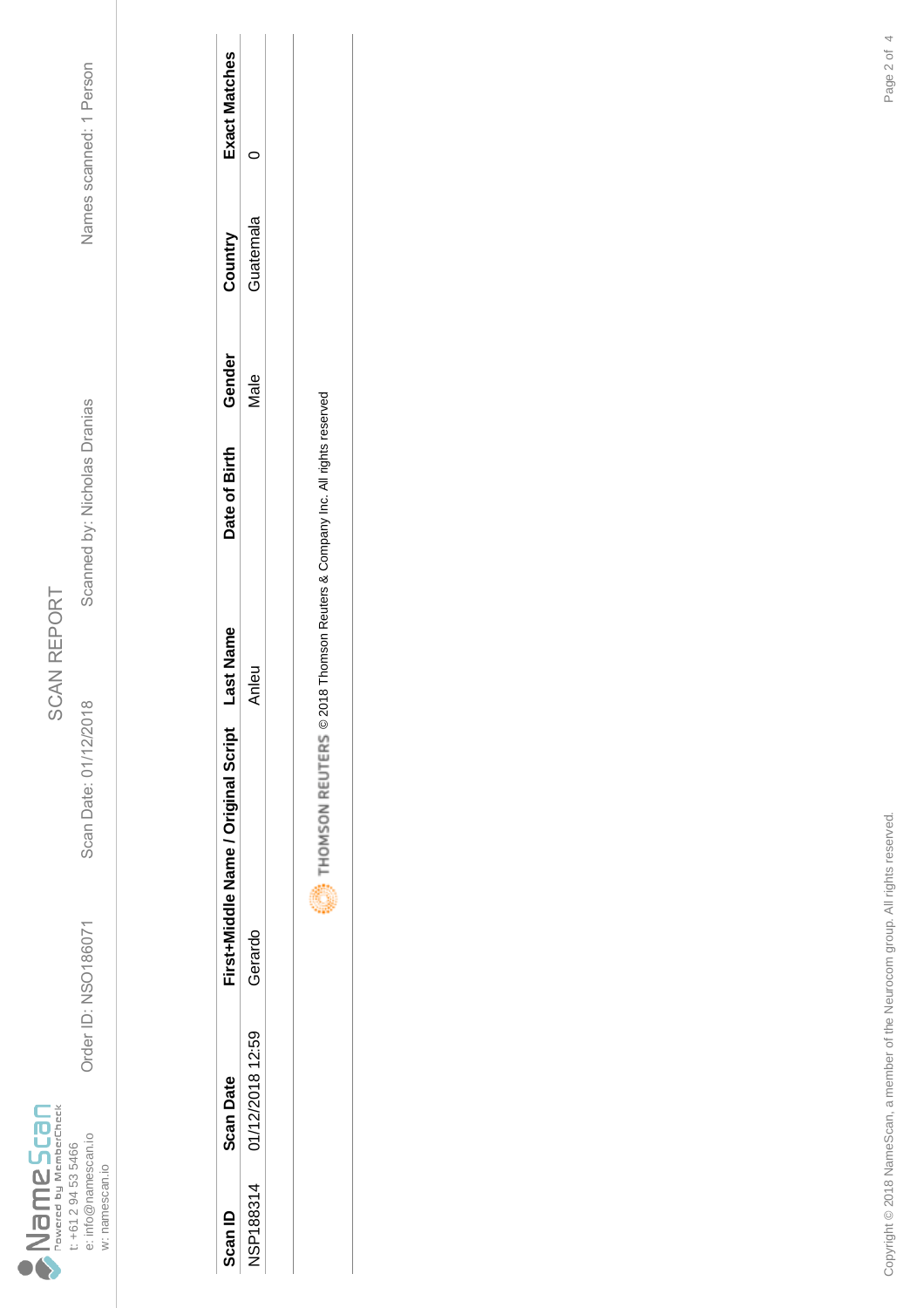

Scan Date: 01/12/2018

Order ID: NSO186071

Order ID: NSO186071 Scan Date: 01/12/2018 Scanned by: Nicholas Dranias Names scanned: 1 Person Scanned by: Nicholas Dranias

Names scanned: 1 Person

| Gan ID           | <b>Scan Date</b> | First+Middle Name / Original Script | <b>nst Nam</b> | Date of Birth | Gender | Country  | <b>lose Matches</b> |
|------------------|------------------|-------------------------------------|----------------|---------------|--------|----------|---------------------|
| <b>NSP188314</b> | 01/12/2018 12:59 | Gerardo                             |                |               | lale   | iuatemal |                     |
|                  |                  |                                     |                |               |        |          |                     |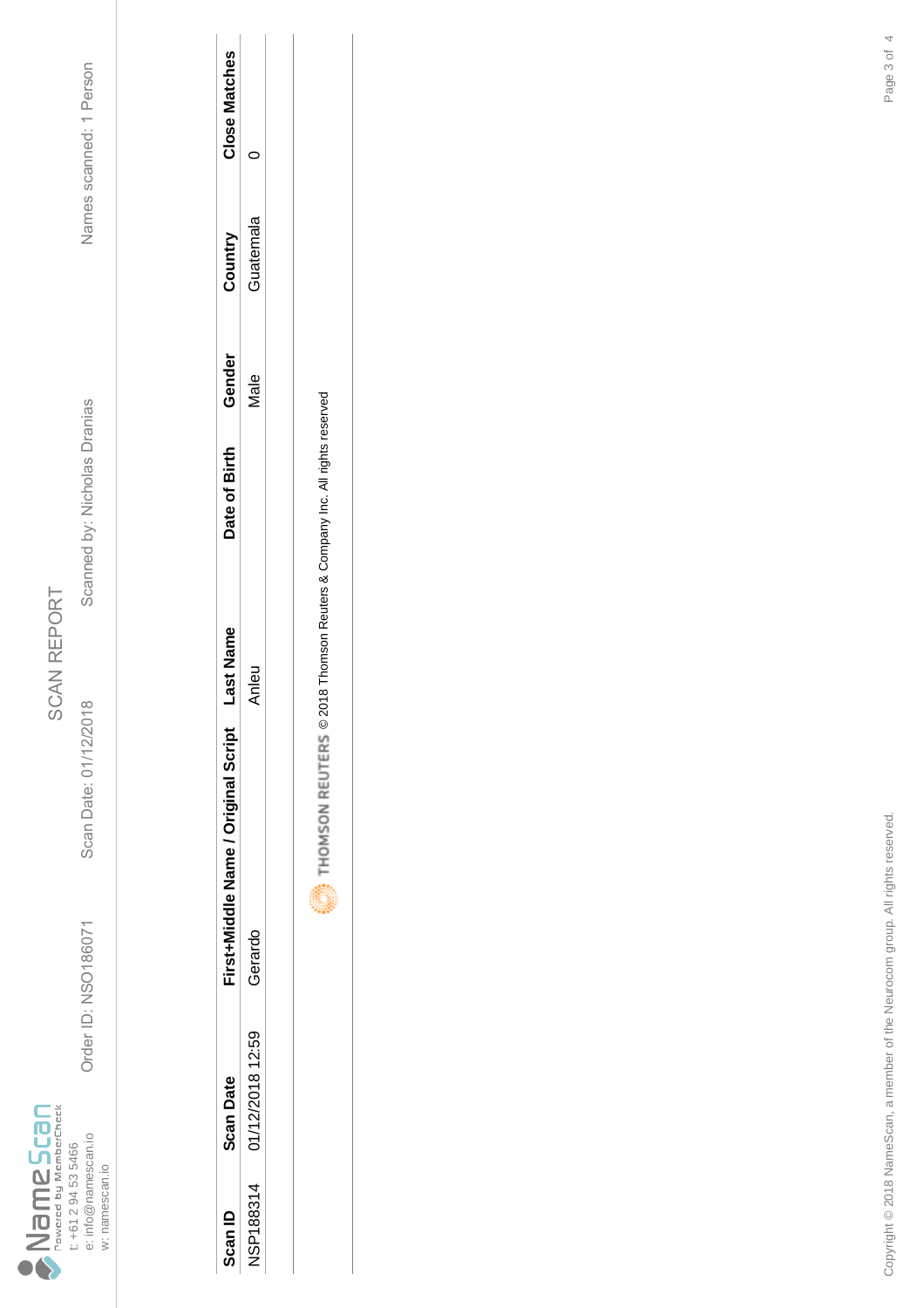| e: info@namescan.io<br>t: +61 2 94 53 5466<br>w: namescan.io | Order ID: NSO186071                                                                             | <b>SCAN REPORT</b><br>2018<br>Scan Date: 01/12/                                              | Scanned by: Nicholas Dranias                                                                                                                                                              | Names scanned: 1 Person |
|--------------------------------------------------------------|-------------------------------------------------------------------------------------------------|----------------------------------------------------------------------------------------------|-------------------------------------------------------------------------------------------------------------------------------------------------------------------------------------------|-------------------------|
|                                                              |                                                                                                 | <b>ABOUT NAMESCAN SCANNING</b>                                                               |                                                                                                                                                                                           |                         |
|                                                              | Special Interest and persons on sanction and other official lists.                              | Outlined below are details of the World-Check database (see namescan.io for further details) | NameScan scans against the Thomson Reuters World-Check database, comprising Politically Exposed Persons, their Relatives and Close Associates, Persons and Entities of                    |                         |
| Global Coverage                                              | htelligence researched by global research teams in 60+ local langua                             | ges to                                                                                       | Full name, any maiden name or AKAs, and variations of the surname<br>The details sought in relation to each individual are:                                                               |                         |
| identify and connect hidden risks                            |                                                                                                 | Specialist research including terrorism and insurgency, organised crime, Middle              | Place and date of birth<br>Locations, citizenships<br>$\circ$<br>$\circ$                                                                                                                  |                         |
|                                                              | East, PEPs and Associates, Sanctions                                                            |                                                                                              | Occupation and information on additional roles<br>$\circ$                                                                                                                                 |                         |
| $\circ$<br>$\circ$                                           |                                                                                                 | Local and international government records, 100,000+ media sources covered                   | For immediate relatives, the relationship to the public figure e.g. spouse, son,<br>daughter<br>$\circ$                                                                                   |                         |
| $\circ$                                                      | 530+ sanction and watch lists monitored globally<br>Early warning system for pre-judicial cases |                                                                                              | The persons sought to be included in the database in respect of each country                                                                                                              |                         |
|                                                              | 240+ countries and territories covered                                                          |                                                                                              | include:                                                                                                                                                                                  |                         |
|                                                              | 25% of World-Check data is derived from information on sanctions, watch                         | ŏ                                                                                            | PEPs - individuals elected or appointed to a PEP position or an immediate                                                                                                                 |                         |
|                                                              | regulatory and law enforcement lists. This includes all major international                     | and                                                                                          | relative or close associate (RCA) of a primary PEP in the following:                                                                                                                      |                         |
|                                                              |                                                                                                 | national lists published by governments and independent, nongovernment bodies                | · International Organisations                                                                                                                                                             |                         |
|                                                              | (including OFAC, UN, EU, UK HM Treasury, CANS, DFAT, SECO, HK).                                 |                                                                                              | Regional Organisations                                                                                                                                                                    |                         |
| $\bullet$                                                    | 75% of World-Check data consists of PEP information, as well as individu                        | als and                                                                                      | National Government                                                                                                                                                                       |                         |
|                                                              | sanctioned parties or reported to have been investigated for, or convicted                      | entities not found on official lists but who instead are reported to be connected to<br>৳    | Sub-National Government<br>Local Government                                                                                                                                               |                         |
|                                                              | engaging in, financial crime, slavery and human abuse-related activities.                       |                                                                                              | Non-Government Organisations                                                                                                                                                              |                         |
|                                                              |                                                                                                 |                                                                                              | · Individuals and entities included on the OFAC list and other official, sanction,<br>and regulatory and law enforcement lists.                                                           |                         |
|                                                              |                                                                                                 |                                                                                              | Please note: this report is designed to alert you to possible risk and to situations where further scrutiny may be appropriate. This does not imply that subjects included in this report |                         |
| necessarily pose actual risk.                                |                                                                                                 |                                                                                              |                                                                                                                                                                                           |                         |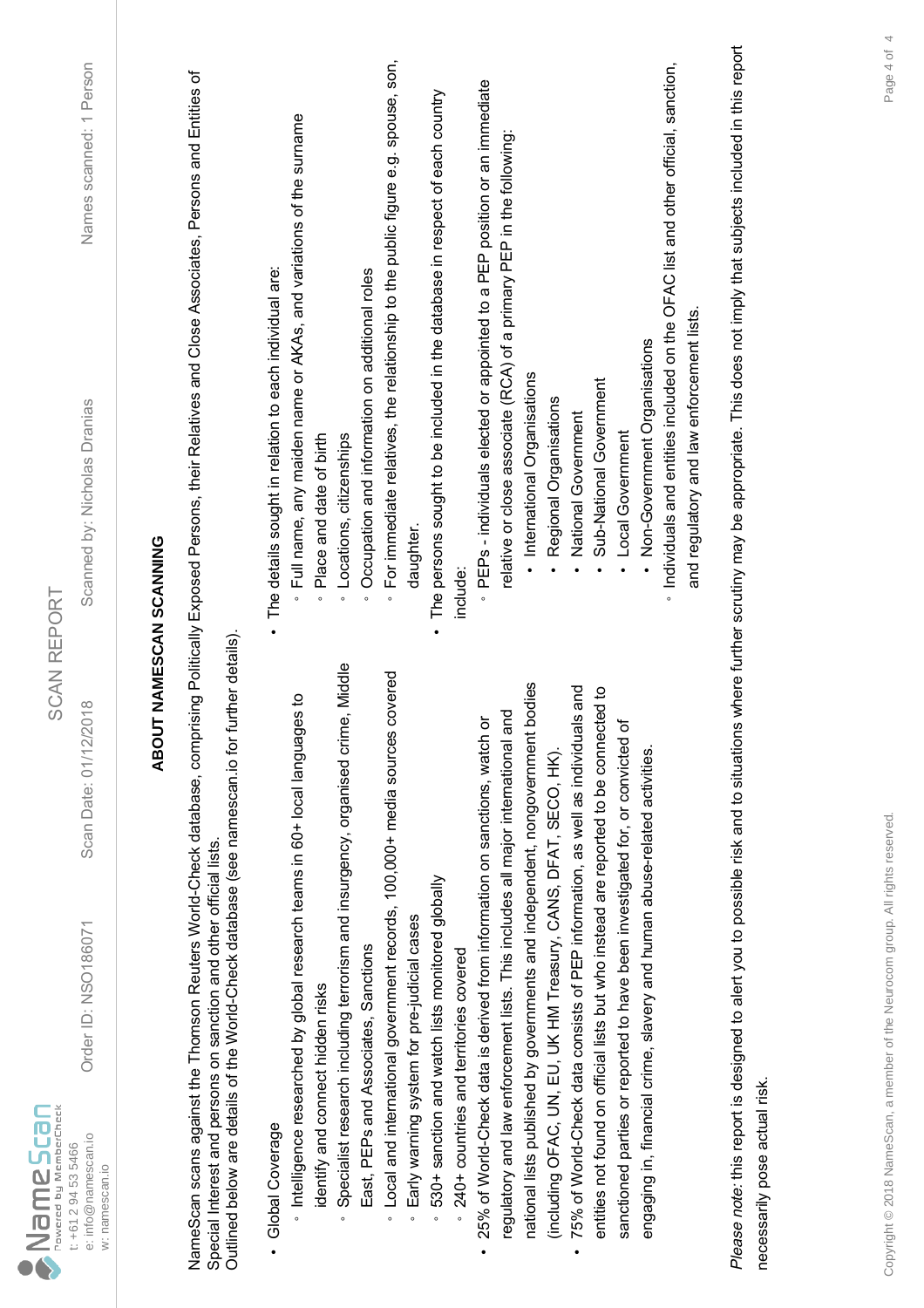## ZNB Council Indemnification Agreement and Judicial Candidate Resolution

Adobe Sign Document History 12/02/2018

| Created:        | 12/02/2018                                   |
|-----------------|----------------------------------------------|
| By:             | Nicholas Dranias (ndranias@ndlawpolicy.com)  |
| Status:         | Signed                                       |
| Transaction ID: | CBJCHBCAABAAGaA1YV5alNCTzxzVFssIdTDyQ5ZqOJ8w |

## "ZNB Council Indemnification Agreement and Judicial Candidate Resolution" History

- **D** Document created by Nicholas Dranias (ndranias@ndlawpolicy.com) 12/02/2018 - 8:45:14 AM MST- IP address: 174.26.148.245
- Document emailed to Tristan Monterroso (tristan@zedenorthbay.org) for signature 12/02/2018 - 8:55:45 AM MST
- **D** Document viewed by Tristan Monterroso (tristan@zedenorthbay.org) 12/02/2018 - 9:10:19 AM MST- IP address: 66.102.8.219
- $\mathscr{O}_\mathbf{G}$  Document e-signed by Tristan Monterroso (tristan@zedenorthbay.org) Signature Date: 12/02/2018 - 9:11:17 AM MST - Time Source: server- IP address: 186.2.144.170
- **E** Document emailed to Titus Gebel (tgebel@newaycapital.com) for signature 12/02/2018 - 9:11:18 AM MST
- **D** Document viewed by Titus Gebel (tgebel@newaycapital.com) 12/02/2018 - 10:14:02 AM MST- IP address: 92.184.102.122
- $\mathscr{O}_\bullet$  Document e-signed by Titus Gebel (tgebel@newaycapital.com) Signature Date: 12/02/2018 - 10:14:26 AM MST - Time Source: server- IP address: 92.184.102.122
- Document emailed to Gabriel Delgado Ayau (gdelgado@newaycapital.com) for signature 12/02/2018 - 10:14:27 AM MST
- **D** Document viewed by Gabriel Delgado Ayau (gdelgado@newaycapital.com) 12/02/2018 - 10:14:44 AM MST- IP address: 66.249.88.189